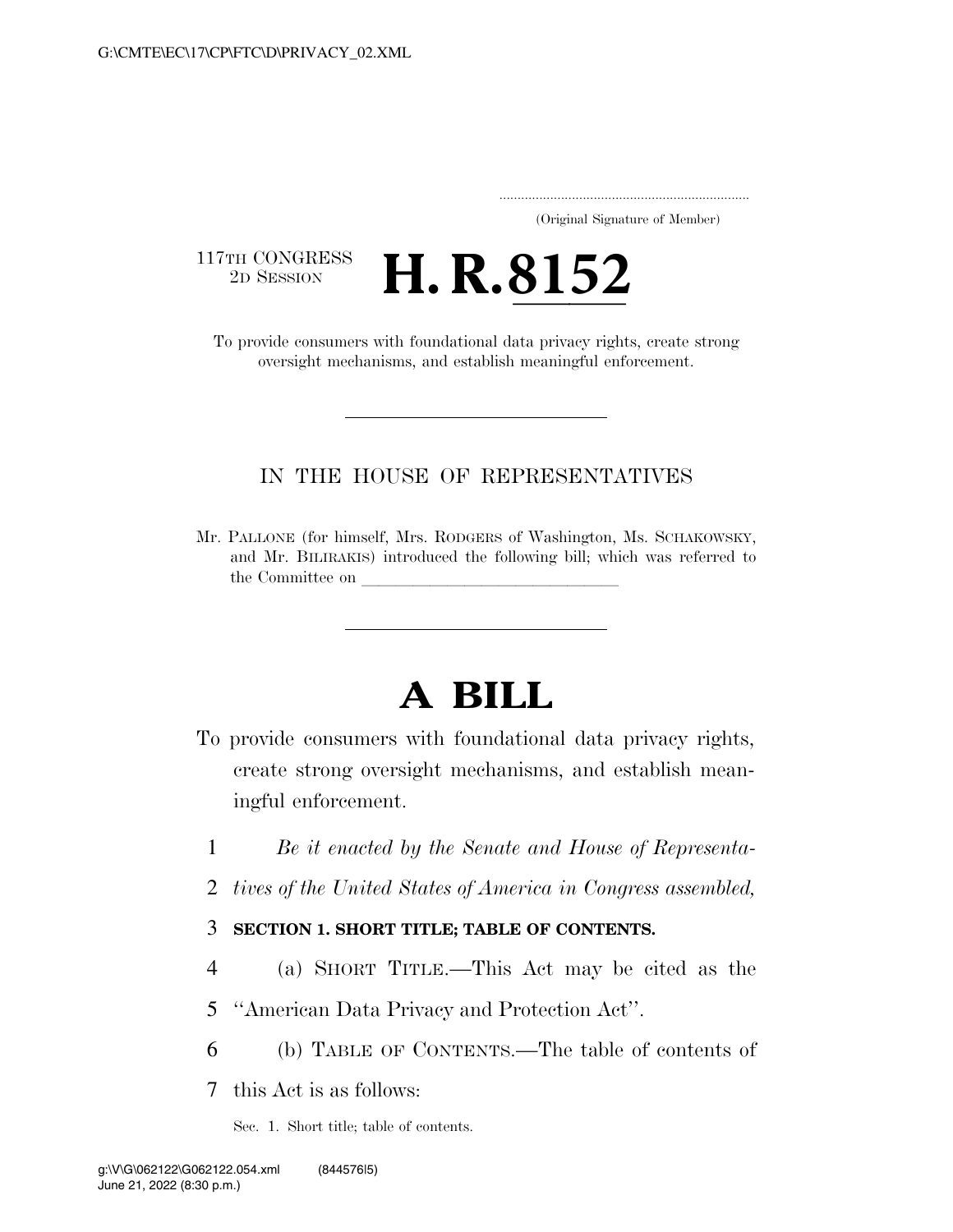Sec. 2. Definitions.

#### TITLE I—DUTY OF LOYALTY

- Sec. 101. Data minimization.
- Sec. 102. Loyalty duties.
- Sec. 103. Privacy by design.
- Sec. 104. Loyalty to individuals with respect to pricing.

#### TITLE II—CONSUMER DATA RIGHTS

- Sec. 201. Consumer awareness.
- Sec. 202. Transparency.
- Sec. 203. Individual data ownership and control.
- Sec. 204. Right to consent and object.
- Sec. 205. Data protections for children and minors.
- Sec. 206. Third-party collecting entities.
- Sec. 207. Civil rights and algorithms.
- Sec. 208. Data security and protection of covered data.
- Sec. 209. Small business protections.
- Sec. 210. Unified opt-out mechanisms.

#### TITLE III—CORPORATE ACCOUNTABILITY

- Sec. 301. Executive responsibility.
- Sec. 302. Service providers and third parties.
- Sec. 303. Technical compliance programs.
- Sec. 304. Commission approved compliance guidelines.
- Sec. 305. Digital content forgeries.

#### TITLE IV—ENFORCEMENT, APPLICABILITY, AND MISCELLANEOUS

- Sec. 401. Enforcement by the Federal Trade Commission.
- Sec. 402. Enforcement by State Attorneys General.
- Sec. 403. Enforcement by individuals.
- Sec. 404. Relationship to Federal and State laws.
- Sec. 405. Severability.
- Sec. 406. COPPA.
- Sec. 407. Authorization of appropriations.
- Sec. 408. Effective date.

#### 1 **SEC. 2. DEFINITIONS.**

- 2 In this Act:
- 3 (1) AFFIRMATIVE EXPRESS CONSENT.—
- 4 (A) IN GENERAL.—The term ''affirmative 5 express consent'' means an affirmative act by 6 an individual that clearly communicates the in-7 dividual's freely given, specific, informed, and 8 unambiguous authorization for an act or prac-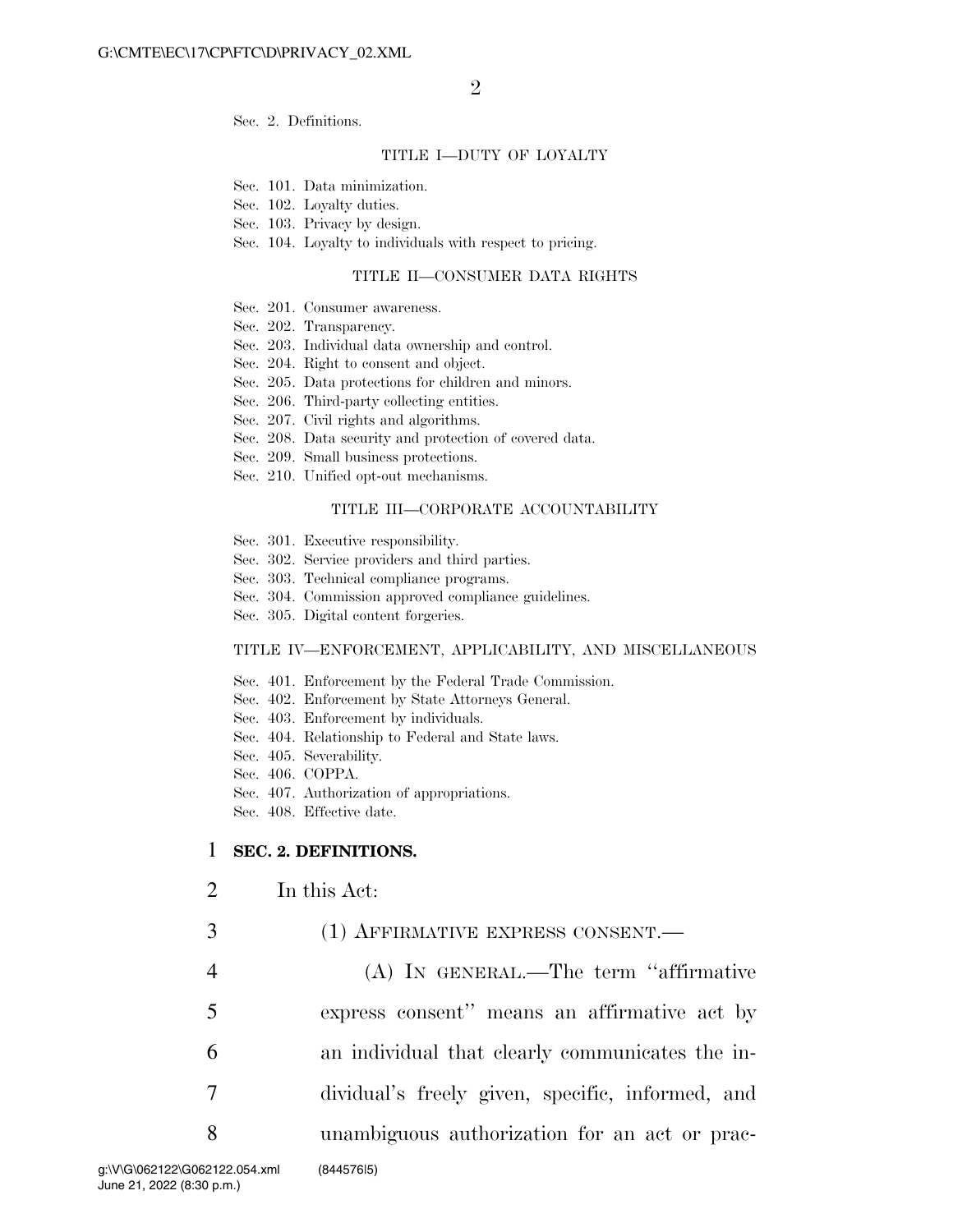| $\mathbf{1}$   | tice, in response to a specific request from a   |
|----------------|--------------------------------------------------|
| $\overline{2}$ | covered entity that meets the requirements of    |
| 3              | subparagraph $(B)$ .                             |
| $\overline{4}$ | (B) REQUEST REQUIREMENTS.—The re-                |
| 5              | quirements of this subparagraph with respect to  |
| 6              | a request from a covered entity to an individual |
| $\overline{7}$ | are the following:                               |
| 8              | (i) The request is provided to the indi-         |
| 9              | vidual in a clear and conspicuous stand-         |
| 10             | alone disclosure made through the primary        |
| 11             | medium used to offer the covered entity's        |
| 12             | product or service.                              |
| 13             | (ii) The request includes a description          |
| 14             | of the act or practice for which the individ-    |
| 15             | ual's consent is sought and—                     |
| 16             | (I) clearly states the specific cat-             |
| 17             | egories of covered data that the cov-            |
| 18             | ered entity shall collect, process, and          |
| 19             | transfer for each act or practice;               |
| 20             | (II) clearly distinguishes between               |
| 21             | any act or practice which is necessary           |
| 22             | to fulfill a request of the individual           |
| 23             | and any act or practice which is for             |
| 24             | another purpose; and                             |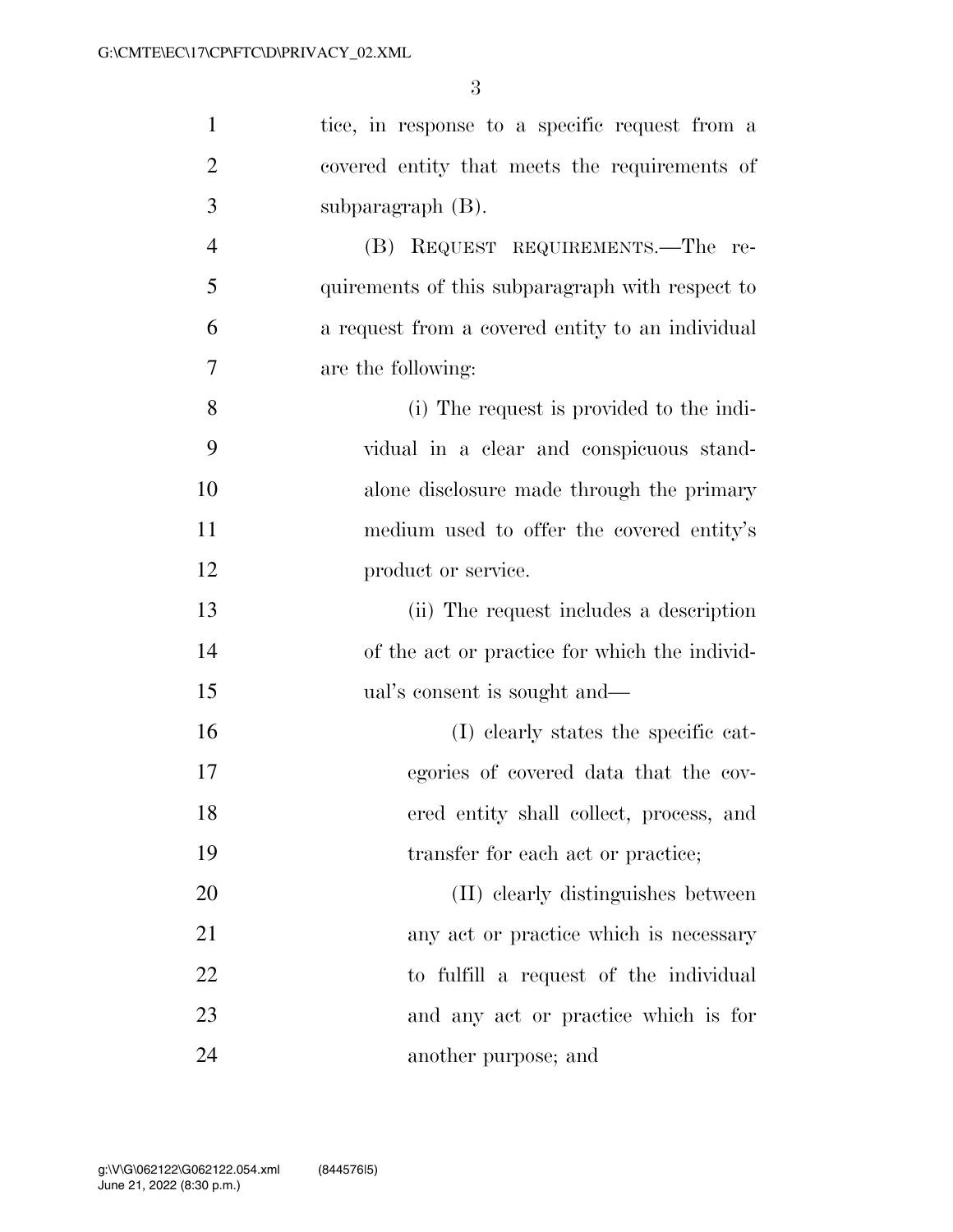| $\mathbf{1}$   | (III) includes a prominent head-             |
|----------------|----------------------------------------------|
| $\overline{2}$ | ing and is written in easy-to-under-         |
| 3              | stand language that would enable a           |
| $\overline{4}$ | reasonable individual to identify and        |
| 5              | understand the processing purpose for        |
| 6              | which consent is sought and the cov-         |
| $\tau$         | ered data to be collected, processed, or     |
| 8              | transferred by the covered entity for        |
| 9              | such processing purpose.                     |
| 10             | (iii) The request clearly explains the       |
| 11             | individual's applicable rights related to    |
| 12             | consent.                                     |
| 13             | (iv) The request shall be made in a          |
| 14             | manner readily accessible to and usable by   |
| 15             | individuals with disabilities.               |
| 16             | (v) The request shall be made avail-         |
| 17             | able to the public in each language in       |
| 18             | which the covered entity provides a product  |
| 19             | or service for which authorization is sought |
| 20             | or in which the covered entity carries out   |
| 21             | any activity related to any product or serv- |
| 22             | ice for which the covered data of the indi-  |
| 23             | vidual may be collected, processed, or       |
| 24             | transferred.                                 |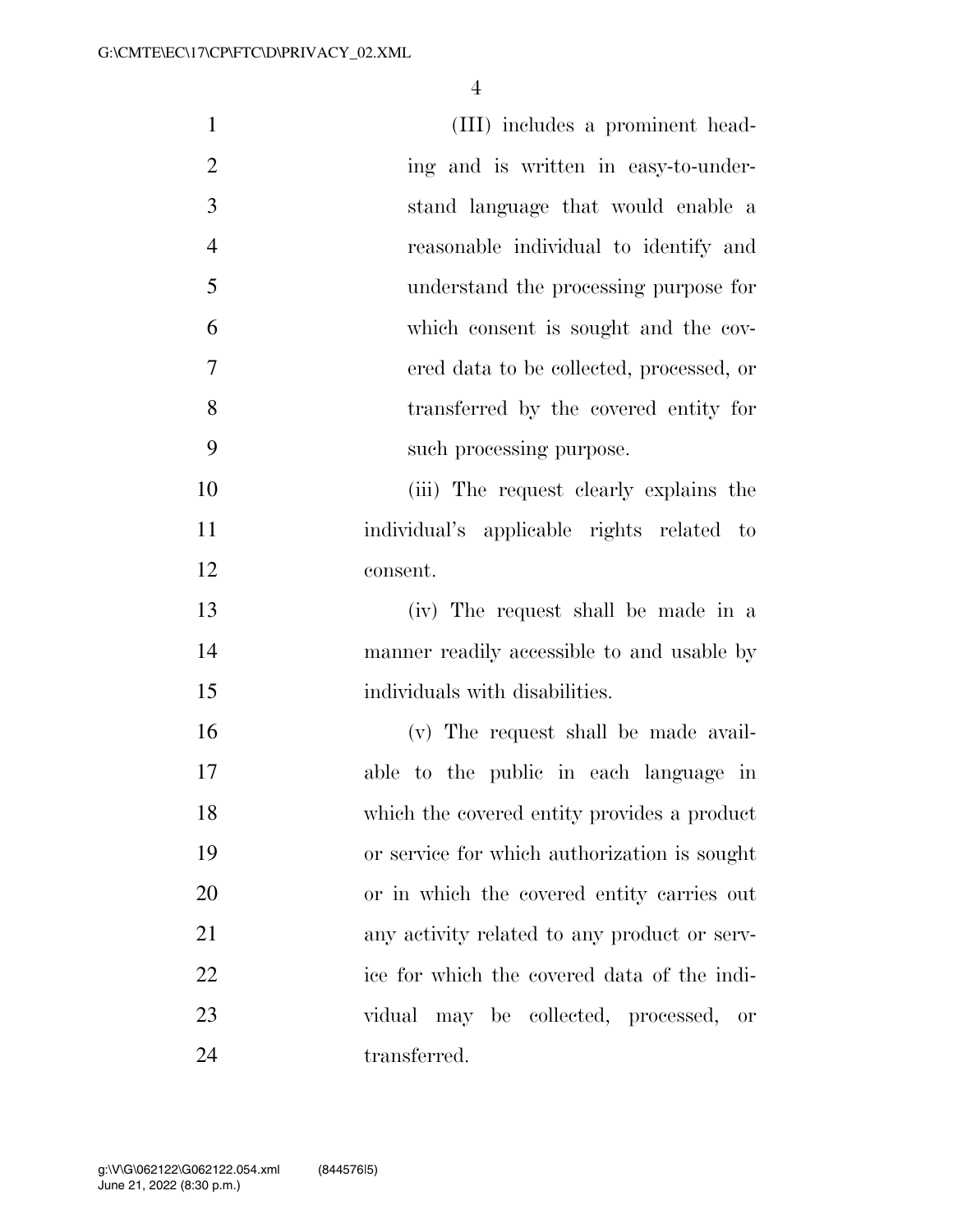| $\mathbf{1}$   | (C) EXPRESS CONSENT REQUIRED.—A                      |
|----------------|------------------------------------------------------|
| $\overline{2}$ | covered entity shall not infer that an individual    |
| 3              | has provided affirmative express consent to an       |
| $\overline{4}$ | act or practice from the inaction of the indi-       |
| 5              | vidual or the individual's continued use of a        |
| 6              | service or product provided by the covered enti-     |
| 7              | ty.                                                  |
| 8              | PRETEXTUAL CONSENT<br>(D)<br>PROHIB-                 |
| 9              | ITED.—A covered entity shall not obtain or at-       |
| 10             | tempt to obtain the affirmative express consent      |
| 11             | of an individual through—                            |
| 12             | (i) the use of any false, fictitious,                |
| 13             | fraudulent, or materially misleading state-          |
| 14             | ment or representation; or                           |
| 15             | (ii) the design, modification, or ma-                |
| 16             | nipulation of any user interface with the            |
| 17             | purpose or substantial effect of obscuring,          |
| 18             | subverting, or impairing a reasonable indi-          |
| 19             | vidual's autonomy, decision making,<br>or            |
| 20             | choice to provide such consent or any cov-           |
| 21             | ered data.                                           |
| 22             | (2) ALGORITHM.—The term "algorithm" means            |
| 23             | a computational process that uses machine learning,  |
| 24             | natural language processing, artificial intelligence |
| 25             | techniques, or other computational processing tech-  |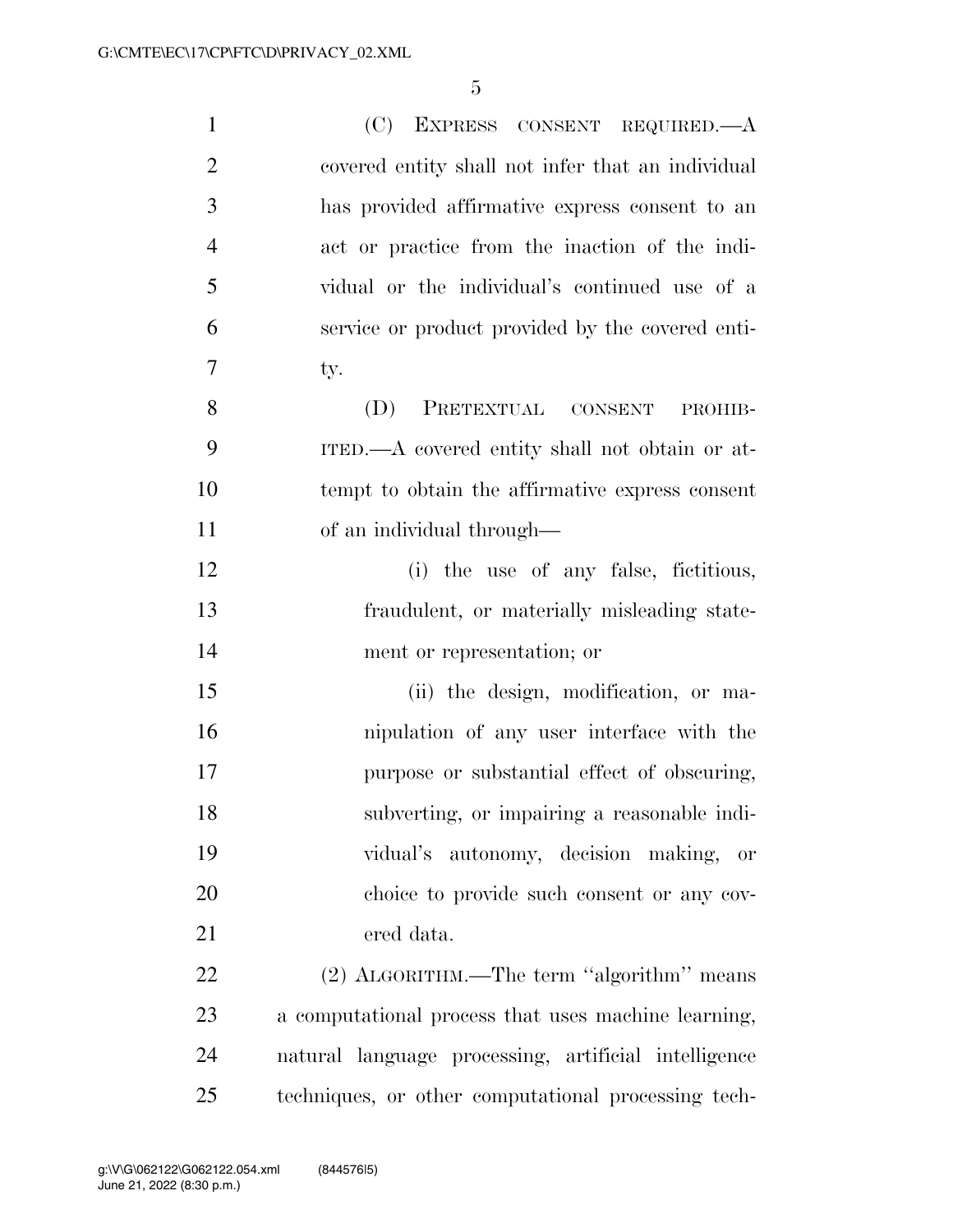| $\mathbf{1}$   | niques of similar or greater complexity that makes   |
|----------------|------------------------------------------------------|
| $\overline{2}$ | a decision or facilitate human decision-making with  |
| 3              | respect to covered data, including to determine the  |
| $\overline{4}$ | provision of products or services or to rank, order, |
| 5              | promote, recommend, amplify, or similarly determine  |
| 6              | the delivery or display of information to an indi-   |
| 7              | vidual.                                              |
| 8              | (3) BIOMETRIC INFORMATION.—                          |
| 9              | (A) IN GENERAL.—The term "biometric                  |
| 10             | information" means any covered data generated        |
| 11             | from the technological processing of an individ-     |
| 12             | ual's unique biological, physical, or physiological  |
| 13             | characteristics that is linked or reasonably         |
| 14             | linkable to an individual including—                 |
| 15             | (i) fingerprints;                                    |
| 16             | (ii) voice prints;                                   |
| 17             | (iii) iris or retina seans;                          |
| 18             | (iv) facial mapping or hand mapping,                 |
| 19             | geometry, or templates; or                           |
| 20             | (v) gait or personally identifying phys-             |
| 21             | ical movements.                                      |
| 22             | (B) EXCLUSION.—The term "biometric in-               |
| 23             | formation" does not include—                         |
| 24             | (i) a digital or physical photograph;                |
| 25             | (ii) an audio or video recording; or                 |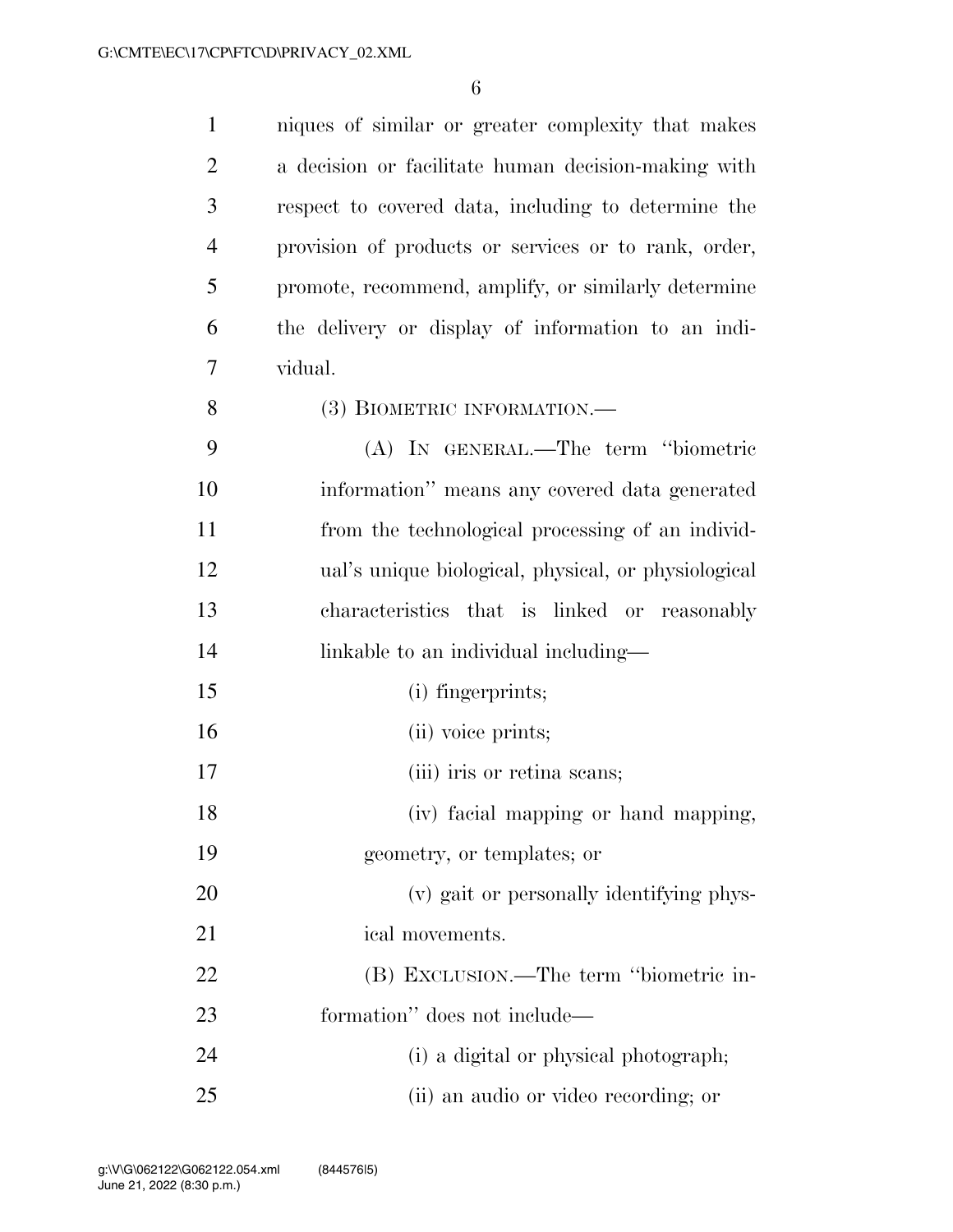| $\mathbf{1}$   | (iii) data generated from a digital or               |
|----------------|------------------------------------------------------|
| $\overline{2}$ | physical photograph, or an audio or video            |
| 3              | recording that cannot be used to identify            |
| $\overline{4}$ | an individual.                                       |
| 5              | (4) COLLECT; COLLECTION.—The terms "col-             |
| 6              | lect" and "collection" mean buying, renting, gath-   |
| 7              | ering, obtaining, receiving, accessing, or otherwise |
| 8              | acquiring covered data by any means.                 |
| 9              | (5) COMMISSION.—The term "Commission"                |
| 10             | means the Federal Trade Commission.                  |
| 11             | (6) COMMON BRANDING.—The term "common                |
| 12             | branding" means a name, service mark, or trade-      |
| 13             | mark that is shared by 2 or more entities.           |
| 14             | (7) CONTROL.—The term "control" means,               |
| 15             | with respect to an entity—                           |
| 16             | $(A)$ ownership of, or the power to vote,            |
| 17             | more than 50 percent of the outstanding shares       |
| 18             | of any class of voting security of the entity;       |
| 19             | (B) control over the election of a majority          |
| 20             | of the directors of the entity (or of individuals    |
| 21             | exercising similar functions); or                    |
| 22             | (C) the power to exercise a controlling in-          |
| 23             | fluence over the management of the entity.           |
| 24             | (8) COVERED DATA.—                                   |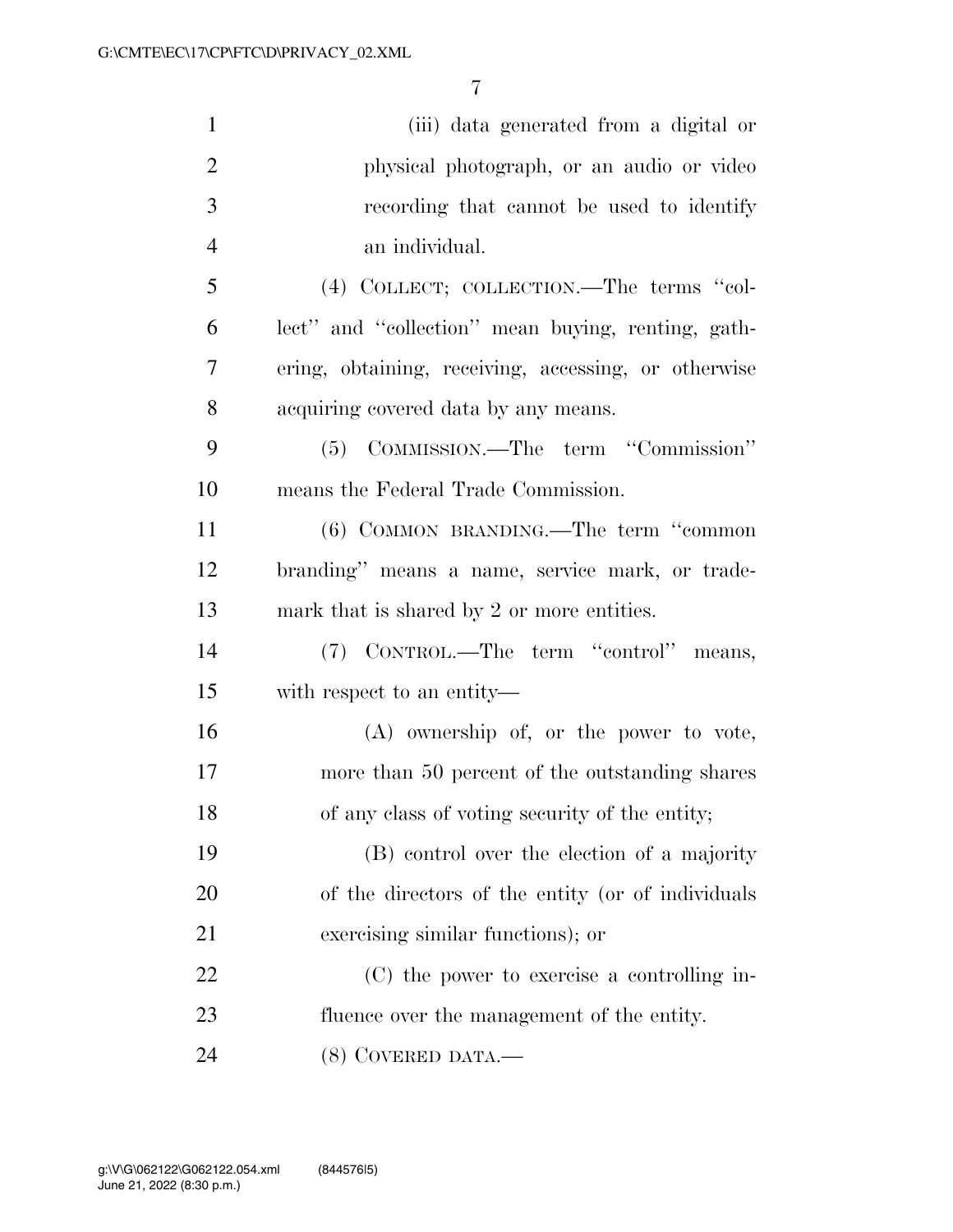| $\mathbf{1}$   | (A) IN GENERAL.—The term "covered                  |
|----------------|----------------------------------------------------|
| $\overline{2}$ | data" means information that identifies or is      |
| 3              | linked or reasonably linkable, alone or in com-    |
| $\overline{4}$ | bination with other information, to an indi-       |
| 5              | vidual or a device that identifies or is linked or |
| 6              | reasonably linkable to an individual, and may      |
| 7              | include derived data and unique identifiers.       |
| 8              | EXCLUSIONS.—The term "covered<br>(B)               |
| 9              | data" does not include—                            |
| 10             | (i) de-identified data;                            |
| 11             | (ii) employee data;                                |
| 12             | (iii) publicly available information; or           |
| 13             | (iv) inferences made exclusively from              |
| 14             | multiple independent sources of publicly           |
| 15             | available information that do not reveal           |
| 16             | sensitive covered data with respect to an          |
| 17             | individual.                                        |
| 18             | (C) EMPLOYEE DATA DEFINED.-For pur-                |
| 19             | poses of subparagraph (B), the term "employee      |
| 20             | data" means—                                       |
| 21             | (i) information relating to a job appli-           |
| 22             | cant collected by a covered entity acting as       |
| 23             | a prospective employer of such job appli-          |
| 24             | cant in the course of the application, or          |
| 25             | hiring process, provided that such informa-        |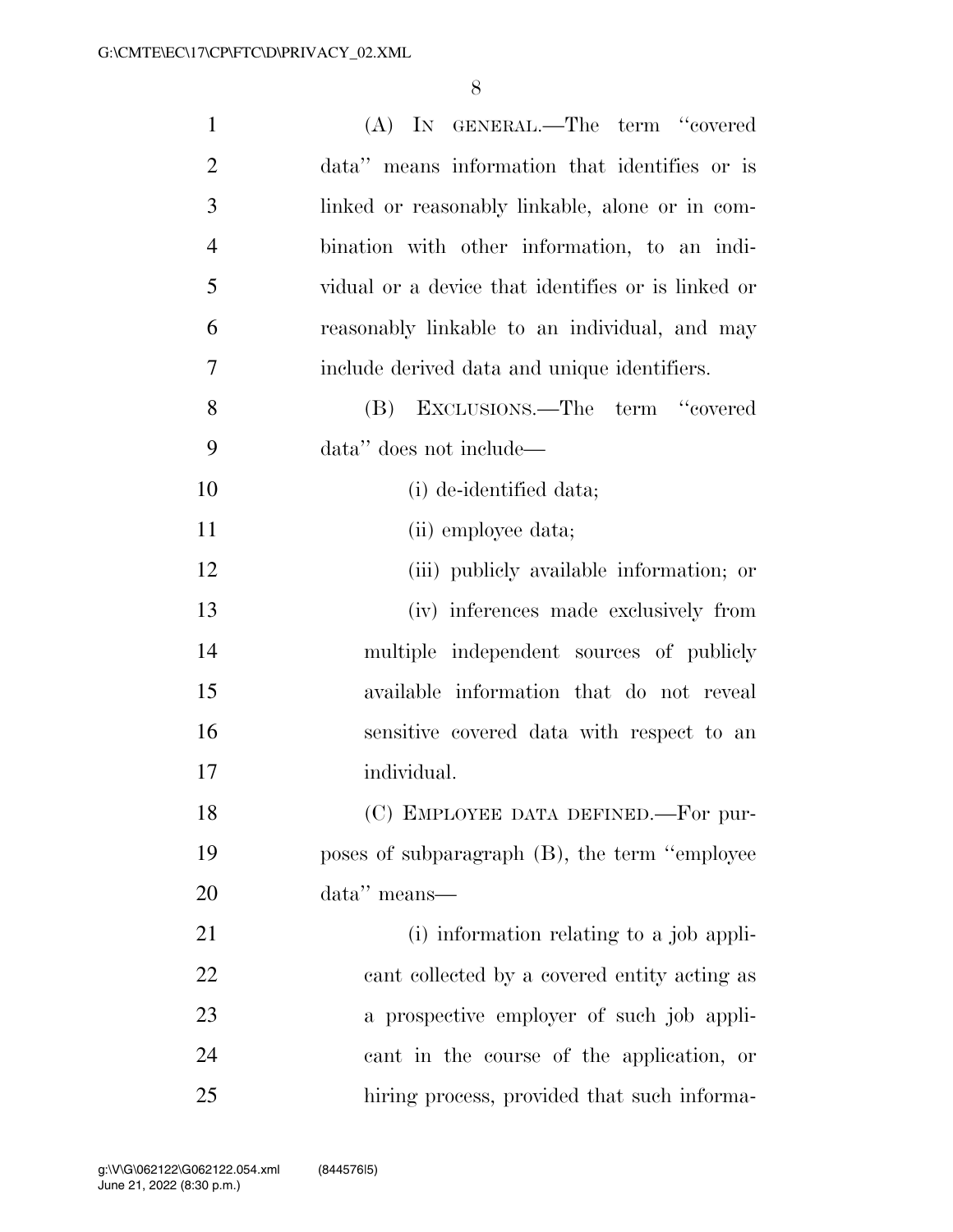tion is collected, processed, or transferred 2 by the prospective employer solely for pur- poses related to the employee's status as a current or former job applicant of such employer;

 (ii) the business contact information of an employee, including the employee's name, position or title, business telephone number, business address, or business email address that is provided to an em- ployer by an employee who is acting in a professional capacity, provided that such information is collected, processed, or transferred solely for purposes related to 15 such employee's professional activities;

 (iii) emergency contact information collected by an employer that relates to an employee of that employer, provided that such information is collected, processed, or transferred solely for the purpose of having an emergency contact on file for the em-ployee; or

 (iv) information relating to an em- ployee (or a spouse, dependent, other cov-ered family member, or beneficiary of such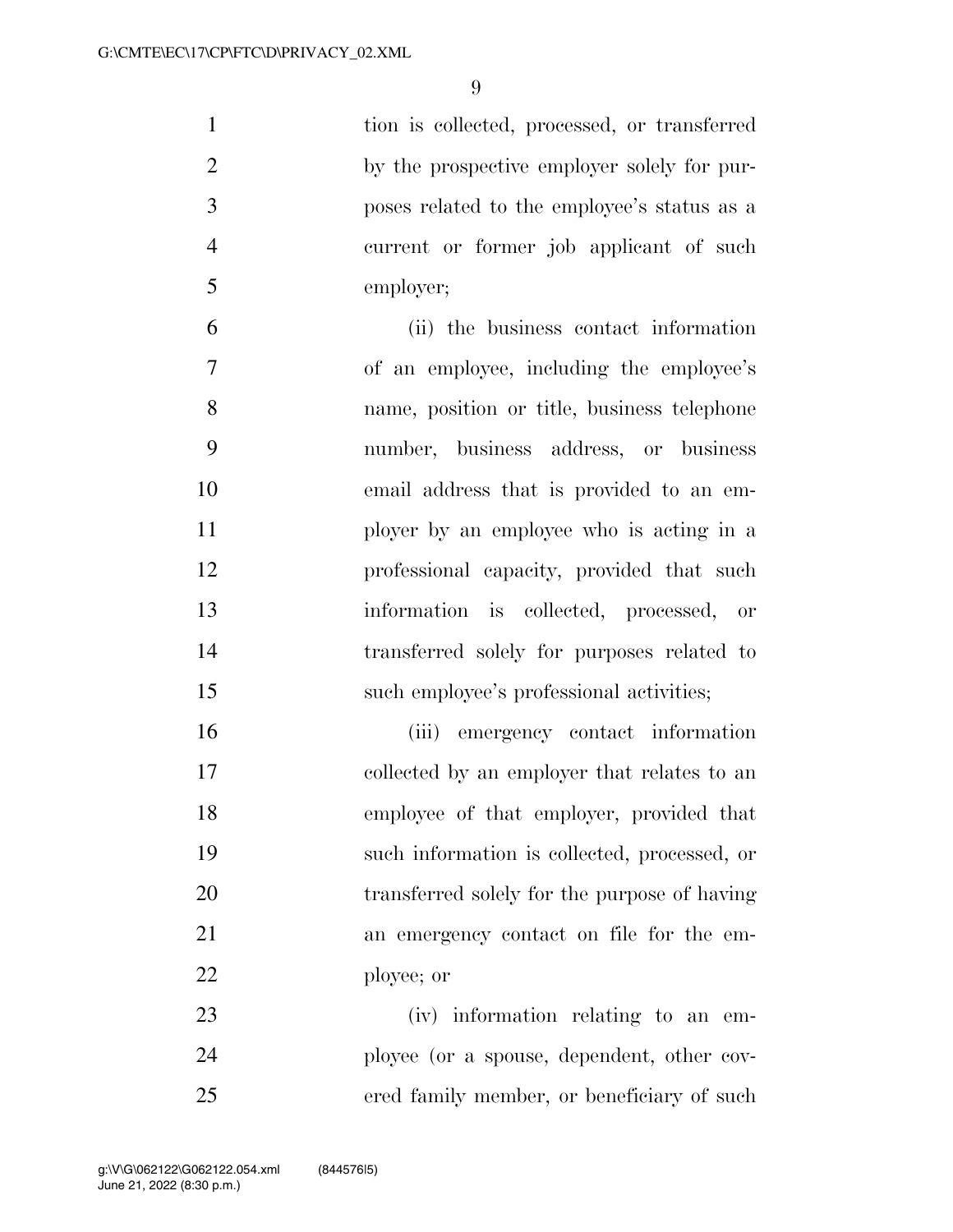| $\mathbf{1}$   | employee) that is necessary for the em-           |
|----------------|---------------------------------------------------|
| $\overline{2}$ | ployer to collect, process, or transfer solely    |
| 3              | for the purpose of administering benefits         |
| $\overline{4}$ | to which such employee (or spouse, de-            |
| 5              | pendent, other covered family member, or          |
| 6              | beneficiary of such employee) is entitled on      |
| 7              | the basis of the employee's position with         |
| 8              | that employer.                                    |
| 9              | $(9)$ COVERED ENTITY.—The term "covered en-       |
| 10             | $\text{tity}$ $\sim$                              |
| 11             | $(A)$ means any entity or any person, other       |
| 12             | than an individual acting in a non-commercial     |
| 13             | context, that alone or jointly with others deter- |
| 14             | mines the purposes and means of collecting,       |
| 15             | processing, or transferring covered data and—     |
| 16             | (i) is subject to the Federal Trade               |
| 17             | Commission Act (15 U.S.C. 41 et seq.);            |
| 18             | (ii) is a common carrier subject to the           |
| 19             | Communications Act of 1934 (47 U.S.C.             |
| 20             | 151 et seq) and all Acts amendatory there-        |
| 21             | of and supplementary thereto title II of the      |
| 22             | Communications Act of 1934 (47 U.S.C.             |
| 23             | $201-231$ ) as currently enacted or subse-        |
| 24             | quently amended; or                               |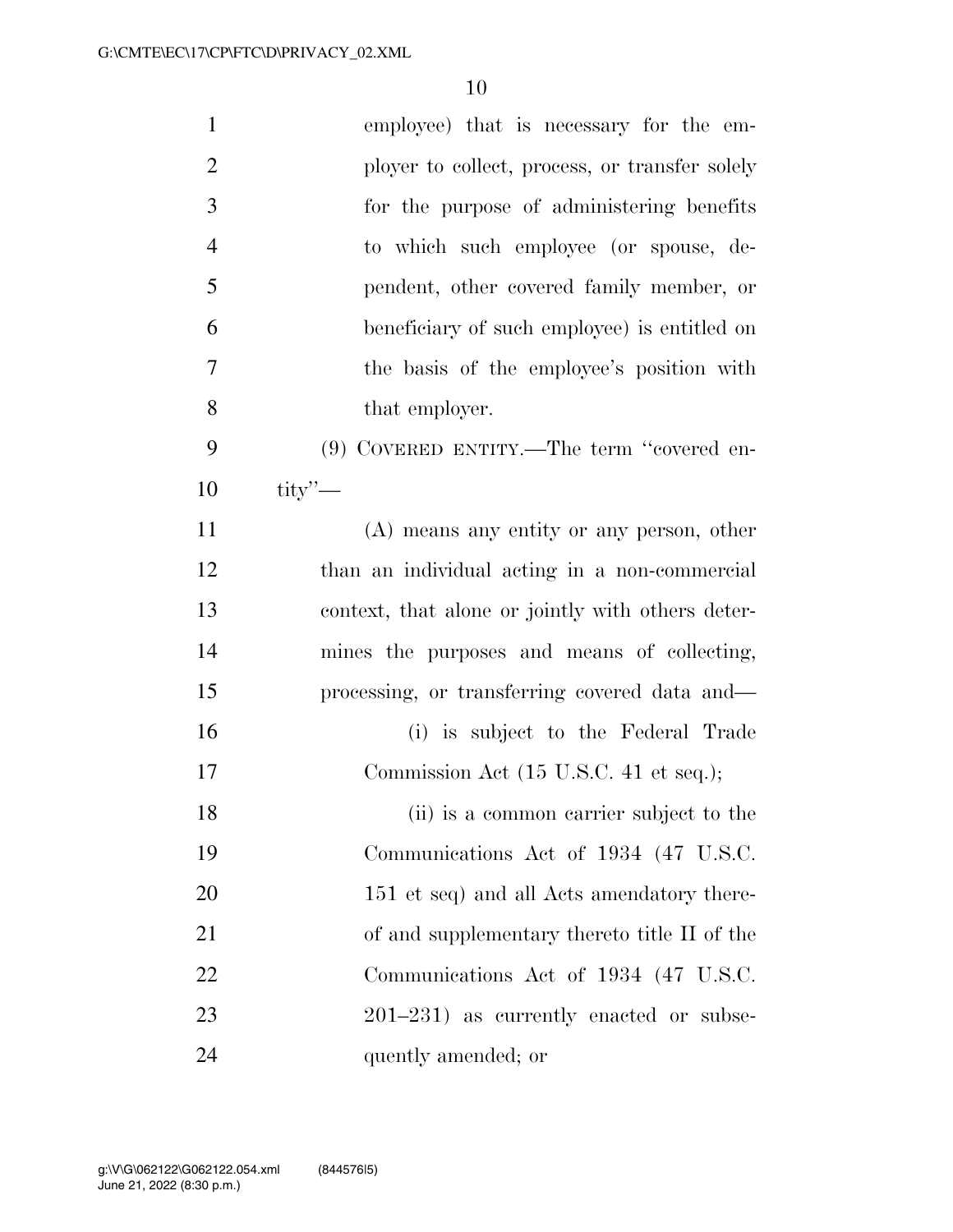| $\mathbf{1}$   | (iii) is an organization not organized                 |
|----------------|--------------------------------------------------------|
| $\overline{2}$ | to carry on business for their own profit or           |
| 3              | that of their members; and                             |
| $\overline{4}$ | (B) includes any entity or person that con-            |
| 5              | trols, is controlled by, or is under common con-       |
| 6              | trol with another covered entity.                      |
| 7              | (C) EXCLUSIONS.—The term "covered en-                  |
| 8              | tity" does not include—                                |
| 9              | (i) a governmental entity such as a                    |
| 10             | body, authority, board, bureau, commis-                |
| 11             | sion, district, agency, or political subdivi-          |
| 12             | sion of the Federal, State, or local govern-           |
| 13             | ment;                                                  |
| 14             | (ii) a person or an entity that is col-                |
| 15             | lecting, processing, or transferring covered           |
| 16             | data on behalf of or a Federal, State, Trib-           |
| 17             | al, territorial, or local government entity.           |
| 18             | (10) DE-IDENTIFIED DATA.—The term "de-                 |
| 19             | identified data" means information that does not       |
| 20             | identify and is not linked or reasonably linkable to   |
| 21             | an individual or an individual's device, regardless of |
| 22             | whether the information is aggregated, provided that   |
| 23             | the covered entity—                                    |
| 24             | (A) takes reasonable technical, administra-            |
| 25             | tive, and physical measures to ensure that the         |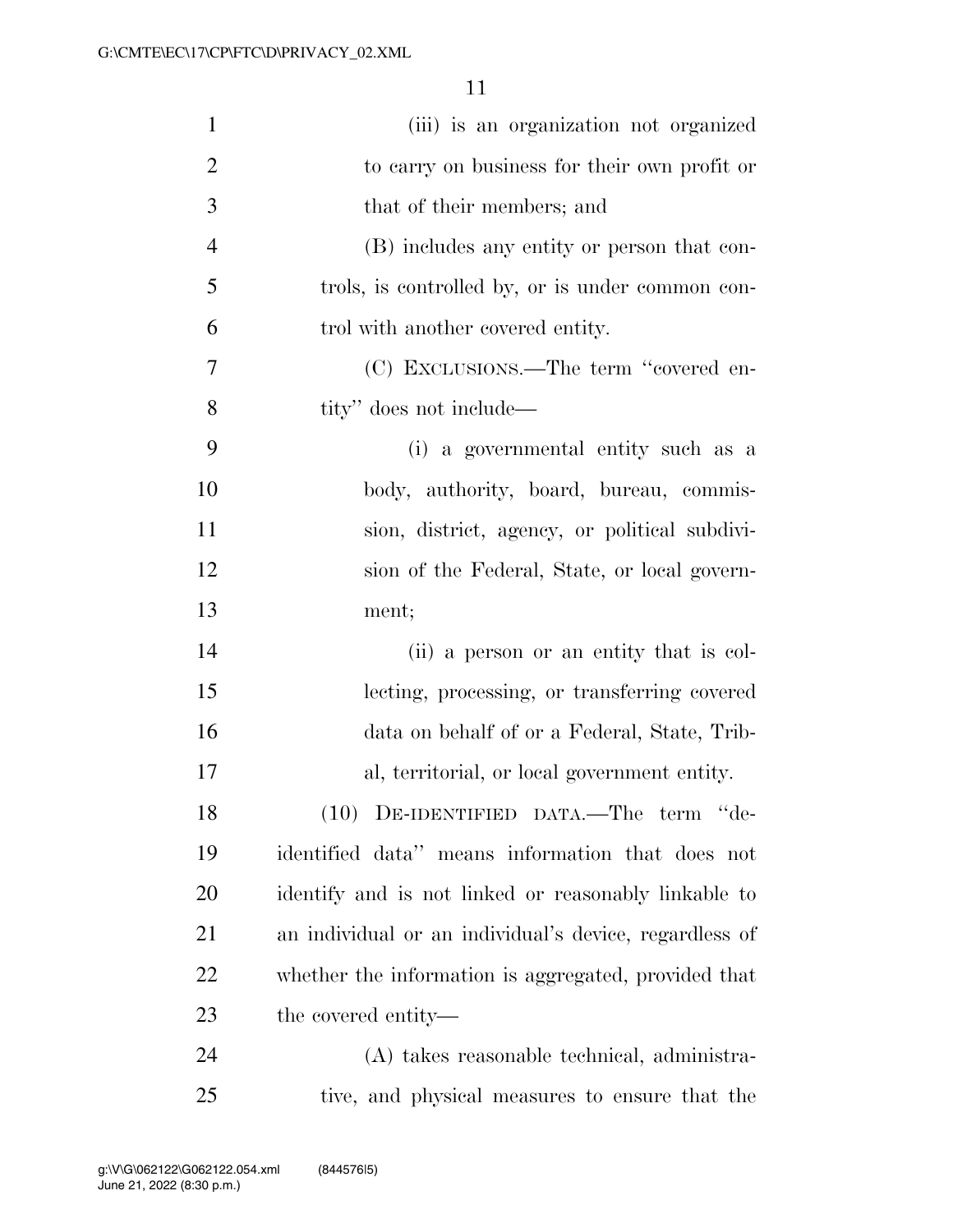| $\mathbf{1}$   | information cannot, at any point, be used to re-       |
|----------------|--------------------------------------------------------|
| $\overline{2}$ | identify any individual or device;                     |
| 3              | (B) publicly commits in a clear and con-               |
| $\overline{4}$ | spicuous manner—                                       |
| 5              | (i) to process and transfer the infor-                 |
| 6              | mation solely in a de-identified form with-            |
| 7              | out any reasonable means for re-identifica-            |
| 8              | tion; and                                              |
| 9              | (ii) to not attempt to re-identify the                 |
| 10             | information with any individual or device;             |
| 11             | and                                                    |
| 12             | (C) contractually obligates any person or              |
| 13             | entity that receives the information from the          |
| 14             | covered entity to comply with all of the provi-        |
| 15             | sions of this paragraph.                               |
| 16             | (11) DERIVED DATA.—The term "derived data"             |
| 17             | means covered data that is created by the derivation   |
| 18             | of information, data, assumptions, correlations, in-   |
| 19             | ferences, predictions, or conclusions from facts, evi- |
| 20             | dence, or another source of information or data        |
| 21             | about an individual or an individual's device.         |
| 22             | (12) DEVICE.—The term "device" means any               |
| 23             | electronic equipment capable of transmitting or re-    |
| 24             | ceiving covered data that is designed for use by one   |
| 25             | or more individuals.                                   |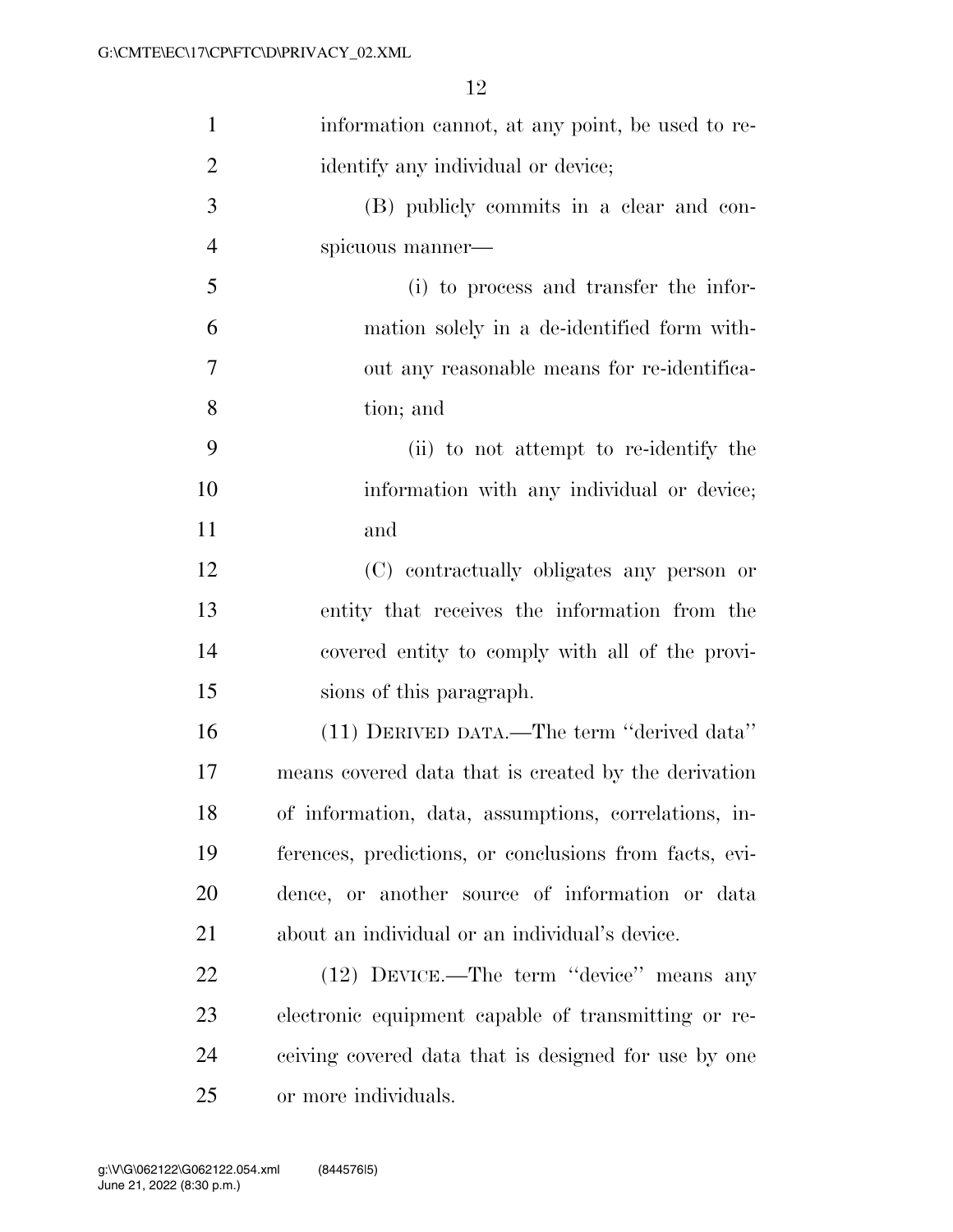| $\mathbf{1}$   | (13) EMPLOYEE.—The term "employee" means               |
|----------------|--------------------------------------------------------|
| $\overline{2}$ | (regardless of whether such employee is paid, un-      |
| 3              | paid, or employed on a temporary basis) an em-         |
| $\overline{4}$ | ployee, director, officer, staff member, an individual |
| 5              | working as a contractor, trainee, volunteer, or intern |
| 6              | of an employer.                                        |
| 7              | (14) EXECUTIVE AGENCY.—The "Executive                  |
| 8              | agency" has the meaning set forth in section 105 of    |
| 9              | title 5, United States Code.                           |
| 10             | (15) GENETIC INFORMATION.—The term "ge-                |
| 11             | netic information" means any covered data, regard-     |
| 12             | less of its format, that concerns an individual's ge-  |
| 13             | netic characteristics, including—                      |
| 14             | (A) raw sequence data that results from                |
| 15             | the sequencing of an individual's complete ex-         |
| 16             | or a portion of the extracted<br>tracted               |
| 17             | deoxyribonucleic acid (DNA); or                        |
| 18             | (B) genotypic and phenotypic information               |
| 19             | that results from analyzing the raw sequence           |
| 20             | data.                                                  |
| 21             | (16) INDIVIDUAL.—The term "individual"                 |
| 22             | means a natural person residing in the United          |
| 23             | States.                                                |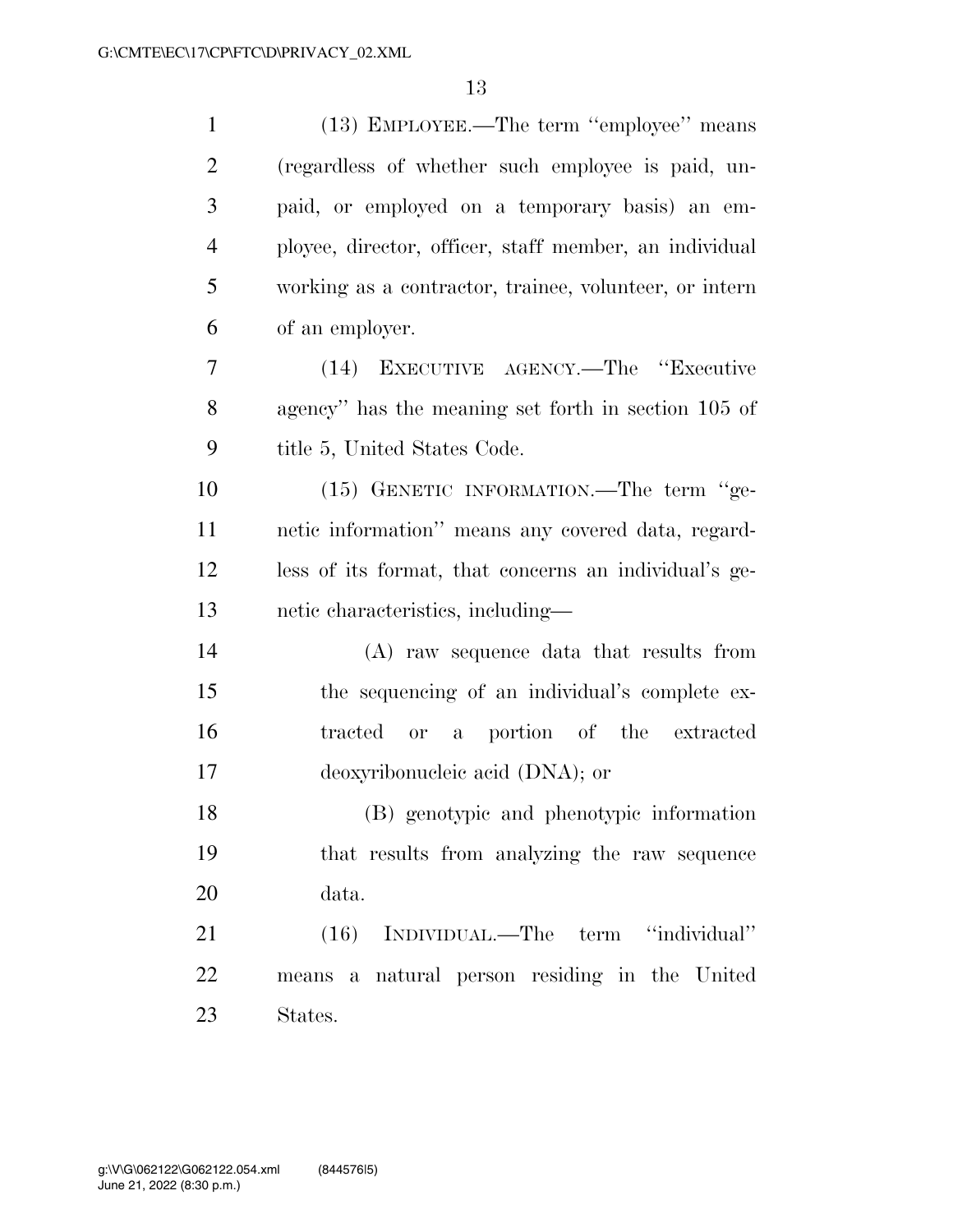| $\mathbf{1}$   | (17) LARGE DATA HOLDER.—The term "large             |
|----------------|-----------------------------------------------------|
| $\overline{2}$ | data holder" means a covered entity or service pro- |
| 3              | vider that, in the most recent calendar year—       |
| $\overline{4}$ | had annual gross revenues<br>(A)<br>of              |
| 5              | $$250,000,000$ or more; and                         |
| 6              | (B) collected, processed, or transferred—           |
| 7              | (i) the covered data of more than                   |
| 8              | 5,000,000 individuals or devices that iden-         |
| 9              | tify or are linked or reasonably linkable to        |
| 10             | 1 or more individuals; and                          |
| 11             | (ii) the sensitive covered data of more             |
| 12             | than 200,000 individuals or devices that            |
| 13             | identify or are linked or reasonably                |
| 14             | linkable to 1 or more individuals.                  |
| 15             | (C) EXCLUSIONS.—The term "large data                |
| 16             | holder" does not include any instance where the     |
| 17             | covered entity or service provider would qualify    |
| 18             | as a large data holder solely on account of col-    |
| 19             | lecting, or processing—                             |
| <b>20</b>      | (i) personal email addresses;                       |
| 21             | (ii) personal telephone numbers; or                 |
| 22             | (iii) log-in information of an indi-                |
| 23             | vidual or device to allow the individual or         |
| 24             | device to log in to an account administered         |
| 25             | by the covered entity or service provider.          |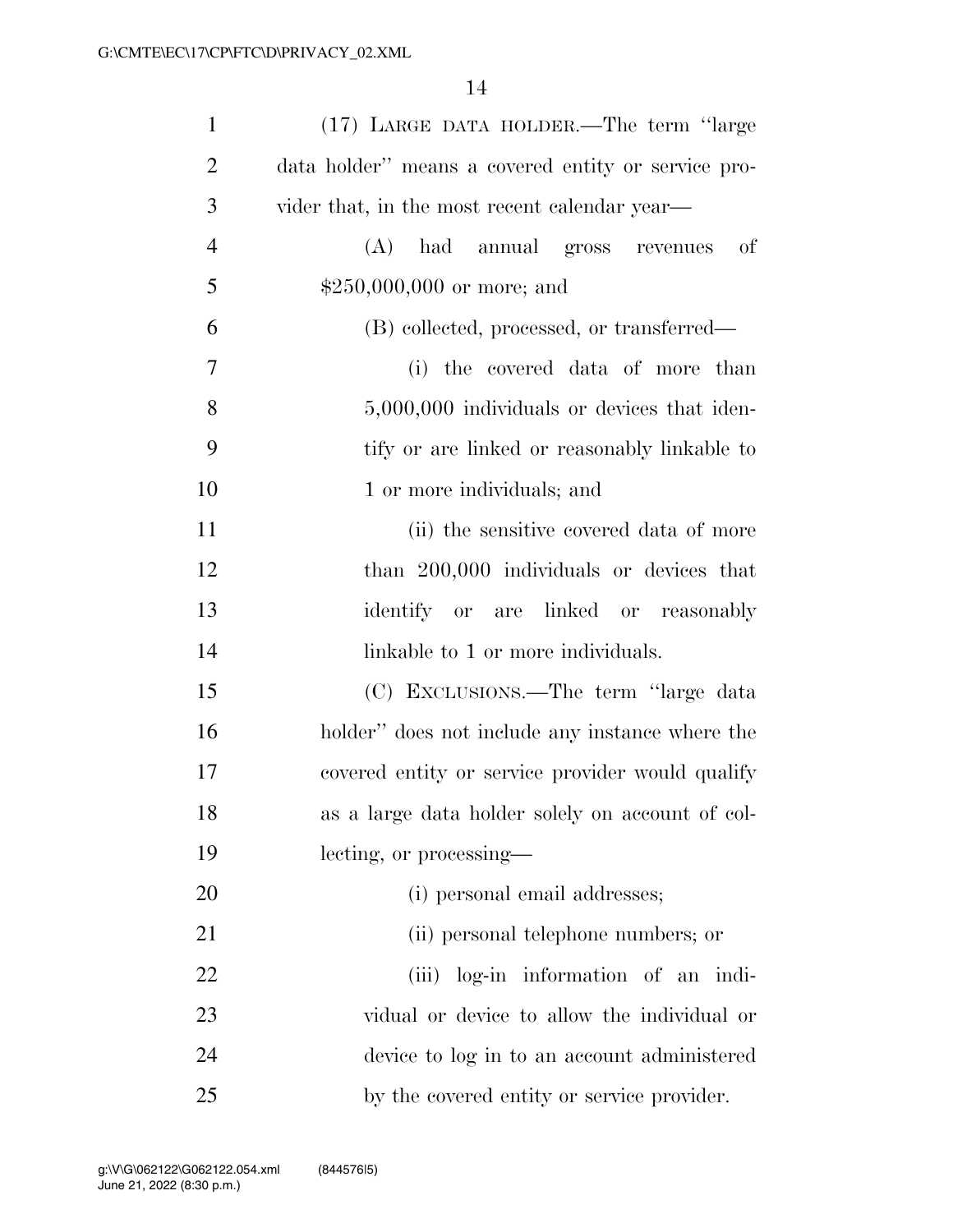(D) REVENUE.—For purposes of this de- termining whether any covered entity or service provider is a large data holder, the term ''rev- enue'' as it relates to any covered entity or service provider that is not organized to carry on business for its own profit or that of its members, means the gross receipts the covered entity or service provider received in whatever form from all sources without subtracting any costs or expenses, and includes contributions, gifts, grants, dues or other assessments, income from investments, or proceeds from the sale of 13 real or personal property. (18) MARKET RESEARCH.—The term ''market research'' means the collection, processing, or trans- fer of covered data as reasonably necessary and pro- portionate to investigate the market for or mar- keting of products, services, or ideas, where the cov- ered data is not— (A) integrated into any product or service; (B) otherwise used to contact any indi-vidual or individual's device; or

 (C) used to advertise or market to any in-dividual or individual's device.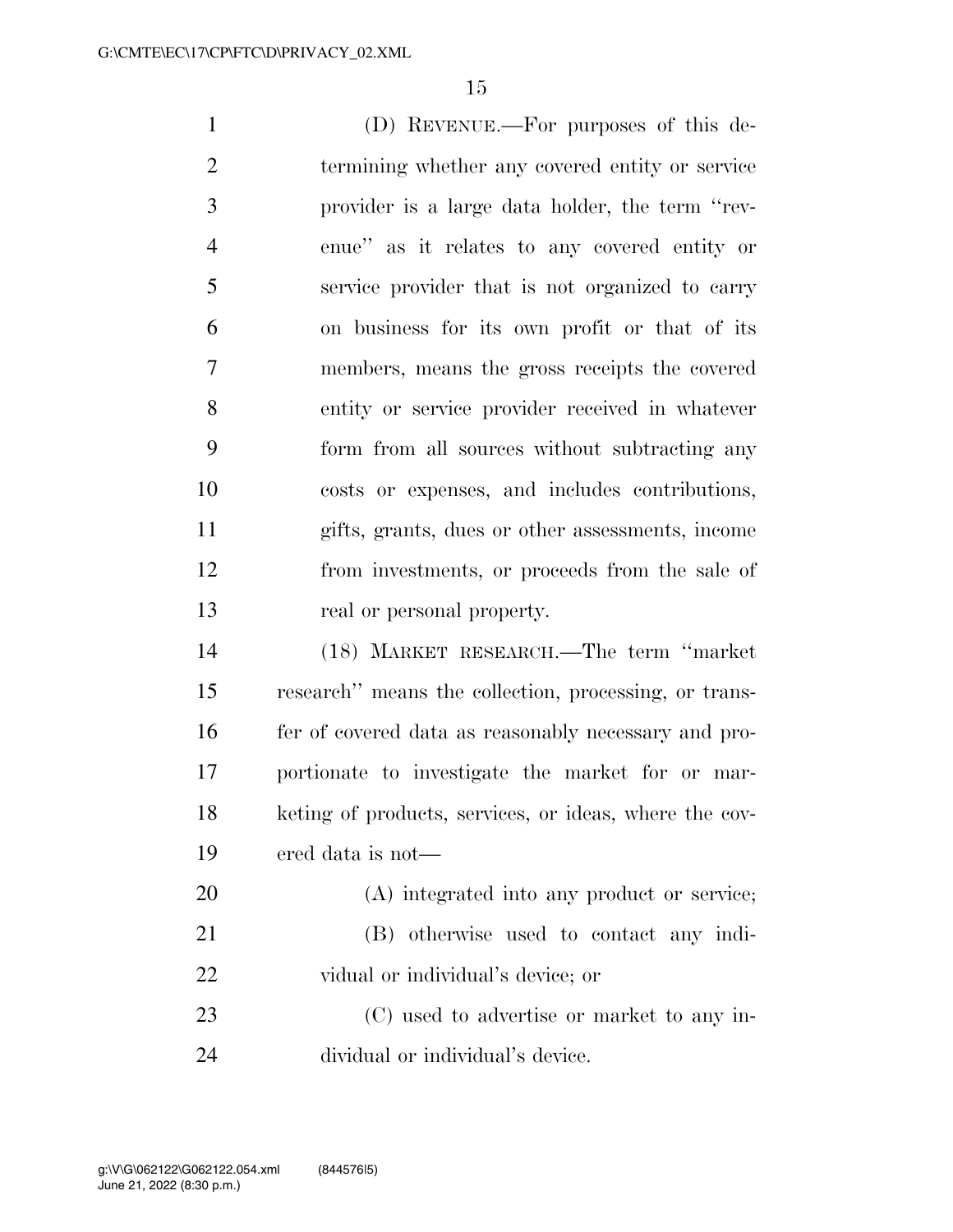| $\mathbf{1}$   | (19) MATERIAL.—The term "material" means                 |
|----------------|----------------------------------------------------------|
| $\overline{2}$ | with respect to an act, practice, or representation of   |
| 3              | a covered entity (including a representation made by     |
| $\overline{4}$ | the covered entity in a privacy policy or similar dis-   |
| 5              | closure to individuals), involving the collection, proc- |
| 6              | essing, or transfer of covered data that such act,       |
| 7              | practice, or representation is likely to affect an indi- |
| 8              | vidual's decision or conduct regarding a product or      |
| 9              | service.                                                 |
| 10             | (20) PRECISE GEOLOCATION INFORMATION.—                   |
| 11             | (A) IN GENERAL.—The term "precise                        |
| 12             | geolocation information" means information               |
| 13             | that reveals the past or present physical loca-          |
| 14             | tion of an individual, or device that identifies or      |
| 15             | is linked or reasonably linkable to 1 or more in-        |
| 16             | dividuals, with sufficient precision to identify         |
| 17             | street level location information or an individ-         |
| 18             | ual's location within a range of 1,000 feet or           |
| 19             | less.                                                    |
| 20             | EXCLUSION.—The term "precise<br>(B)                      |
| 21             | geolocation information" does not<br>mean                |
| 22             | geolocation information identifiable solely from         |
| 23             | the visual content of an image.                          |
| 24             | (21) PROCESS.—The term "process" means to                |

conduct or direct any operation or set of operations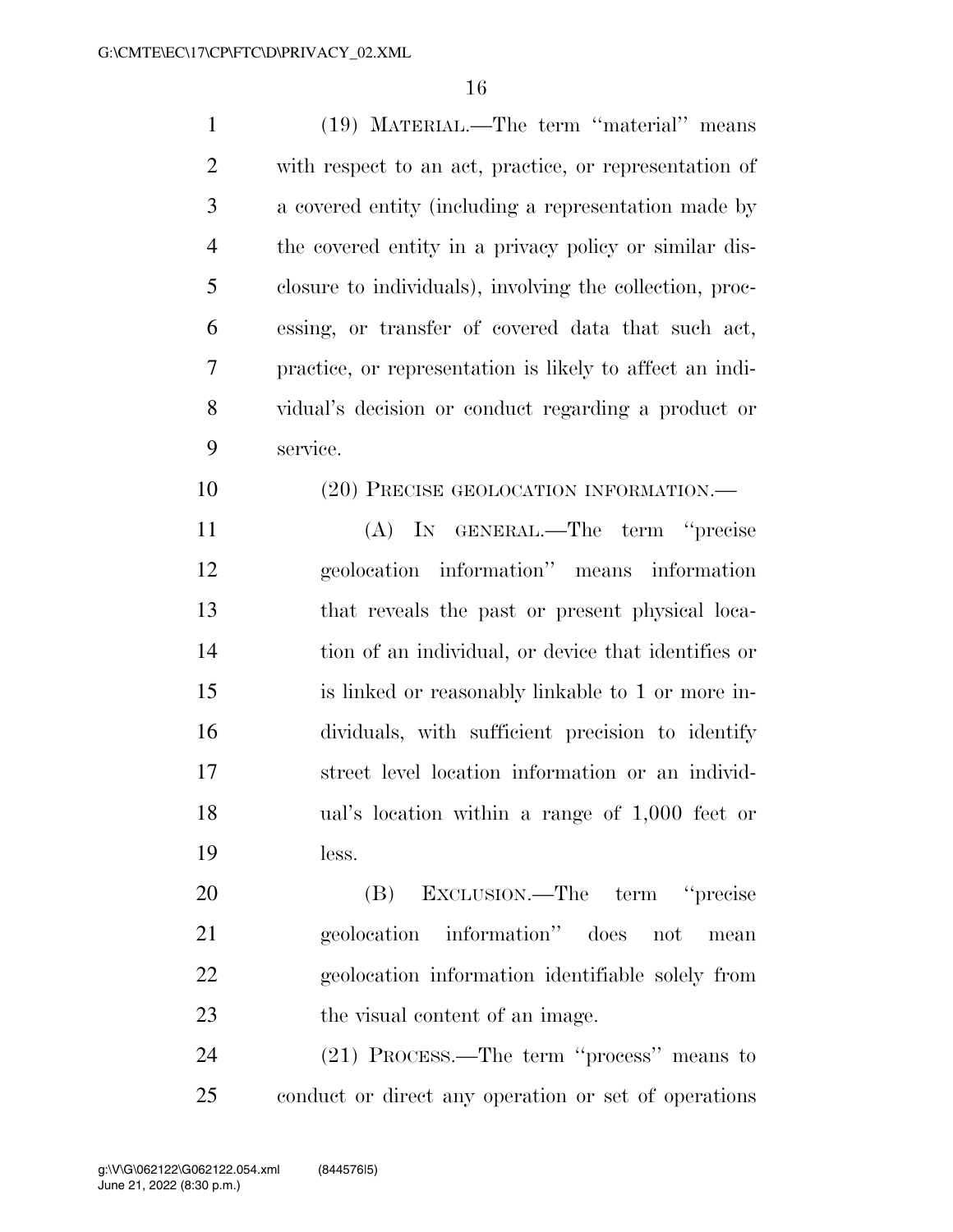performed on covered data including analyzing, or- ganizing, structuring, retaining, storing, using, or otherwise handling covered data.

 (22) PROCESSING PURPOSE.—The term ''proc- essing purpose'' means a reason for which a covered entity collects, processes, or transfers covered data that is specific and granular enough for a reasonable individual to understand the material facts of how and why the covered entity collects, processes, or transfers the covered data.

# (23) PUBLICLY AVAILABLE INFORMATION.—

 (A) IN GENERAL.—The term ''publicly available information'' means any information that a covered entity has a reasonable basis to believe has been lawfully made available to the general public from—

 (i) Federal, State, or local government records provided that the covered entity collects, processes and transfers such infor- mation in accordance with any restrictions or terms of use placed on the information 22 by the relevant government entity; 23 (ii) widely distributed media; (iii) a website or online service made

available to all members of the public, for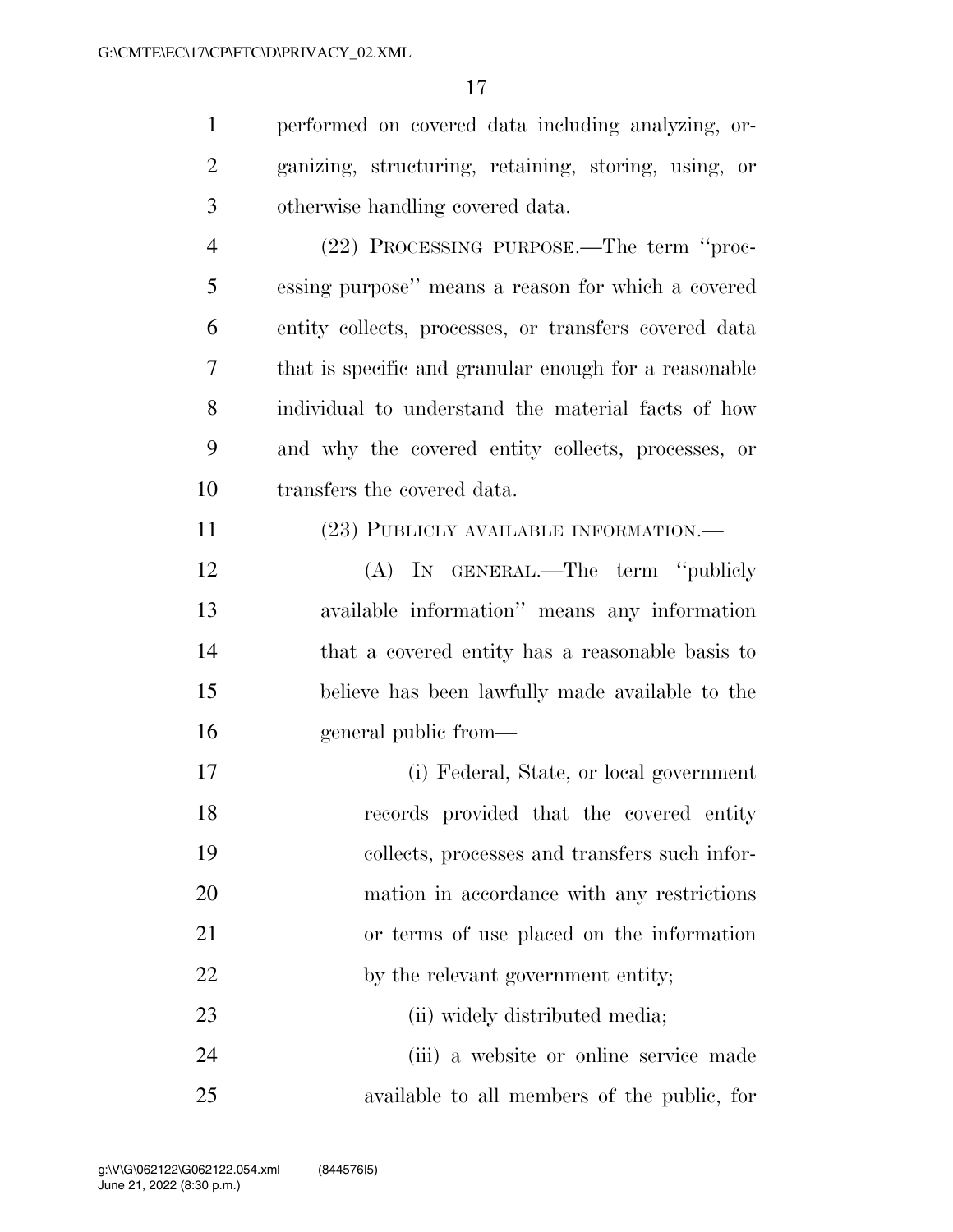| $\mathbf{1}$   | free or for a fee, including where all mem-  |
|----------------|----------------------------------------------|
| $\overline{2}$ | bers of the public can log-in to the website |
| 3              | or online service;                           |
| $\overline{4}$ | (iv) a disclosure that has been made         |
| 5              | to the general public as required by Fed-    |
| 6              | eral, State, or local law; or                |
| 7              | (v) a visual observation of an individ-      |
| 8              | ual's physical presence in a public place by |
| 9              | another person, not including data col-      |
| 10             | lected by a device in the individual's pos-  |
| 11             | session.                                     |
| 12             | (B) CLARIFICATIONS; LIMITATIONS.—            |
| 13             | (i) AVAILABLE TO ALL MEMBERS OF              |
| 14             | THE PUBLIC.—For purposes of this para-       |
| 15             | graph, information from a website or on-     |
| 16             | line service is not available to all members |
| 17             | of the public if the individual who made     |
| 18             | the information available via the website or |
| 19             | online service has restricted the informa-   |
| 20             | tion to a specific audience.                 |
| 21             | (ii) OTHER LIMITATIONS.—The term             |
| 22             | "publicly available information" does not    |
| 23             | include—                                     |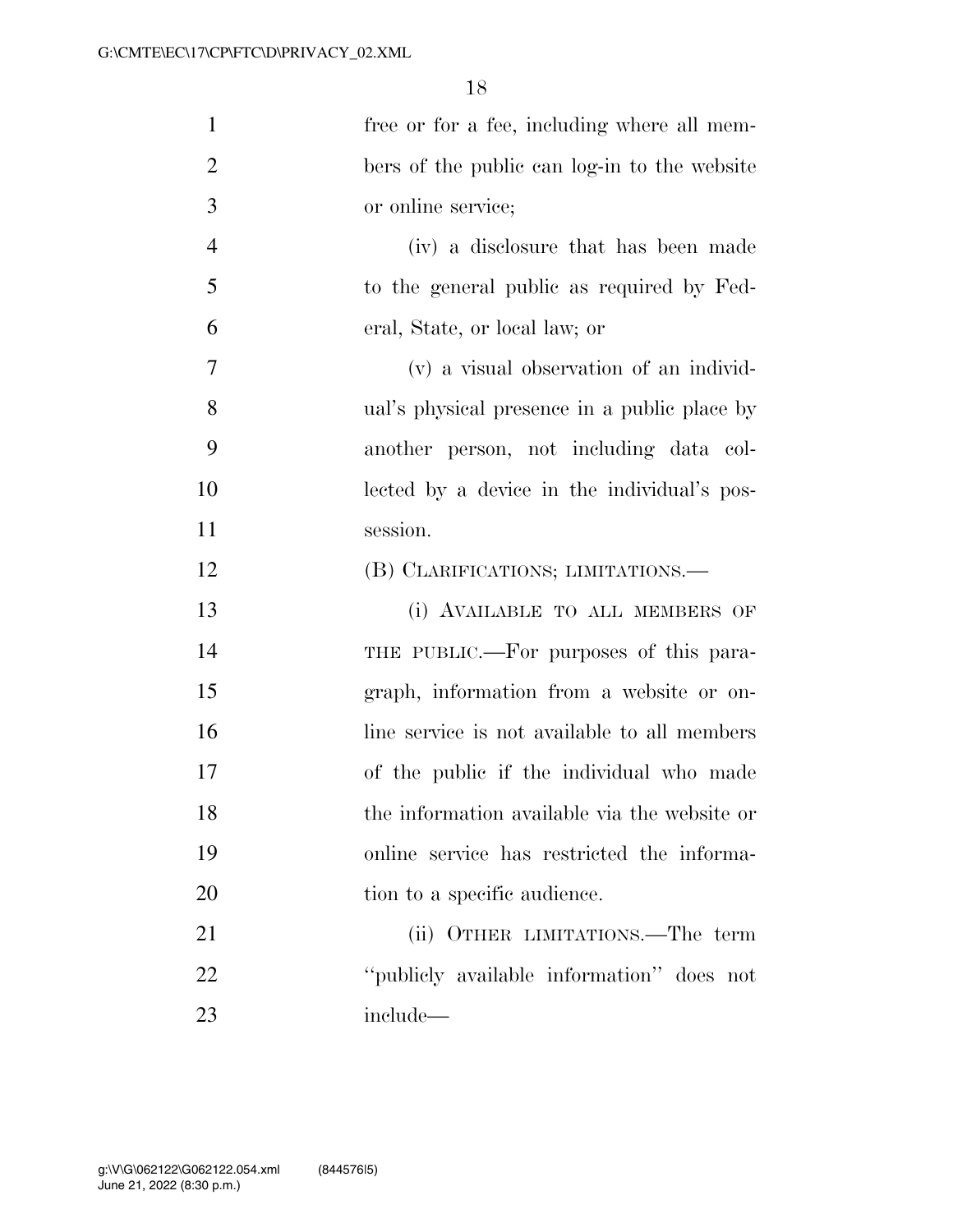| $\mathbf{1}$   | (I) any obscene visual depiction                |
|----------------|-------------------------------------------------|
| $\overline{2}$ | (as defined for purposes of section             |
| 3              | 1460 of title 18, United States Code);          |
| $\overline{4}$ | (II) inferences made exclusively                |
| 5              | from multiple independent sources of            |
| 6              | publicly available information that do          |
| 7              | not reveal sensitive covered data with          |
| 8              | respect to an individual;                       |
| 9              | (III) biometric information;                    |
| 10             | (IV) publicly available informa-                |
| 11             | tion that has been combined with cov-           |
| 12             | ered data; or                                   |
| 13             | (V) genetic information; or                     |
| 14             | (VI) known nonconsensual inti-                  |
| 15             | mate images.                                    |
| 16             | (24) SENSITIVE COVERED DATA.—                   |
| 17             | (A) IN GENERAL.—The term "sensitive             |
| 18             | covered data" means the following forms of cov- |
| 19             | ered data:                                      |
| 20             | (i) A government-issued identifier,             |
| 21             | such as a social security number, passport      |
| 22             | number, or driver's license number, that is     |
| 23             | not required by law to be displayed in pub-     |
| 24             | lic.                                            |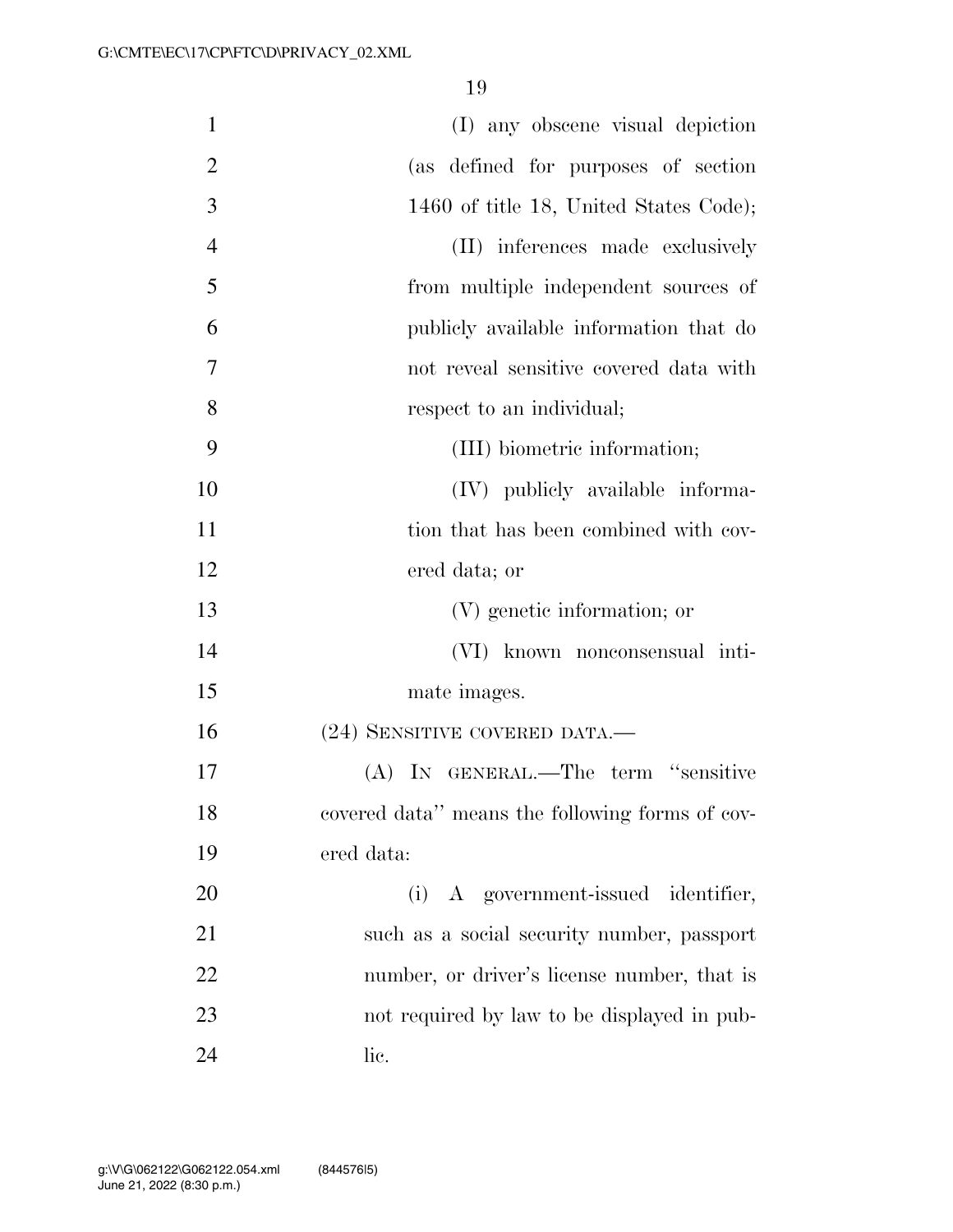| $\mathbf{1}$   | (ii) Any information that describes or        |
|----------------|-----------------------------------------------|
| $\overline{2}$ | reveals the past, present, or future physical |
| 3              | health, mental health, disability, diagnosis, |
| $\overline{4}$ | or healthcare condition or treatment of an    |
| 5              | individual.                                   |
| 6              | (iii) A financial account number, debit       |
| 7              | eard number, credit card number, or infor-    |
| 8              | mation about income level or bank account     |
| 9              | balances.                                     |
| 10             | (iv) Biometric information.                   |
| 11             | (v) Genetic information.                      |
| 12             | (vi) Precise geolocation information.         |
| 13             | (vii) An individual's private commu-          |
| 14             | nications such as voicemails, emails, texts,  |
| 15             | direct messages, or mail, or information      |
| 16             | identifying the parties to such communica-    |
| 17             | tions, voice communications, and any infor-   |
| 18             | mation that pertains to the transmission of   |
| 19             | such communications, including telephone      |
| 20             | numbers called, telephone numbers from        |
| 21             | which calls were placed, the time calls were  |
| 22             | made, call duration, and location informa-    |
| 23             | tion of the parties to the call, unless the   |
| 24             | covered entity is the sender or an intended   |
| 25             | recipient of the communication. Commu-        |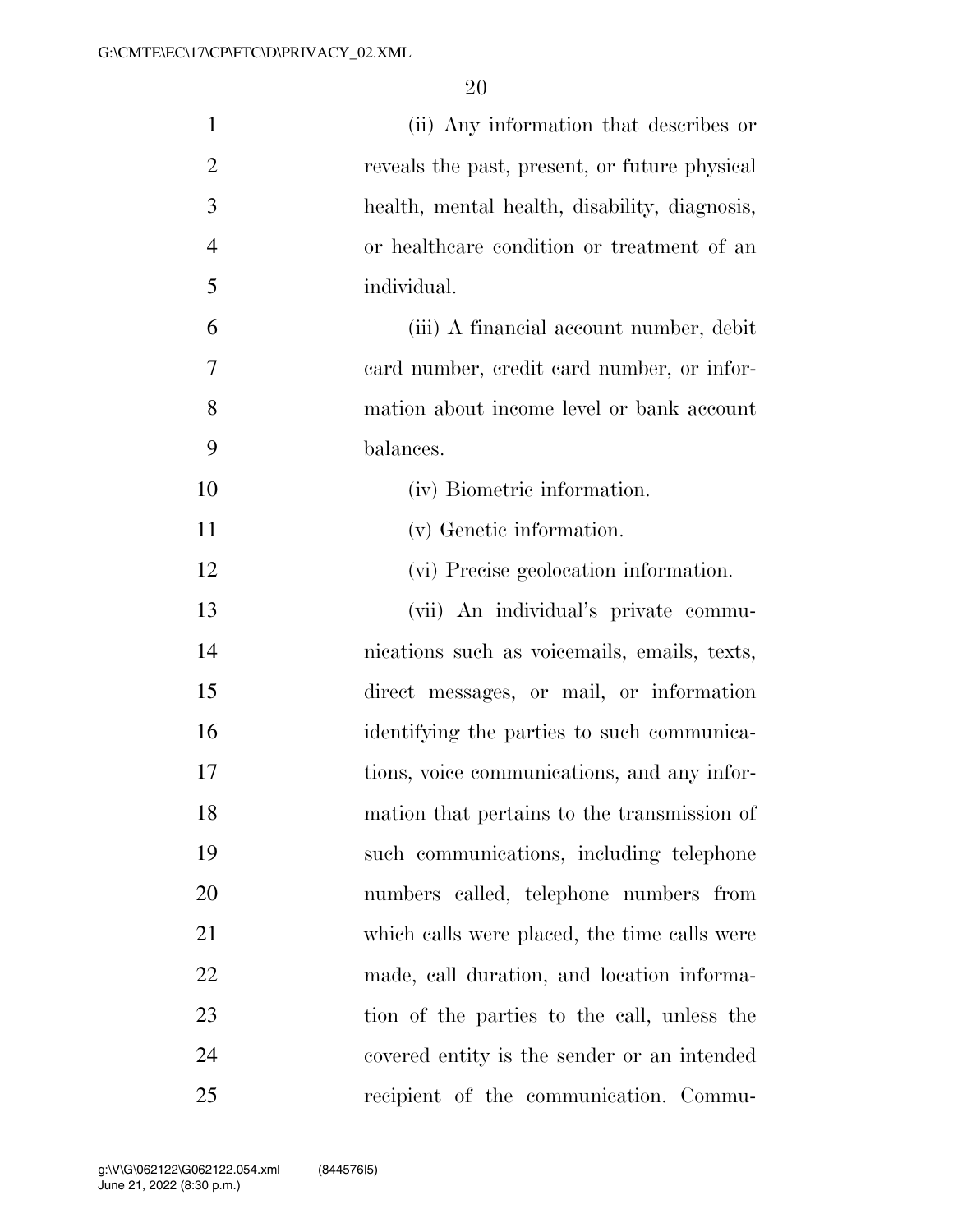| $\mathbf{1}$   | nications are not private for purposes of     |
|----------------|-----------------------------------------------|
| $\overline{2}$ | this paragraph if such communications are     |
| 3              | made from or to a device provided by an       |
| $\overline{4}$ | employer to an employee insofar as such       |
| 5              | employer provides conspicuous notice that     |
| 6              | it may access such communications.            |
| $\tau$         | (viii) Account or device log-in creden-       |
| 8              | tials, or security or access codes for an ac- |
| 9              | count or device.                              |
| 10             | (ix) Information identifying the sexual       |
| 11             | orientation or sexual behavior of an indi-    |
| 12             | vidual in a manner inconsistent with the      |
| 13             | individual's reasonable expectation regard-   |
| 14             | ing disclosure of such information.           |
| 15             | (x) Calendar information, address             |
| 16             | book information, phone or text logs,         |
| 17             | photos, audio recordings, or videos main-     |
| 18             | tained for private use by an individual, re-  |
| 19             | gardless of whether such information is       |
| 20             | stored on the individual's device or in a     |
| 21             | separate location on an individual's device,  |
| 22             | regardless of whether such information is     |
| 23             | backed up in a separate location.             |
| 24             | (xi) A photograph, film, video record-        |
| 25             | ing, or other similar medium that shows       |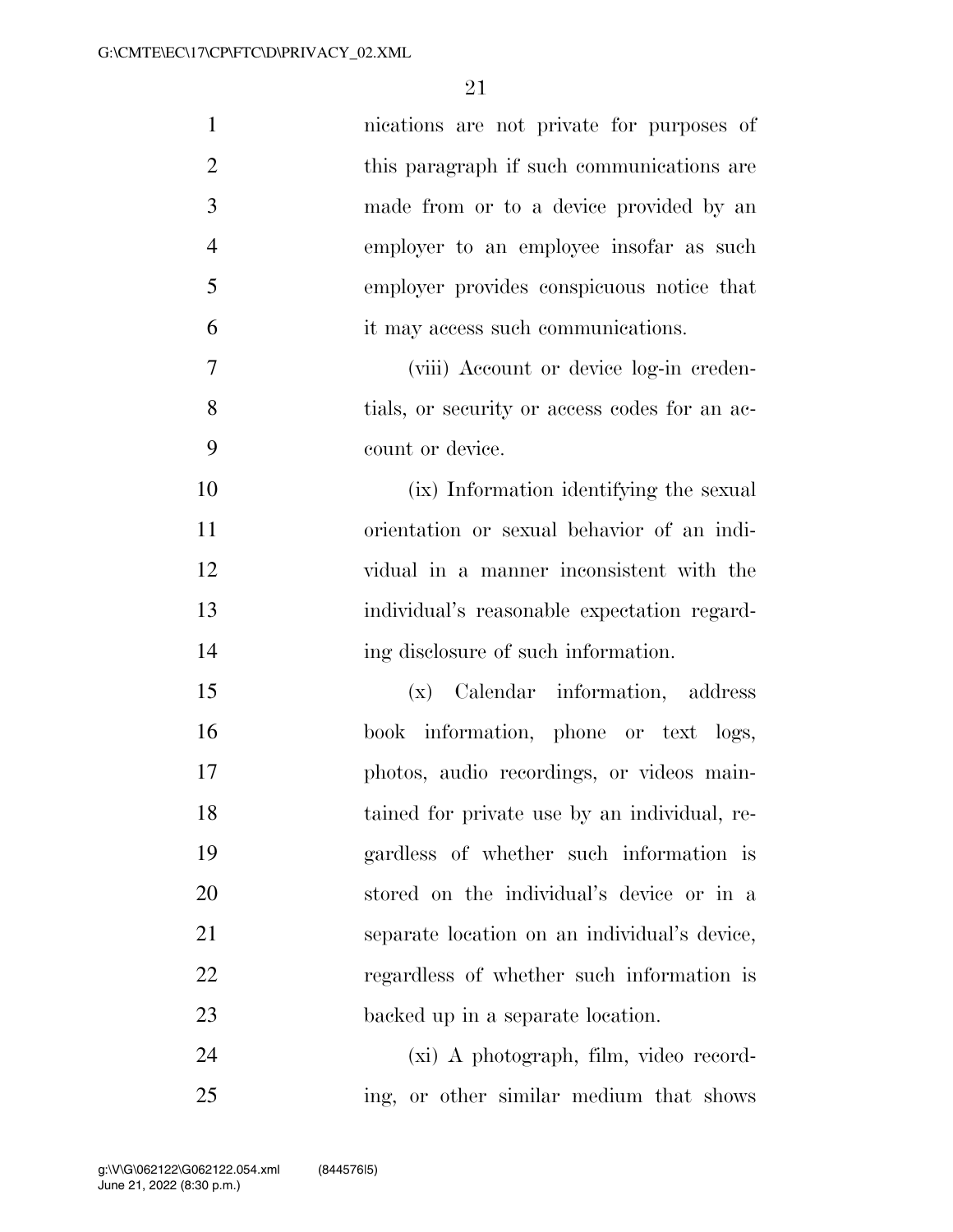| $\mathbf{1}$   | the naked or undergarment-clad private        |
|----------------|-----------------------------------------------|
| 2              | area of an individual.                        |
| 3              | (xii) Information that reveals the            |
| $\overline{4}$ | video content or services requested or se-    |
| 5              | lected by an individual from a provider of    |
| 6              | broadcast television service, cable service,  |
| 7              | satellite service or streaming media service. |
| 8              | (xiii) Information about an individual        |
| 9              | when the covered entity knows that the in-    |
| 10             | dividual is under the age of 17.              |
| 11             | (xiv) Any other covered data collected,       |

 processed, or transferred for the purpose of identifying the above data types.

 (B) RULEMAKING.—The Commission may commence a rulemaking pursuant to section 553 of title 5, United States Code, to include any additional category of covered data under this definition that may require a similar level of protection as the data listed in clauses (i) through (xvi) of subparagraph (A) as a result of any new method of collecting, processing, or transferring covered data.

 (25) SERVICE PROVIDER.—The term ''service provider'' means a person or entity that collects, processes or transfers covered data on behalf of, and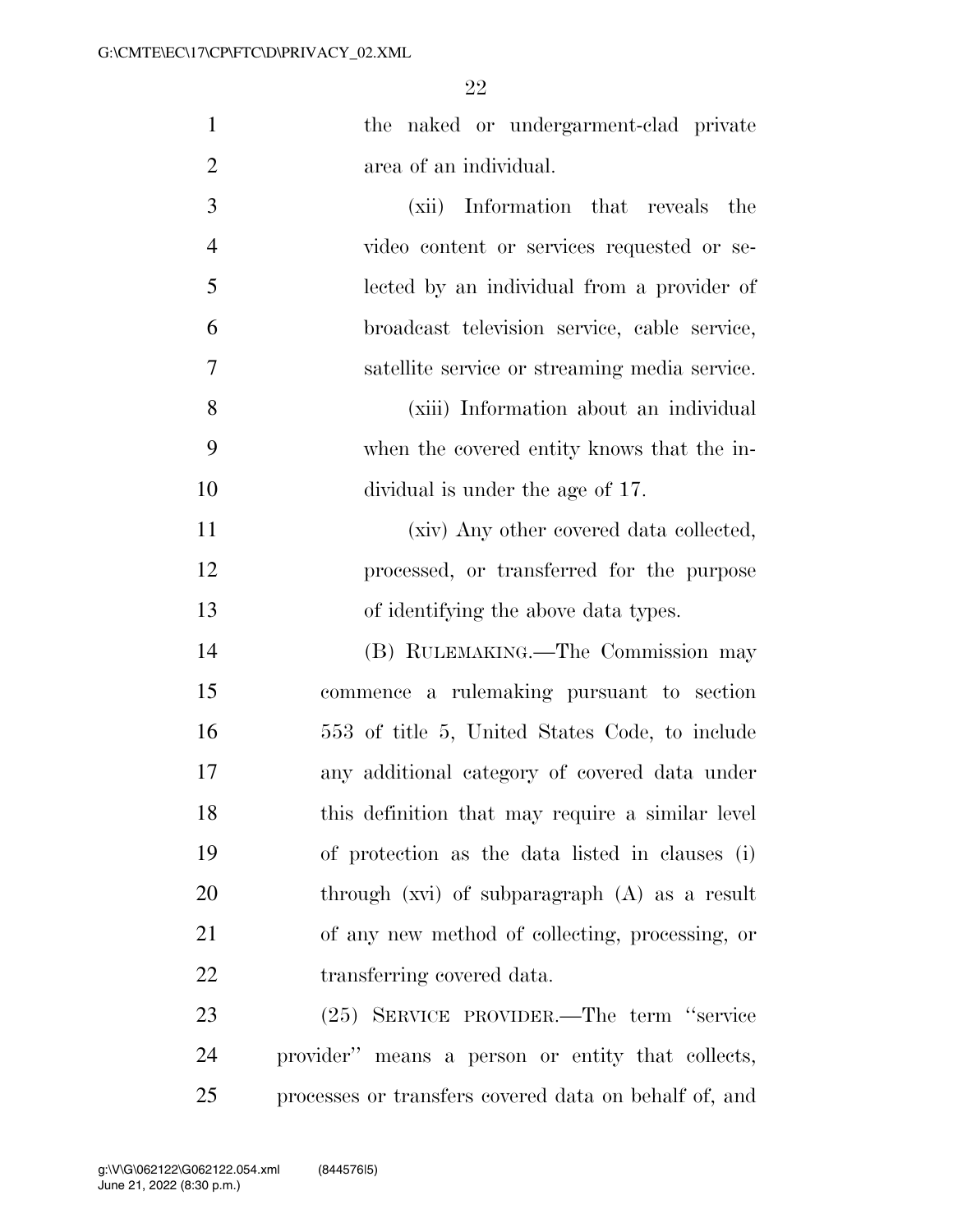| $\mathbf{1}$   | at the direction of, a covered entity and which re-    |
|----------------|--------------------------------------------------------|
| $\overline{2}$ | ceives covered data from or on behalf of a covered     |
| 3              | entity pursuant to a written contract, provided that   |
| 4              | the contract meets the requirements of section 302.    |
| 5              | (26) SERVICE PROVIDER DATA.—The term                   |
| 6              | "service provider data" means covered data that is     |
| 7              | collected or processed by or has been transferred to   |
| 8              | a service provider by a covered entity for the pur-    |
| 9              | pose of allowing the service provider to perform a     |
| 10             | service or function on behalf of, and at the direction |
| 11             | of, such covered entity.                               |
| 12             | (27) STATE.—The term "State" means any of              |
| 13             | the 50 States, the District of Columbia, the Com-      |
| 14             | monwealth of Puerto Rico, the Virgin Islands,          |
| 15             | Guam, American Samoa, the Northern Mariana Is-         |
| 16             | lands, or the Trust Territory of the Pacific Islands.  |
| 17             | (28) STATE PRIVACY AUTHORITY.—                         |
| 18             | (A) IN GENERAL.—The term "State Pri-                   |
| 19             | vacy Authority" means—                                 |
| 20             | (i) the chief consumer protection offi-                |
| 21             | cer of a State; or                                     |
| 22             | (ii) a State consumer protection agen-                 |
| 23             | cy with expertise in data protection.                  |
| 24             | (29) SUBSTANTIAL PRIVACY RISK.—The term                |
| 25             | "substantial privacy risk" means the collection,       |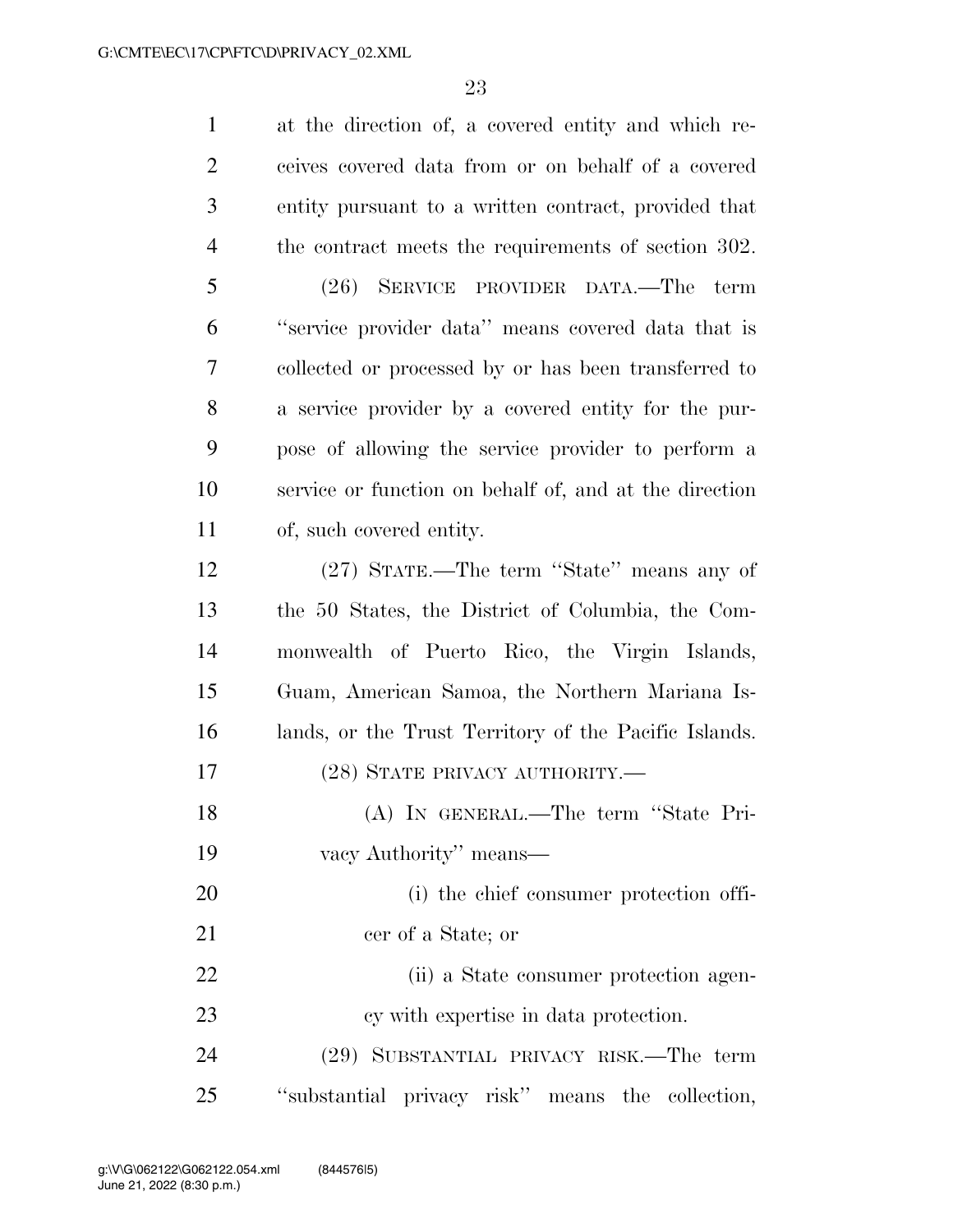| $\mathbf{1}$   | processing, or transfer of covered data in a manner     |
|----------------|---------------------------------------------------------|
| $\overline{2}$ | that may result in any reasonably foreseeable mate-     |
| 3              | rial physical injury, economic injury, highly offensive |
| $\overline{4}$ | intrusion into the reasonable privacy expectations of   |
| 5              | an individual under the circumstances, or discrimi-     |
| 6              | nation on the basis of race, color, religion, national  |
| 7              | origin, sex, or disability.                             |
| 8              | (30) TARGETED ADVERTISING.—The term "tar-               |
| 9              | geted advertising"-                                     |
| 10             | (A) means displaying to an individual or                |
| 11             | device identified by a unique identifier an online      |
| 12             | advertisement or content that is selected based         |
| 13             | on known or predicted preferences, characteris-         |
| 14             | tics, or interests associated with the individual       |
| 15             | or a device identified by a unique identifier; and      |
| 16             | (B) does not include—                                   |
| 17             | (i) advertising or marketing to an in-                  |
| 18             | dividual or an individual's device in re-               |
| 19             | sponse to the individual's specific request             |
| 20             | for information or feedback;                            |
| 21             | (iii) contextual advertising, which is                  |
| 22             | when an advertisement is displayed based                |
| 23             | on the content or location in which the ad-             |
| 24             | vertisement appears and does not vary                   |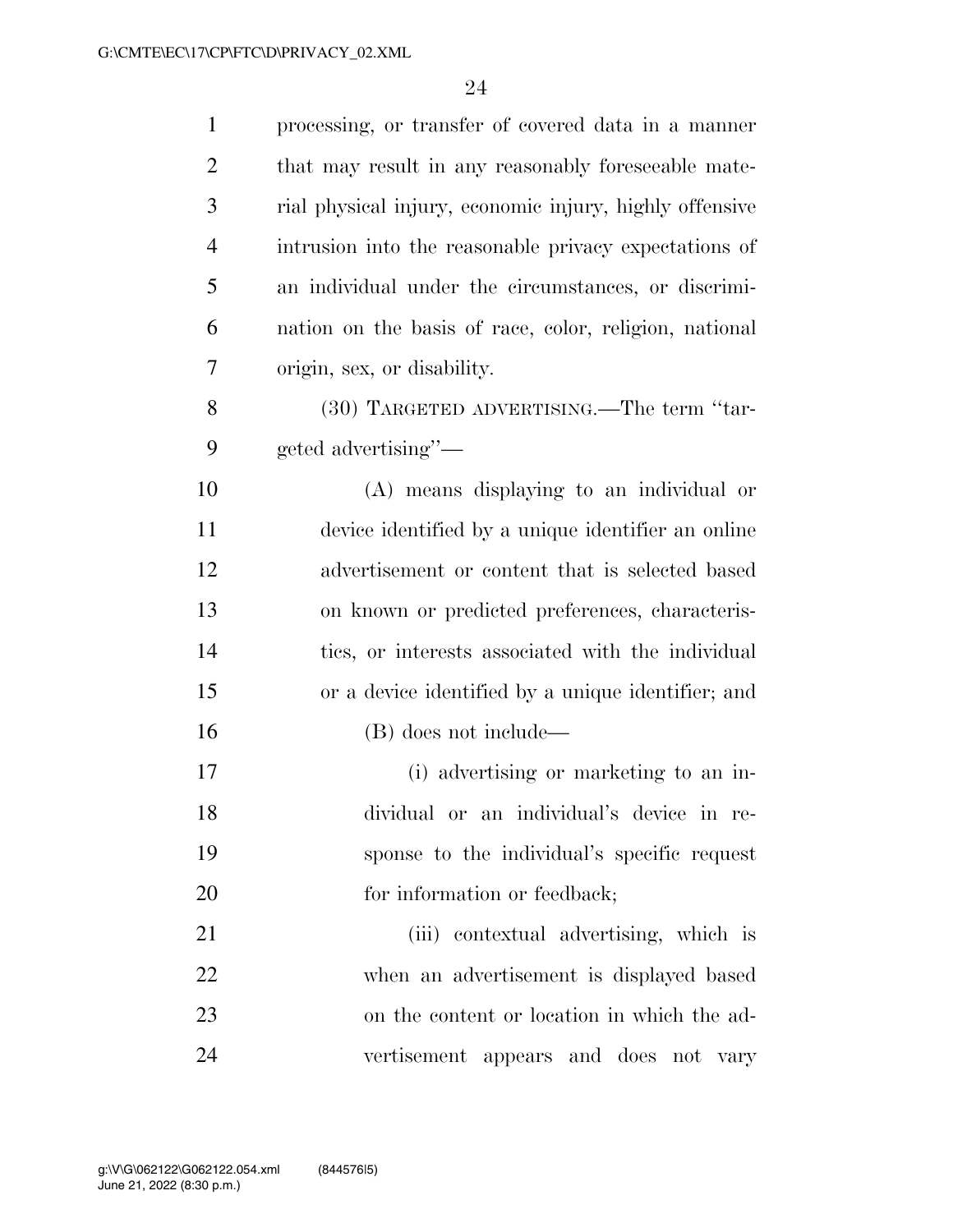| $\mathbf{1}$   | based on who is viewing the advertisement;         |
|----------------|----------------------------------------------------|
| $\overline{2}$ | <b>or</b>                                          |
| 3              | (iv) processing covered data solely for            |
| $\overline{4}$ | measuring or reporting advertising or con-         |
| 5              | tent, performance, reach, or frequency, in-        |
| 6              | cluding independent measurement.                   |
| 7              | (31) THIRD PARTY.—The term "third party"—          |
| 8              | $(A)$ means any person or entity that—             |
| 9              | (i)<br>collects, processes, or transfers           |
| 10             | third party data; and                              |
| 11             | (ii) is not a service provider with re-            |
| 12             | spect to such data; and                            |
| 13             | (B) does not include a person or entity            |
| 14             | that collects covered data from another entity if  |
| 15             | the 2 entities are related by common ownership     |
| 16             | or corporate control and share common brand-       |
| $17\,$         | ing, unless one of those is a large data holder    |
| 18             | or those entities are each related to a large data |
| 19             | holder through common ownership or corporate       |
| 20             | control.                                           |
| 21             | (32) THIRD-PARTY COLLECTING ENTITY.—               |
| 22             | (A) IN GENERAL.—The term "third-party              |
| 23             | collecting entity"—                                |
| 24             | (i) means a covered entity whose prin-             |
| 25             | cipal source of revenue is derived from            |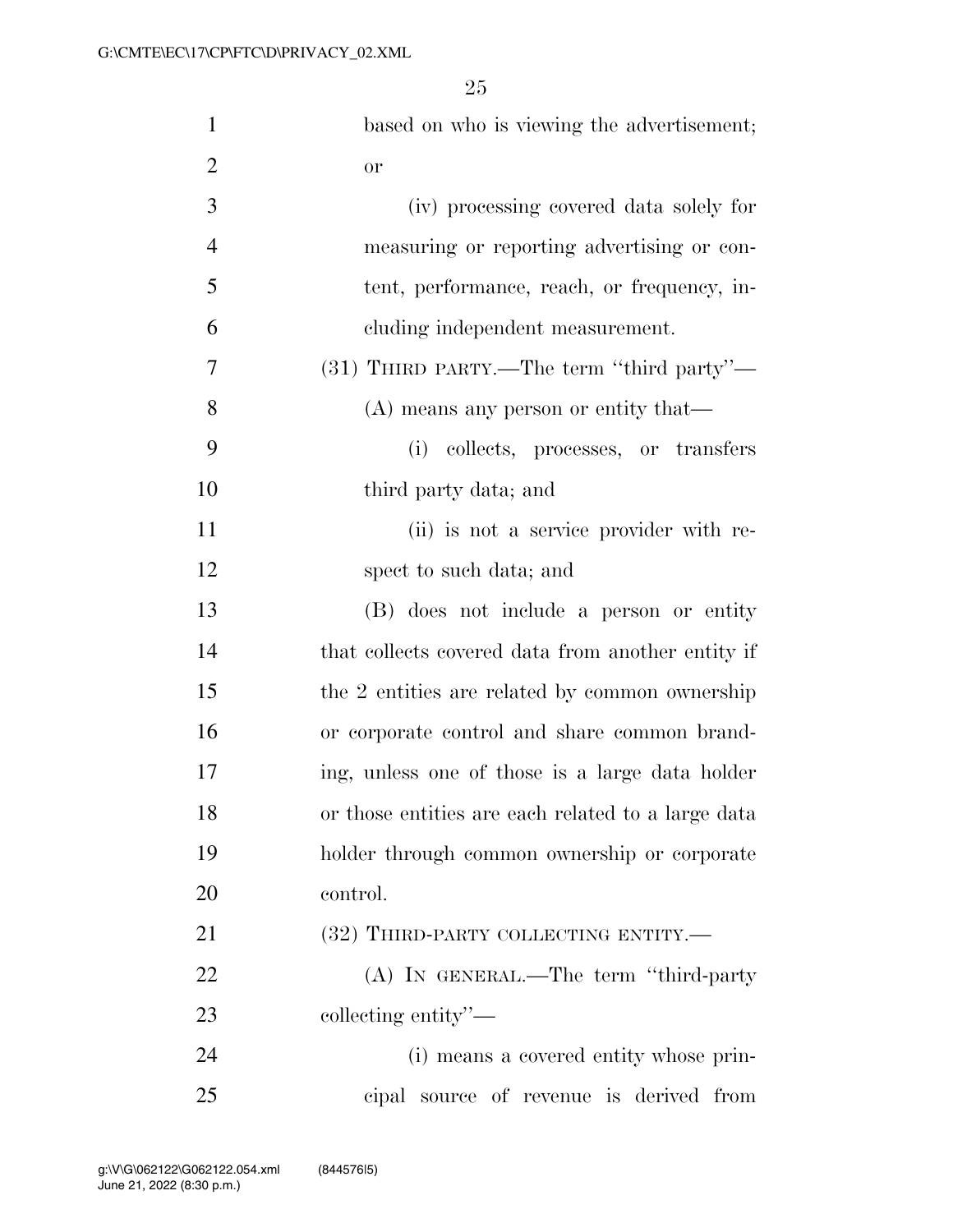| $\mathbf{1}$   | processing or transferring the covered data   |
|----------------|-----------------------------------------------|
| $\overline{2}$ | that the covered entity did not collect di-   |
| 3              | rectly from the individuals linked<br>or      |
| $\overline{4}$ | linkable to the covered data; and             |
| 5              | (ii) does not include a covered entity        |
| 6              | in so far as such entity processes employee   |
| 7              | data collected by and received from a third   |
| 8              | party concerning any individual who is an     |
| 9              | employee of the third party for the sole      |
| 10             | purpose of such third party providing ben-    |
| 11             | efits to the employee.                        |
| 12             | (B) PRINCIPAL SOURCE OF REVENUE DE-           |
| 13             | FINED.—For purposes of this paragraph, "prin- |
| 14             | eipal source of revenue" means, for the prior |
| 15             | 12-month period, either—                      |
| 16             | (i) more than 50 percent of all rev-          |
| 17             | enue of the covered entity; or                |
| 18             | (ii) obtaining revenue from processing        |
| 19             | or transferring the covered data of more      |
| 20             | than $5,000,000$ individuals that the cov-    |
| 21             | ered entity did not collect directly from the |
| 22             | individuals to which the covered data per-    |
| 23             | tains.                                        |
| 24             | (C) NON-APPLICATION TO SERVICE PRO-           |
| 25             | VIDERS.—An entity shall not be considered to  |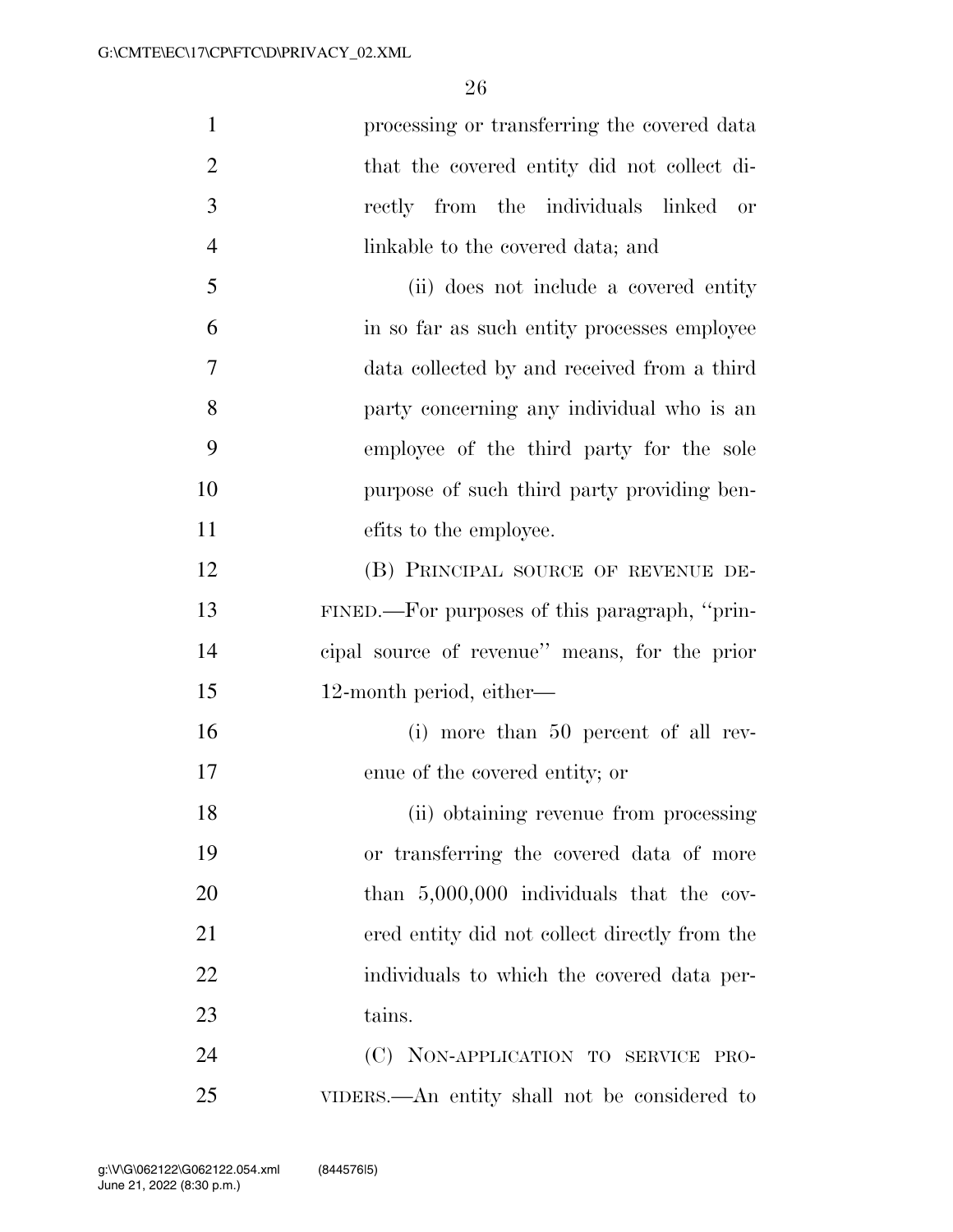| be a third-party collecting entity for purposes of      |
|---------------------------------------------------------|
| this Act if the entity is acting as a service pro-      |
| vider (as defined in this section).                     |
| (33) THIRD PARTY DATA.—The term "third                  |
| party data" means covered data that has been trans-     |
| ferred to a third party by a covered entity.            |
| (34) TRANSFER.—The term "transfer" means                |
| - to disclose, release, share, disseminate, make avail- |
| able, or license in writing, electronically, or by any  |
| other means.                                            |
| (35) UNIQUE IDENTIFIER.—The term "unique                |
| identifier" means an identifier to the extent that      |
| such identifier is reasonably linkable to an individual |
| or device that identifies or is linked or reasonably    |
| linkable to 1 or more individuals, including a device   |
| identifier, an Internet Protocol address, cookies, bea- |
| cons, pixel tags, mobile ad identifiers, or similar     |
| technology, customer number, unique pseudonym, or       |
| user alias, telephone numbers, or other forms of per-   |
| sistent or probabilistic identifiers that are linked or |
| reasonably linkable to an individual or device.         |
| (36) WIDELY DISTRIBUTED MEDIA.—The term                 |
| "widely distributed media" means information that       |
|                                                         |

 is available to the general public, including informa-tion from a telephone book or online directory, a tel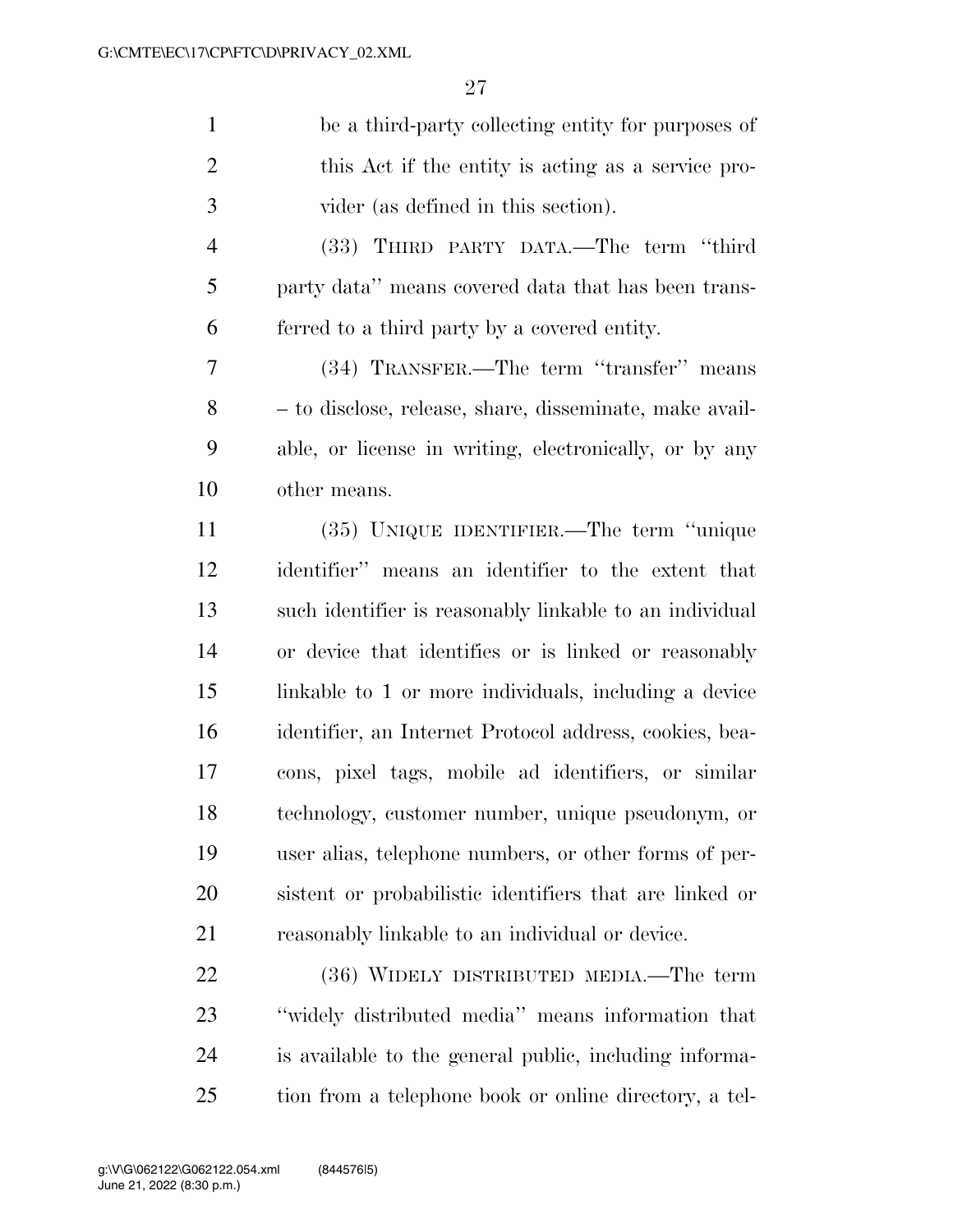evision, internet, or radio program, the news media, or an internet site that is available to the general public on an unrestricted basis, but does not include an obscene visual depiction (as defined in section 1460 of title 18, United States Code).

# **TITLE I—DUTY OF LOYALTY**

## **SEC. 101. DATA MINIMIZATION.**

 (a) IN GENERAL.—A covered entity shall not collect, process, or transfer covered data unless the collection, processing, or transfer is limited to what is reasonably necessary and proportionate to—

 (1) provide, or maintain a specific product or service requested by the individual to whom the data pertains;

 (2) deliver a communication that is reasonably anticipated by the individual recipient within the context of the individual's interactions with the cov-ered entity; or

 (3) effect a purpose expressly permitted under subsection (b).

 (b) PERMISSIBLE PURPOSES.—A covered entity or service provider may collect, process, or transfer covered data for any of the following purposes provided that the covered entity or service provider can demonstrate that collection, processing, or transfer complies with all other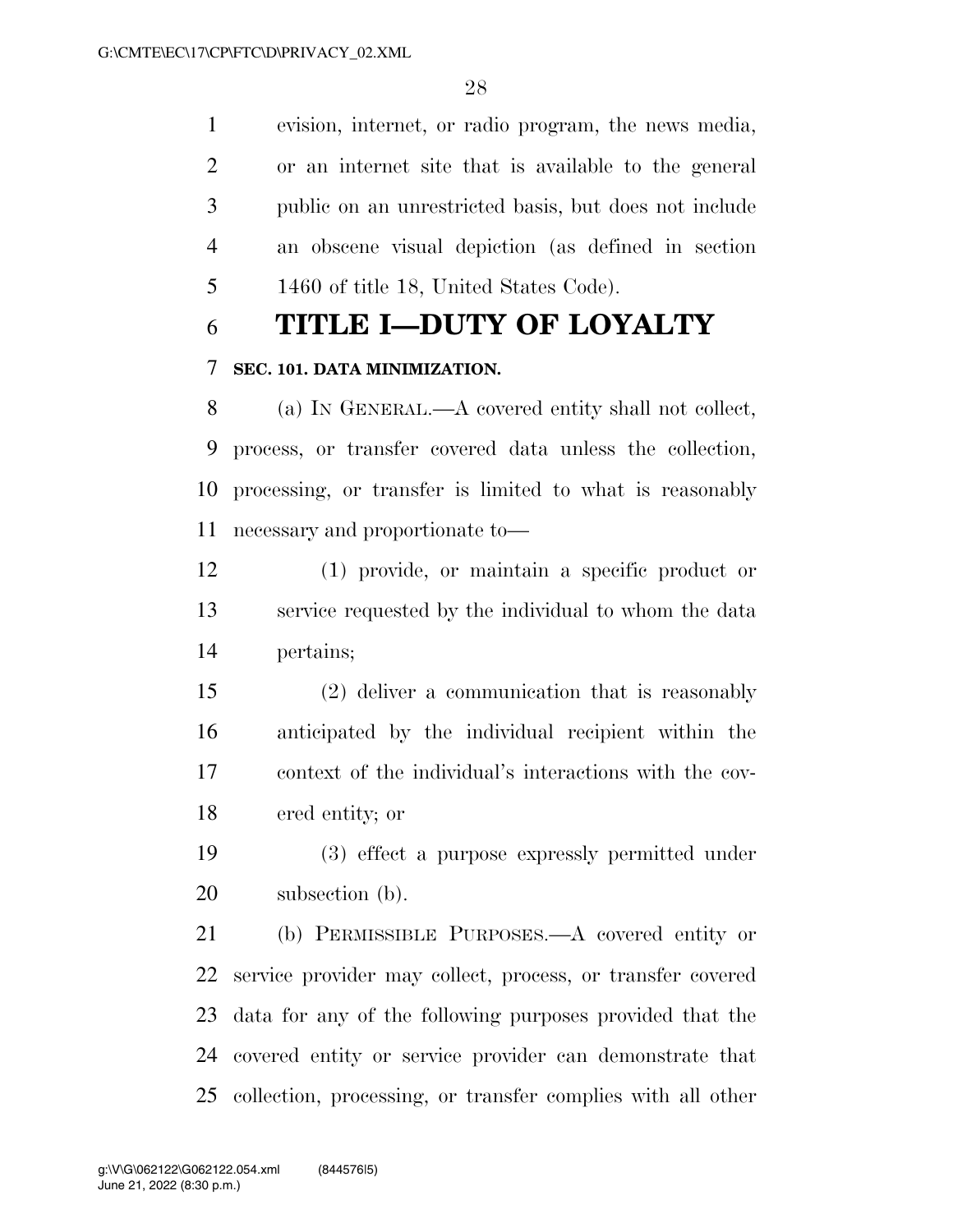applicable laws not preempted in section 404 and provi- sions of this Act and is limited to what is reasonably nec-essary and proportionate to such purpose:

- (1) To initiate or complete a transaction or ful- fill an order or service specifically requested by an individual, including any associated routine adminis- trative activity such as billing, shipping, delivery, and accounting, including the collection, processing or transferring of the last four digits of a credit card number.
- (2) With respect to covered data previously col- lected in accordance with this Act, notwithstanding this exception, to process such data as necessary to perform system maintenance or diagnostics, to main- tain a product or service for which such data was collected, to conduct internal research or analytics, to improve a product or service for which such data was collected and to perform inventory management or reasonable network management, to protect against spam, or to debug or repair errors that im- pair the functionality of a service or product for which such data was collected.
- 23 (3) To authenticate users of a product or serv-ice.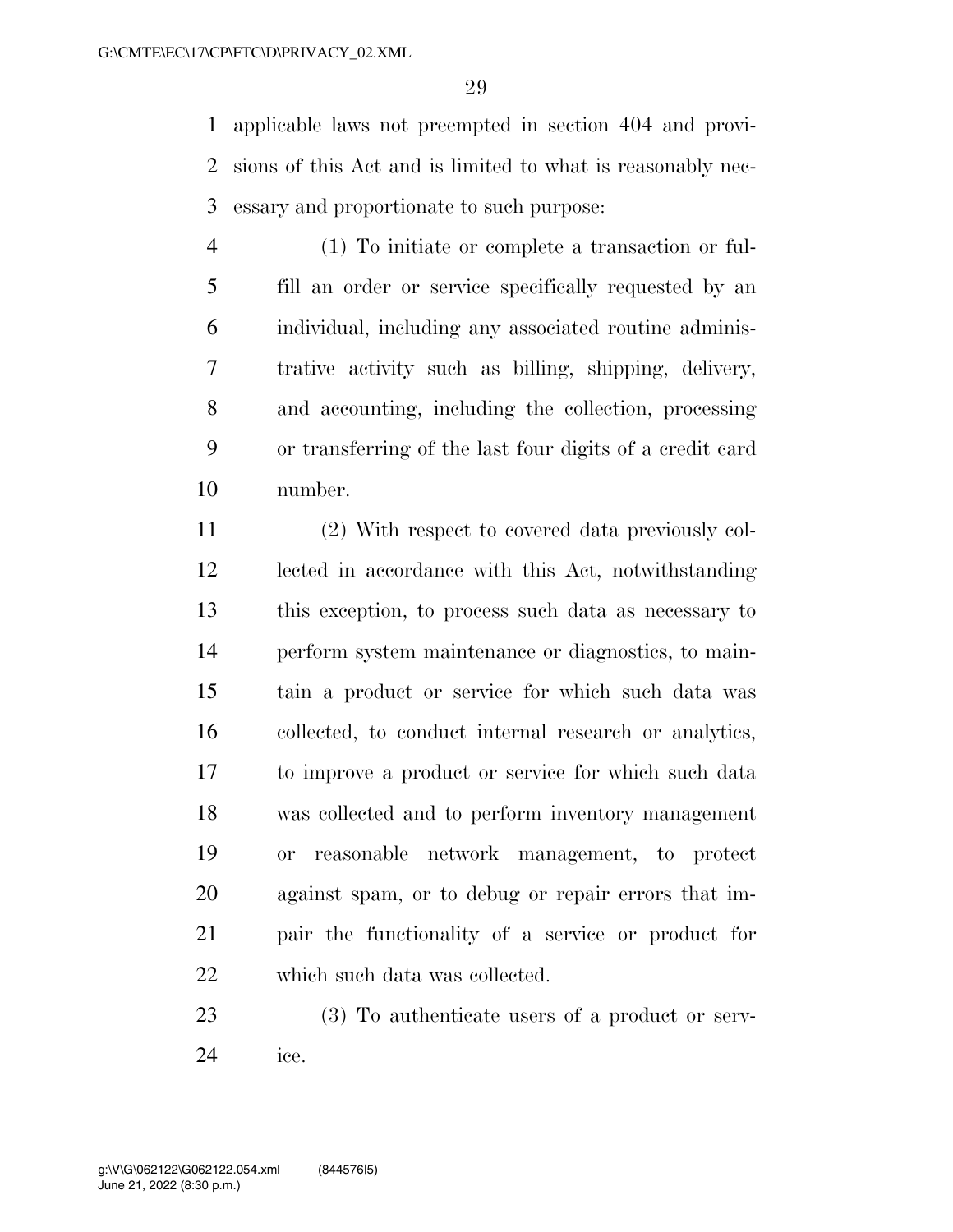(4) To prevent, detect, protect against, or re- spond to a security incident, or fulfill a product or service warranty. For purposes of this paragraph, security is defined as network security as well as in- trusion, medical alerts, fire alarms, and access con-trol security.

 (5) To prevent, detect, protect against or re- spond to fraud, harassment, or illegal activity. For the purposes of this paragraph, illegal activity means a violation of a Federal, State, or local law punish- able as a felony or misdemeanor that can directly harm another person.

 (6) To comply with a legal obligation imposed by Federal, Tribal, Local, or State law, or to estab-lish, exercise, or defend legal claims.

 (7) To prevent an individual, or groups of indi- viduals, from suffering harm where the covered enti- ty or service provider believes in good faith that the individual, or groups of individuals, is at risk of death, serious physical injury, or other serious health risk.

 (8) To effectuate a product recall pursuant to Federal or State law.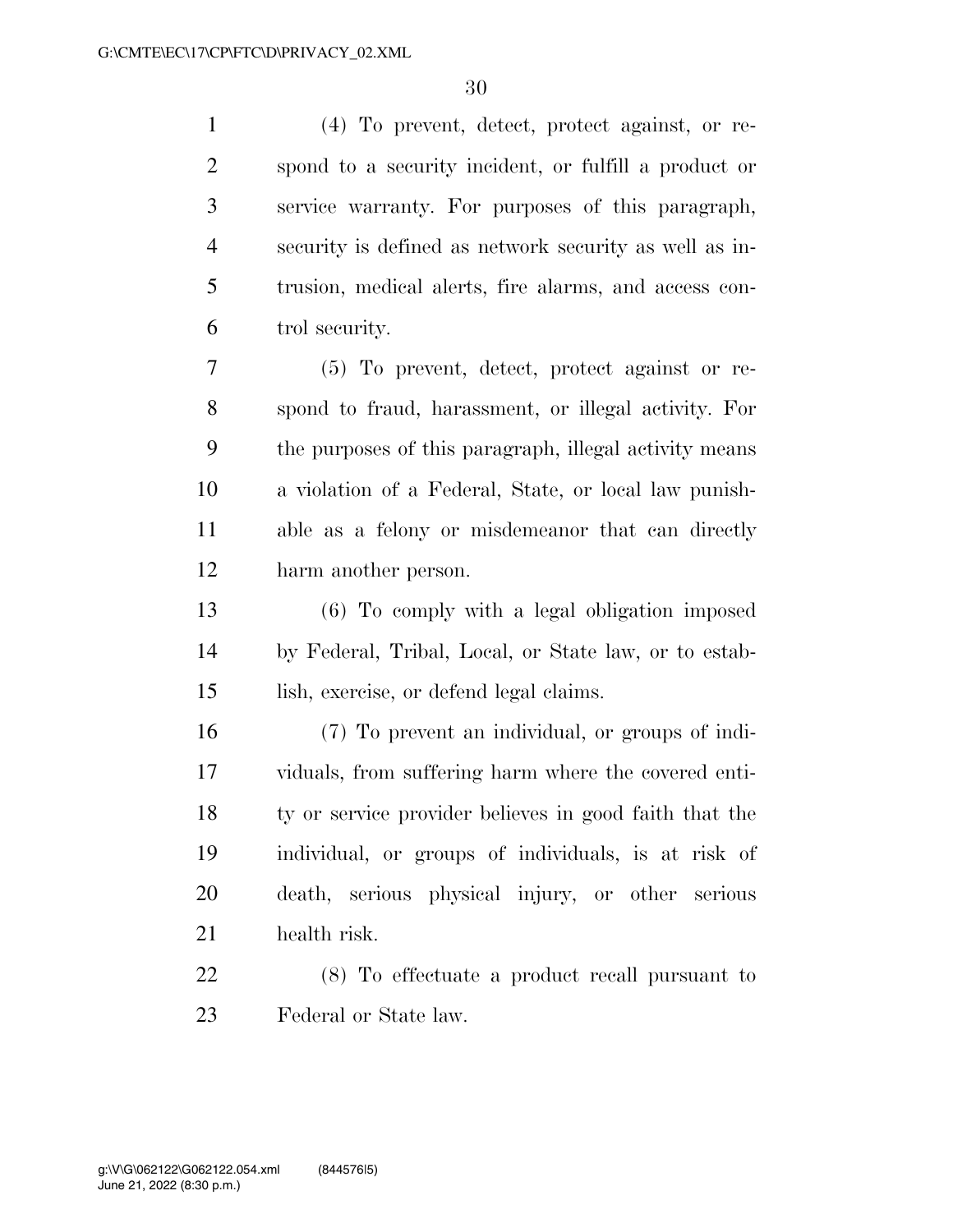| $\mathbf{1}$   | $(9)(A)$ To conduct a public or peer-reviewed sci-     |
|----------------|--------------------------------------------------------|
| $\overline{2}$ | entific, historical, or statistical research project   |
| 3              | $that-$                                                |
| $\overline{4}$ | (i) is in the public interest;                         |
| 5              | (ii) adheres to all relevant laws governing            |
| 6              | such research; and                                     |
| 7              | (iii) adheres to the regulations for human             |
| 8              | subject research established under part 46 of          |
| 9              | title 45, Code of Federal Regulations (or a suc-       |
| 10             | cessor regulations).                                   |
| 11             | (B) The Commission should set forth within 18          |
| 12             | months of the enactment of this Act guidelines to      |
| 13             | help covered entities ensure the privacy of affected   |
| 14             | users and the security of covered data, particularly   |
| 15             | as data is being transferred to and stored by re-      |
| 16             | searchers.                                             |
| 17             | $(10)$ To deliver a communication at the direc-        |
| 18             | tion of an individual between the communicating in-    |
| 19             | dividual and one or more individuals or entities.      |
| 20             | (11) With respect to covered data previously           |
| 21             | collected in accordance with this Act, notwith-        |
| 22             | standing this exception, to process such data as nec-  |
| 23             | essary to provide first party marketing or adver-      |
| 24             | tising of products or services provided by the covered |
| 25             | entity.                                                |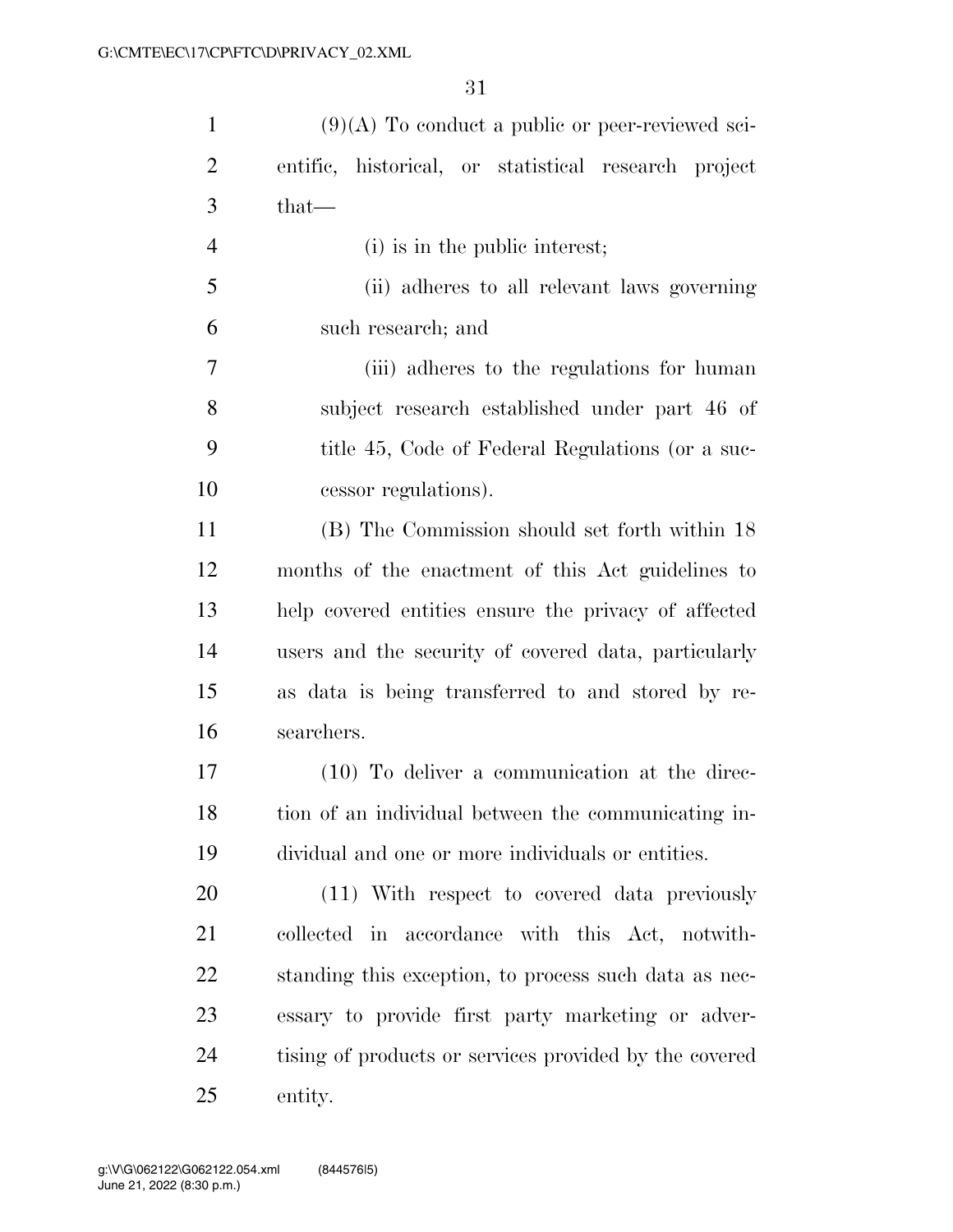(12) Otherwise complies with the requirements of this Act, including section 204(c), to provide a targeted advertisement.

 (c) GUIDANCE.—The Commission shall issue guid- ance regarding what is reasonably necessary andproportionate to comply with this section. Such guid-ance shall take into consideration—

 (1) the size of, and the nature, scope, and com- plexity of the activities engaged in by the covered en- tity, including whether the covered entity is a large data holder, nonprofit organization, covered entities meeting the requirements of section 209, service pro-vider, third party, or third-party collecting entity;

 (2) the sensitivity of covered data collected, processed, or transferred by the covered entity;

 (3) the volume of covered data collected, proc-essed, or transferred by the covered entity; and

 (4) the number of individuals and devices to which the covered data collected, processed, or trans-ferred by the covered entity relates.

 (d) DECEPTIVE MARKETING OF A PRODUCT OR SERVICE.—A covered entity, service provider, or third party is prohibited from engaging in deceptive advertising or marketing with respect to a product or service provided to an individual.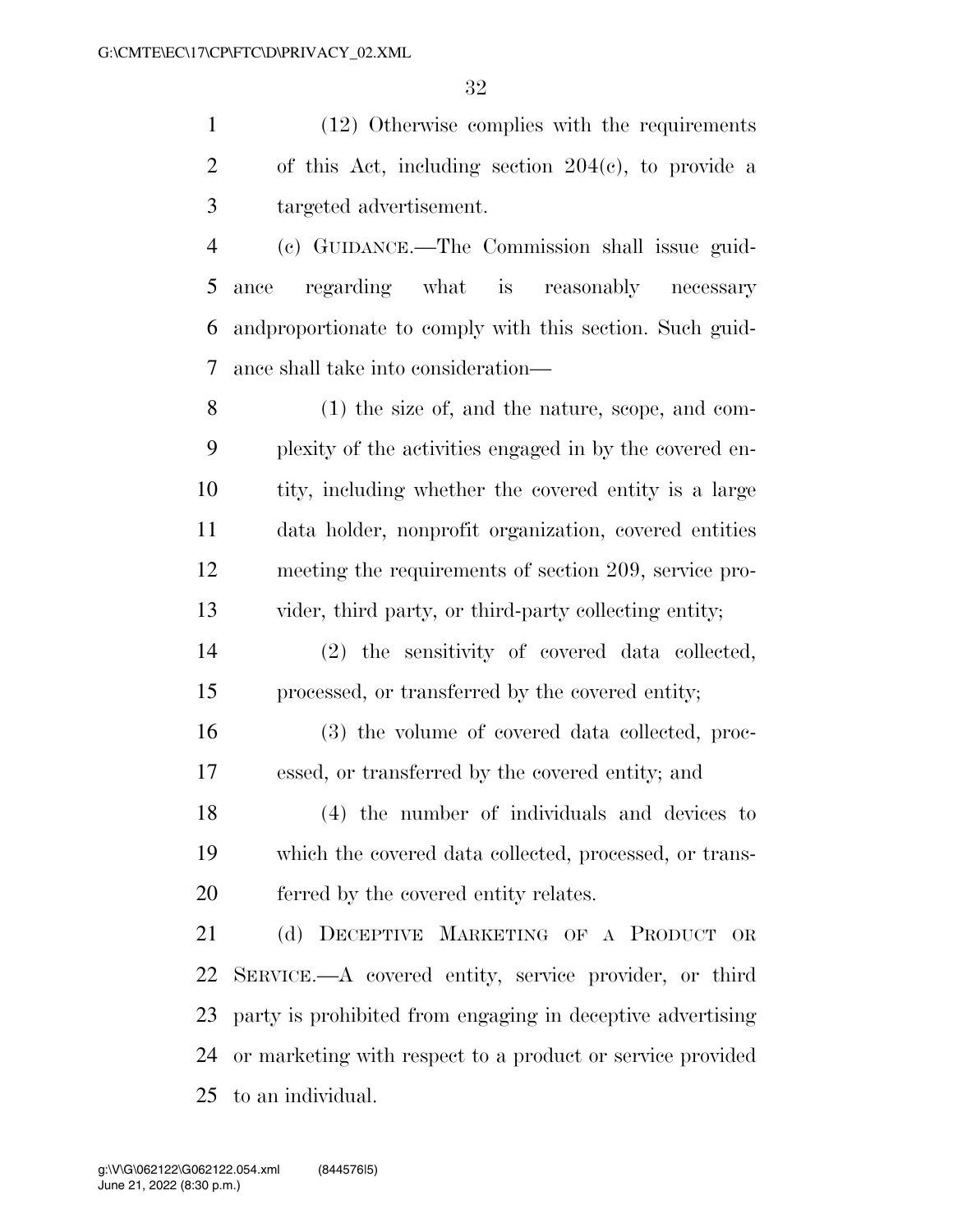## **SEC. 102. LOYALTY DUTIES.**

 (a) RESTRICTED DATA PRACTICES.—Notwith- standing section 101 and unless an exception applies, with respect to covered data, a covered entity shall not—

 (1) collect, process, or transfer a social security number, except when necessary to facilitate exten- sions of credit, authentication, the payment and col- lection of taxes, the enforcement of a contract be- tween parties, or the prevention, investigation, and prosecution of fraud or illegal activity;

 (2) collect or process sensitive covered data, ex- cept where such collection or processing is strictly necessary to provide or maintain a specific product or service requested by the individual to whom the covered data pertains, or to effect a purpose enu-16 merated in section  $101(b)(1)$  through  $(10)$ ;

 (3) transfer an individual's sensitive covered data to a third party, unless—

 (A) the transfer is made pursuant to the affirmative express consent of the individual;

 (B) the transfer is necessary to comply with a legal obligation imposed by Federal, State, or local law, or to establish, exercise, or defend legal claims; or

 (C) the transfer is necessary to prevent an individual from imminent injury where the cov-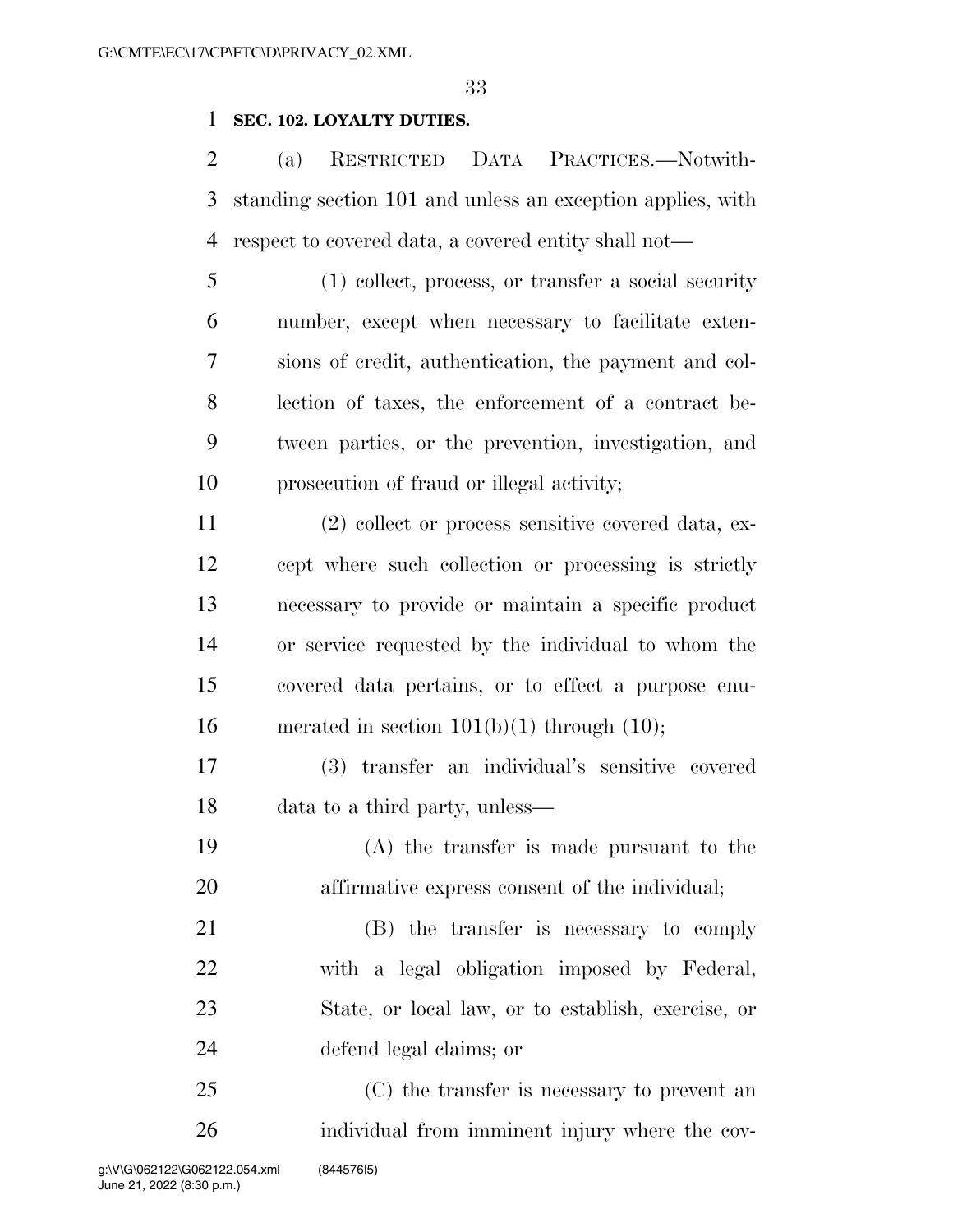| $\mathbf{1}$   | ered entity believes in good faith that the indi-        |
|----------------|----------------------------------------------------------|
| $\overline{2}$ | vidual is at risk of death or serious physical in-       |
| 3              | jury;                                                    |
| $\overline{4}$ | (D) the transfer of biometric information                |
| 5              | is necessary to facilitate data security or au-          |
| 6              | thentication;                                            |
| 7              | (E) the transfer of a password is necessary              |
| 8              | to use a designated password manager or is to            |
| 9              | a covered entity for the exclusive purpose of            |
| 10             | identifying passwords that are being re-used             |
| 11             | across sites or accounts; or                             |
| 12             | $(F)$ the transfer of genetic information is             |
| 13             | necessary to perform a medical diagnosis or              |
| 14             | medical treatment specifically requested by an           |
| 15             | individual, or to conduct medical research in ac-        |
| 16             | cordance with conditions of section $101(b)(9)$ ;        |
| 17             | <b>or</b>                                                |
| 18             | (4) collect, process, or transfer an individual's        |
| 19             | aggregated internet search or browsing history, ex-      |
| 20             | cept with the affirmative express consent of the indi-   |
| 21             | vidual or pursuant to one of the permissible pur-        |
| 22             | poses enumerated in section $101(b)(1)$ through $(10)$ . |
| 23             | SEC. 103. PRIVACY BY DESIGN.                             |
| $2\pi$         | (a) POLICIES PRACTICES AND PROCEDURES — A                |

 (a) POLICIES, PRACTICES, AND PROCEDURES.—A covered entity and a service provider shall establish, imple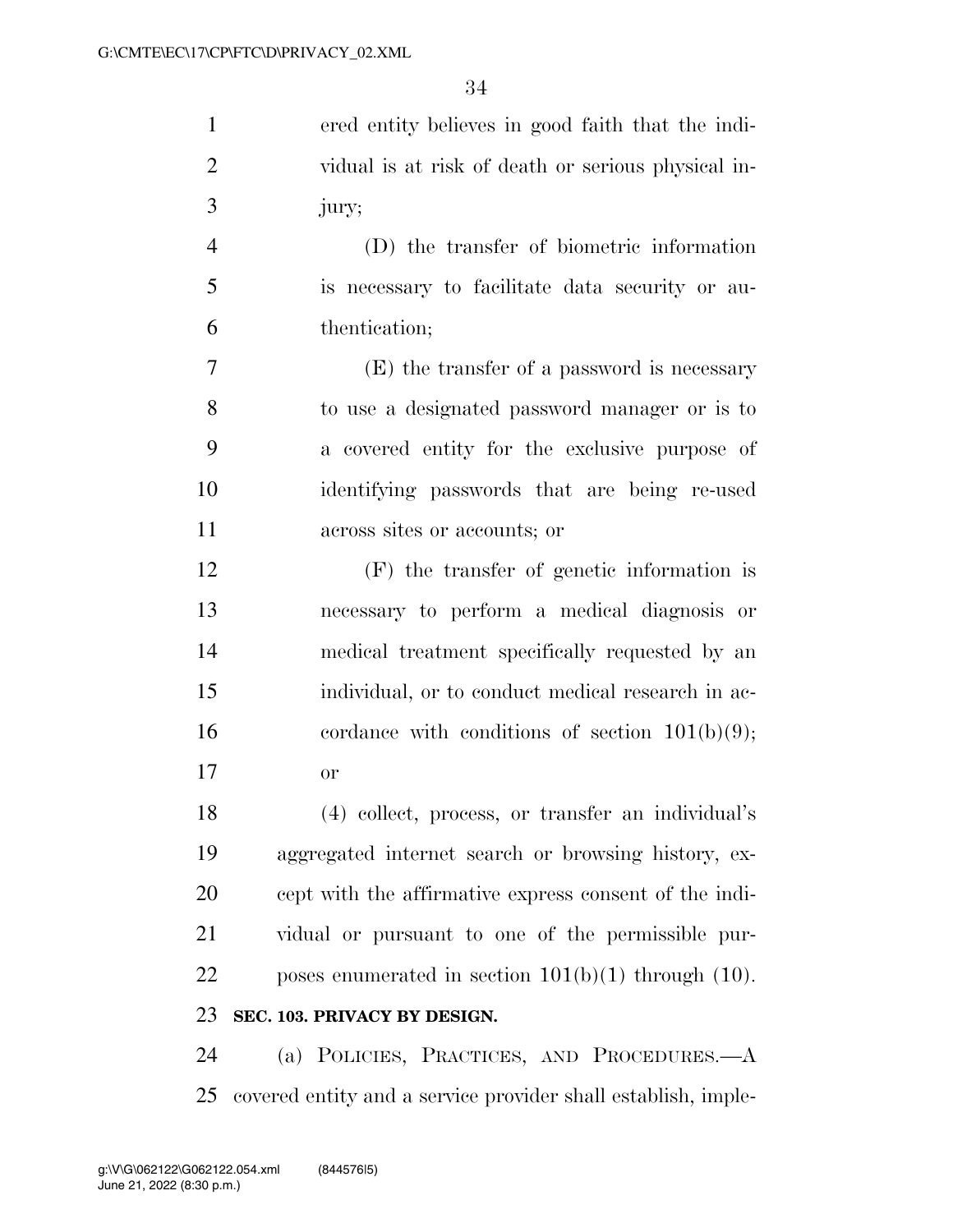ment, and maintain reasonable policies, practices, and pro- cedures regarding the collection, processing, and transfer of covered data to—

- (1) consider Federal laws, rules, or regulations related to covered data the covered entity or service provider collects, processes, or transfers;
- (2) identify, assess, and mitigate privacy risks related to individuals under the age of 17, if applica-ble

 (3) mitigate privacy risks, including substantial privacy risks, related to the products and services of the covered entity or the service provider, including their design, development, and implementation; and

 (4) implement reasonable training and safe- guards within the covered entity and service provider to promote compliance with all privacy laws applica- ble to covered data the covered entity collects, proc- esses, or transfers or covered data the service pro- vider collects, processes, or transfers on behalf of the covered entity and mitigate privacy risks, including substantial privacy risks.

 (b) FACTORS TO CONSIDER.—The policies, practices, and procedures established by a covered entity and a serv-ice provider under subsection (a), shall correspond with—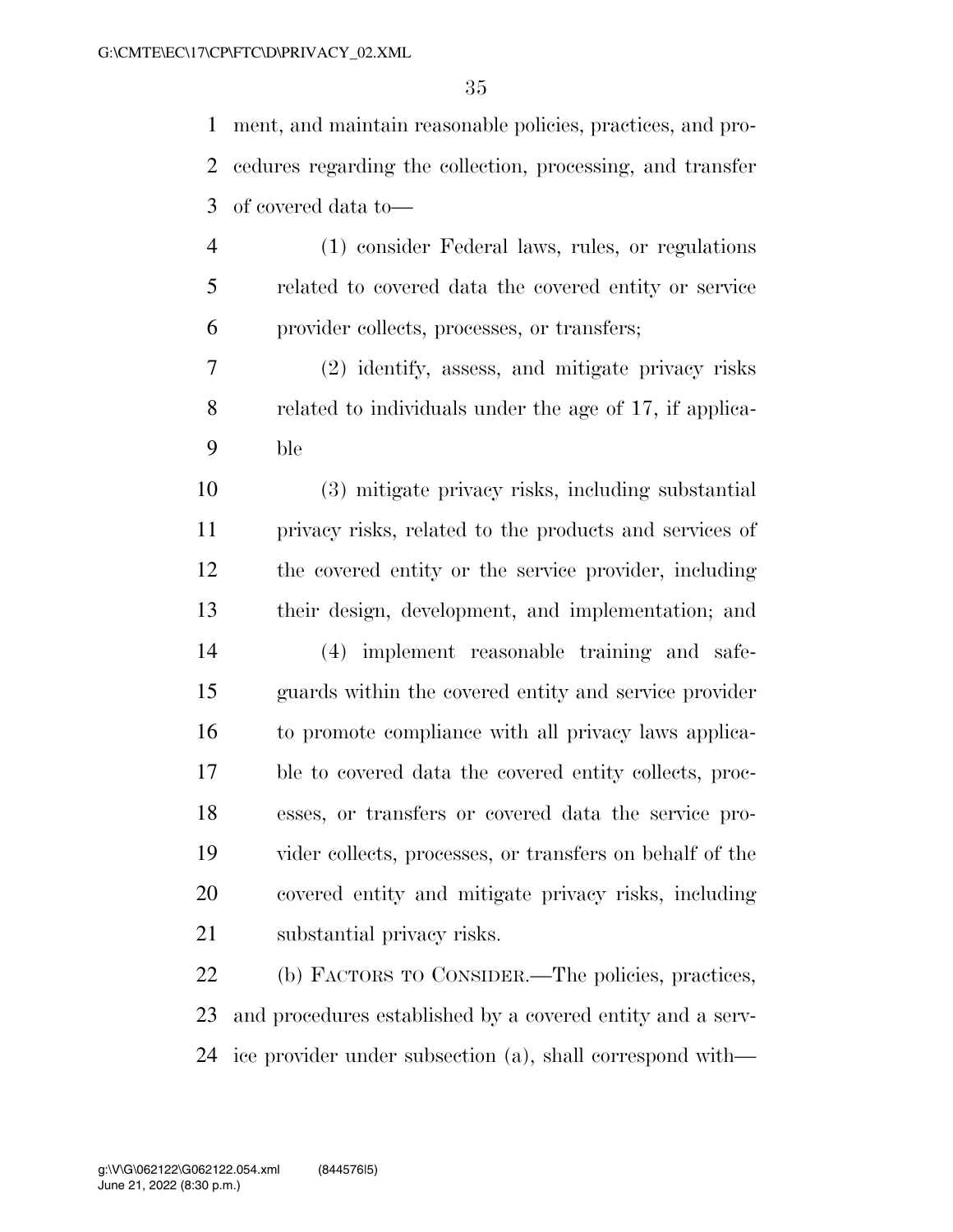| $\mathbf{1}$   | $(1)$ the size of the covered entity or the service          |
|----------------|--------------------------------------------------------------|
| $\overline{2}$ | provider and the nature, scope, and complexity of            |
| 3              | the activities engaged in by the covered entity, in-         |
| $\overline{4}$ | cluding whether the covered entity is a large data           |
| 5              | holder, nonprofit organization, covered entities meet-       |
| 6              | ing the requirements of section 209, third party, or         |
| 7              | third-party collecting entity;                               |
| 8              | (2) the sensitivity of the covered data collected,           |
| 9              | processed, or transferred by the covered entity or           |
| 10             | service provider;                                            |
| 11             | (3) the volume of covered data collected, proc-              |
| 12             | essed, or transferred by the covered entity or service       |
| 13             | provider;                                                    |
| 14             | (4) the number of individuals and devices to                 |
| 15             | which the covered data collected, processed, or trans-       |
| 16             | ferred by the covered entity or service provider re-         |
| 17             | lates; and                                                   |
| 18             | (5) the cost of implementing such policies, prac-            |
| 19             | tices, and procedures in relation to the risks and na-       |
| 20             | ture of the covered data.                                    |
| 21             | (c) COMMISSION GUIDANCE.—Not later than 1 year               |
| 22             | after the date of enactment of this Act, the Commission      |
| 23             | shall issue guidance as to what constitutes reasonable poli- |
| 24             | cies, practices, and procedures as required by this section. |
| 25             | The Commission shall consider unique circumstances ap-       |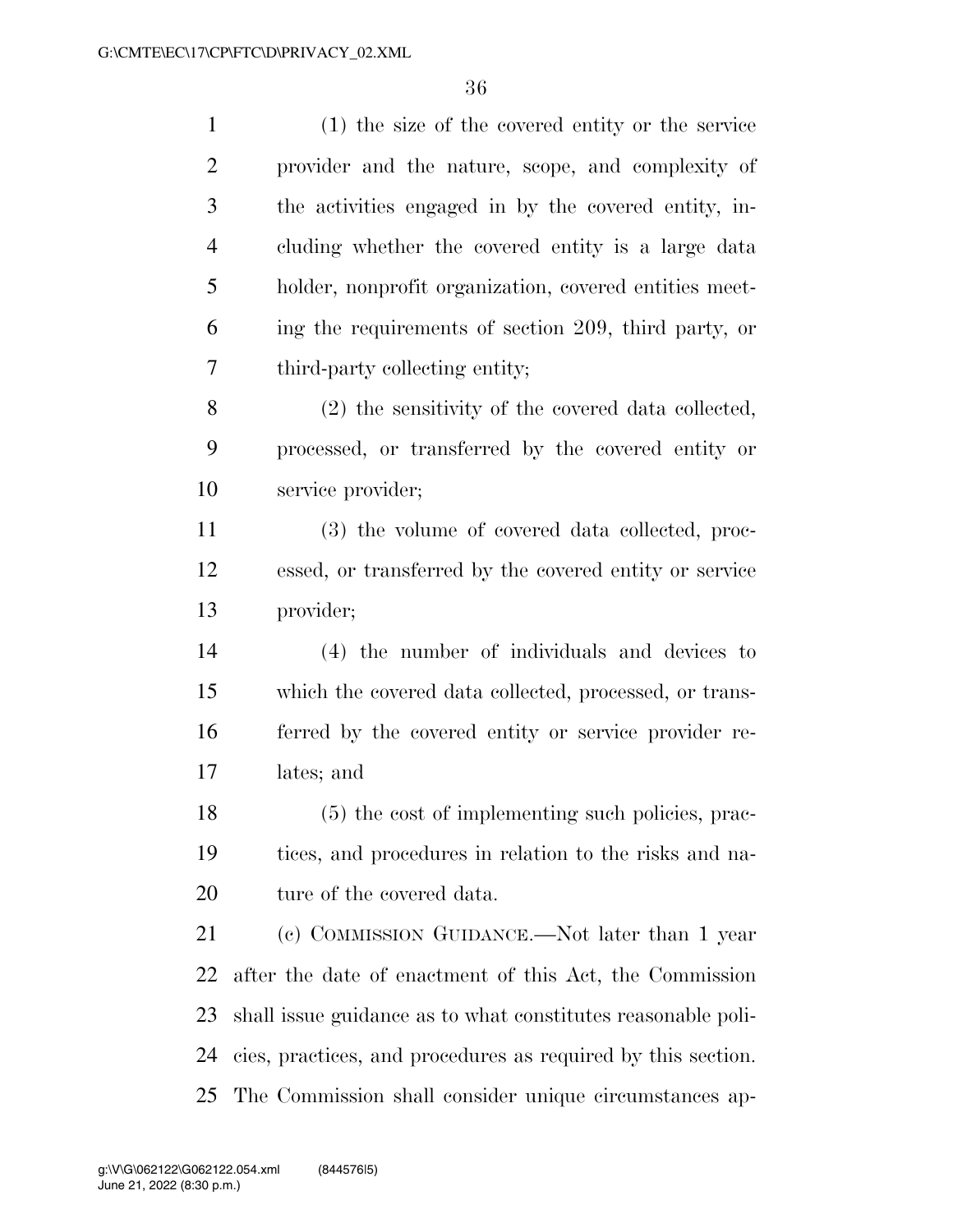plicable to nonprofit organizations and covered entities meeting the requirements of section 209.

# **SEC. 104. LOYALTY TO INDIVIDUALS WITH RESPECT TO PRICING.**

 (a) CONDITIONAL SERVICE OR PRICING PROHIB- ITED.—A covered entity shall not deny or condition or ef- fectively condition the provision of a service or product to an individual based on the individual's agreement to waive (or refusal to waive) any requirements under this Act or any regulations promulgated under this Act or terminate a service or otherwise refuse to provide a service or prod- uct to an individual as a consequence of the individual's refusal to provide such a waiver.

 (b) RULES OF CONSTRUCTION.—Nothing in sub-section (a) shall be construed to—

 (1) prohibit the relation of the price of a service or the level of service provided to an individual to the provision, by the individual, of financial informa- tion that is necessarily collected and processed only for the purpose of initiating, rendering, billing for, or collecting payment for a service or product re-quested by the individual;

 (2) prohibit a covered entity from offering a loyalty program that provides discounted or free products or services, or other consideration, in ex-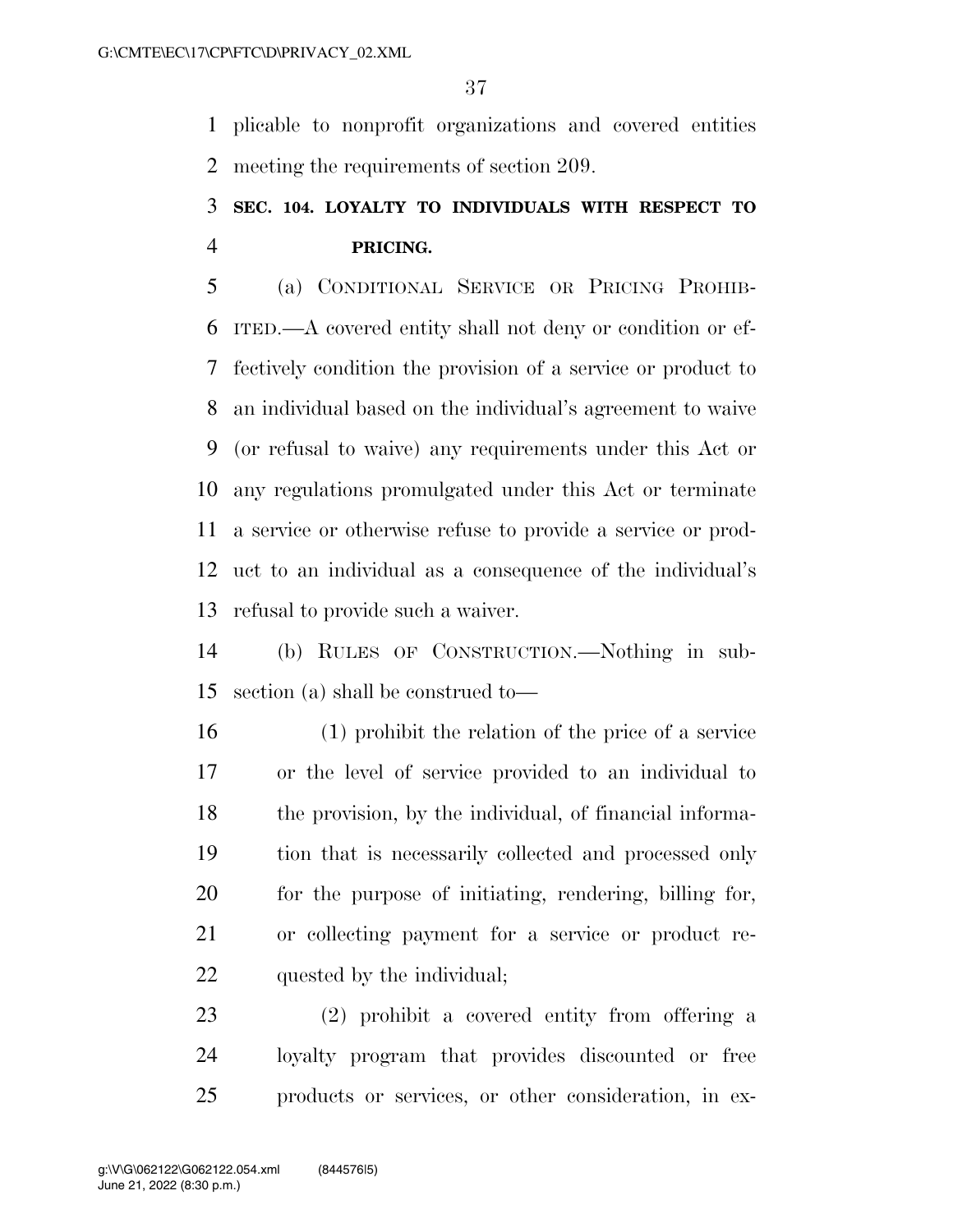| $\mathbf{1}$   | change for an individual's continued business with           |
|----------------|--------------------------------------------------------------|
| $\overline{2}$ | the covered entity, provided that such program oth-          |
| 3              | erwise complies with the requirements of this Act            |
| $\overline{4}$ | and any regulations promulgated under this Act;              |
| 5              | (3) require a covered entity to provide a loyalty            |
| 6              | program that would require the covered entity to col-        |
| 7              | lect, process, or transfer covered data that it other-       |
| 8              | wise would not;                                              |
| 9              | $(4)$ prohibit a covered entity from offering a fi-          |
| 10             | nancial incentive or other consideration to an indi-         |
| 11             | vidual for participation in market research; or              |
| 12             | (5) prohibit a covered entity from offering dif-             |
| 13             | ferent types of pricing or functionalities with respect      |
| 14             | to a product or service based on an individual's exer-       |
| 15             | cise of a right in section $203(a)(3)$ .                     |
| 16             | TITLE II-CONSUMER DATA                                       |
| 17             | <b>RIGHTS</b>                                                |
| 18             | SEC. 201. CONSUMER AWARENESS.                                |
| 19             | (a) IN GENERAL.—Not later than 90 days after the             |
| 20             | date of enactment of this Act, the Commission shall pub-     |
| 21             | lish, on the public website of the Commission, a webpage     |
| 22             | that describes each provision, right, obligation, and re-    |
| 23             | quirement of this Act, listed separately for individuals and |
| 24             | for covered entities and service providers, and the rem-     |

edies, exemptions, and protections associated with this Act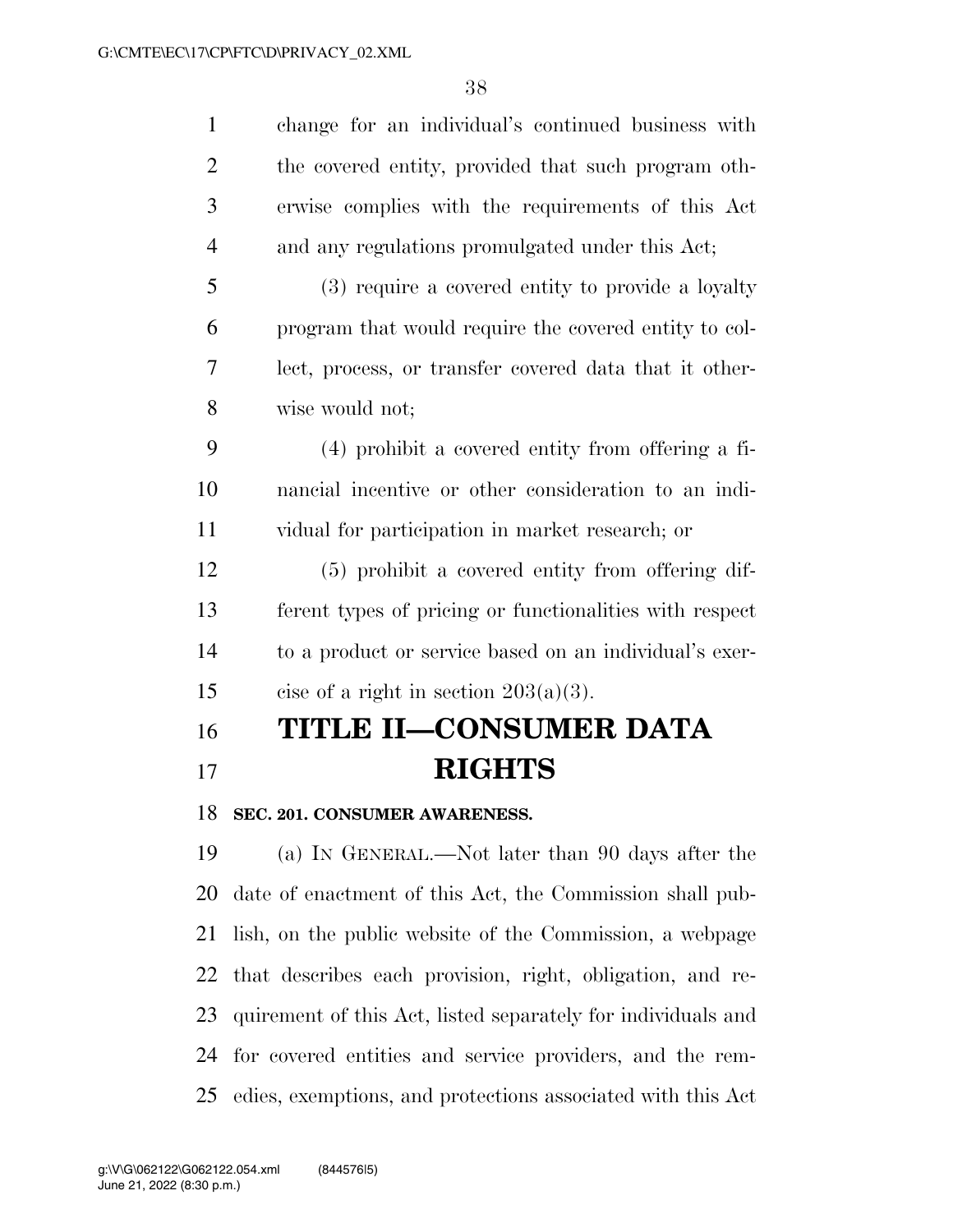in plain and concise language and in an easy-to-under-stand manner.

 (b) UPDATES.—The Commission shall update the in- formation published under subsection (a) on a quarterly basis as necessitated by any change in law, regulation, guidance, or judicial decisions.

 (c) ACCESSIBILITY.—The Commission shall publish materials disclosed pursuant to subsection (a) in the ten languages with the most users in the United States, ac- cording to the most recent U.S. Census. The Commission shall ensure the website is readily accessible to and usable by individuals with disabilities.

### **SEC. 202. TRANSPARENCY.**

 (a) IN GENERAL.—Each covered entity and service provider shall make publicly available, in a clear, con- spicuous, not misleading, and readily accessible manner, a privacy policy that provides a detailed and accurate rep- resentation of the entity's data collection, processing, and transfer activities.

 (b) CONTENT OF PRIVACY POLICY.—The privacy pol- icy required under subsection (a) shall include, at a min-imum, the following:

 (1) The identity and the contact information of—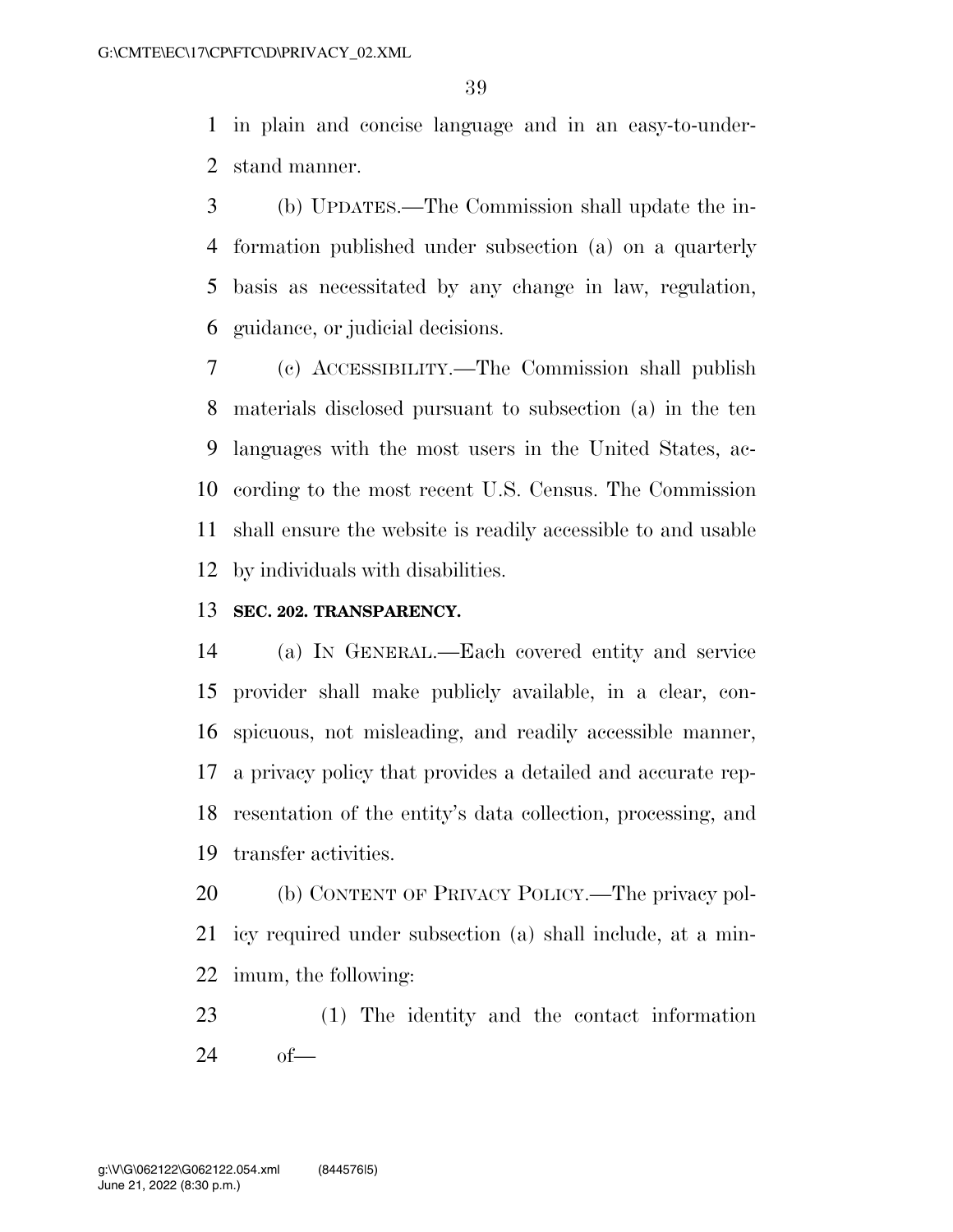| $\mathbf{1}$   | (A) the covered entity or service provider             |
|----------------|--------------------------------------------------------|
| $\overline{2}$ | (including the covered entity's or service pro-        |
| 3              | vider's points of contact, generic electronic mail     |
| $\overline{4}$ | addresses, and phone numbers of the covered            |
| 5              | entity, as applicable for privacy and data secu-       |
| 6              | rity inquiries); and                                   |
| 7              | (B) any other entity within the same cor-              |
| 8              | porate structure as, and under common brand-           |
| 9              | ing with, the covered entity or service provider       |
| 10             | to which covered data is transferred by the cov-       |
| 11             | ered entity.                                           |
| 12             | (2) The categories of covered data the covered         |
| 13             | entity or service provider collects or processes.      |
| 14             | (3) The processing purposes for each category          |
| 15             | of covered data the covered entity or service provider |
| 16             | collects or processes.                                 |
| 17             | (4) Whether the covered entity or service pro-         |
| 18             | vider transfers covered data and, if so, each category |
| 19             | of service provider and third party to which the cov-  |
| <b>20</b>      | ered entity or service provider transfers covered      |
| 21             | data, the name of each third-party collecting entity   |
| 22             | to which the covered entity or service provider trans- |
| 23             | fers covered data, and the purposes for which such     |
| 24             | data is transferred to such categories of service pro- |
| 25             | viders and third parties or third-party collecting en- |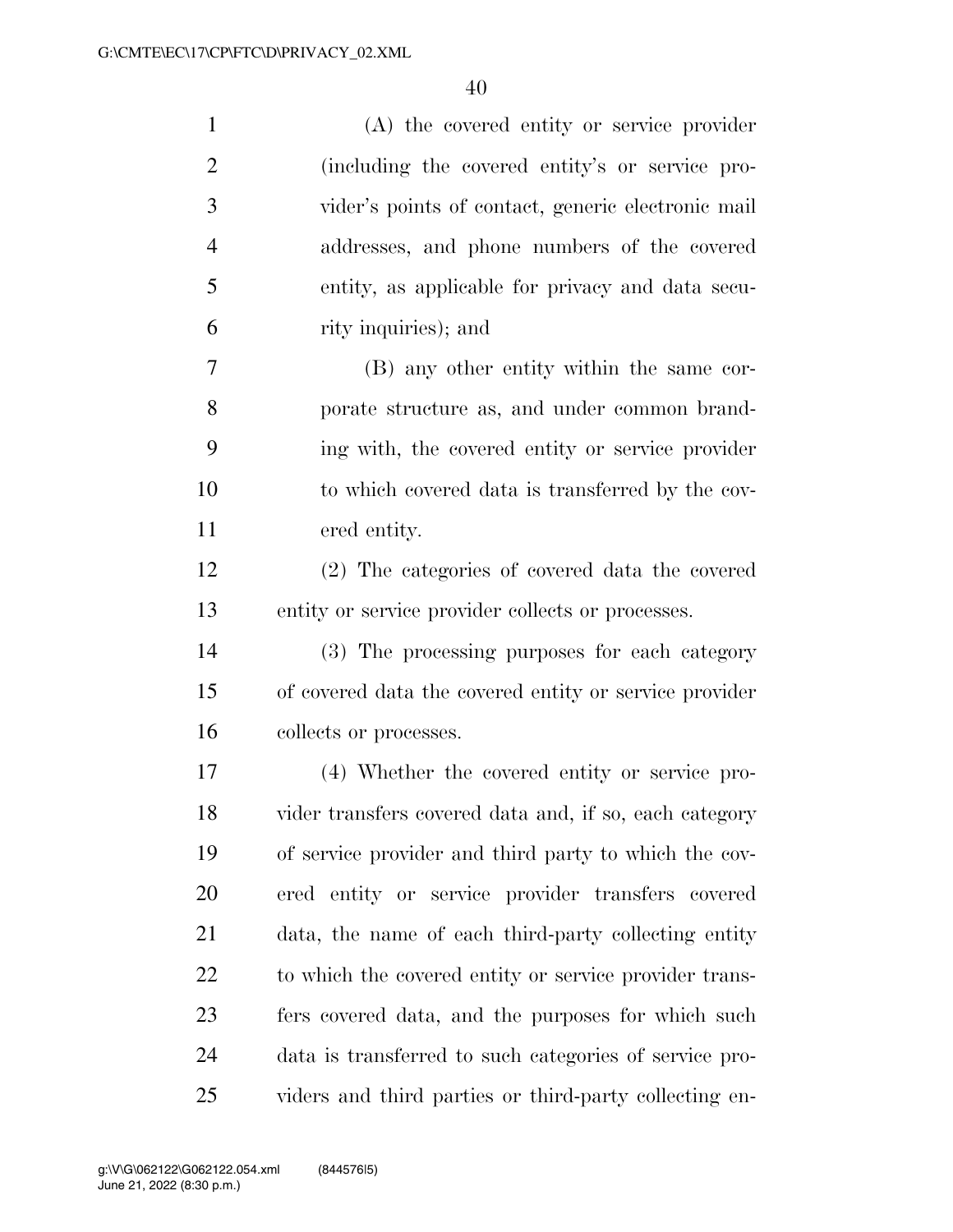tities, except for transfers to governmental entities pursuant to a court order or law that prohibits the covered entity from disclosing such transfer.

 (5) The length of time the covered entity or service provider intends to retain each category of covered data, including sensitive covered data, or, if it is not possible to identify that time frame, the cri- teria used to determine the length of time the cov- ered entity intends to retain categories of covered data.

 (6) A prominent description of how an indi- vidual can exercise the rights described in this Act. (7) A general description of the covered entity's or service provider's data security practices.

(8) The effective date of the privacy policy.

 (9) Whether or not any covered data collected by the covered entity or service provider is trans- ferred to, processed in, stored in or otherwise acces- sible to the People's Republic of China, Russia, Iran, or North Korea.

 (c) LANGUAGES.—The privacy policy required under subsection (a) shall be made available to the public in each language in which the covered entity or service provider— (1) provides a product or service that is subject to the privacy policy; or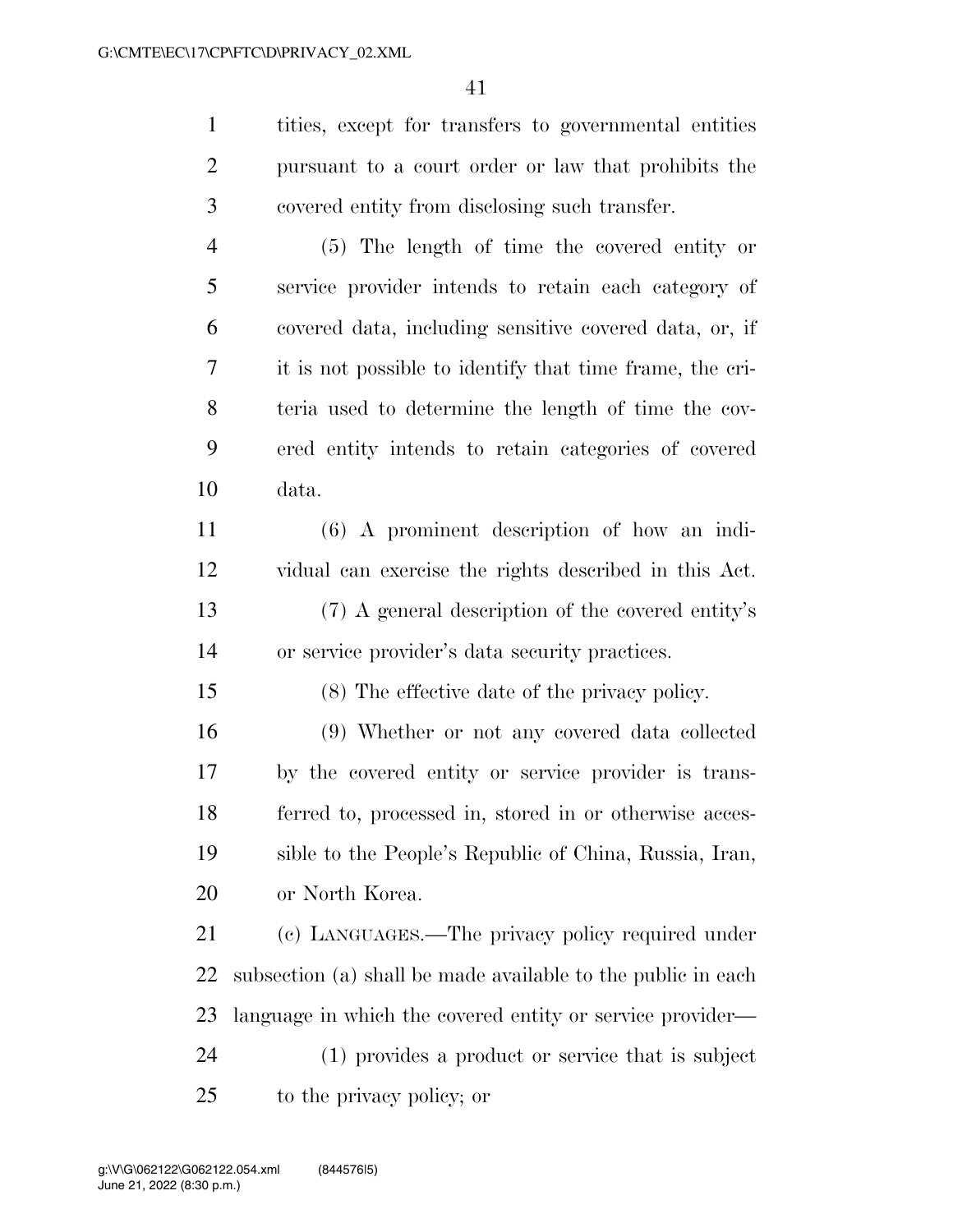(2) carries out activities related to such product or service.

 (d) ACCESSIBILITY.—The covered entity or service provider shall also provide the disclosures under this sec- tion in a manner that is readily accessible to and usable by individuals with disabilities.

(e) MATERIAL CHANGES.—

 (1) AFFIRMATIVE EXPRESS CONSENT.—If a covered entity makes a material change to its pri- vacy policy or practices, the covered entity shall no- tify each individual affected by such material change before implementing the material change with re- spect to any previously collected covered data and, except as provided in section 101(b), provide a rea- sonable opportunity for each individual to withdraw consent to any further materially different collection, processing or transferring of covered data under the changed policy.

 (2) NOTIFICATION.—The covered entity shall take all reasonable measures to provide direct notifi- cation regarding material changes to the privacy pol- icy to each affected individual, in each language that the privacy policy is made available, and taking into account available technology and the nature of the relationship.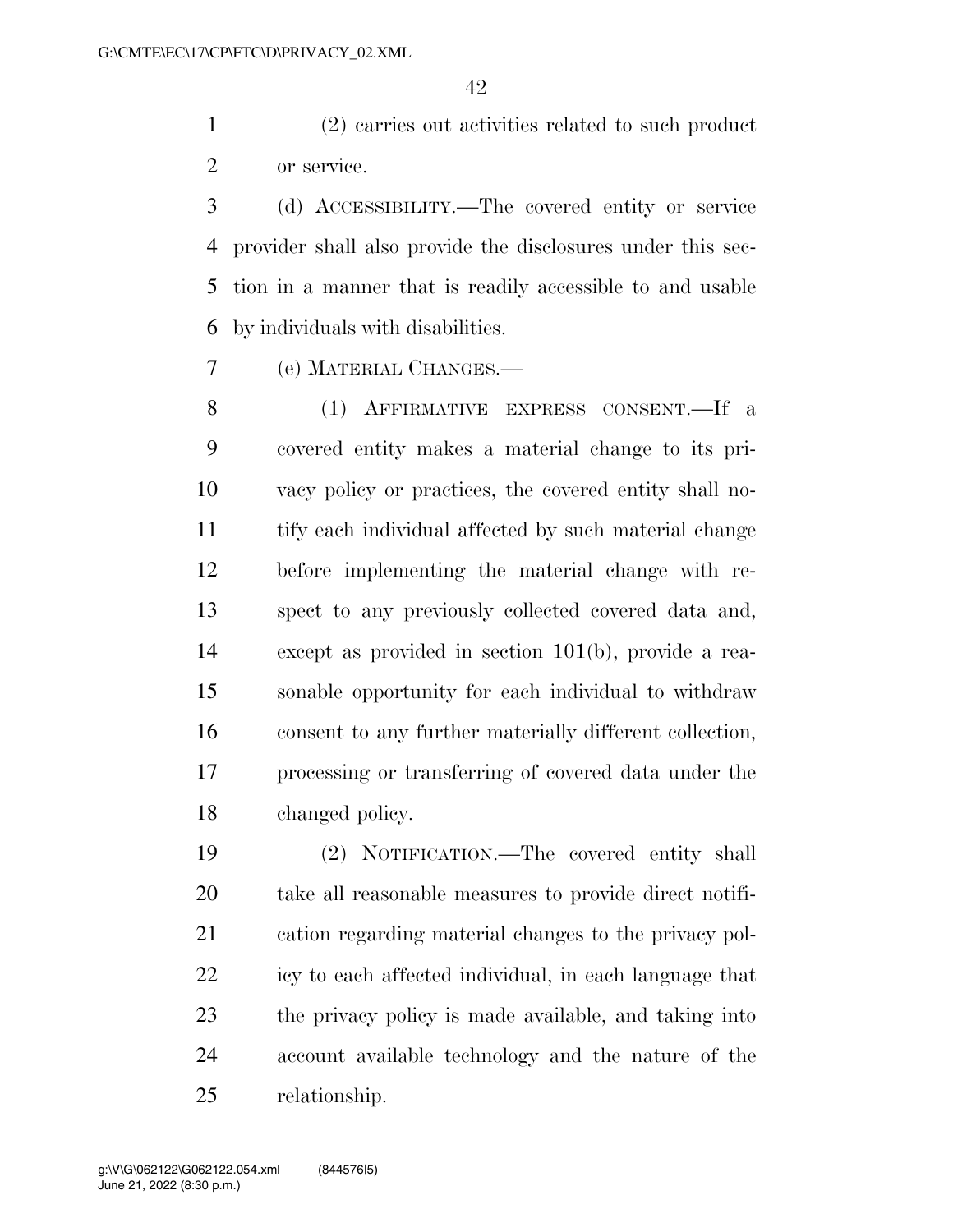(3) CLARIFICATION.—Nothing in this section shall be construed to affect the requirements for cov-ered entities under section 102 or 204.

 (4) LOG OF MATERIAL CHANGES.—each large data holder shall retain copies of previous versions of its privacy policy for at least 10 years and publish them on its website. It shall make publicly available, in a clear, conspicuous, and readily accessible man- ner, a log describing the data and nature of each material change over the past 10 years. The descrip- tions shall be sufficient for a reasonable individual to understand the material effect of each material change.

 (f) SHORT-FORM NOTICE TO CONSUMERS BY LARGE DATA HOLDERS.—

 (1) IN GENERAL.—In addition to the privacy policy required under subsection (a), a large data holder must provide a short-form notice of its cov-ered data practices in a manner that is—

 (B) readily accessible, based on the way an individual interacts with the large data holder and its products or services and what is reason- ably anticipated within the context of the rela-tionship;

(A) concise, clear, and conspicuous;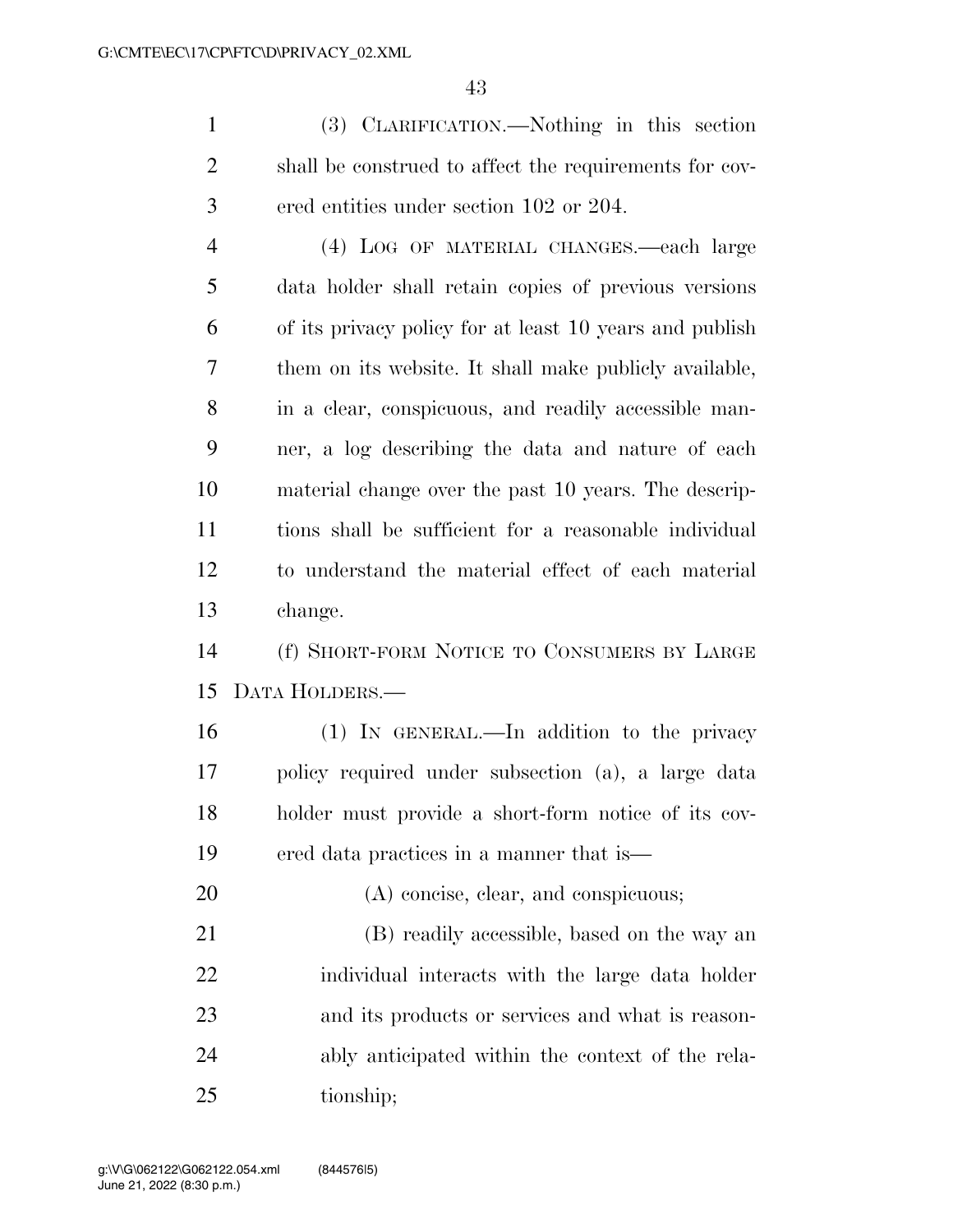(C) inclusive of an overview of individual rights and disclosures to reasonably draw atten- tion to data practices that may reasonably be unexpected or that involve sensitive covered data; and

 (D) no more than 500 words in length. (2) RULEMAKING.—The Commission shall issue a rule pursuant to section 553 of title 5, United States Code, establishing the minimum data disclo- sures necessary for the short-form notice which shall not exceed the content requirements in subsection (b) and shall include templates and/or models of short-form notices.

#### **SEC. 203. INDIVIDUAL DATA OWNERSHIP AND CONTROL.**

 (a) ACCESS TO, AND CORRECTION, DELETION, AND PORTABILITY OF, COVERED DATA.—Subject to sub- sections (b) and (c), a covered entity shall provide an indi- vidual, after receiving a verified request from the indi-vidual, with the right to—

(1) access—

 (A) the covered data, except covered data in back-up or archival systems, of the individual in a human-readable format that a reasonable individual can understand and download from the Internet, that is collected, processed or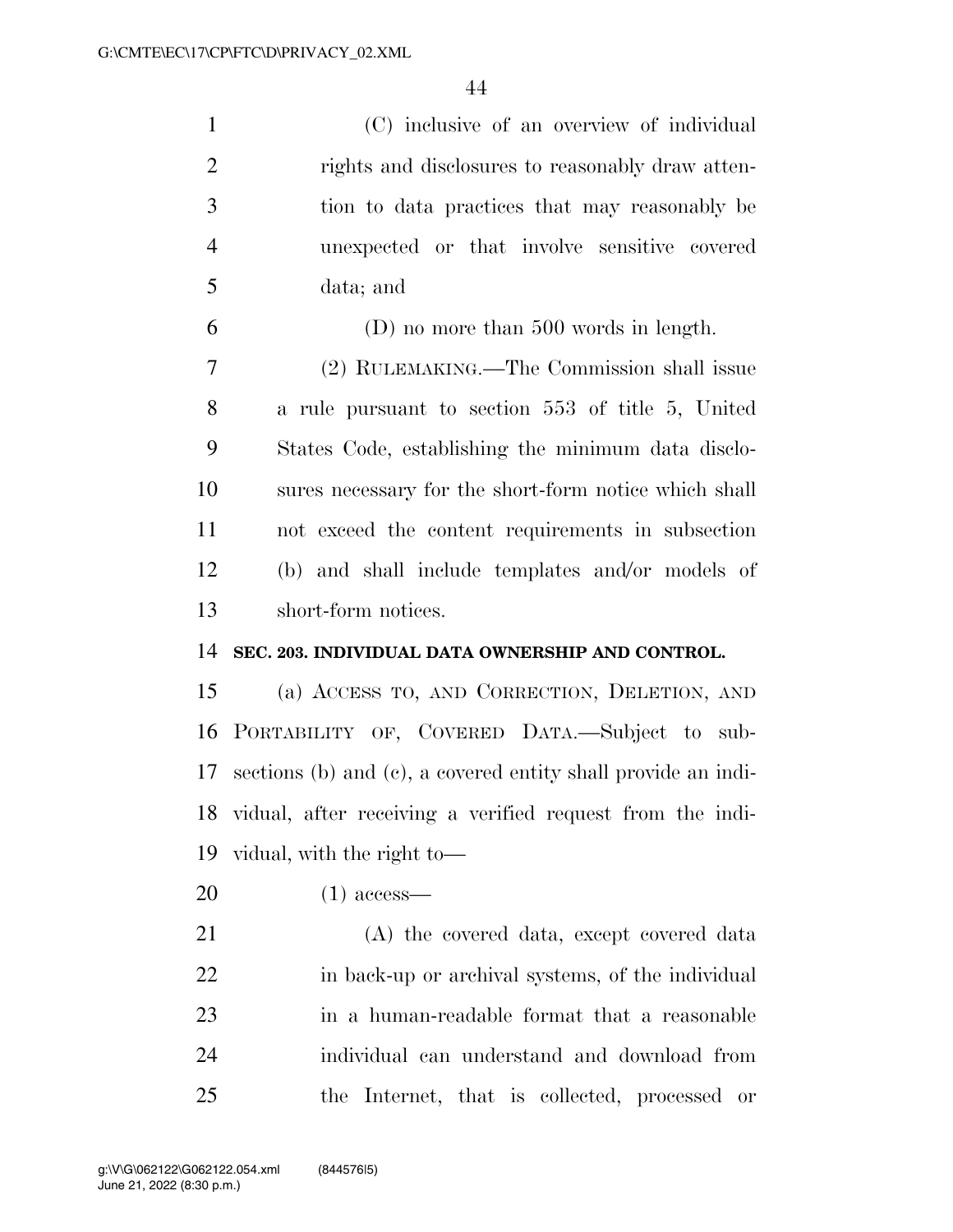transferred by the covered entity or any service provider of the covered entity within the 24 months preceding the request; (B) the name of any third party and the categories of any service providers to whom the

 covered entity has transferred for consideration the covered data of the individual, as well as the categories of sources from which the cov-ered data was collected; and

 (C) a description of the purpose for which the covered entity transferred the covered data of the individual to a third party or service pro-vider;

 (2) correct any verifiably material inaccuracy or materially incomplete information with respect to the covered data of the individual that is processed by the covered entity and instruct the covered entity to notify any third party, or service provider to which the covered entity transferred such covered data of the corrected information;

 (3) delete covered data of the individual that is processed by the covered entity and instruct the cov- ered entity to notify any third party, or service pro- vider to which the covered entity transferred such covered data of the individual's deletion request; and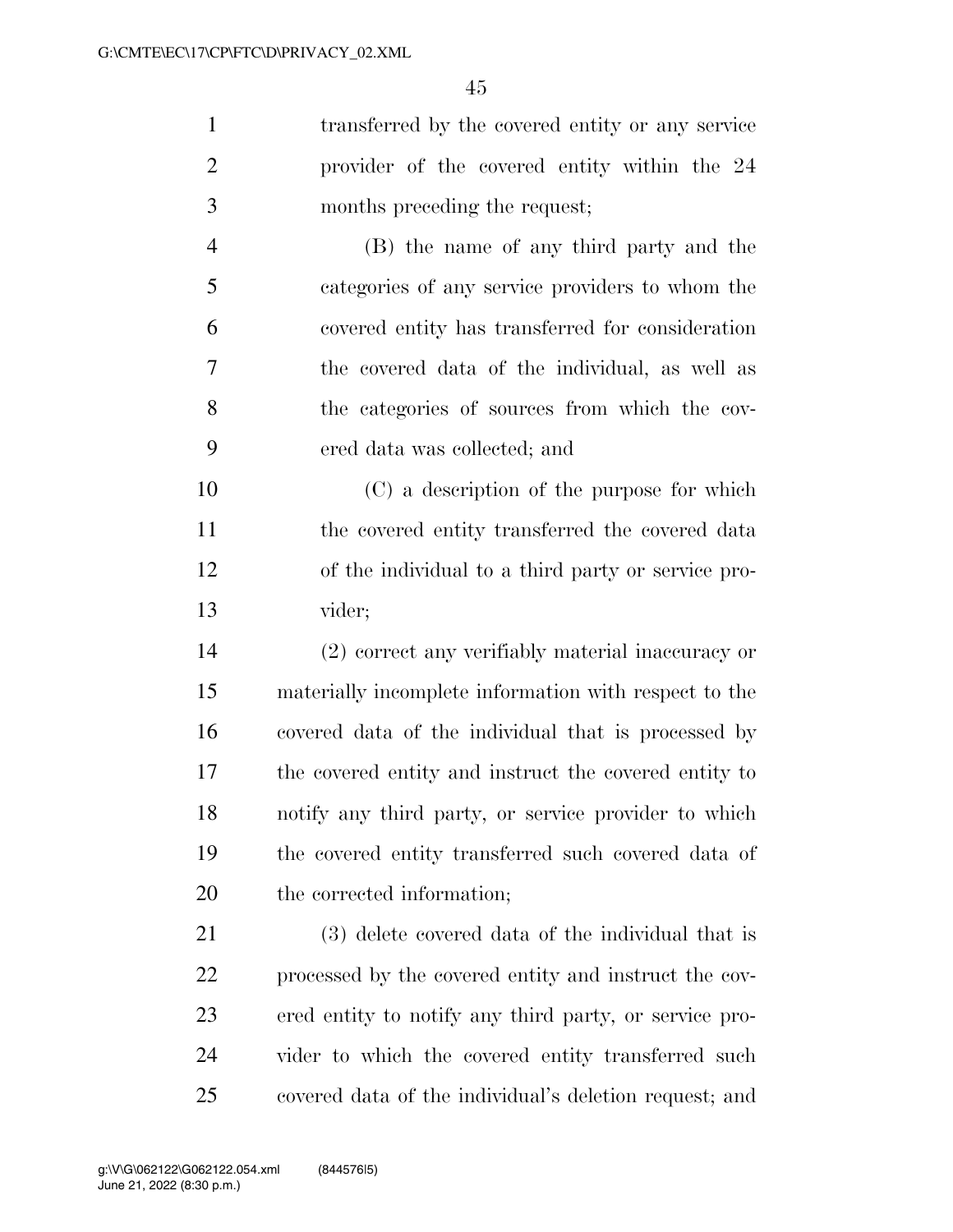| $\mathbf{1}$   | (4) to the extent technically feasible, export cov-           |
|----------------|---------------------------------------------------------------|
| $\overline{2}$ | ered data to the individual or directly to another en-        |
| 3              | tity, except for derived data, of the individual that         |
| $\overline{4}$ | is processed by the covered entity without licensing          |
| 5              | restrictions that limit such transfers, in—                   |
| 6              | $(A)$ a human-readable format that a rea-                     |
| $\overline{7}$ | individual<br>sonable<br>can understand<br>and                |
| 8              | download from the Internet; and                               |
| 9              | (B) a portable, structured, interoperable,                    |
| 10             | and machine-readable format.                                  |
| 11             | (b) INDIVIDUAL AUTONOMY.—A covered entity shall               |
| 12             | not condition, effectively condition, attempt to condition,   |
| 13             | or attempt to effectively condition the exercise of any indi- |
| 14             | vidual rights under this section through—                     |
| 15             | (1) through the use of any false, fictitious,                 |
| 16             | fraudulent, or materially misleading statement or             |
| $17\,$         | representation; or                                            |
| 18             | $(2)$ the design, modification, or manipulation of            |
| 19             | any user interface with the purpose or substantial            |
| 20             | effect of obscuring, subverting, or impairing a rea-          |
| 21             | sonable individual's autonomy, decision making, or            |
| 22             | choice to exercise any such rights.                           |
| 23             | $(e)$ TIMING.—                                                |
| 24             | (1) Subject to subsections (d) and $(e)(1)$ each              |
| 25             | request shall be completed by any—                            |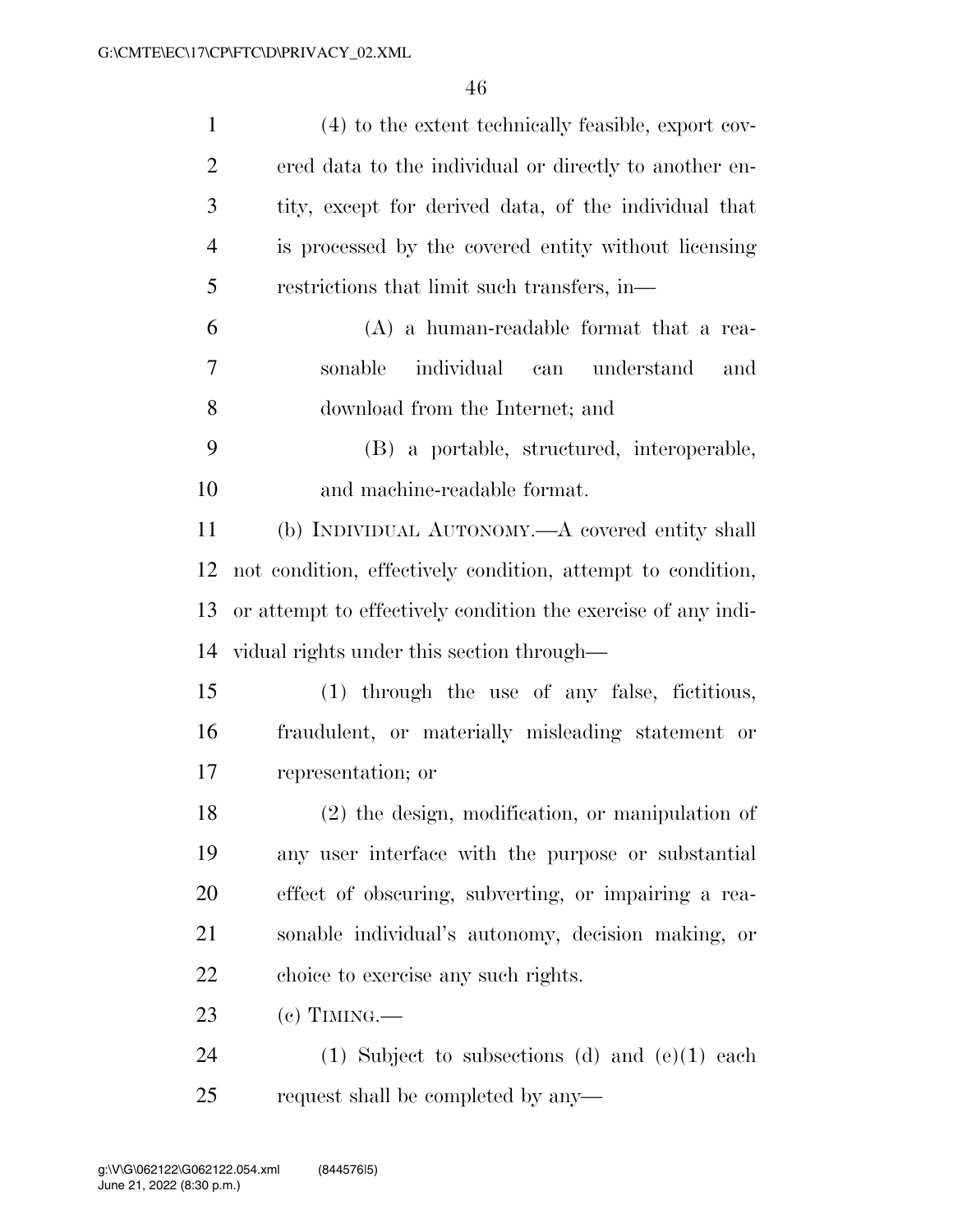| $\mathbf{1}$   | $(A)$ large data holder within 45 days of             |
|----------------|-------------------------------------------------------|
| $\overline{2}$ | verification of such request from an individual;      |
| 3              | (B) covered entity that is not considered a           |
| $\overline{4}$ | large data holder or a covered entity described       |
| 5              | in section 209 within 60 days of verification of      |
| 6              | such request from an individual; or                   |
| 7              | (C) covered entity as described in section            |
| 8              | 209 within 90 days of verification of such re-        |
| 9              | quest from an individual.                             |
| 10             | $(2)$ A response period set forth in this sub-        |
| 11             | section may be extended once by 45 additional days    |
| 12             | when reasonably necessary, considering the com-       |
| 13             | plexity and number of the individual's requests, so   |
| 14             | long as the covered entity informs the individual of  |
| 15             | any such extension within the initial 45-day response |
| 16             | period, together with the reason for the extension.   |
| 17             | (d) FREQUENCY AND COST OF ACCESS.—A covered           |
| 18             | entity—                                               |
| 19             | (1) shall provide an individual with the oppor-       |
| 20             | tunity to exercise each of the rights described in    |
| 21             | subsection (a); and                                   |
| 22             | $(2)$ with respect to-                                |
| 23             | $(A)$ the first 2 times that an individual ex-        |
| 24             | ercises any right described in subsection (a) in      |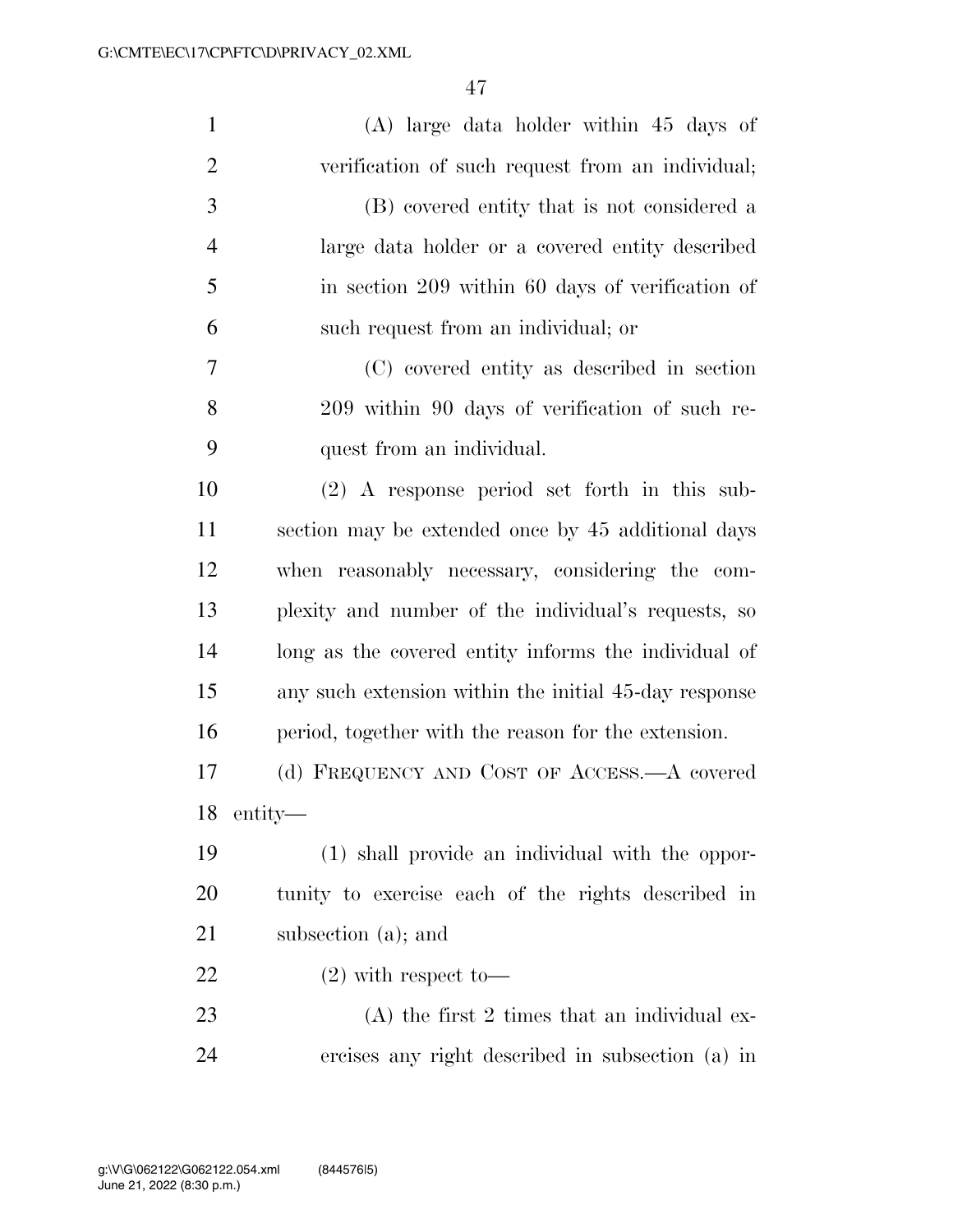| $\mathbf{1}$   | any 12-month period, shall allow the individual        |
|----------------|--------------------------------------------------------|
| $\overline{2}$ | to exercise such right free of charge; and             |
| 3              | (B) any time beyond the initial 2 times de-            |
| $\overline{4}$ | scribed in subparagraph $(A)$ , may allow the in-      |
| 5              | dividual to exercise such right for a reasonable       |
| 6              | fee for each request.                                  |
| 7              | (e) VERIFICATION AND EXCEPTIONS.—                      |
| 8              | (1) REQUIRED EXCEPTIONS.—A covered entity              |
| 9              | shall not permit an individual to exercise a right de- |
| 10             | scribed in subsection (a), in whole or in part, if the |
| 11             | covered entity—                                        |
| 12             | (A) cannot reasonably verify that the indi-            |
| 13             | vidual making the request to exercise the right        |
| 14             | is the individual whose covered data is the sub-       |
| 15             | ject of the request or an individual authorized        |
| 16             | to make such a request on the individual's be-         |
| 17             | half;                                                  |
| 18             | (B) reasonably believes that the request is            |
| 19             | made to interfere with a contract between the          |
| 20             | covered entity and another individual;                 |
| 21             | (C) determines that the exercise of the                |
| 22             | right would require access to or correction of         |
| 23             | another individual's sensitive covered data; or        |
| 24             | (D) reasonably believes that the exercise of           |
| 25             | the right would require the covered entity to en-      |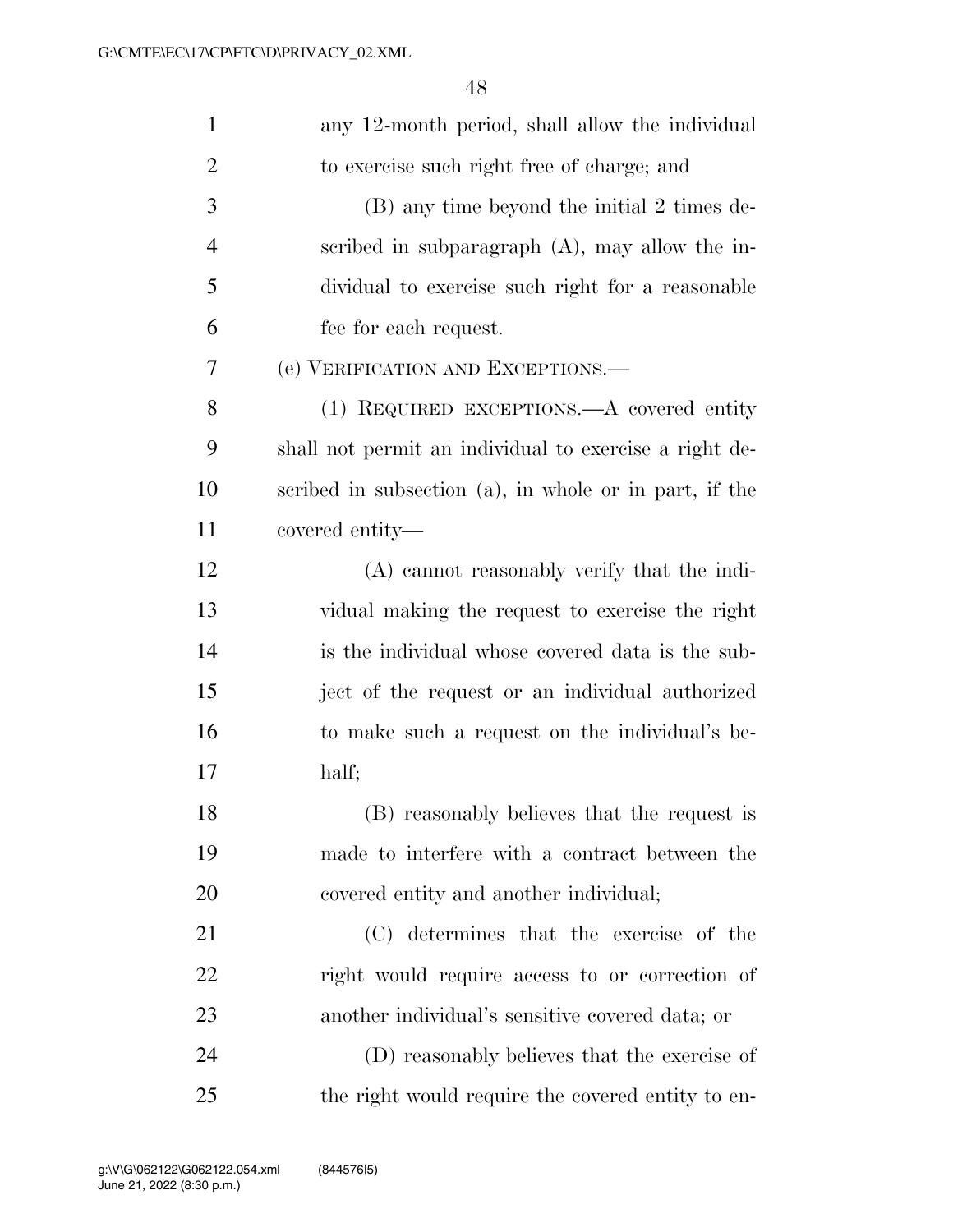| $\mathbf{1}$   | gage in an unfair or deceptive practice under         |
|----------------|-------------------------------------------------------|
| $\overline{2}$ | section 5 of the Federal Trade Commission Act         |
| 3              | $(15 \text{ U.S.C. } 45).$                            |
| $\overline{4}$ | (2) ADDITIONAL INFORMATION.—If a covered              |
| 5              | entity cannot reasonably verify that a request to ex- |
| 6              | ercise a right described in subsection (a) is made by |
| 7              | the individual whose covered data is the subject of   |
| 8              | the request (or an individual authorized to make      |
| 9              | such a request on the individual's behalf), the cov-  |
| 10             | ered entity—                                          |
| 11             | (A) may request that the individual mak-              |
| 12             | ing the request to exercise the right provide any     |
| 13             | additional information necessary for the sole         |
| 14             | purpose of verifying the identity of the indi-        |
| 15             | vidual; and                                           |
| 16             | (B) shall not process or transfer such addi-          |
| 17             | tional information for any other purpose.             |
| 18             | (3) PERMISSIVE EXCEPTIONS.-                           |
| 19             | (A) IN GENERAL.—A covered entity may                  |
| 20             | decline to comply with a request to exercise a        |
| 21             | right described in subsection (a), in whole or in     |
| 22             | part, that would—                                     |
| 23             | (i) require the covered entity to retain              |
| 24             | any covered data collected for a single,              |
| 25             | one-time transaction, if such covered data            |
|                |                                                       |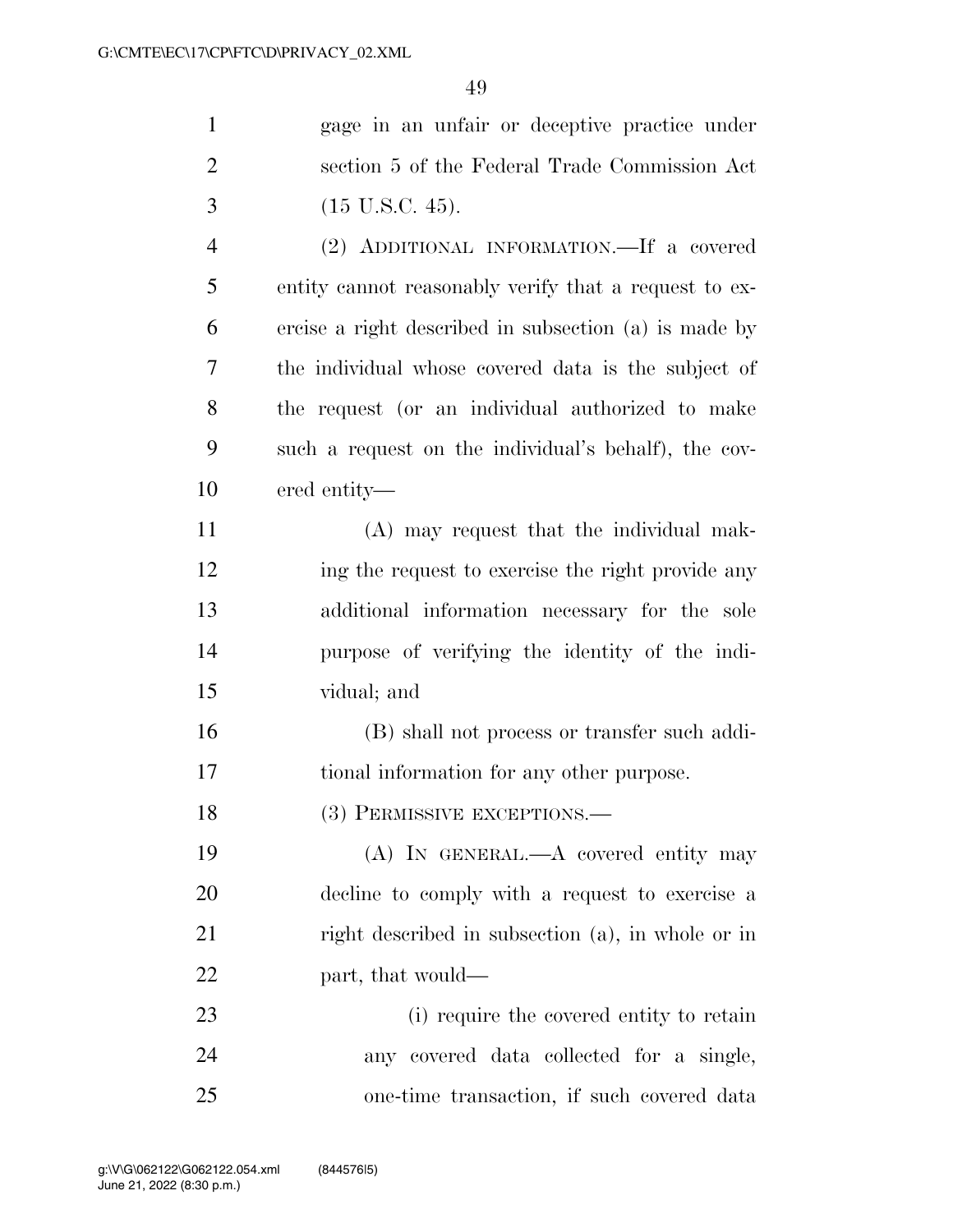| $\mathbf{1}$   | is not processed or transferred by the cov-   |
|----------------|-----------------------------------------------|
| $\overline{2}$ | ered entity for any purpose other than        |
| 3              | completing such transaction;                  |
| $\overline{4}$ | (ii) be impossible or demonstrably im-        |
| 5              | practicable to comply with, and the covered   |
| 6              | entity shall provide a description to the re- |
| 7              | questor detailing the inability to comply     |
| 8              | with the request;                             |
| 9              | (iii) require the covered entity to at-       |
| 10             | tempt to re-identify de-identified data;      |
| 11             | (iv) result in the release of trade se-       |
| 12             | crets, or other privileged, or confidential   |
| 13             | business information;                         |
| 14             | (v) require the covered entity to cor-        |
| 15             | rect any covered data that cannot be rea-     |
| 16             | sonably verified as being inaccurate or in-   |
| 17             | complete;                                     |
| 18             | (vi) interfere with law enforcement,          |
| 19             | judicial proceedings, investigations, or rea- |
| 20             | sonable efforts to guard against, detect, or  |
| 21             | investigate malicious or unlawful activity,   |
| 22             | or enforce valid contracts;                   |
| 23             | (vii) violate Federal or State law or         |
| 24             | the rights and freedoms of another indi-      |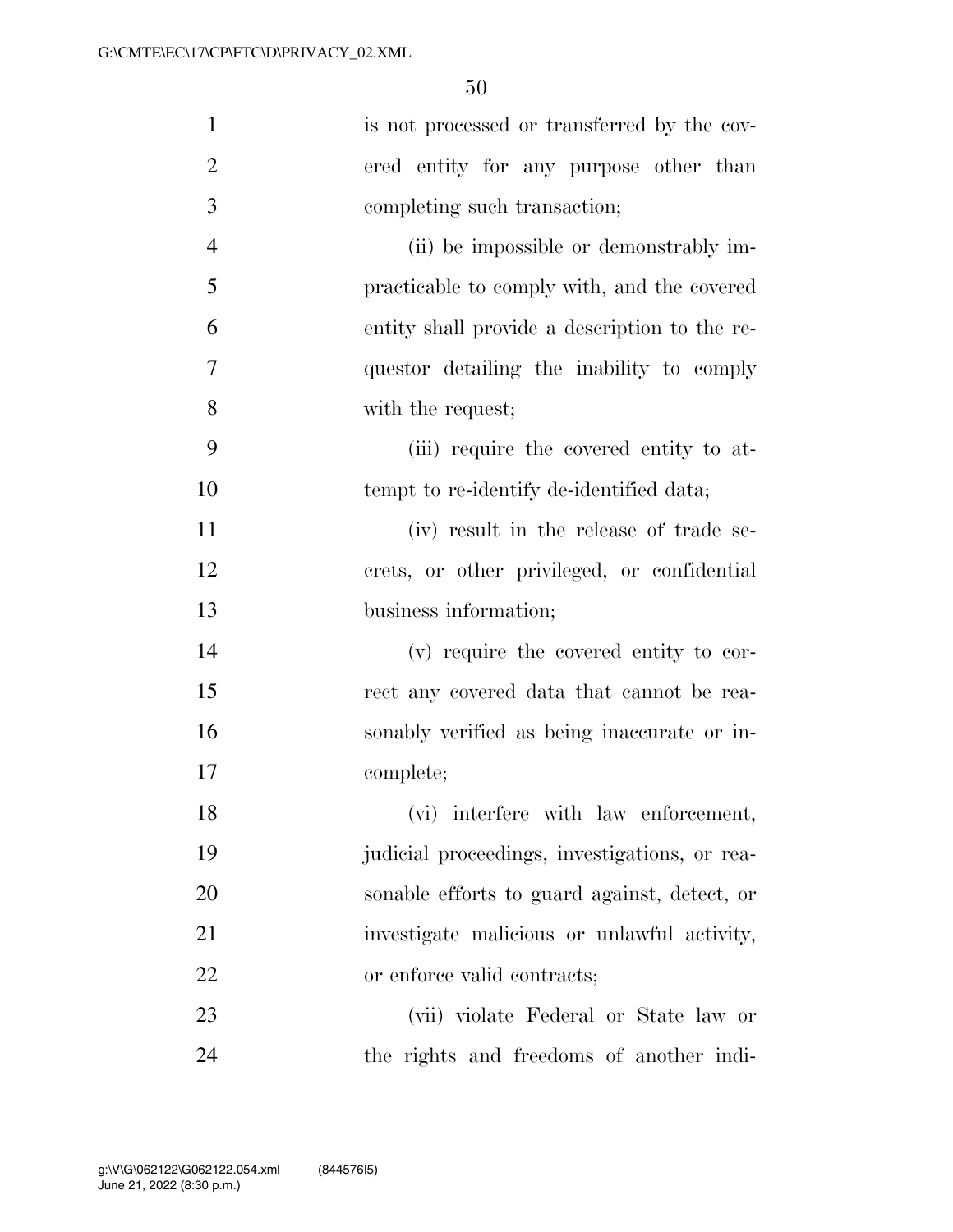|    | vidual, including under the Constitution of |
|----|---------------------------------------------|
| 2  | the United States;                          |
| -3 | (viii) prevent a covered entity from        |
|    | being able to maintain a confidential       |

- record of deletion requests, maintained solely for the purpose of preventing cov- ered data of an individual who has sub- mitted a deletion request and requests that the covered entity no longer collect, proc-
- ess, or transfer such data; (ix) fall within an exception enumer- ated in the regulations promulgated by the Commission pursuant to paragraph (D); or (x) with respect to requests for dele-
- tion—

 (I) unreasonably interfere with the provision of products or services by the covered entity to another per-19 son it currently serves;

 (II) delete covered data that re- lates to a public figure and for which 22 the requesting individual has no rea-23 sonable expectation of privacy;

 (III) delete covered data reason-ably necessary to perform a contract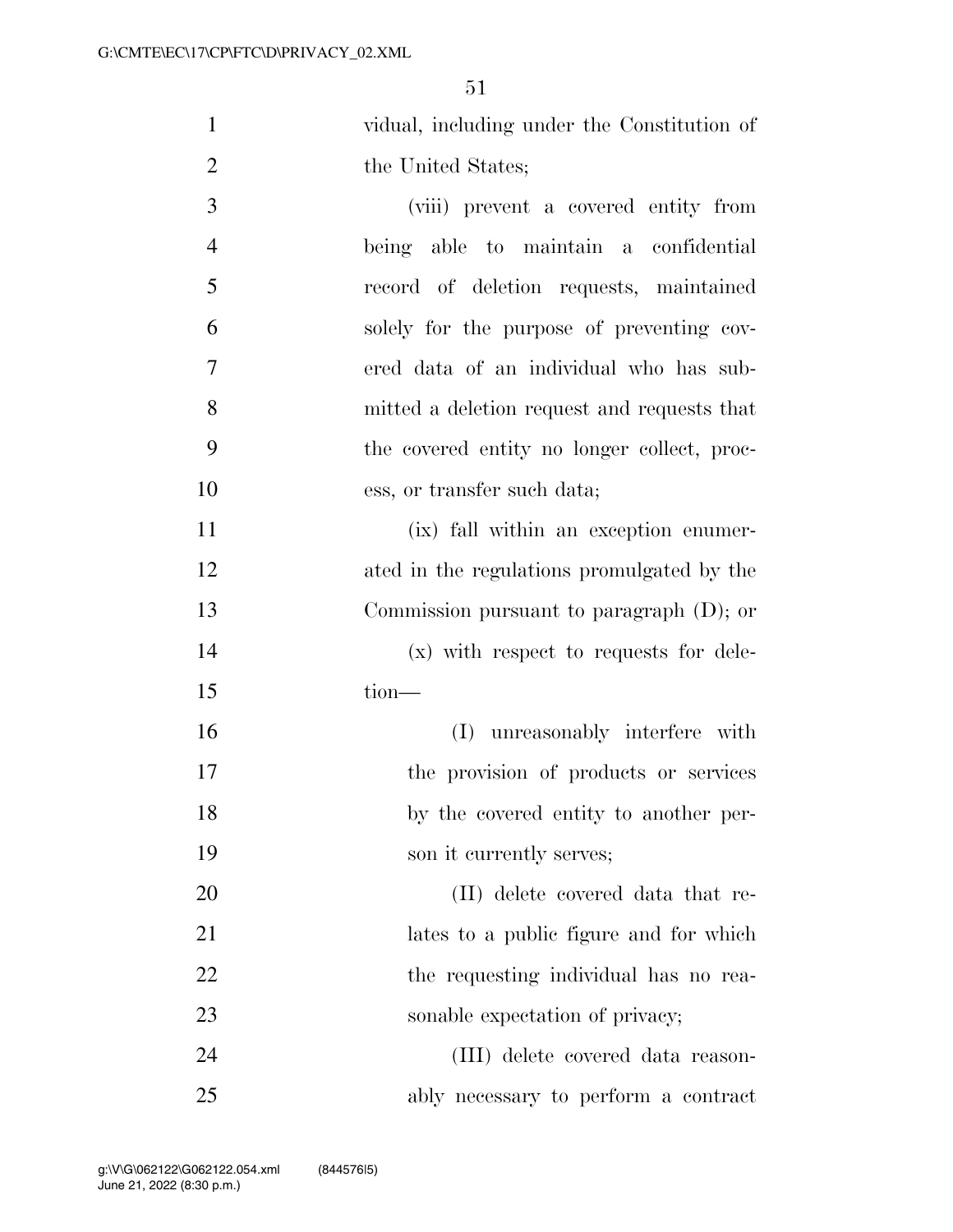| $\mathbf{1}$   | between the covered entity and the in-           |
|----------------|--------------------------------------------------|
| $\overline{2}$ | dividual;                                        |
| 3              | (IV) delete covered data that the                |
| $\overline{4}$ | covered entity needs to retain in order          |
| 5              | to comply with professional ethical ob-          |
| 6              | ligations; or                                    |
| 7              | (V) delete covered data that the                 |
| 8              | covered entity reasonably believes may           |
| 9              | be evidence of unlawful activity or an           |
| 10             | abuse of the covered entity's products           |
| 11             | or services.                                     |
| 12             | PARTIAL COMPLIANCE.—In a<br>(B)<br>cir-          |
| 13             | cumstance that would allow a denial pursuant     |
| 14             | to paragraph $(A)$ , a covered entity shall par- |
| 15             | tially comply with the remainder of the request  |
| 16             | if it is possible and not unduly burdensome to   |
| 17             | do so.                                           |
| 18             | (C) NUMBER OF REQUESTS.-For pur-                 |
| 19             | poses of this paragraph, the receipt of a large  |
| 20             | number of verified requests, on its own, shall   |
| 21             | not be considered to render compliance with a    |
| 22             | request demonstrably impossible.                 |
| 23             | FURTHER EXCEPTIONS.—The Com-<br>(D)              |
| 24             | mission may, by regulation as described in sub-  |
| 25             | section (f), establish additional permissive ex- |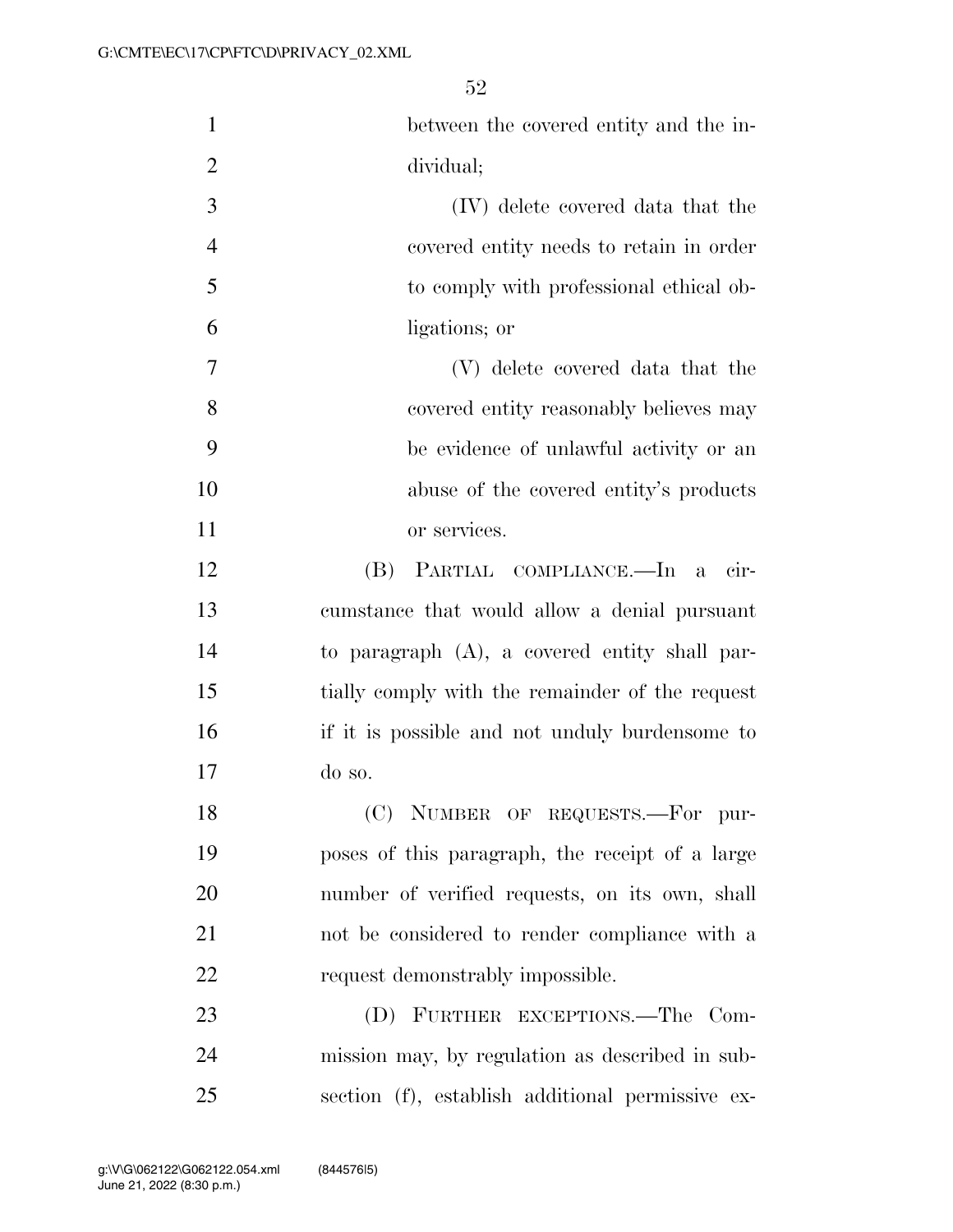ceptions necessary to protect the rights of indi- viduals, alleviate undue burdens on covered en- tities, prevent unjust or unreasonable outcomes from the exercise of access, correction, deletion, or portability rights, or as otherwise necessary to fulfill the purposes of this section. In cre- ating such exceptions, the Commission should consider any relevant changes in technology, means for protecting privacy and other rights, and beneficial uses of covered data by covered entities.

 (f) REGULATIONS.—Within two years of the date of enactment of this Act, the Commission may promulgate regulations, pursuant to section 553 of title 5, United States Code (5 U.S.C. 553), as necessary to establish processes by which covered entities are to comply with the provisions of this section. Such regulations shall take into consideration—

 (1) the size of, and the nature, scope, and com- plexity of the activities engaged in by the covered en-21 tity, including whether the covered entity is a large data holder, nonprofit organization, covered entities meeting the requirements of section 209, service pro-vider, third party, or third-party collecting entity;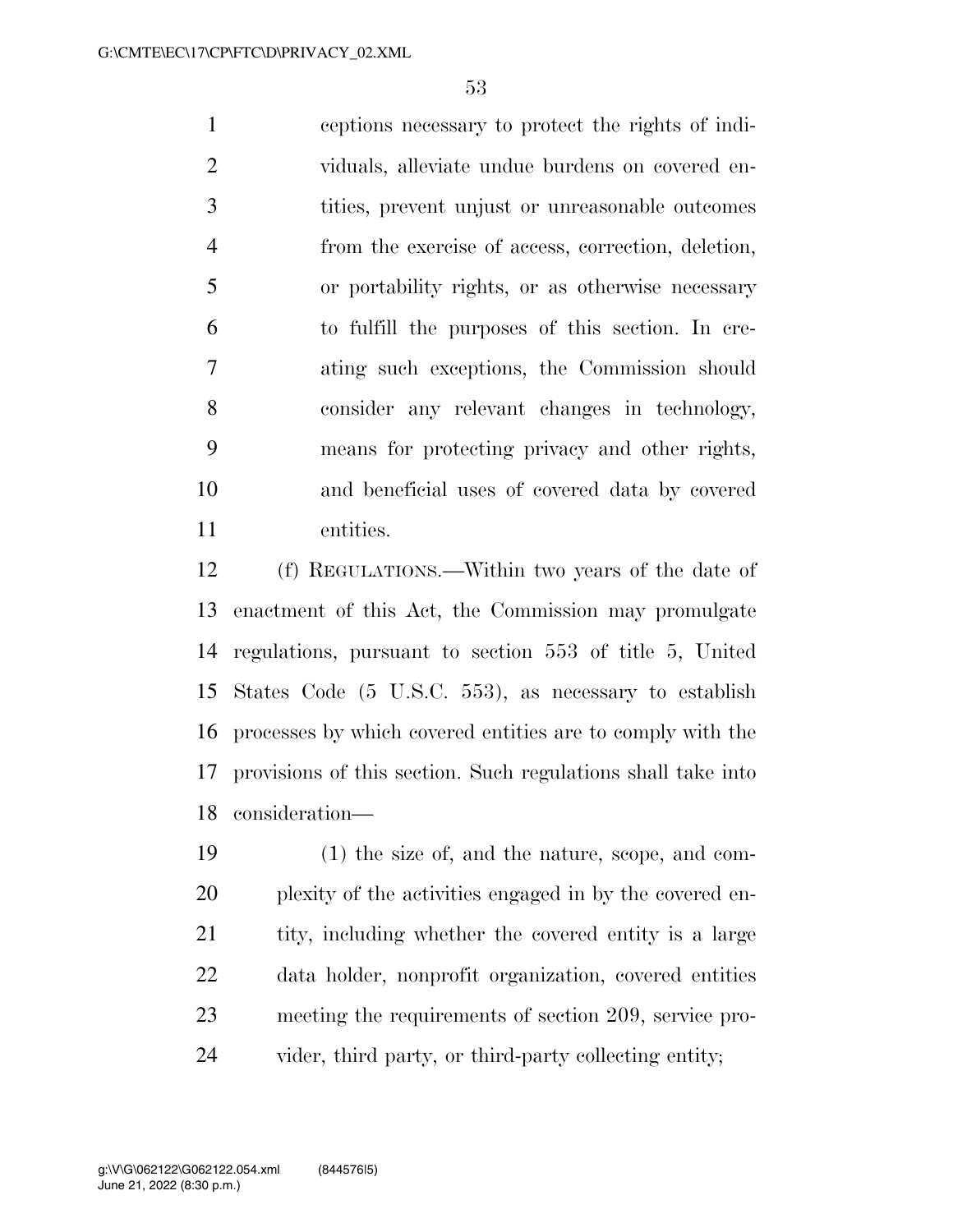(2) the sensitivity of covered data collected, processed, or transferred by the covered entity;

 (3) the volume of covered data collected, proc-essed, or transferred by the covered entity; and

 (4) the number of individuals and devices to which the covered data collected, processed, or trans-ferred by the covered entity relates.

 (g) ACCESSIBILITY.—A covered entity shall facilitate the ability for individuals to make requests under this sec- tion in any of the ten languages with the most users in the United States, according to the most recent U.S. Cen- sus, if the covered entity provides service in such language. The mechanisms by which a covered entity enables individ- uals to make requests under this section shall be readily accessible and usable by with disabilities.

### **SEC. 204. RIGHT TO CONSENT AND OBJECT.**

 (a) WITHDRAWAL OF CONSENT.—A covered entity shall provide an individual with a clear and conspicuous, easy-to-execute means to withdraw any affirmative express consent previously provided by the individual that is as easy to execute by a reasonable individual as the means to provide consent, with respect to the processing or trans-fer of the covered data of the individual.

 (b) RIGHT TO OPT OUT OF COVERED DATA TRANS-FERS.—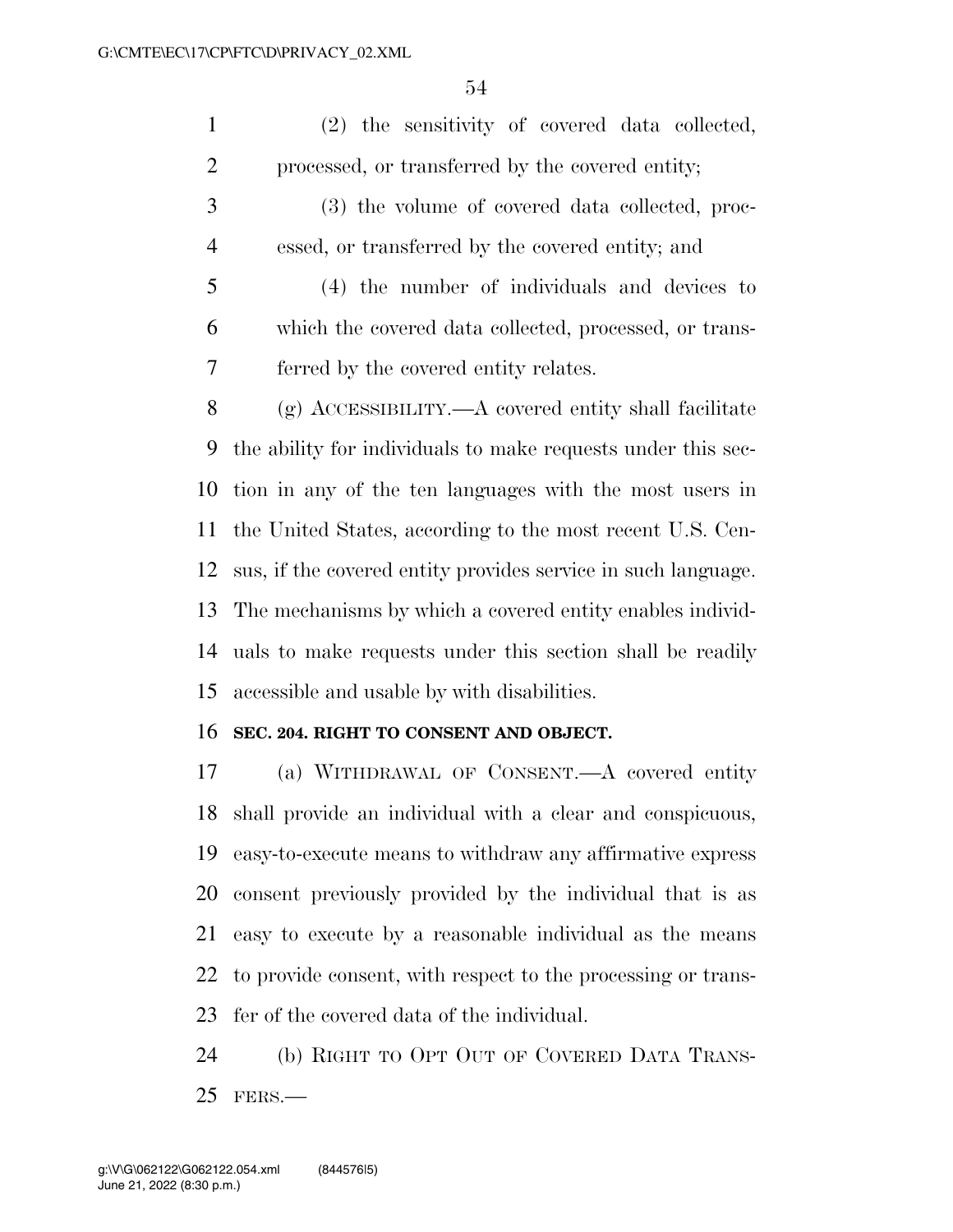| $\mathbf{1}$   | $(1)$ In GENERAL.—A covered entity—                         |
|----------------|-------------------------------------------------------------|
| $\overline{2}$ | $(A)$ shall not transfer the covered data of                |
| 3              | an individual to a third party if the individual            |
| $\overline{4}$ | objects to the transfer; and                                |
| 5              | (B) shall allow an individual to object to                  |
| 6              | such transfer through an opt-out mechanism, as              |
| 7              | described in section 210, if applicable.                    |
| 8              | (2) EXCEPTION.—An individual may not opt                    |
| 9              | out of the collection, processing, and transfer of cov-     |
| 10             | ered data made pursuant to the exceptions in section        |
| 11             | $101(b)(1)$ through $(11)$ of this Act.                     |
| 12             | (c) RIGHT TO OPT OUT OF TARGETED ADVER-                     |
| 13             | TISING.—A covered entity that engages in targeted adver-    |
| 14             | tising shall—                                               |
| 15             | (1) prior to engaging in such targeted adver-               |
| 16             | tising and at all times thereafter, provide an indi-        |
| 17             | vidual with a clear and conspicuous means to opt            |
| 18             | out of targeted advertising;                                |
| 19             | $(2)$ abide by such opt-out designations by an in-          |
| 20             | dividual; and                                               |
| 21             | (3) allow an individual to prohibit such targeted           |
| 22             | advertising through an opt-out mechanism, as de-            |
| 23             | scribed in section 210, if applicable.                      |
| 24             | (d) INDIVIDUAL AUTONOMY.—A covered entity shall             |
| 25             | not condition, effectively condition, attempt to condition, |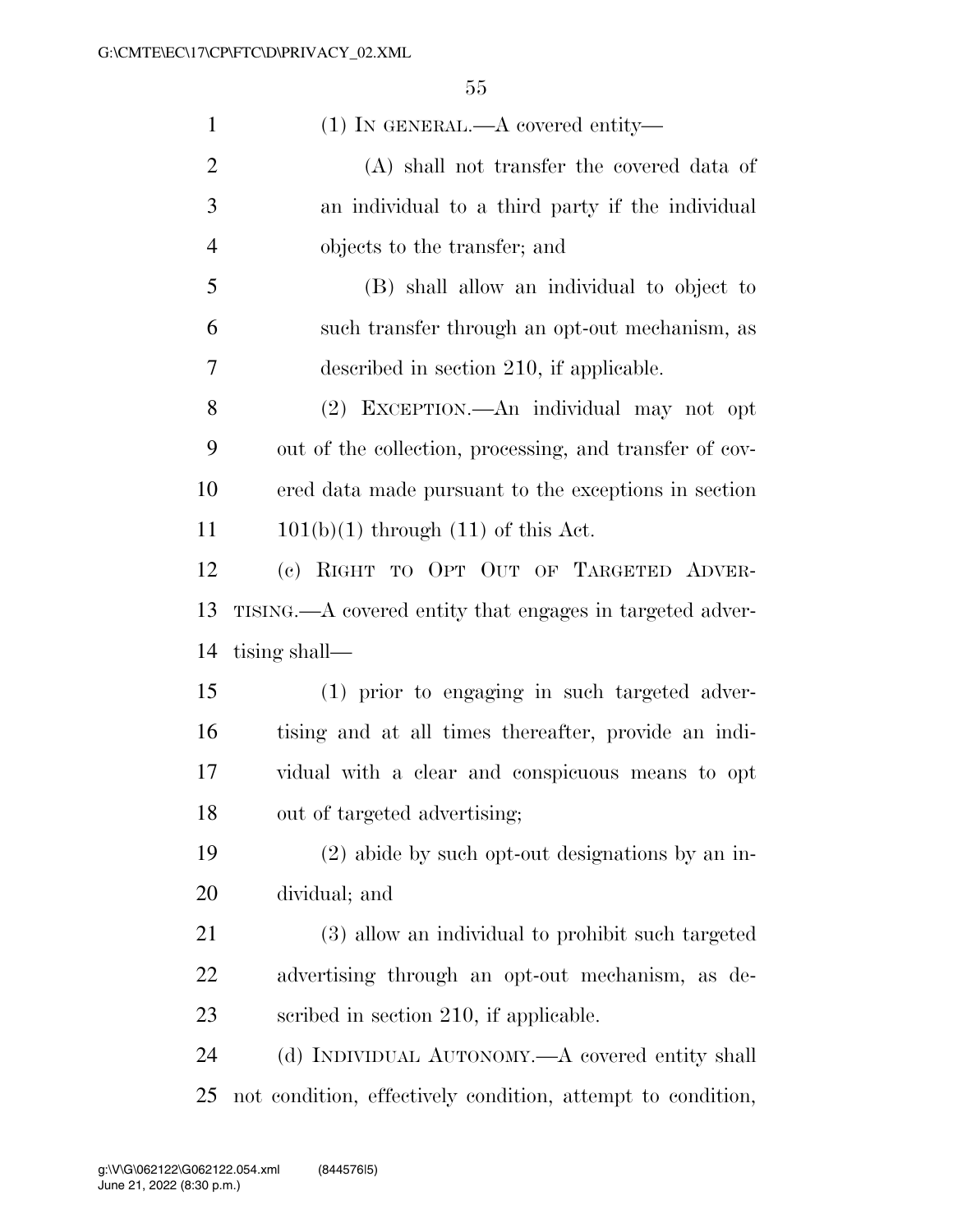or attempt to effectively condition the exercise of any indi-vidual rights under this section through—

- (1) through the use of any false, fictitious, fraudulent, or materially misleading statement or representation; or
- (2) the design, modification, or manipulation of any user interface with the purpose or substantial effect of obscuring, subverting, or impairing a rea- sonable individual's autonomy, decision making, or choice to exercise any such rights.

# **SEC. 205. DATA PROTECTIONS FOR CHILDREN AND MI-NORS.**

 (a) PROHIBITION ON TARGETED ADVERTISING TO CHILDREN AND MINORS.—A covered entity shall not en- gage in targeted advertising to any individual under the age of 17 if the covered entity knows that the individual is under the age of 17.

 (b) DATA TRANSFER REQUIREMENTS RELATED TO MINORS.—A covered entity shall not transfer the covered data of an individual to a third party without affirmative express consent from the individual or the individual's par- ent or guardian if the covered entity knows that the indi-vidual under the age of 17.

 (c) KNOWLEDGE .—The knowledge requirement in paragraphs (a) and (b), shall not be construed to require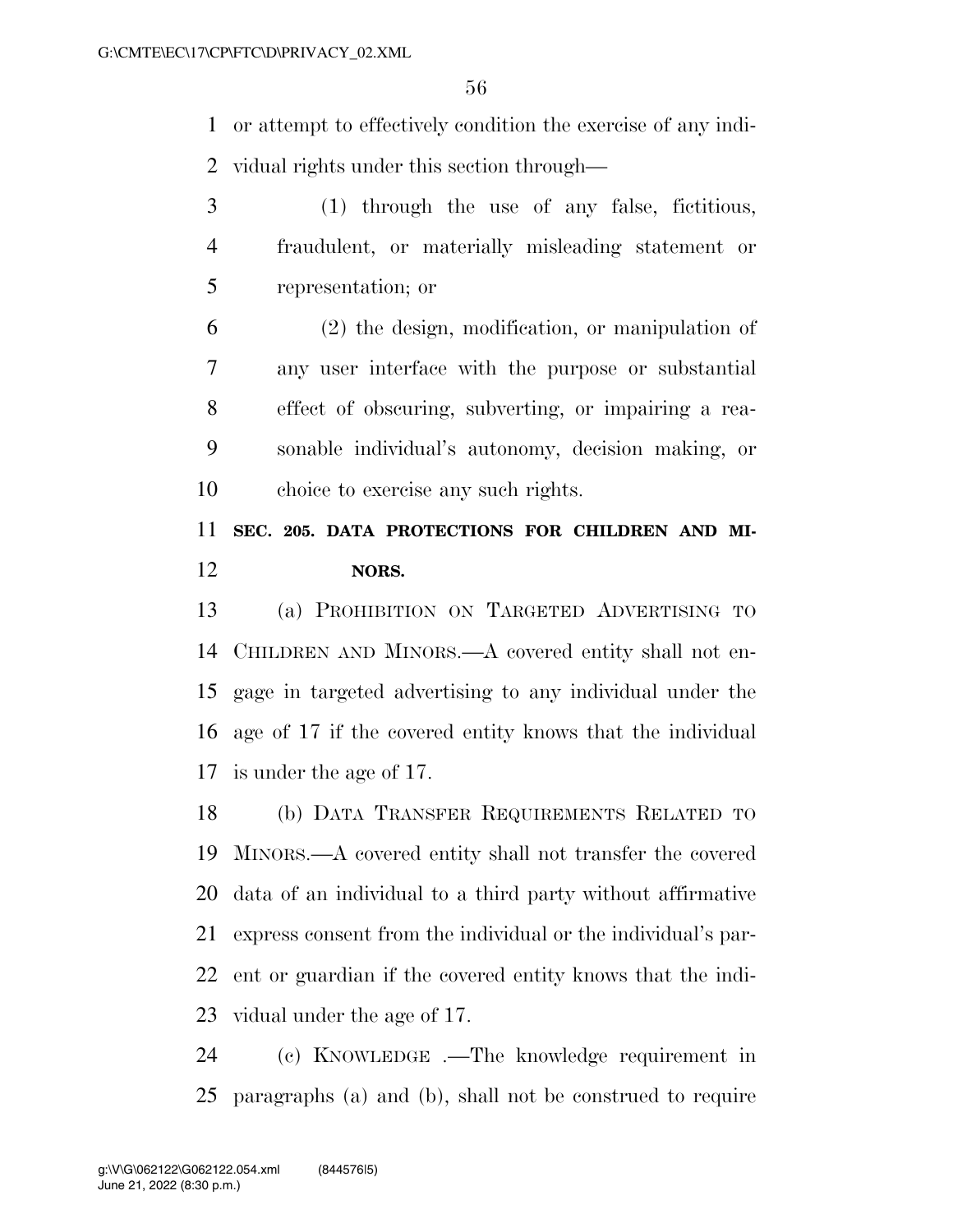the affirmative collection or processing of any data with respect to the age of an individual or a proxy thereof, or to require that a covered entity implement an age gating regime. Rather, the determination of whether an indi- vidual is under 17 shall be based on the covered data col- lected directly from an individual or a proxy thereof that the covered entity would otherwise collect in the normal course of business. 9 (d) YOUTH PRIVACY AND MARKETING DIVISION.— (1) ESTABLISHMENT.—There is established

 within the Commission a division to be known as the ''Youth Privacy and Marketing Division'' (in this section referred to as the ''Division'').

 (2) DIRECTOR.—The Division shall be headed by a Director, who shall be appointed by the Chair of the Commission.

 (3) DUTIES.—The Division shall be responsible for assisting the Commission in addressing, as it re-lates to this Act—

20 (A) the privacy of children and minors; and

 (B) marketing directed at children and mi-nors.

 (4) STAFF.—The Director of the Division shall hire adequate staff to carry out the duties described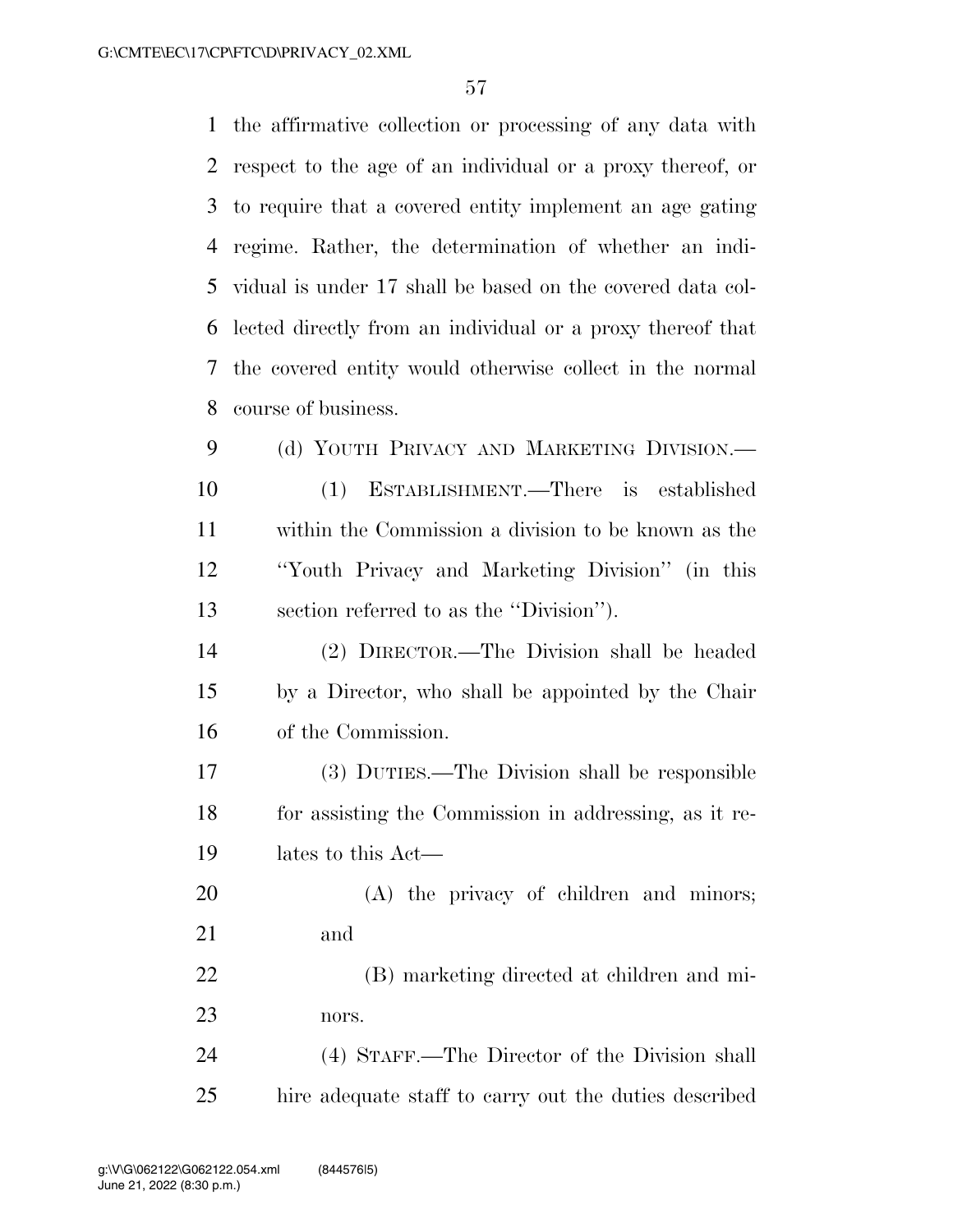in paragraph (3), including by hiring individuals who are experts in data protection, digital advertising, data analytics, and youth development.

 (5) REPORTS.—Not later than 1 year after the date of enactment of this Act, and annually there- after, the Commission shall submit to the Committee on Commerce, Science, and Transportation of the Senate and the Committee on Energy and Com- merce of the House of Representatives a report that includes—

 (A) a description of the work of the Divi- sion regarding emerging concerns relating to youth privacy and marketing practices; and

 (B) an assessment of how effectively the Division has, during the period for which the report is submitted, assisting the Commission to address youth privacy and marketing prac-18 tices.

 (6) PUBLICATION.—Not later than 10 days after the date on which a report is submitted under paragraph (5), the Commission shall publish the re-port on its website.

23 (e) REPORT BY THE INSPECTOR GENERAL.—

24 (1) IN GENERAL.—Not later than 2 years after the date of enactment of this Act, and biennially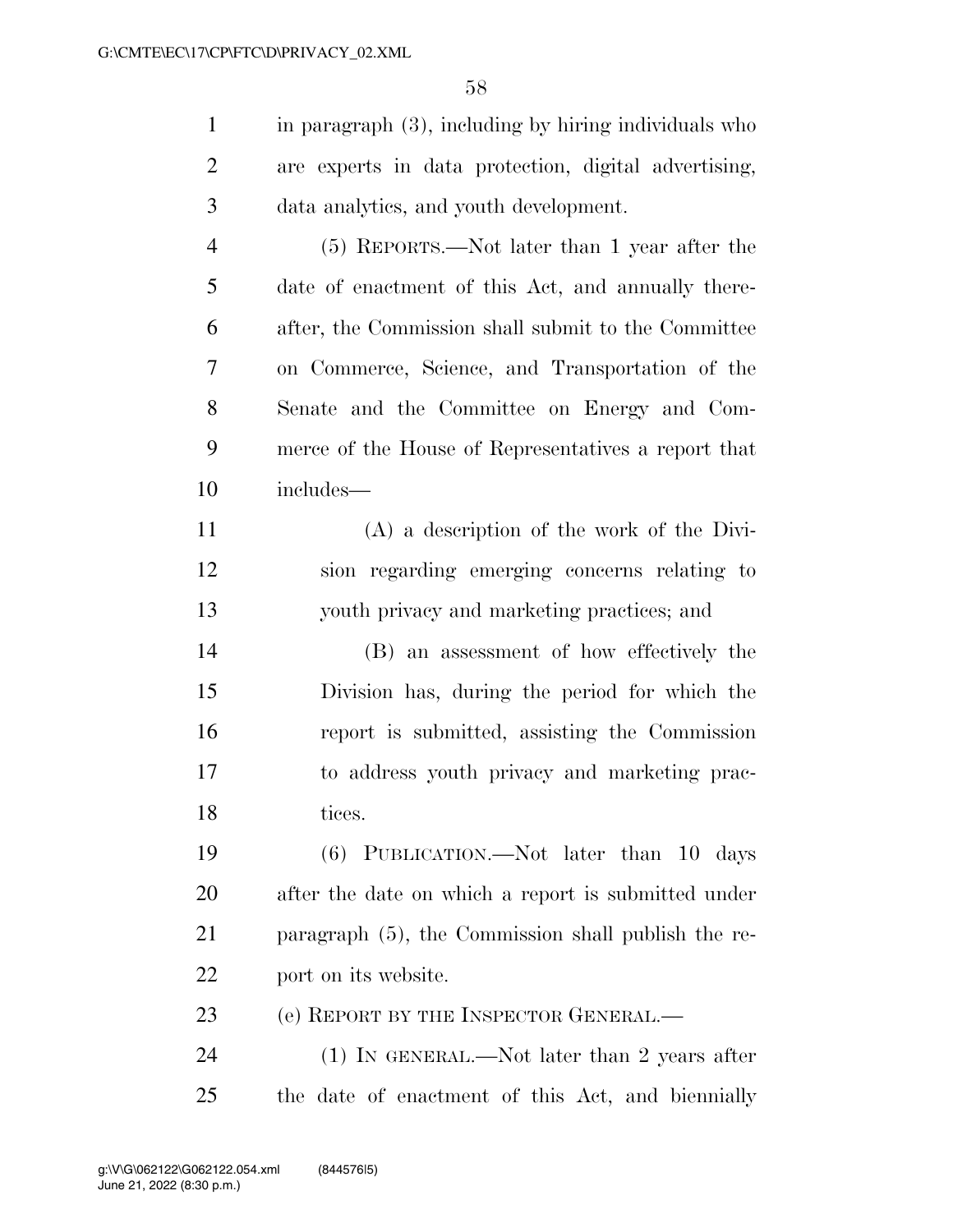| $\mathbf{1}$   | thereafter, the Inspector General of the Commission           |
|----------------|---------------------------------------------------------------|
| $\overline{2}$ | shall submit to the Commission and to the Com-                |
| 3              | mittee on Commerce, Science, and Transportation of            |
| $\overline{4}$ | the Senate and the Committee on Energy and Com-               |
| 5              | merce of the House of Representatives a report re-            |
| 6              | garding the safe harbor provisions in section 1307 of         |
| 7              | the Children's Online Privacy Protection Act of               |
| 8              | 1998 (15 U.S.C. 6503), which shall include—                   |
| 9              | $(A)$ an analysis of whether the safe harbor                  |
| 10             | provisions are—                                               |
| 11             | (i) operating fairly and effectively;                         |
| 12             | and                                                           |
| 13             | (ii) effectively protecting the interests                     |
| 14             | of children and minors; and                                   |
| 15             | (B) any proposal or recommendation for                        |
| 16             | policy changes that would improve the effective-              |
| 17             | ness of the safe harbor provisions.                           |
| 18             | (2) PUBLICATION.—Not later than 10 days                       |
| 19             | after the date on which a report is submitted under           |
| 20             | paragraph (1), the Commission shall publish the re-           |
| 21             | port on the website of the Commission.                        |
| 22             | SEC. 206. THIRD-PARTY COLLECTING ENTITIES.                    |
| 23             | (a) NOTICE.—Each third-party collecting entity shall          |
| 24             | place a clear and conspicuous notice on the website or mo-    |
| 25             | bile application of the third-party collecting entity (if the |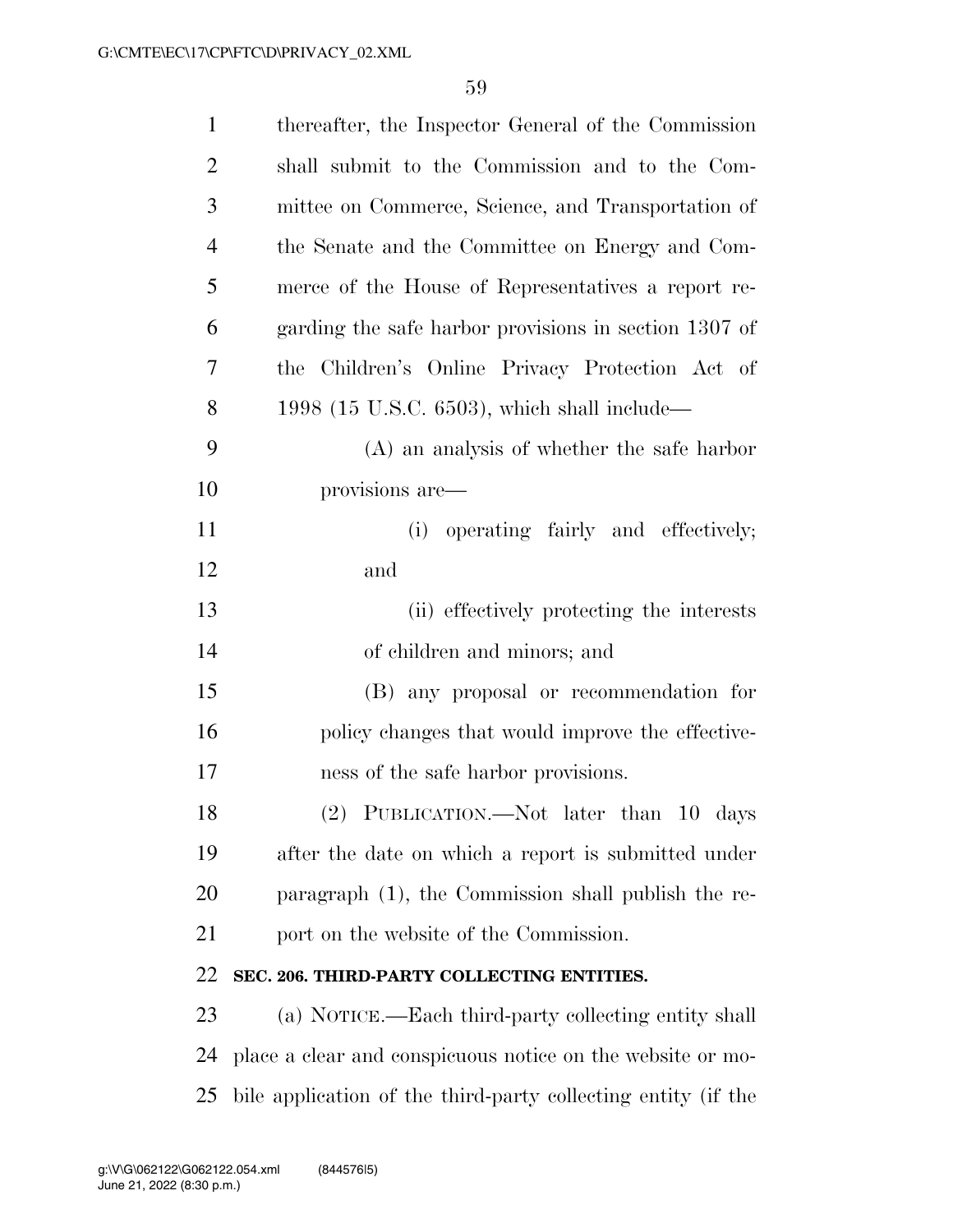third-party collecting entity maintains such a website or mobile application) that—

 (1) notifies individuals that the entity is a third-party collecting entity using specific language that the Commission shall develop through rule- making under section 553 of title 5, United States Code; and

 (2) includes a link to the website established under subsection (b)(3).

 (b) THIRD-PARTY COLLECTING ENTITY REGISTRA-TION.—

 (1) IN GENERAL.—Not later than January 31 of each calendar year that follows a calendar year during which a covered entity acted as a third-party collecting entity and processed covered data per- taining to more than 5,000 individuals or devices that identify or are linked or reasonably linkable to an individual, such covered entity shall register with the Commission in accordance with this subsection.

 (2) REGISTRATION REQUIREMENTS.—In reg- istering with the Commission as required under paragraph (1), a third-party collecting entity shall do the following:

 (A) Pay to the Commission a registration fee of \$100.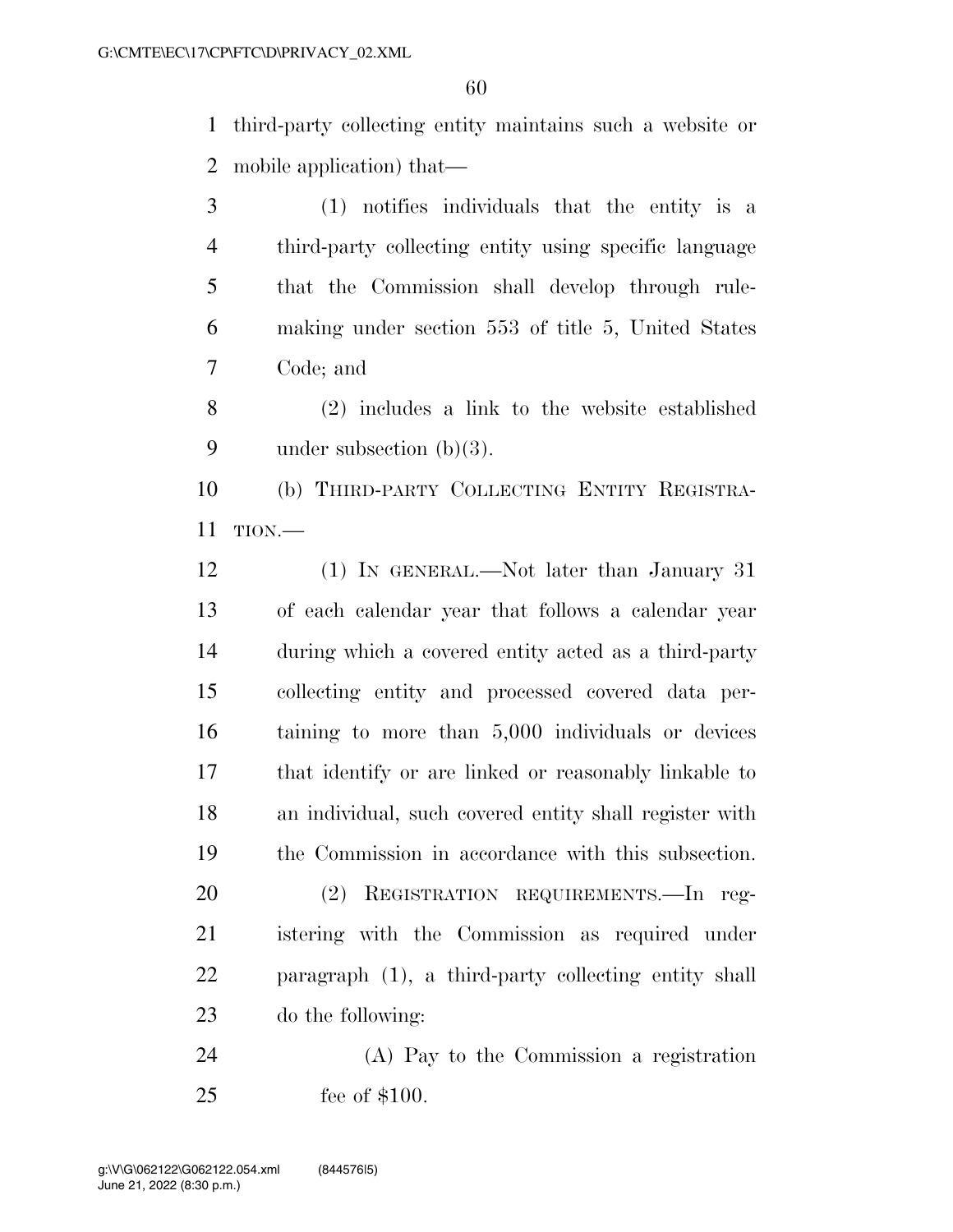| $\mathbf{1}$   | (B) Provide the Commission with the fol-                 |
|----------------|----------------------------------------------------------|
| $\overline{2}$ | lowing information:                                      |
| 3              | (i) The legal name and primary phys-                     |
| $\overline{4}$ | ical, email, and internet addresses of the               |
| 5              | third-party collecting entity.                           |
| 6              | (ii) A description of the categories of                  |
| $\overline{7}$ | data the third-party collecting entity proc-             |
| 8              | esses and transfers.                                     |
| 9              | (iii) The contact information of the                     |
| 10             | third-party collecting entity, including a               |
| 11             | contact person, telephone number, an e-                  |
| 12             | mail address, a website, and a physical                  |
| 13             | mailing address.                                         |
| 14             | (iv) Link to a website through which                     |
| 15             | an individual may easily exercise the rights             |
| 16             | provided under this subsection.                          |
| 17             | (3) THIRD-PARTY COLLECTING ENTITY REG-                   |
| 18             | ISTRY.—The Commission shall establish and main-          |
| 19             | tain on a website a searchable, publicly available,      |
| 20             | central registry of third-party collecting entities that |
| 21             | are registered with the Commission under this sub-       |
| 22             | section that includes the following:                     |
| 23             | (A) A listing of all registered third-party              |
| 24             | collecting entities and a search feature that al-        |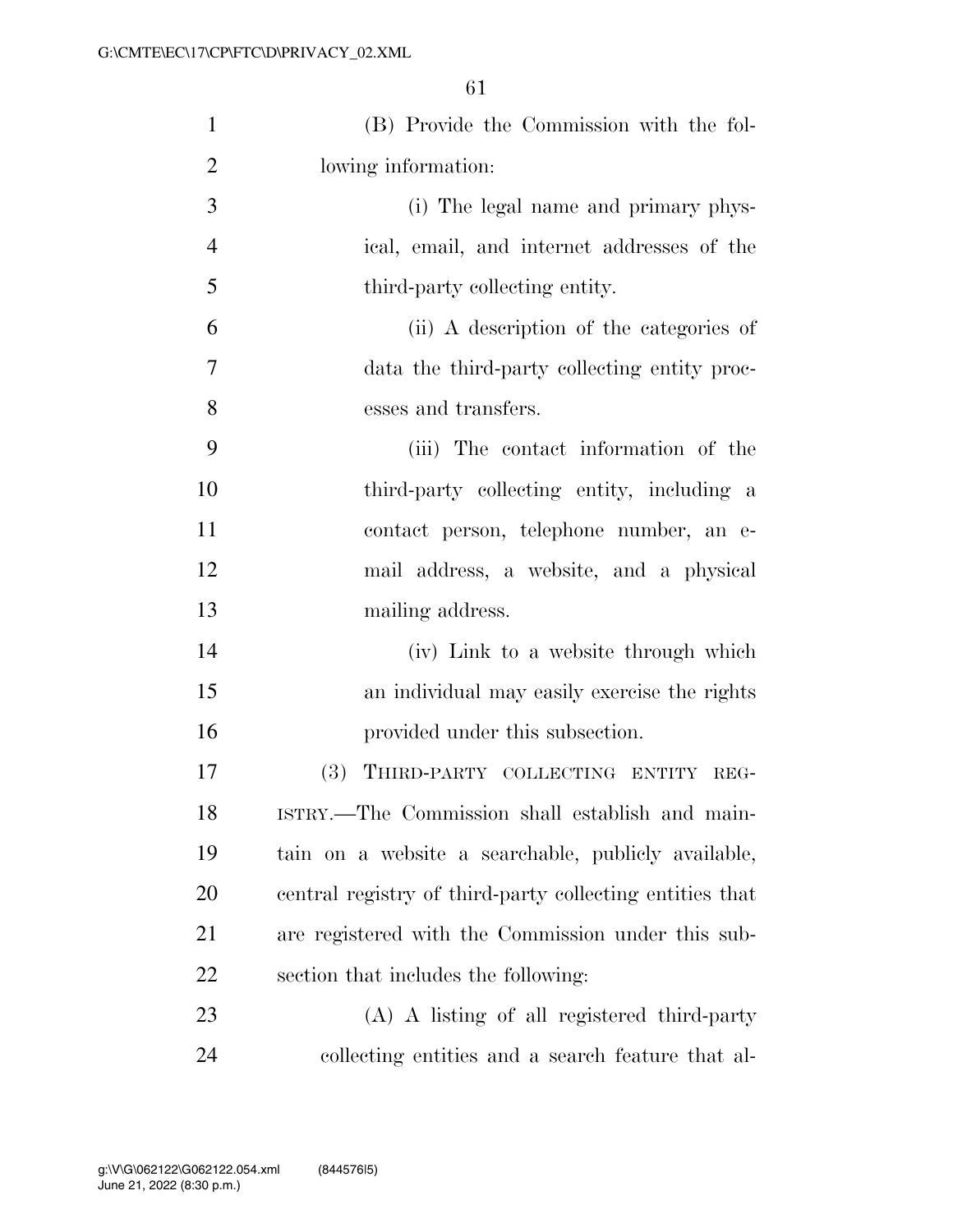lows members of the public to identify indi-vidual third-party collecting entities.

 (B) For each registered third-party col- lecting entity, the information described in 5 paragraph  $(2)$ .

 (C) A ''Do Not Collect'' registry link and mechanism by which an individual may, after the Commission has verified the identity of the individual or individual's parent or guardian, which may include tokenization, easily submit a request to all registered third-party collecting entities that are not consumer reporting agen- cies, and to the extent they are not acting as consumer reporting agencies, as defined in sec- tion 603(f) of the Fair Credit Reporting Act (15 U.S.C. 1681a(f)) to—

 (i) delete all covered data related to such individual that the third-party col- lecting entity did not collect from the indi- vidual directly or when acting as a service provider; and

22 (ii) ensure that any third-party col- lecting entity no longer collects covered data related to such individual without the affirmative express consent of such indi-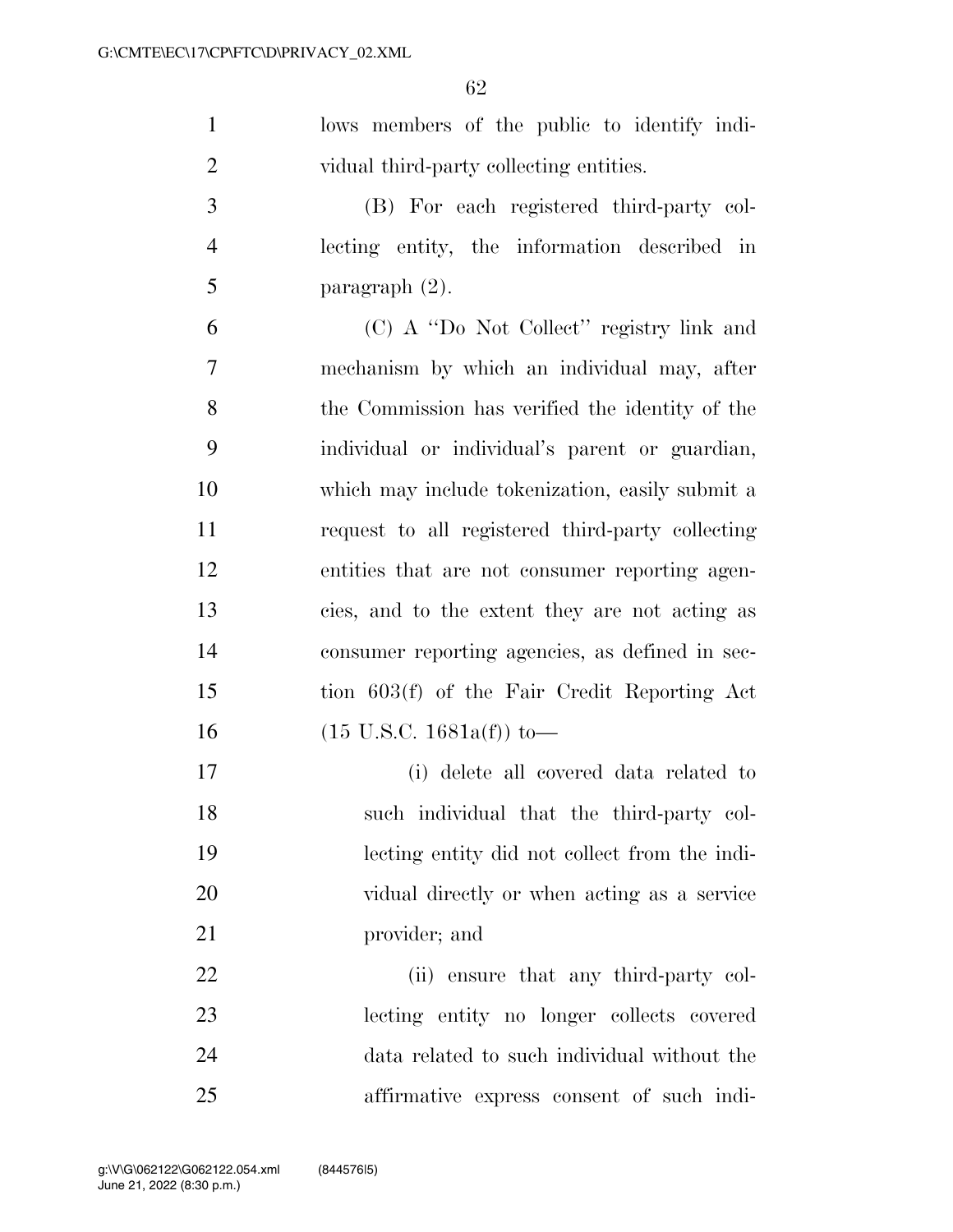| $\mathbf{1}$   | vidual, except insofar as such covered enti-              |
|----------------|-----------------------------------------------------------|
| $\overline{2}$ | ty is acting as a service provider. Each                  |
| 3              | third-party collecting entity that receives               |
| $\overline{4}$ | such a request from an individual shall de-               |
| 5              | lete all the covered data of the individual               |
| 6              | not later than 30 days after the request is               |
| 7              | received by the third-party collecting enti-              |
| 8              | ty.                                                       |
| 9              | (c) PENALTIES.—A third-party collecting entity that       |
| 10             | fails to register or provide the notice as required under |
| 11             | this section shall be liable for—                         |
| 12             | $(1)$ a civil penalty of \$50 for each day it fails       |
| 13             | to register or provide notice as required under this      |
| 14             | subsection, not to exceed a total of $$10,000$ for any    |
| 15             | year; and                                                 |
| 16             | $(2)$ an amount equal to the registration fees            |
| 17             | due under paragraph $(2)$ of subsection $(b)$ for each    |
| 18             | year that it failed to register as required under para-   |
| 19             | $graph(1)$ of such subsection.                            |
| 20             | SEC. 207. CIVIL RIGHTS AND ALGORITHMS.                    |
| 21             | (a) CIVIL RIGHTS PROTECTIONS.—                            |
| 22             | $(1)$ IN GENERAL.—A covered entity or a service           |
| 23             | provider may not collect, process, or transfer covered    |
| 24             | data in a manner that discriminates in or otherwise       |
| 25             | makes unavailable the equal enjoyment of goods or         |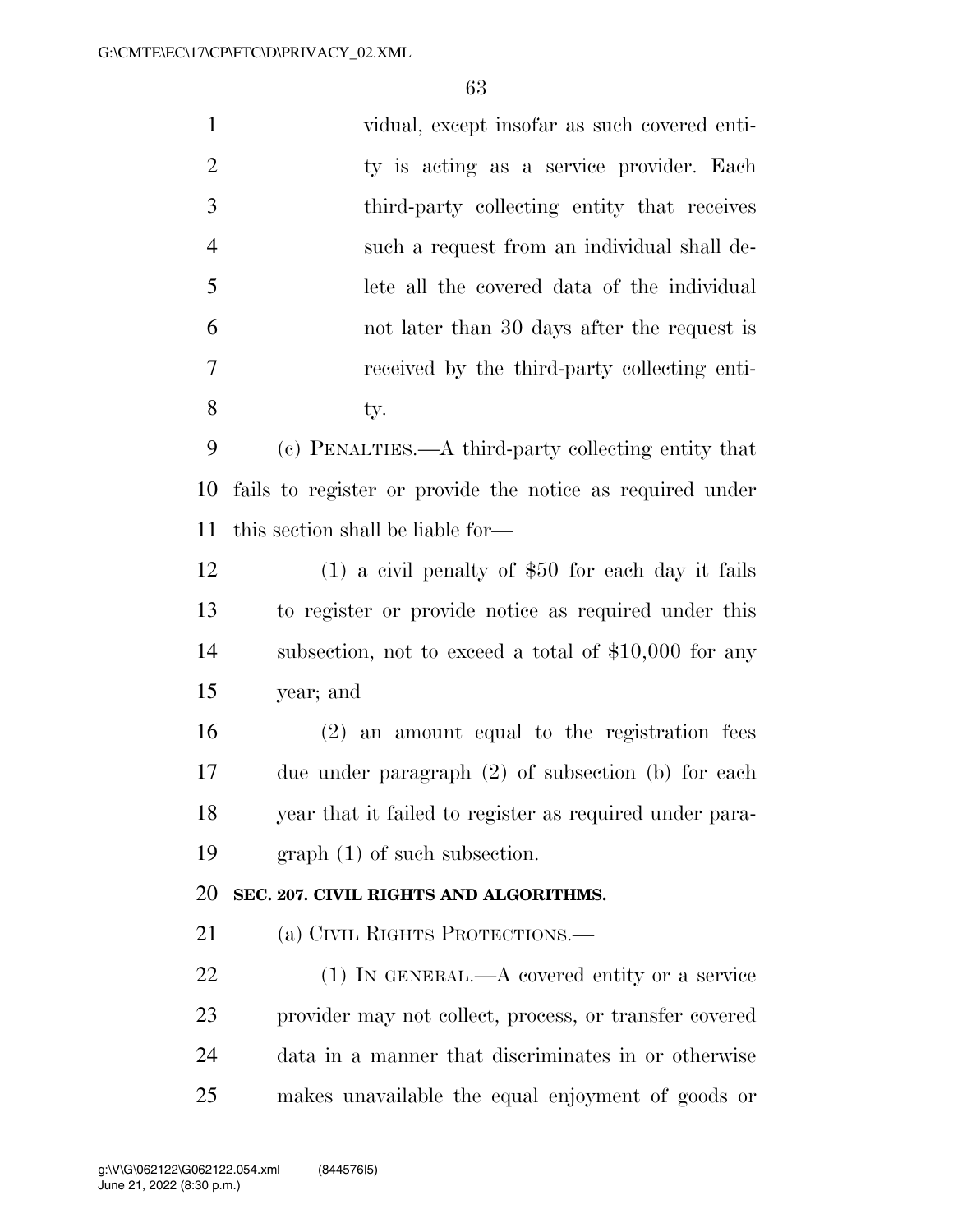| $\mathbf{1}$   | services on the basis of race, color, religion, national   |
|----------------|------------------------------------------------------------|
| $\overline{2}$ | origin, sex, or disability.                                |
| 3              | EXCEPTIONS.—This subsection shall not<br>(2)               |
| $\overline{4}$ | apply to-                                                  |
| 5              | $(A)$ the collection, processing, or transfer              |
| 6              | of covered data for the purpose of—                        |
| 7              | (i) a covered entity's or a service pro-                   |
| 8              | vider's self-testing to prevent or mitigate                |
| 9              | unlawful discrimination; or                                |
| 10             | (ii) diversifying an applicant, partici-                   |
| 11             | pant, or customer pool; or                                 |
| 12             | (B) any private club or group not open to                  |
| 13             | the public, as described in section $201(e)$ of the        |
| 14             | Civil Rights Act of 1964 $(42 \text{ U.S.C. } 2000a(e))$ . |
| 15             | (b) FTC ENFORCEMENT ASSISTANCE.-                           |
| 16             | (1) IN GENERAL.—Whenever the Commission                    |
| 17             | obtains information that a covered entity or service       |
| 18             | provider may have collected, processed, or trans-          |
| 19             | ferred covered data in violation of subsection (a), the    |
| 20             | Commission shall transmit such information as al-          |
| 21             | lowable under Federal law to any Executive agency          |
| 22             | with authority to initiate enforcement actions or pro-     |
| 23             | ceedings relating to such violation.                       |
| 24             | (2) ANNUAL REPORT.—Not later than 3 years                  |
| 25             | after the date of enactment of this Act, and annually      |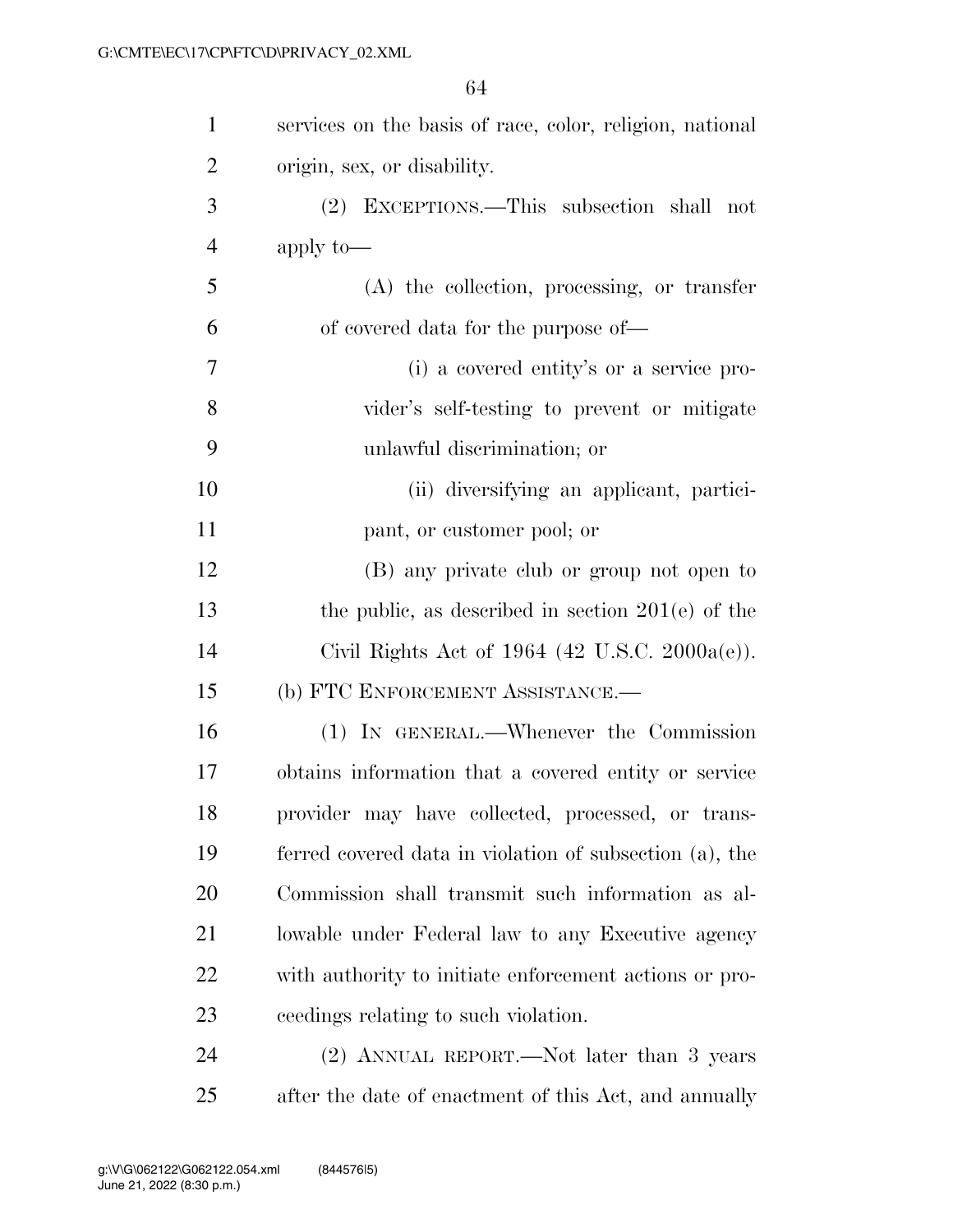| $\mathbf{1}$   | thereafter, the Commission shall submit to Congress    |
|----------------|--------------------------------------------------------|
| $\overline{2}$ | a report that includes a summary of—                   |
| 3              | (A) the types of information the Commis-               |
| $\overline{4}$ | sion transmitted to Federal agencies under             |
| 5              | paragraph (1) during the previous 1-year pe-           |
| 6              | riod; and                                              |
| 7              | (B) how such information relates to Fed-               |
| 8              | eral civil rights laws.                                |
| 9              | (3) TECHNICAL ASSISTANCE.—In transmitting              |
| 10             | information under paragraph (1), the Commission        |
| 11             | may consult and coordinate with, and provide tech-     |
| 12             | nical and investigative assistance, as appropriate, to |
| 13             | such Executive agency.                                 |
| 14             | (4) COOPERATION WITH OTHER AGENCIES.-                  |
| 15             | The Commission may implement this subsection by        |
| 16             | executing agreements or memoranda of under-            |
| 17             | standing with the appropriate Federal agencies.        |
| 18             | (c) ALGORITHM IMPACT AND EVALUATION.—                  |
| 19             | (1) ALGORITHM IMPACT ASSESSMENT.                       |
| 20             | ASSESSMENT.-Notwith-<br>(A)<br><b>IMPACT</b>           |
| 21             | standing any other provision of law, not later         |
| 22             | than 2 years after the date of enactment of this       |
| 23             | Act, and annually thereafter, a large data hold-       |
| 24             | er that uses an algorithm that may cause po-           |
| 25             | tential harm to an individual, and uses such al-       |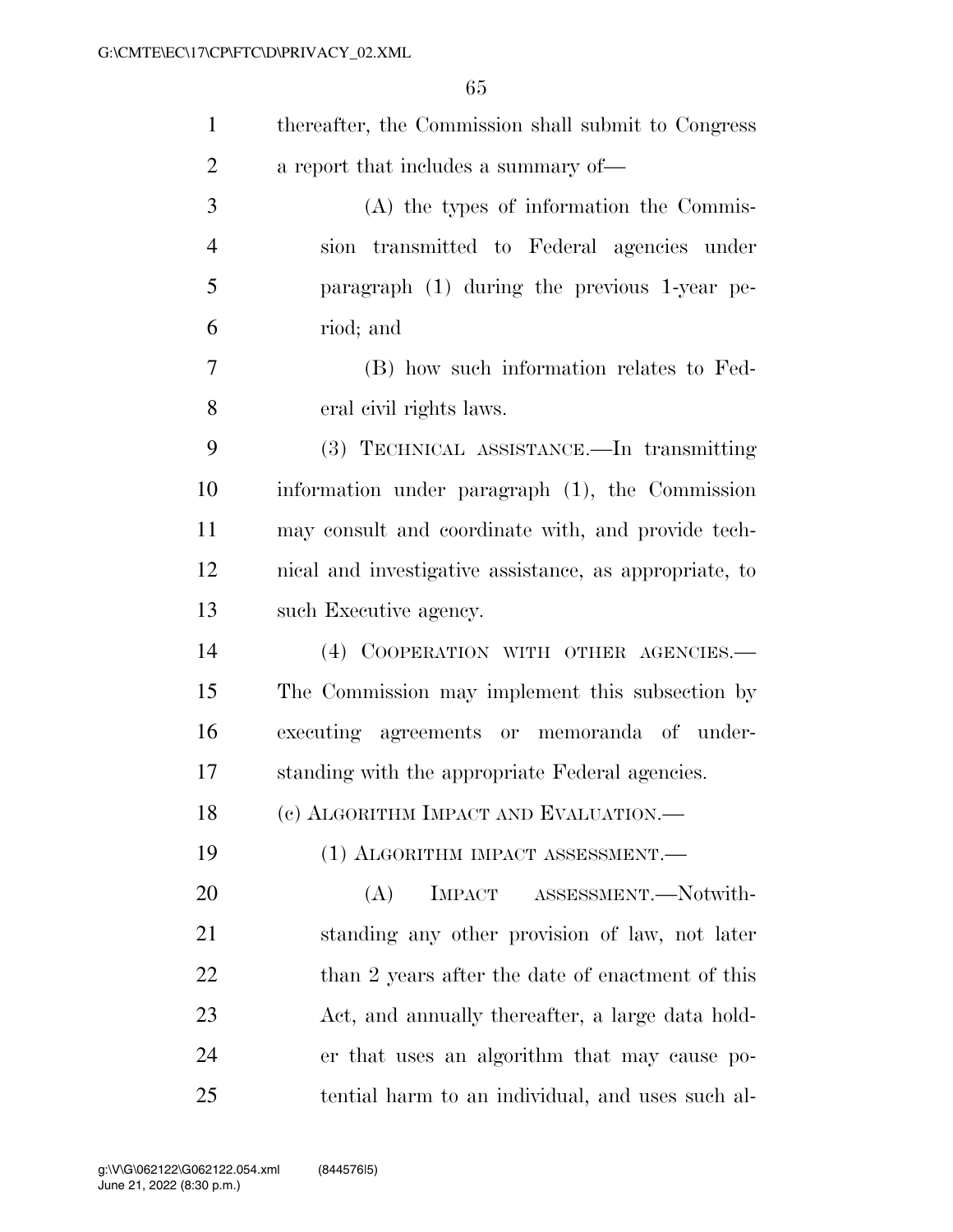| $\mathbf{1}$   | gorithm solely or in part, to collect, process or |
|----------------|---------------------------------------------------|
| $\overline{2}$ | transfer covered data must conduct an impact      |
| 3              | assessment of such algorithm in accordance        |
| $\overline{4}$ | with subparagraph $(B)$ .                         |
| 5              | (B) IMPACT ASSESSMENT SCOPE.—The im-              |
| 6              | pact assessment required under subparagraph       |
| 7              | (A) shall provide the following:                  |
| 8              | (i) A detailed description of the design          |
| 9              | process and methodologies of the algo-            |
| 10             | rithm.                                            |
| 11             | (ii) A statement of the purpose, pro-             |
| 12             | posed uses, and foreseeable capabilities          |
| 13             | outside of the articulated proposed use of        |
| 14             | the algorithm.                                    |
| 15             | (iii) A detailed description of the data          |
| 16             | used by the algorithm, including the spe-         |
| 17             | cific categories of data that will be proc-       |
| 18             | essed as input and any data used to train         |
| 19             | the model that the algorithm relies on.           |
| 20             | (iv) A description of the outputs pro-            |
| 21             | duced by the algorithm.                           |
| 22             | (v) An assessment of the necessity                |
| 23             | and proportionality of the algorithm in re-       |
| 24             | lation to its stated purpose, including rea-      |
| 25             | sons for the superiority of the algorithm         |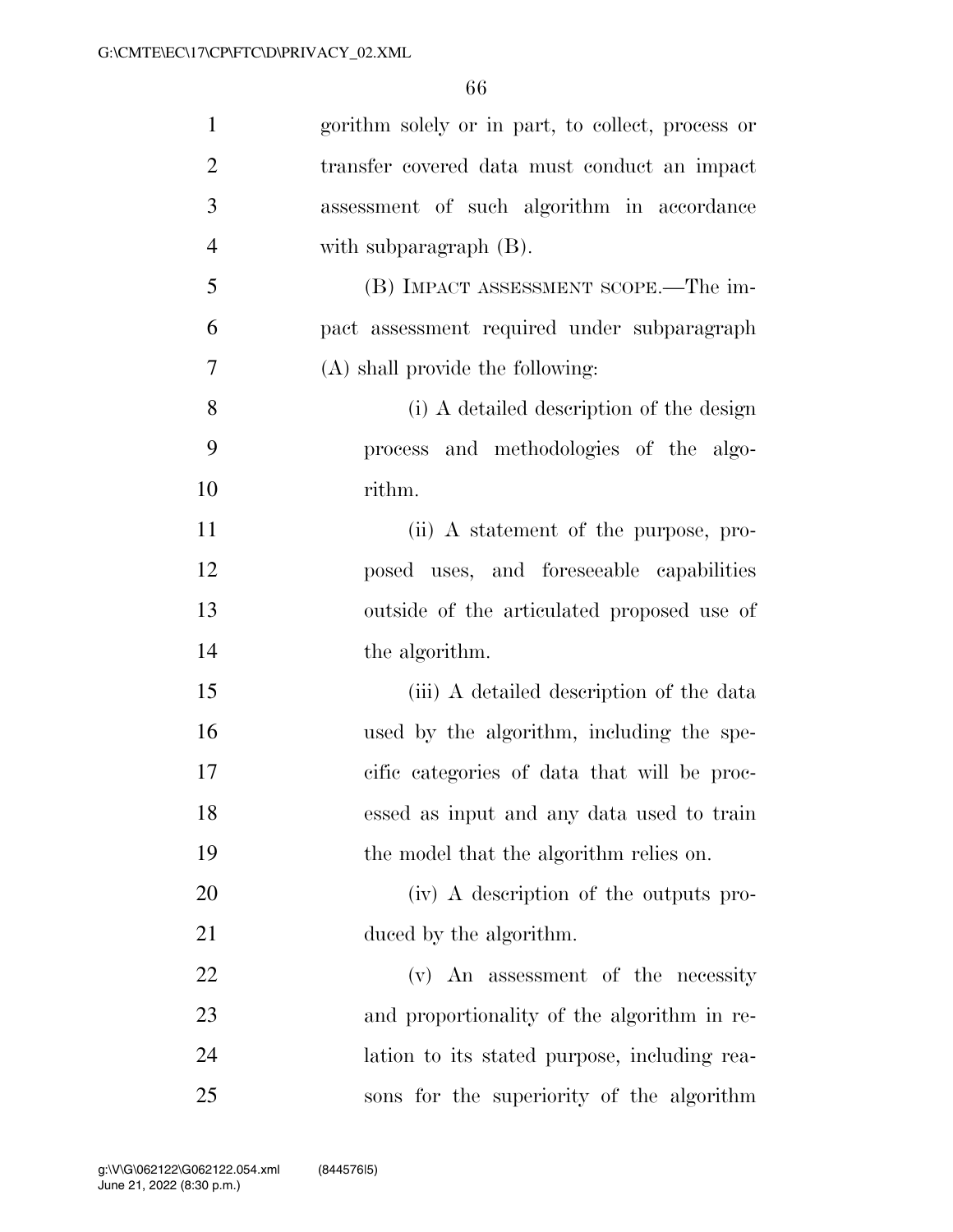| $\mathbf{1}$   | over nonautomated decision making meth-      |
|----------------|----------------------------------------------|
| $\overline{2}$ | ods; and                                     |
| 3              | (vi) A detailed description of steps the     |
| $\overline{4}$ | large data holder has taken or will take to  |
| 5              | mitigate potential harms to individuals, in- |
| 6              | cluding potential harms related to—          |
| 7              | (I) any individual under the age             |
| 8              | of 17;                                       |
| 9              | (II) making or facilitating adver-           |
| 10             | tising for, or determining access to, or     |
| 11             | restrictions on the use of housing,          |
| 12             | education, employment, healthcare, in-       |
|                |                                              |
| 13             | surance, or credit opportunities;            |
| 14             | (III) determining access to, or re-          |
| 15             | strictions on the use of, any place of       |
| 16             | public accommodation, particularly as        |
| 17             | such harms relate to the protected           |
| 18             | characteristics of individuals, includ-      |
| 19             | ing race, color, religion, national ori-     |
| 20             | gin, sex, or disability; or                  |
| 21             | $(IV)$ disparate impact on the               |
| 22             | basis of individuals' race, color, reli-     |
| 23             | gion, national origin, sex, or disability    |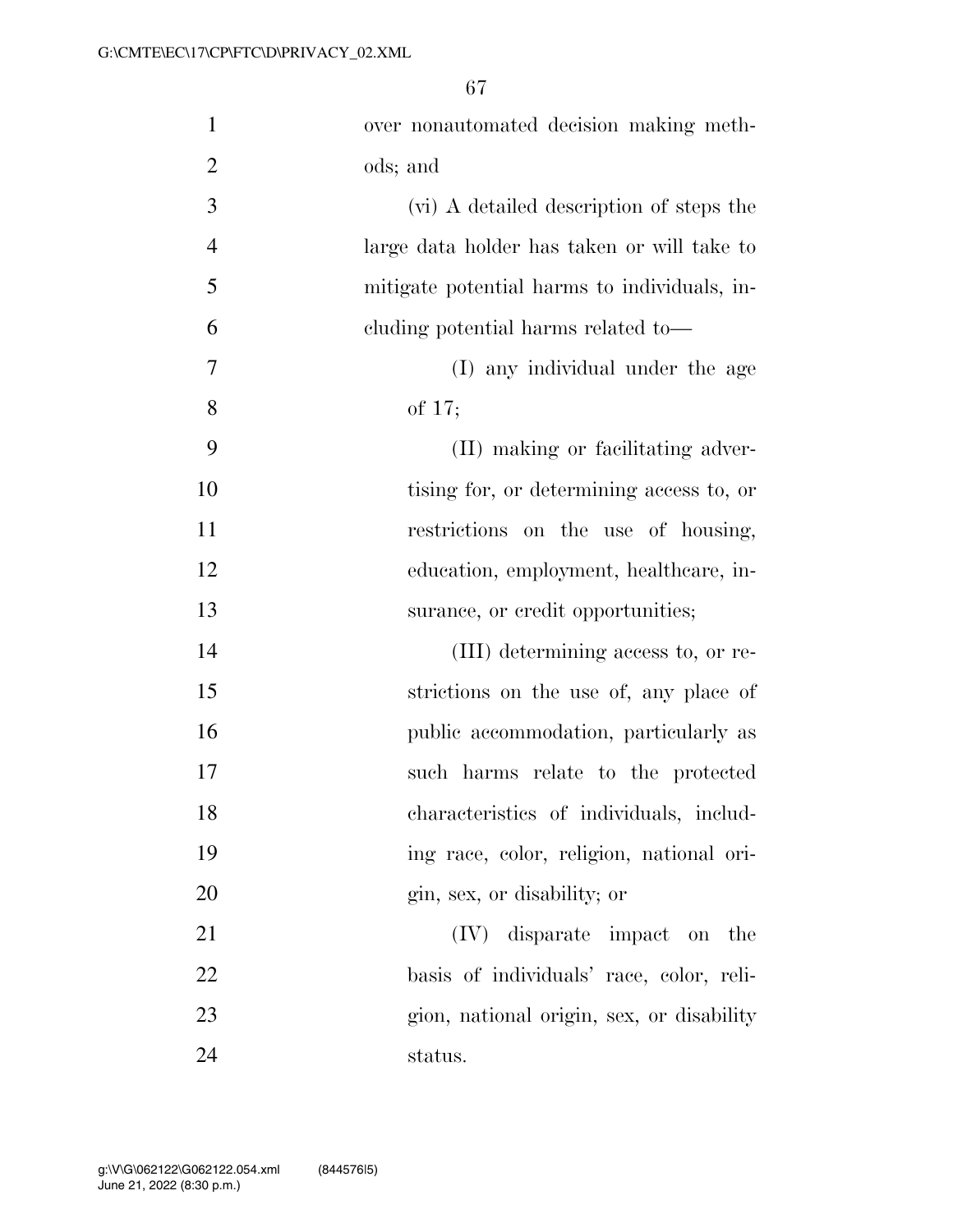(2) ALGORITHM DESIGN EVALUATION.—Not- withstanding any other provision of law, not later than 2 years after the date of enactment of this Act, a covered entity or service provider that knowingly develops an algorithm, solely or in part, to collect, process or transfer covered data or publicly available information shall prior to deploying the algorithm in interstate commerce evaluate the design, structure, and inputs of the algorithm, including any training data used to develop the algorithm, to reduce the risk of the potential harms identified under para-12 graph  $(1)(B)$ .

(3) OTHER CONSIDERATIONS.—

 (A) FOCUS.—In complying with para- graphs (1) or (2), a covered entity and a service provider may focus the impact assessment or evaluation on any algorithm, or portions of an algorithm, that may reasonably contribute to the risk of the potential harms identified under 20 paragraph  $(1)(B)$ .

 (B) EXTERNAL, INDEPENDENT AUDITOR OR RESEARCHER.—To the extent possible, a covered entity and a service provider shall uti- lize an external, independent auditor or re-searcher to conduct an impact assessment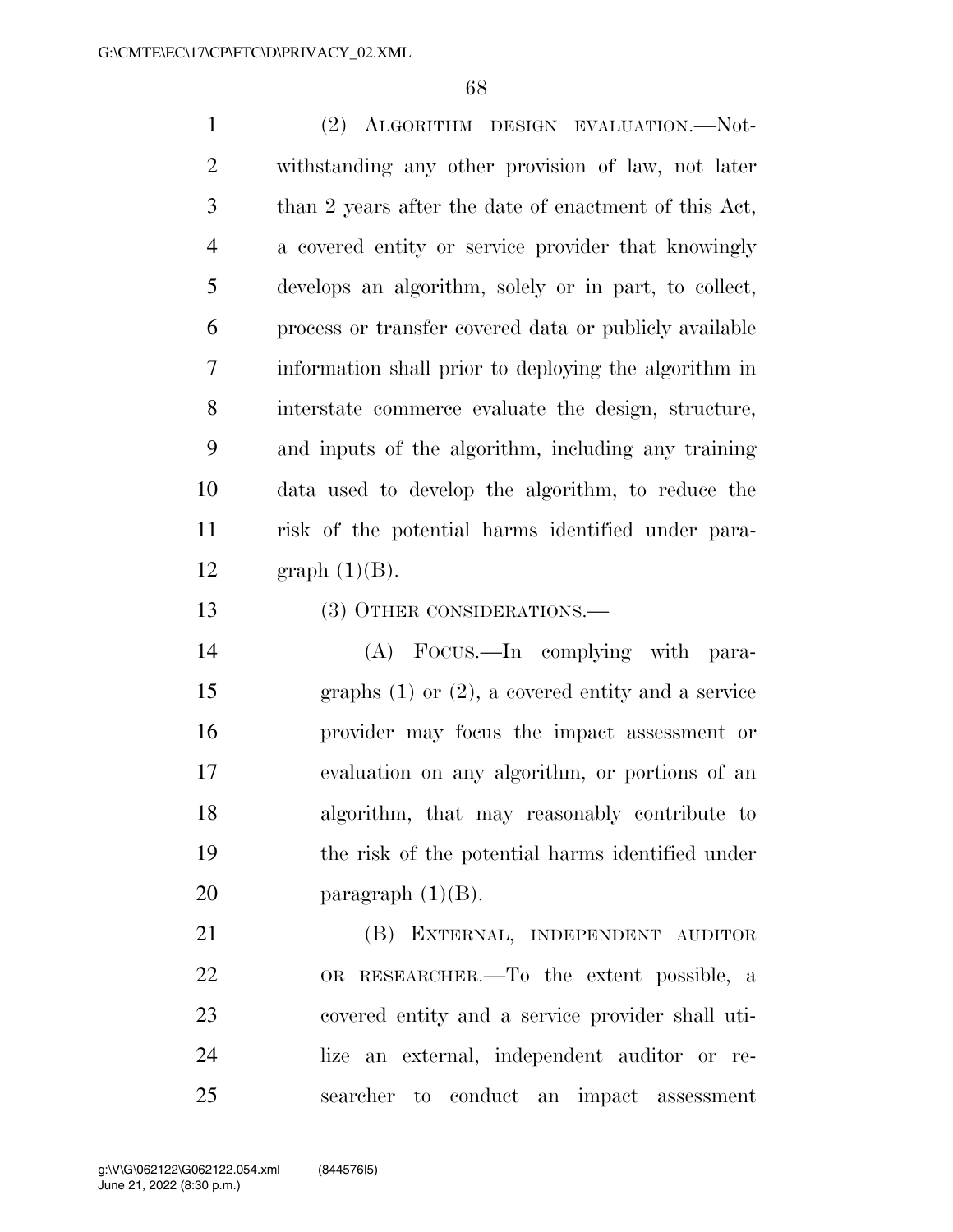| $\mathbf{1}$   | under paragraph $(1)$ or an evaluation under |
|----------------|----------------------------------------------|
| $\overline{2}$ | paragraph $(2)$ .                            |
| 3              | (C) AVAILABILITY.—                           |
| $\overline{4}$ | (i) IN GENERAL.—A covered entity             |
| 5              | and a service provider—                      |
| 6              | (I) shall, not later than 30 days            |
| $\tau$         | after completing an impact assess-           |
| 8              | ment or evaluation, submit the impact        |
| 9              | assessment and evaluation conducted          |
| 10             | under paragraphs $(1)$ and $(2)$ to the      |
| 11             | Commission;                                  |
| 12             | (II) shall, upon request, make               |
| 13             | such impact assessment and evalua-           |
| 14             | tion available to Congress; and              |
| 15             | (III) may make a summary of                  |
| 16             | such impact assessment and evalua-           |
| 17             | tion publicly available in a place that      |
| 18             | is easily accessible to individuals.         |
| 19             | (ii) TRADE SECRETS.-Covered enti-            |
| 20             | ties and service providers must make all     |
| 21             | submissions under this section to the Com-   |
| 22             | mission in unredacted form, but a covered    |
| 23             | entity and a service provider may redact     |
| 24             | and segregate any trade secrets (as defined  |
| 25             | in section 1839 of title 18, United States   |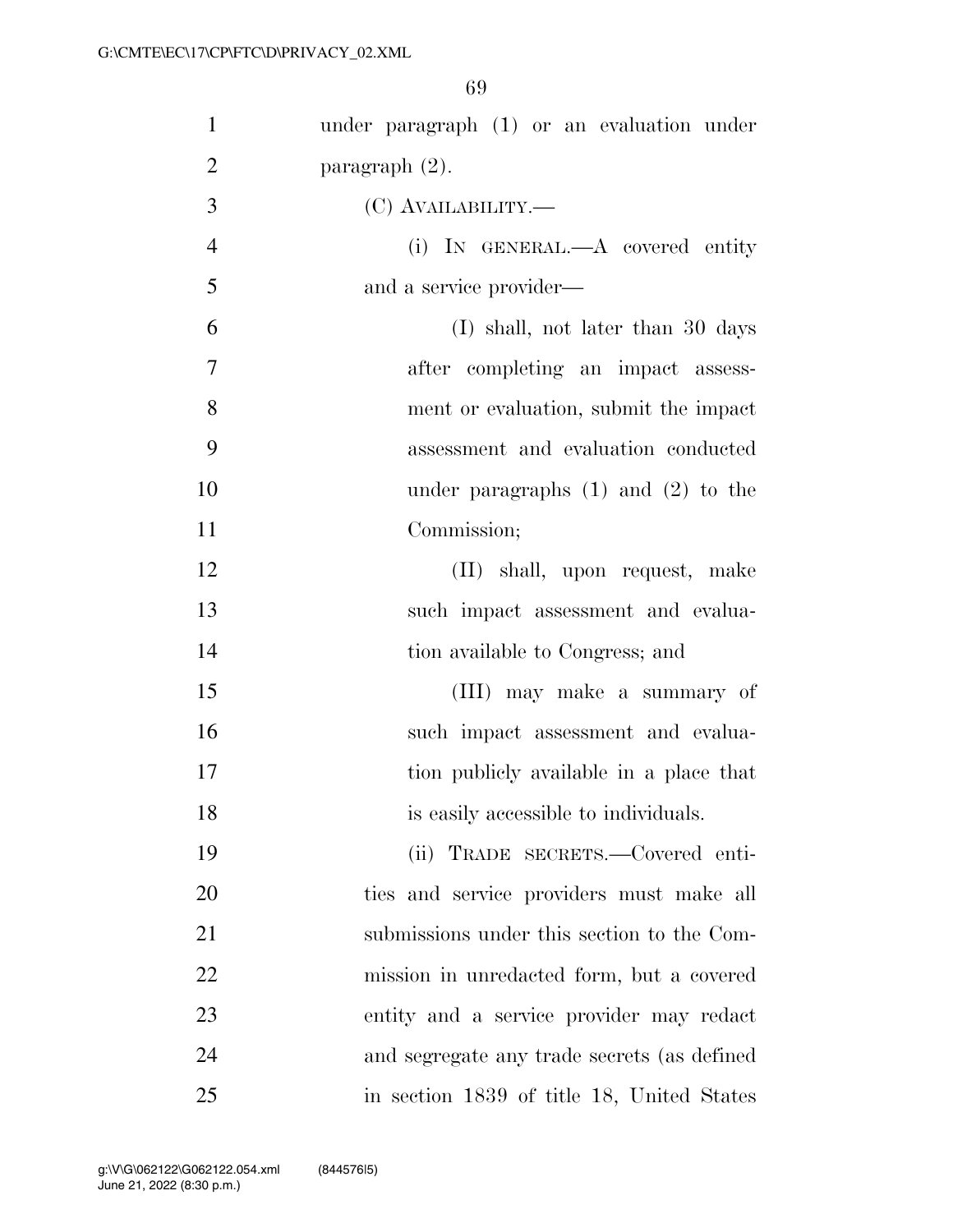Code) from public disclosure under this subparagraph.

 (D) ENFORCEMENT.—The Commission may not use any information obtained solely and exclusively through a covered entity or a service provider's disclosure of information to the Commission in compliance with this section for any purpose other than enforcing this Act, including the study and report provisions in paragraph 6 of this section. This provision shall not preclude the Commission from providing this information to Congress in response to a subpoena or official Congressional request.

 (4) GUIDANCE.—Not later than 2 years after the date of enactment of this Act, the Commission shall, in consultation with the Secretary of Com- merce, or their respective designees, publish guid-ance regarding compliance with this section.

 (5) RULEMAKING AND EXEMPTION.—The Com- mission shall have authority under section 553 of title 5, United States Code, to promulgate regula- tions as necessary to establish processes by which a large data holder—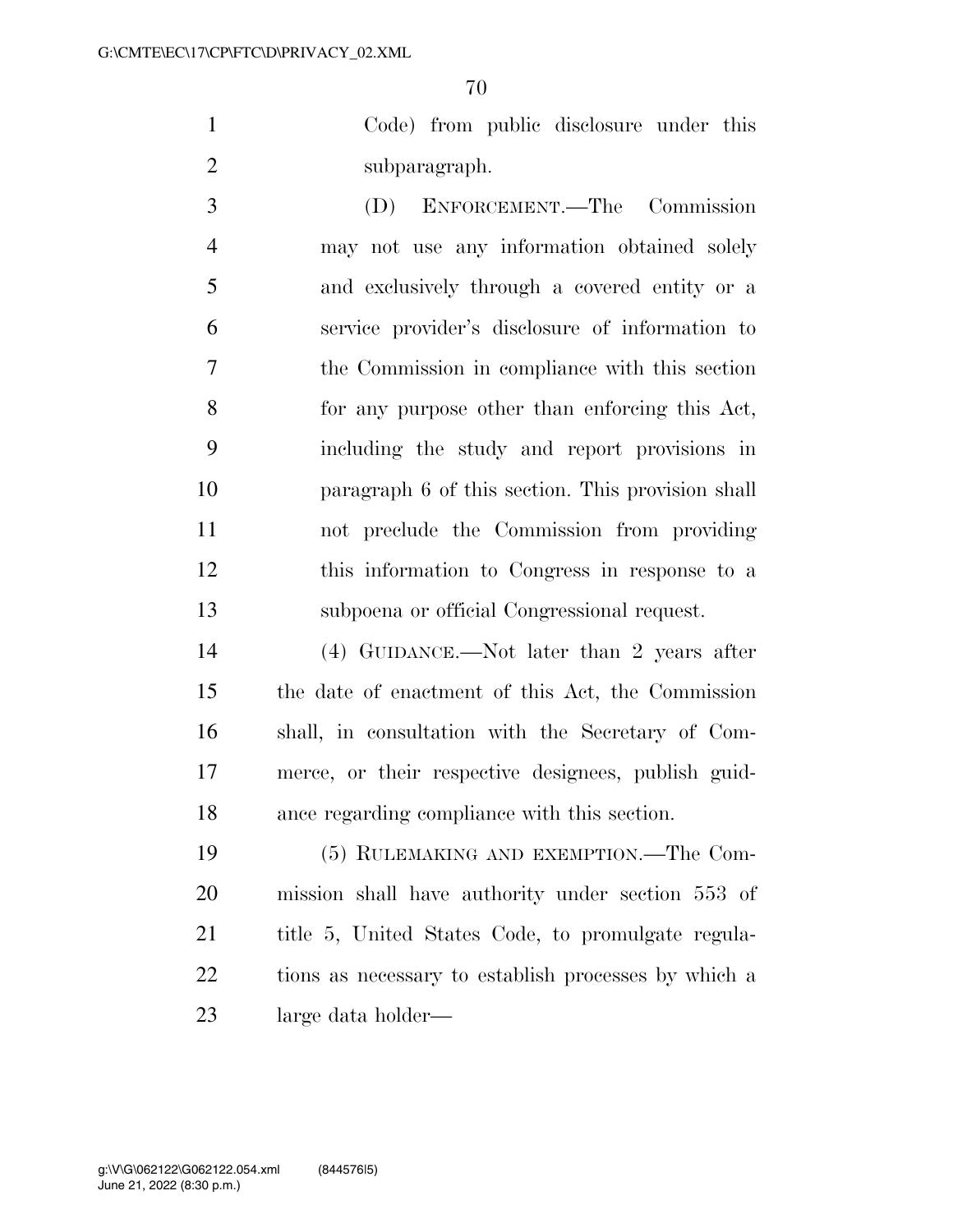| $\mathbf{1}$   | $(A)$ shall submit an impact assessment to        |
|----------------|---------------------------------------------------|
| $\overline{2}$ | the Commission under paragraph $(3)(C)(i)(I);$    |
| 3              | and                                               |
| $\overline{4}$ | (B) may exclude from this subsection any          |
| 5              | algorithm that presents low or minimal risk for   |
| 6              | potential for harms to individuals (as identified |
| 7              | under paragraph $(1)(B)$ ).                       |
| 8              | $(6)$ STUDY AND REPORT.—                          |
| 9              | (A) STUDY.—The Commission, in con-                |
| 10             | sultation with the Secretary of Commerce or       |
| 11             | the Secretary's designee, shall conduct a study,  |
| 12             | to review any impact assessment or evaluation     |
| 13             | submitted under this paragraph. Such study        |
| 14             | shall include an examination of-                  |
| 15             | (i) best practices for the assessment             |
| 16             | and evaluation of algorithms; and                 |
| 17             | (ii) methods to reduce the risk of                |
| 18             | harm to individuals that may be related to        |
| 19             | the use of algorithms.                            |
| 20             | $(B)$ REPORT.—                                    |
| 21             | (i) INITIAL REPORT.—Not later than                |
| 22             | 3 years after the date of enactment of this       |
| 23             | Act, the Commission, in consultation with         |
| 24             | the Secretary of Commerce or the Sec-             |
| 25             | retary's designee, shall submit to Congress       |
|                |                                                   |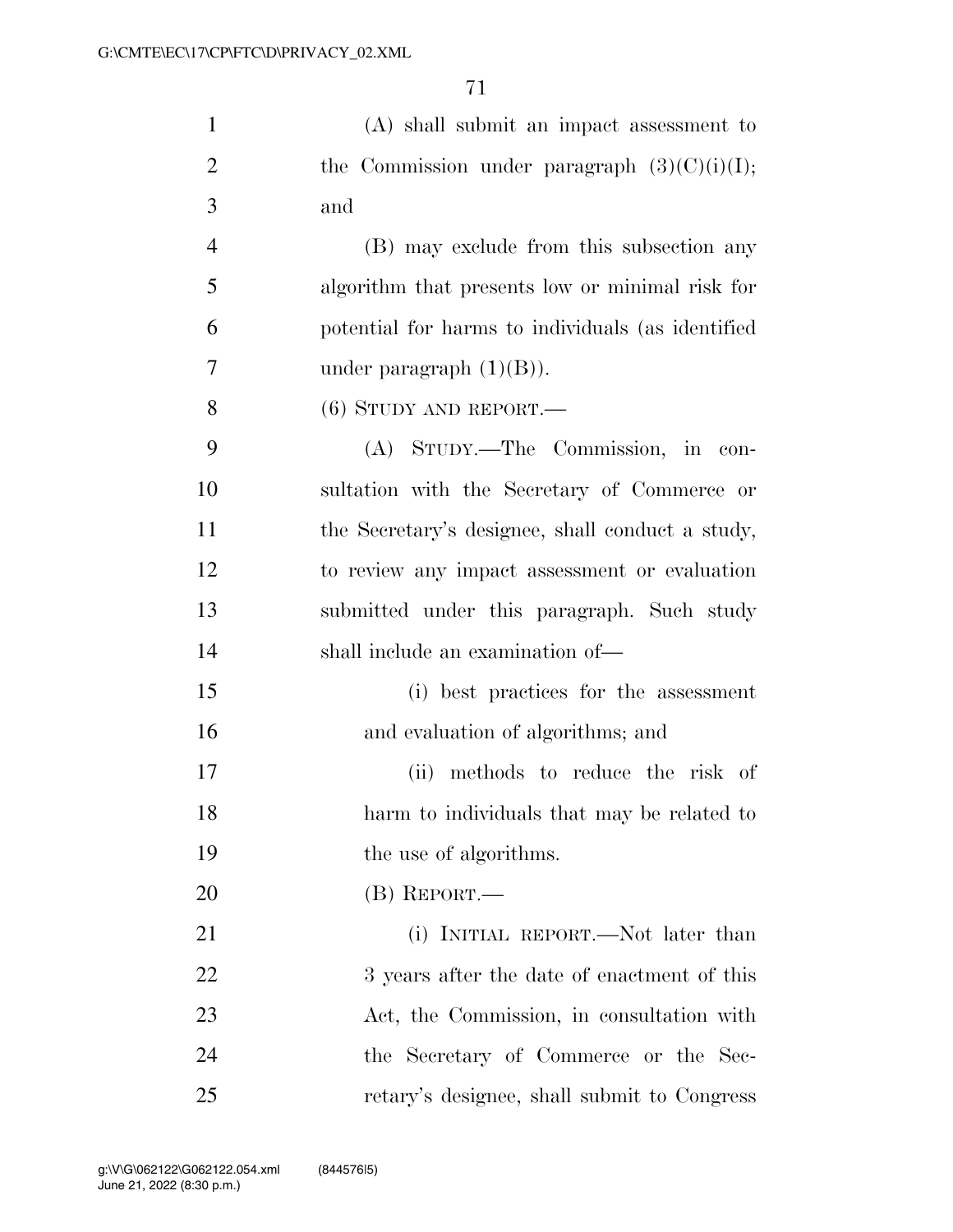| $\mathbf{1}$   | a report containing the results of the study           |
|----------------|--------------------------------------------------------|
| $\overline{2}$ | conducted under subsection (a), together               |
| 3              | with recommendations for such legislation              |
| $\overline{4}$ | and administrative action as the Commis-               |
| 5              | sion determines appropriate.                           |
| 6              | (ii) ADDITIONAL REPORTS.—Not later                     |
| 7              | than 3 years after submission of the initial           |
| 8              | report under clause (i), and as the Com-               |
| 9              | mission determines necessary thereafter,               |
| 10             | the Commission shall submit to Congress                |
| 11             | an updated version of such report.                     |
| 12             | SEC. 208. DATA SECURITY AND PROTECTION OF COVERED      |
| 13             | DATA.                                                  |
| 14             | ESTABLISHMENT OF DATA SECURITY PRAC-<br>(a)            |
| 15             | TICES.-                                                |
| 16             | $(1)$ IN GENERAL.—A covered entity or service          |
| 17             | provider shall establish, implement, and maintain      |
| 18             | reasonable administrative, technical, and physical     |
| 19             | data security practices and procedures to protect      |
| 20             | and secure covered data against unauthorized access    |
| 21             | and acquisition.                                       |
| 22             | (2) CONSIDERATIONS.—The reasonable admin-              |
| 23             | istrative, technical, and physical data security prac- |
| 24             | tices required under paragraph (1) shall be appro-     |
|                |                                                        |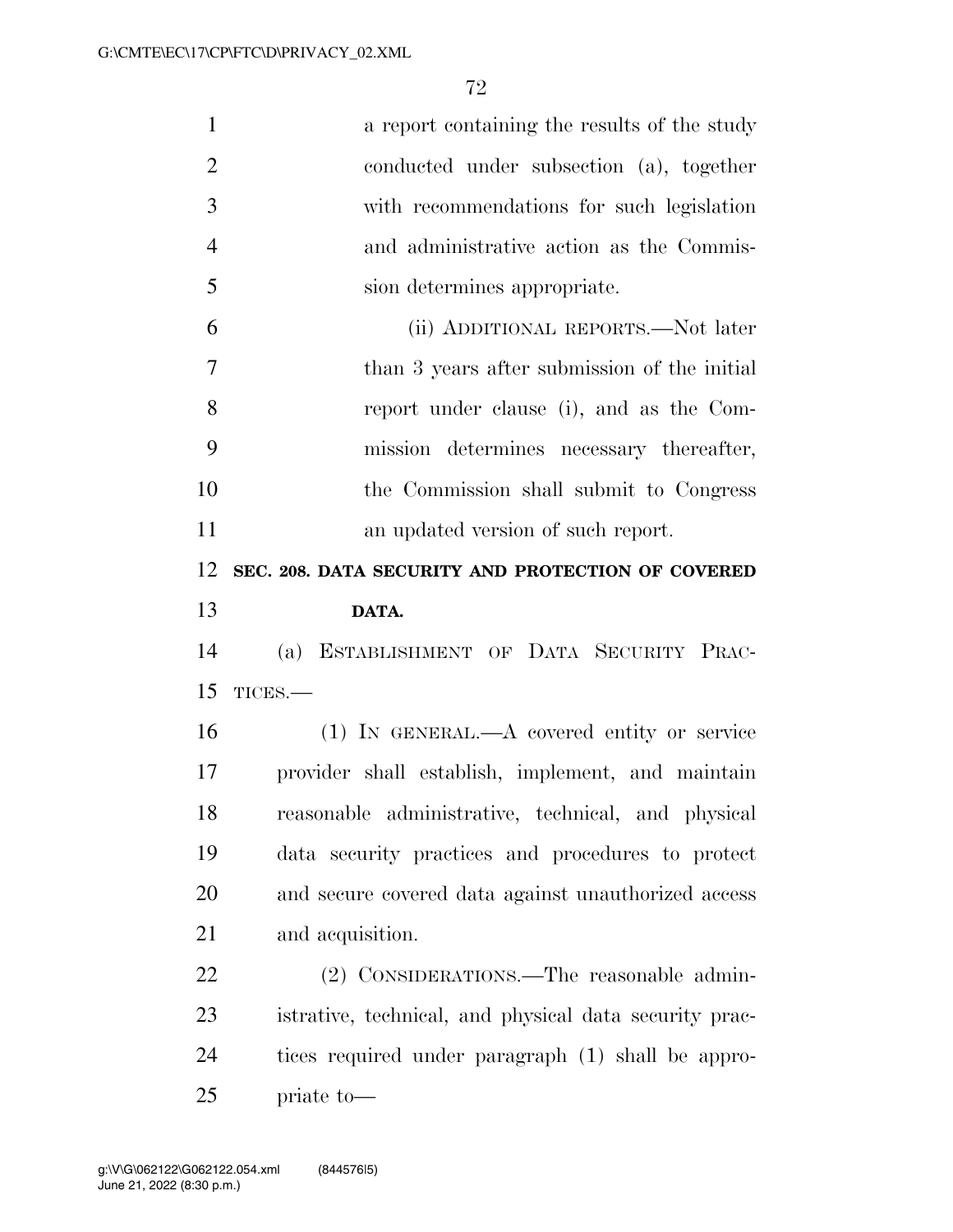| $\mathbf{1}$   | (A) the size and complexity of the covered                |
|----------------|-----------------------------------------------------------|
| $\overline{2}$ | entity or service provider;                               |
| 3              | (B) the nature and scope of the covered                   |
| $\overline{4}$ | entity or the service provider's collecting, proc-        |
| 5              | essing, or transferring of covered data;                  |
| 6              | (C) the volume and nature of the covered                  |
| 7              | data collected, processed, or transferred by the          |
| 8              | covered entity or service provider;                       |
| 9              | (D) the sensitivity of the covered data col-              |
| 10             | lected, processed, or transferred;                        |
| 11             | (E) the current state of the art in adminis-              |
| 12             | trative, technical, and physical safeguards for           |
| 13             | protecting such covered data; and                         |
| 14             | (F) the cost of available tools to improve                |
| 15             | security and reduce vulnerabilities to unauthor-          |
| 16             | ized access and acquisition of such covered data          |
| 17             | in relation to the risks and nature of the cov-           |
| 18             | ered data.                                                |
| 19             | (b) SPECIFIC REQUIREMENTS.—The data security              |
| 20             | practices required under subsection (a) shall include, at |
| 21             | a minimum, the following practices:                       |
| 22             | ASSESS VULNERABILITIES.—Identifying<br>(1)                |
| 23             | and assessing any material internal and external          |
| 24             | risk to, and vulnerability in, the security of each sys-  |
| 25             | tem maintained by the covered entity that collects,       |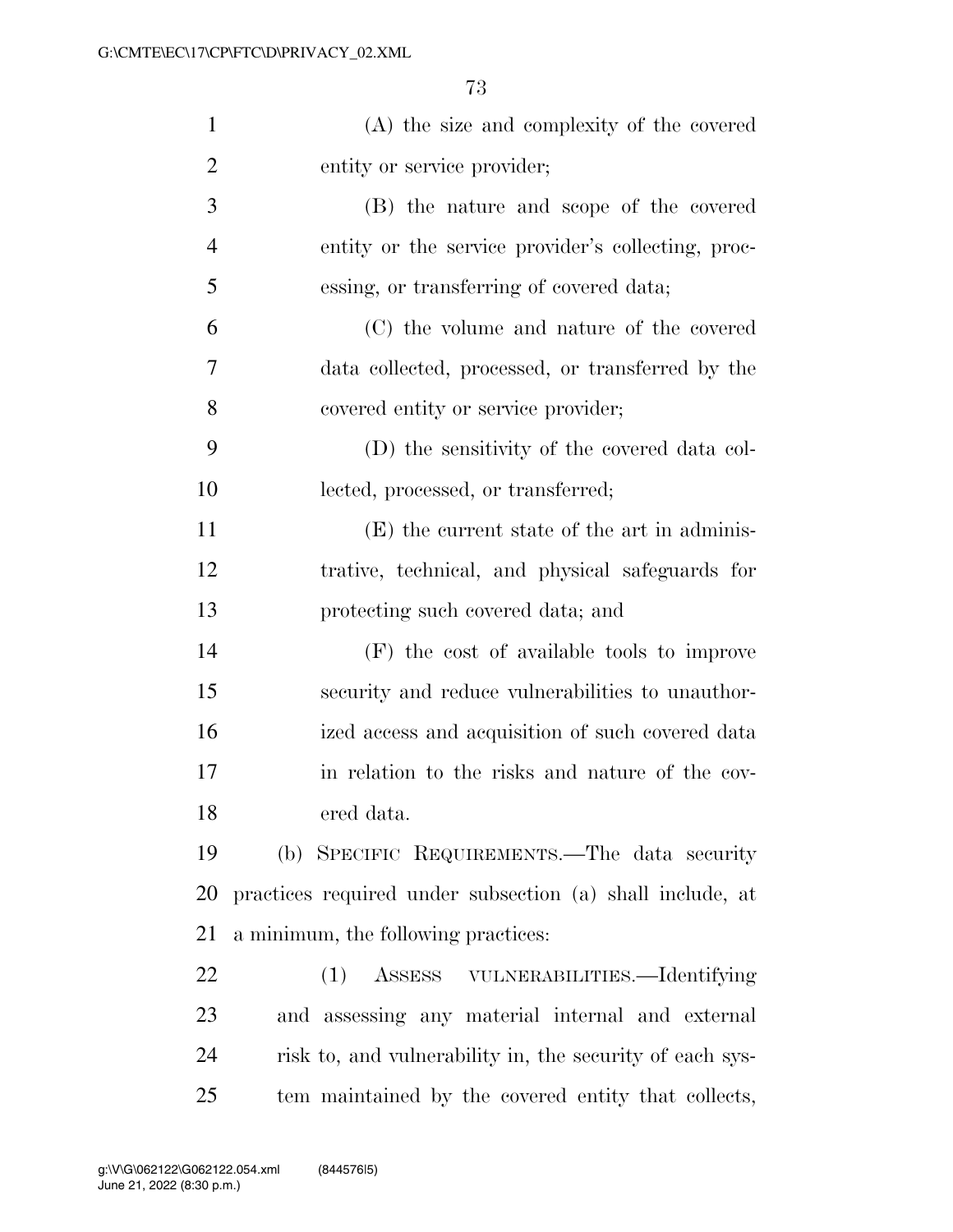processes or transfers covered data, or service pro- vider that collects, processes, or transfers covered data on behalf of the covered entity, including unau- thorized access to or risks to such covered data, human vulnerabilities, access rights, and the use of service providers. With respect to large data holders, such activities shall include a plan to receive and re- spond to unsolicited reports of vulnerabilities by any entity or individual.

 (2) PREVENTIVE AND CORRECTIVE ACTION.— Taking preventive and corrective action designed to mitigate any reasonably foreseeable risks or vulnerabilities to covered data identified by the cov- ered entity or service provider, consistent with the nature of such risk or vulnerability, which may in- clude implementing administrative, technical, or physical safeguards or changes to data security prac- tices or the architecture, installation, or implementa- tion of network or operating software, among other actions.

21 (3) EVALUATION OF PREVENTIVE AND CORREC- TIVE ACTION.—Evaluating and making reasonable adjustments to the safeguards described in para- graph (2) in light of any material changes in tech-nology, internal or external threats to covered data,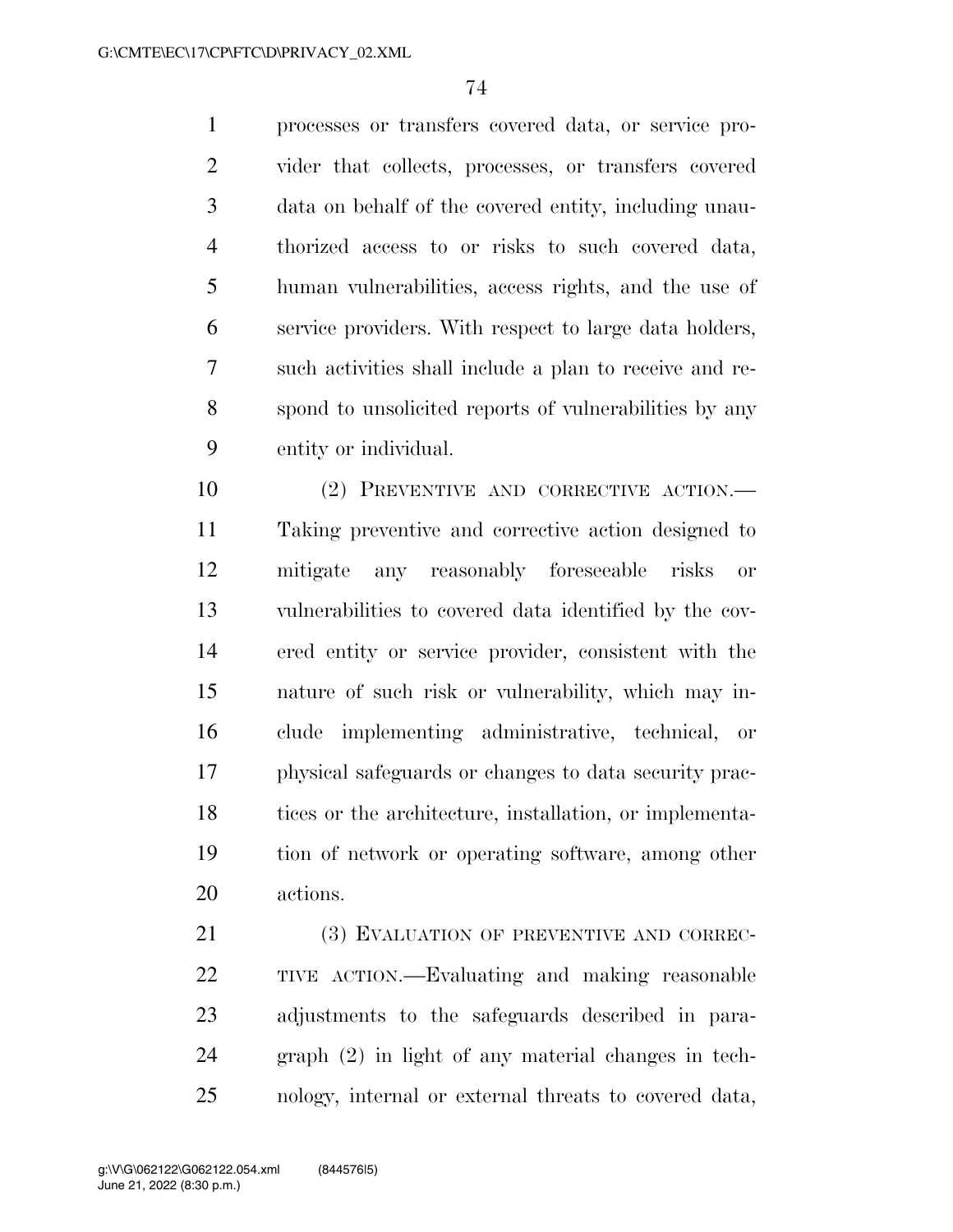and the covered entity or service provider's own changing business arrangements or operations.

 (4) INFORMATION RETENTION AND DIS- POSAL.—Disposing of covered data that is required to be deleted by law or is no longer necessary for the purpose for which the data was collected, processed or transferred, unless an individual has provided af- firmative express consent to such retention. Such disposal shall include destroying, permanently eras- ing, or otherwise modifying the covered data to make such data permanently unreadable or indeci- pherable and unrecoverable to ensure ongoing com-pliance with this section.

 (5) TRAINING.—Training each employee with access to covered data on how to safeguard covered data and updating such training as necessary.

 (6) DESIGNATION.—Designating an officer, em- ployee, or employees to maintain and implement such practices.

 (7) INCIDENT RESPONSE.—Implementing pro- cedures to detect, respond to, or recover from secu-22 rity incidents or breaches.

 (c) REGULATIONS.—The Commission may promul-gate in accordance with section 553 of title 5, United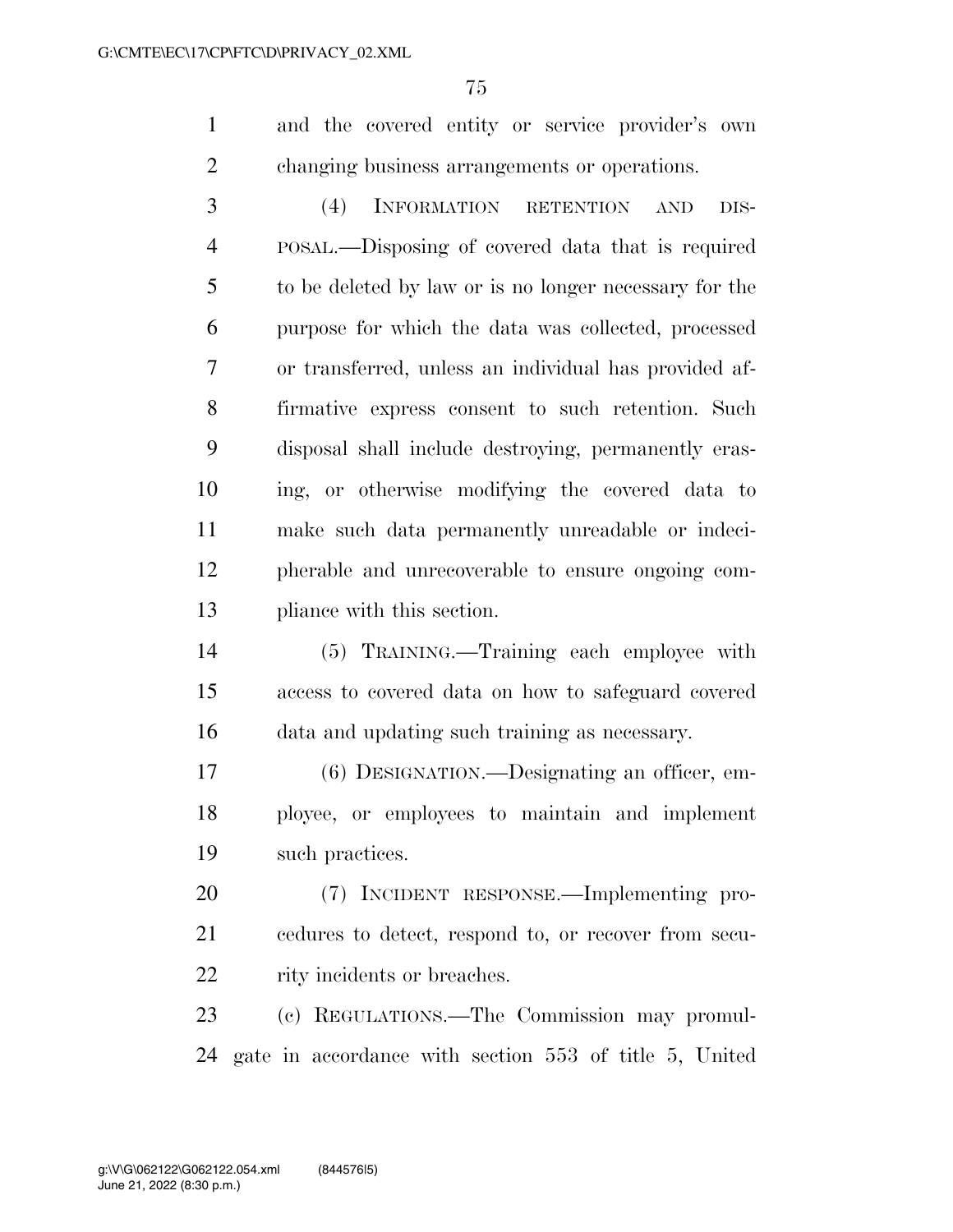States Code, technology-neutral regulations to establish processes for complying with this section.

 (d) APPLICABILITY OF OTHER INFORMATION SECU- RITY LAWS.—A covered entity that is required to comply with title V of the Gramm-Leach-Bliley Act (15 U.S.C. 6801 et seq.) or the Health Information Technology for Economic and Clinical Health Act (42 U.S.C. 17931 et seq.), and is in compliance with the information security requirements of such Act as determined by the enforce- ment authority in such Act, shall be deemed to be in com- pliance with the requirements of this section with respect to any data covered by such information security require-ments.

#### **SEC. 209. SMALL BUSINESS PROTECTIONS.**

- (a) IN GENERAL.—
- (1) Any covered entity or service provider that can establish that it met the requirements described in paragraph (2) for the period of the 3 preceding calendar years (or for the period during which the covered entity has been in existence if such period is less than 3 years) shall—
- 22 (A) be exempt from compliance with sec-23 tions  $203(a)(4)$ ,  $208(b)(1)–(3)$ ,  $(5)–(7)$ , 24  $301(e)$ ; and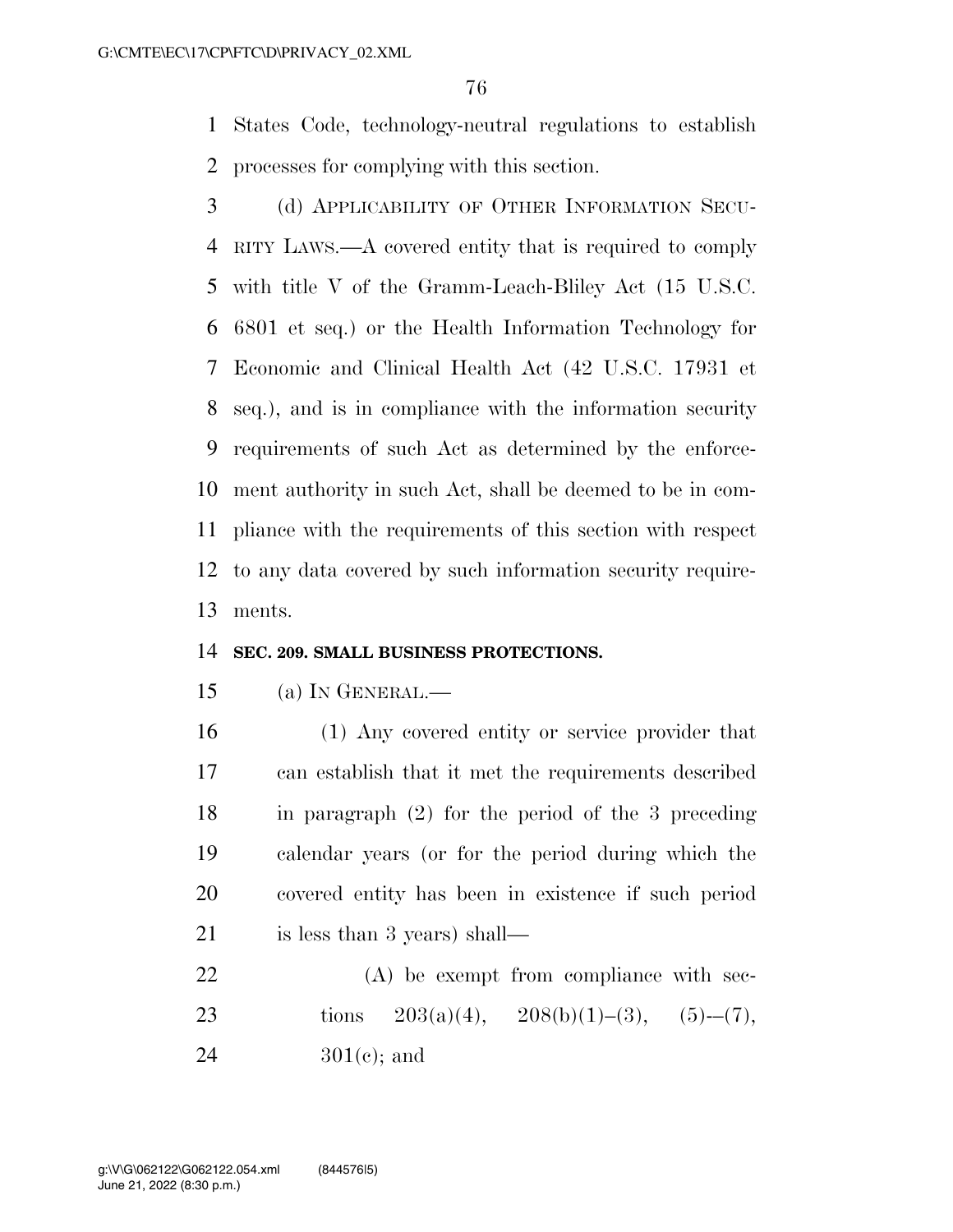| $\mathbf{1}$   | (B) at the covered entity's sole discretion,         |
|----------------|------------------------------------------------------|
| $\overline{2}$ | have the option of complying with section            |
| 3              | $203(a)(2)$ by, after receiving a verified request   |
| $\overline{4}$ | from an individual to correct covered data of        |
| 5              | the individual under such section, deleting such     |
| 6              | covered data in its entirety instead of making       |
| $\tau$         | the requested correction.                            |
| 8              | (2) EXEMPTION REQUIREMENTS.—The require-             |
| 9              | ments of this paragraph are, with respect to a cov-  |
| 10             | ered entity or a service provider and a period, the  |
| 11             | following:                                           |
| 12             | (A) The covered entity or service provider's         |
| 13             | average annual gross revenues during the pe-         |
| 14             | riod did not exceed $$41,000,000$ .                  |
| 15             | (B) The covered entity or service provider,          |
| 16             | on average, did not annually collect or process      |
| 17             | the covered data of more than 200,000 individ-       |
| 18             | uals during the period beyond the purpose of         |
| 19             | initiating, rendering, billing for, finalizing, com- |
| 20             | pleting, or otherwise collecting payment for a       |
| 21             | requested service or product, so long as all cov-    |
| 22             | ered data for such purpose is deleted or de-         |
| 23             | identified within 90 days.                           |
| 24             | (C) The covered entity or service provider           |

did not derive more than 50 percent of its rev-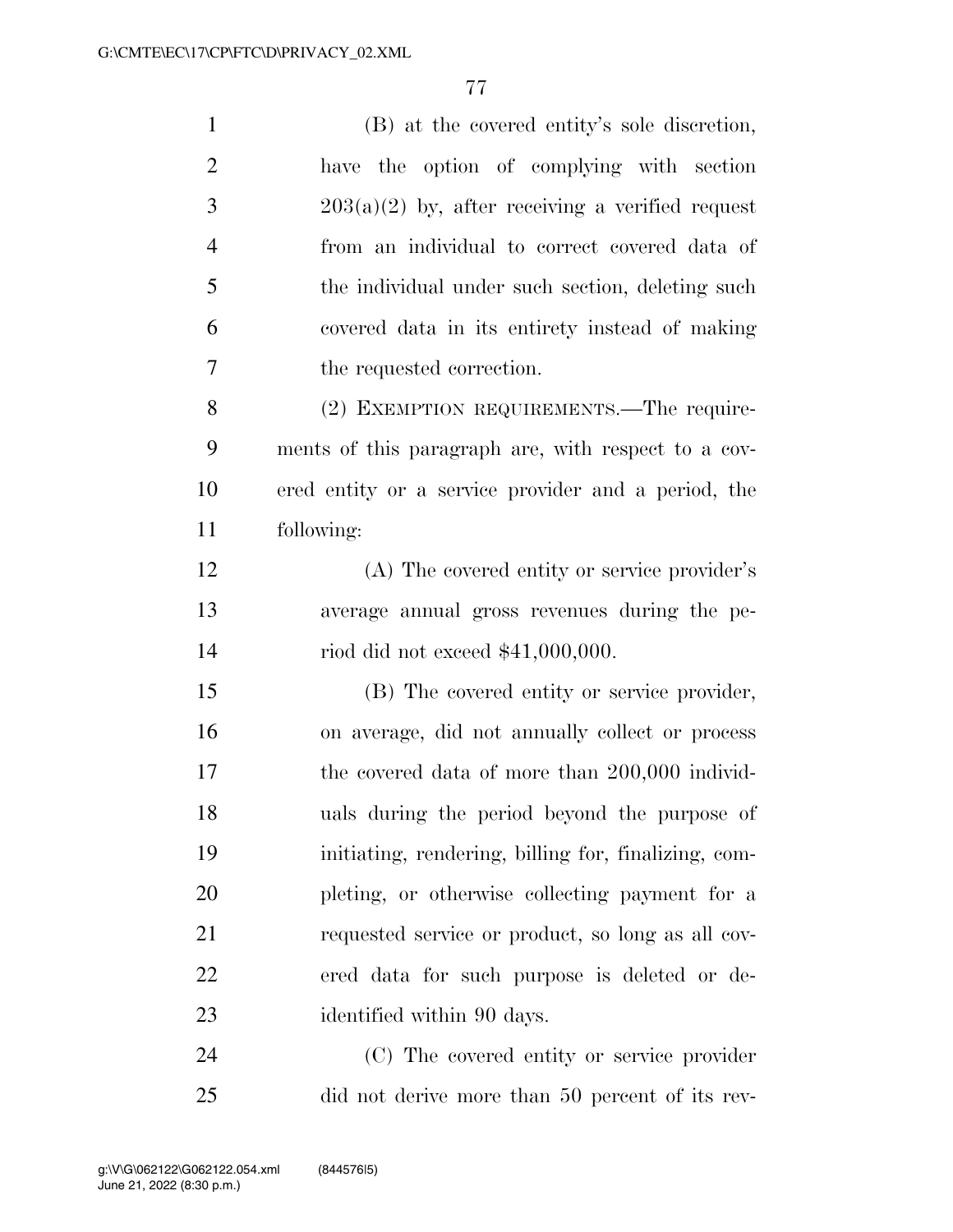enue from transferring covered data during any year (or part of a year if the covered entity has been in existence for less than 1 year) that oc-curs during the period.

 (3) DEFINITION.—For purposes of this section, the term ''revenue'' as it relates to any covered enti- ty that is not organized to carry on business for its own profit or that of their members, means the gross receipts the covered entity received in whatever form from all sources without subtracting any costs or expenses, and includes contributions, gifts, grants, dues or other assessments, income from in- vestments, or proceeds from the sale of real or per-sonal property.

 (4) JOURNALISM.—Nothing in this Act shall be construed to limit or diminish First Amendment freedoms to gather and publish information guaran-teed under the Constitution.

#### **SEC. 210. UNIFIED OPT-OUT MECHANISMS.**

 For the rights established under sections 204(b) and 21 (c), and section  $206(c)(3)(D)$  not later than 18 months after the date of enactment of this Act, the Commission shall establish one or more acceptable privacy protective, centralized mechanisms, including global privacy signals such as browser or device privacy settings, for individuals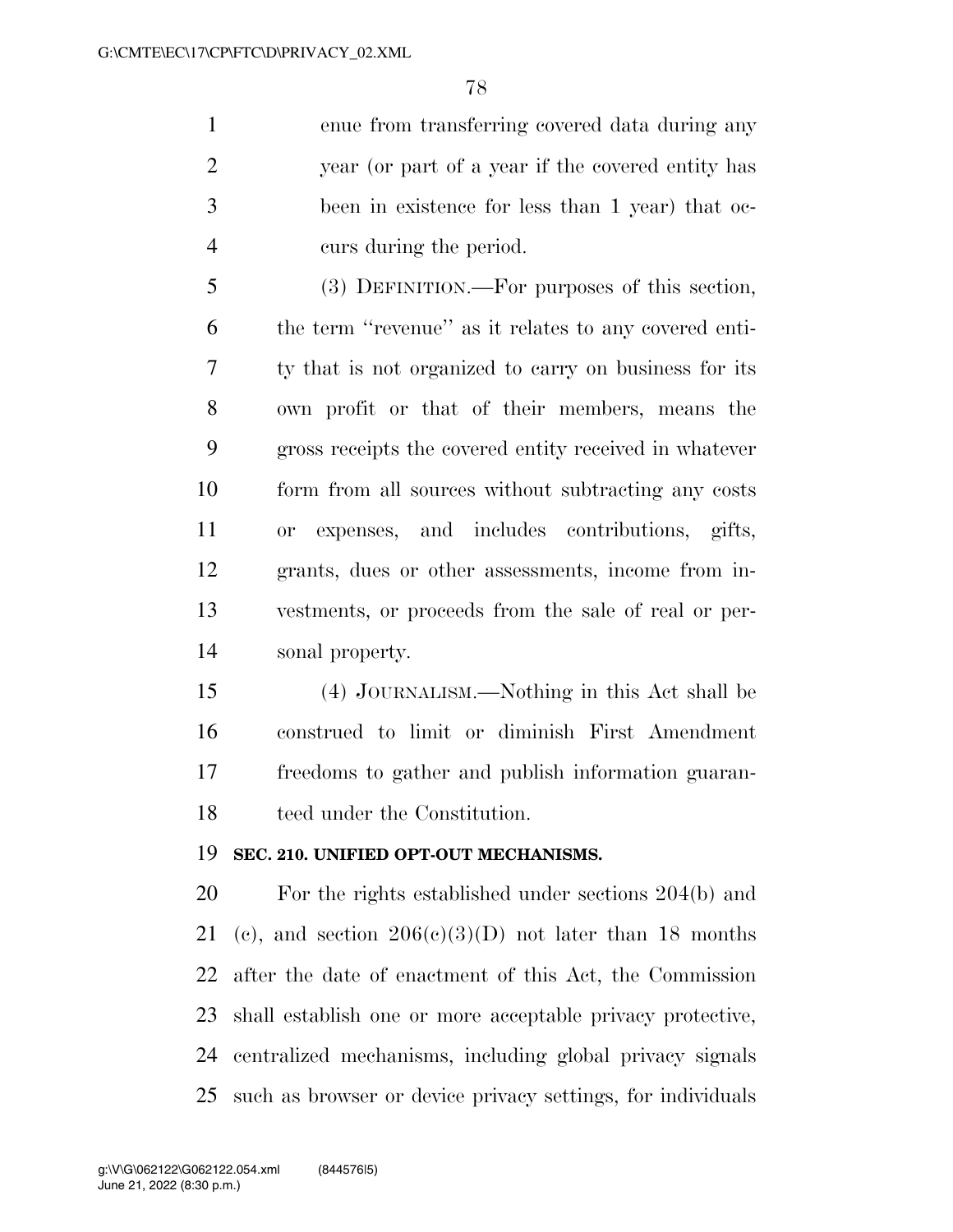to exercise all such rights through a single interface for a covered entity to utilize to allow an individual to make such opt out designations with respect to covered data re-lated to such individual.

# **TITLE III—CORPORATE ACCOUNTABILITY**

#### **SEC. 301. EXECUTIVE RESPONSIBILITY.**

 (a) IN GENERAL.—Beginning 1 year after the date of enactment of this Act, an executive officer of a large data holder shall annually certify, in good faith, to the Commission, in a manner specified by the Commission by regulation under section 553 of title 5, United States Code, that the entity maintains—

- (1) internal controls reasonably designed to comply with this Act; and
- (2) reporting structures to ensure that such certifying officers are involved in, and are respon- sible for, decisions that impact the entity's compli-ance with this Act.

 (b) REQUIREMENTS.—A certification submitted under subsection (a) shall be based on a review of the ef- fectiveness of a large data holder's internal controls and reporting structures that is conducted by the certifying of- ficers not more than 90 days before the submission of the certification.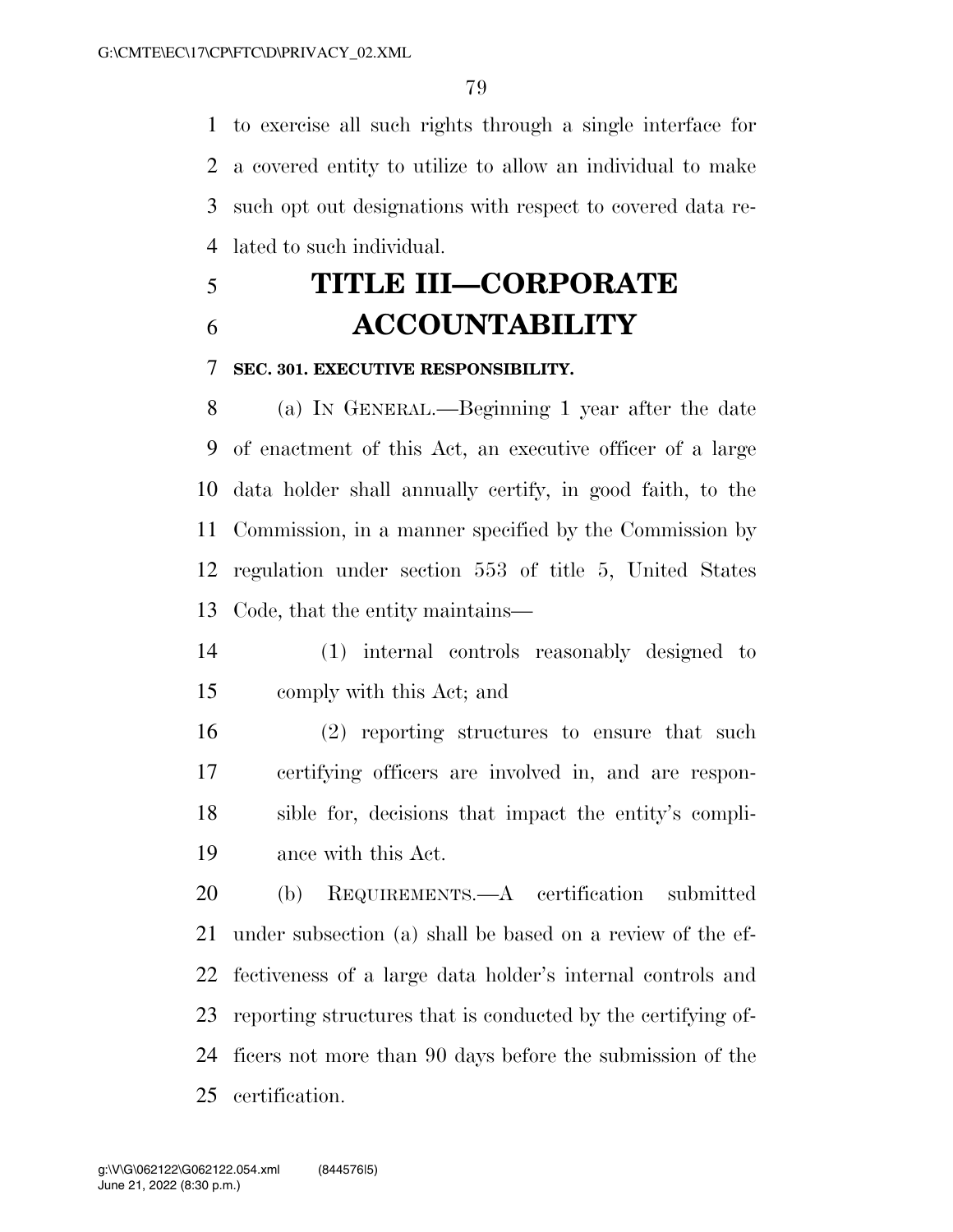| 1              | (c) DESIGNATION OF PRIVACY AND DATA SECURITY           |
|----------------|--------------------------------------------------------|
| $\overline{2}$ | OFFICER.-                                              |
| 3              | $(1)$ IN GENERAL.—A covered entity and a serv-         |
| 4              | ice provider shall designate—                          |
| 5              | $(A)$ 1 or more qualified employees as pri-            |
| 6              | vacy officers; and                                     |
| 7              | (B) 1 or more qualified employees (in addi-            |
| 8              | tion to any employee designated under subpara-         |
| 9              | $graph(A)$ as data security officers.                  |
| 10             | (2) REQUIREMENTS FOR OFFICERS. An em-                  |
| 11             | ployee who is designated by a covered entity or a      |
| 12             | service provider as a privacy officer or a data secu-  |
| 13             | rity officer shall, at a minimum—                      |
| 14             | (A) implement a data privacy program and               |
| 15             | data security program to safeguard the privacy         |
| 16             | and security of covered data in compliance with        |
| 17             | the requirements of this Act; and                      |
| 18             | (B) facilitate the covered entity or service           |
| 19             | provider's ongoing compliance with this Act.           |
| 20             | (3) ADDITIONAL REQUIREMENTS FOR LARGE                  |
| 21             | DATA HOLDERS.—A large data holder shall des-           |
| 22             | ignate at least 1 of the officers described in para-   |
| 23             | graph (1) of this subsection to report directly to the |
| 24             | highest official at the large data holder as a privacy |
| 25             | protection officer who shall, in addition to the re-   |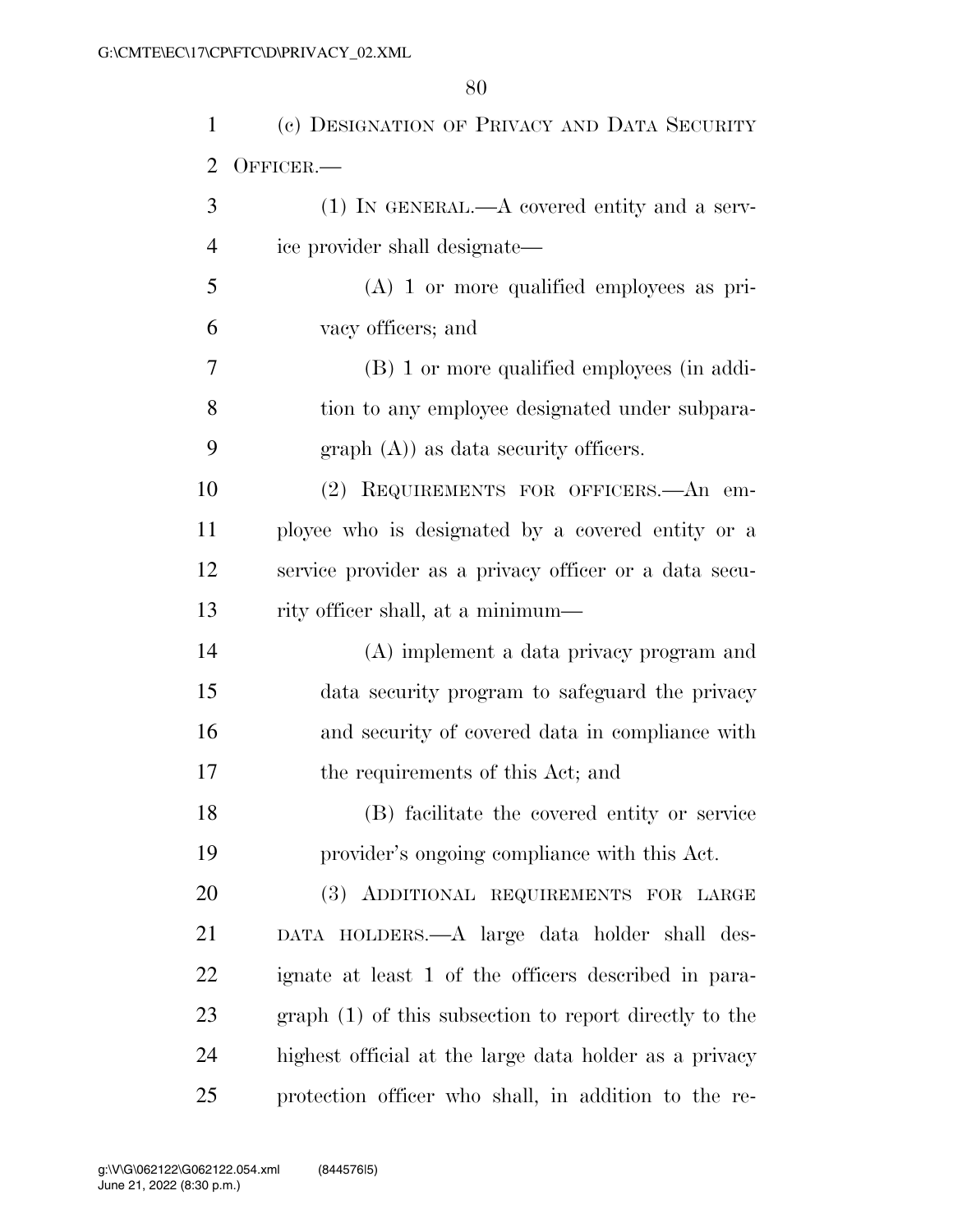| $\mathbf{1}$   | quirements in paragraph (2), either directly or       |
|----------------|-------------------------------------------------------|
| $\overline{2}$ | through a supervised designee or designees-           |
| 3              | (A) establish processes to periodically re-           |
| $\overline{4}$ | view and update the privacy and security poli-        |
| 5              | cies, practices, and procedures of the large data     |
| 6              | holder, as necessary;                                 |
| $\overline{7}$ | (B) conduct biennial and comprehensive                |
| 8              | audits to ensure the policies, practices, and pro-    |
| 9              | cedures of the large data holder work to ensure       |
| 10             | the company is in compliance with all applicable      |
| 11             | laws and ensure such audits are accessible to         |
| 12             | the Commission upon such request;                     |
| 13             | (C) develop a program to educate and                  |
| 14             | train employees about compliance requirements;        |
| 15             | (D) maintain updated, accurate, clear, and            |
| 16             | understandable records of all privacy and data        |
| 17             | security practices undertaken by the large data       |
| 18             | holder; and                                           |
| 19             | (E) serve as the point of contact between             |
| 20             | the large data holder and enforcement authori-        |
| 21             | ties.                                                 |
| 22             | (d) LARGE DATA HOLDER PRIVACY IMPACT ASSESS-          |
| 23             | MENTS.-                                               |
| 24             | $(1)$ IN GENERAL.—Not later than 1 year after         |
| 25             | the date of enactment of this Act or 1 year after the |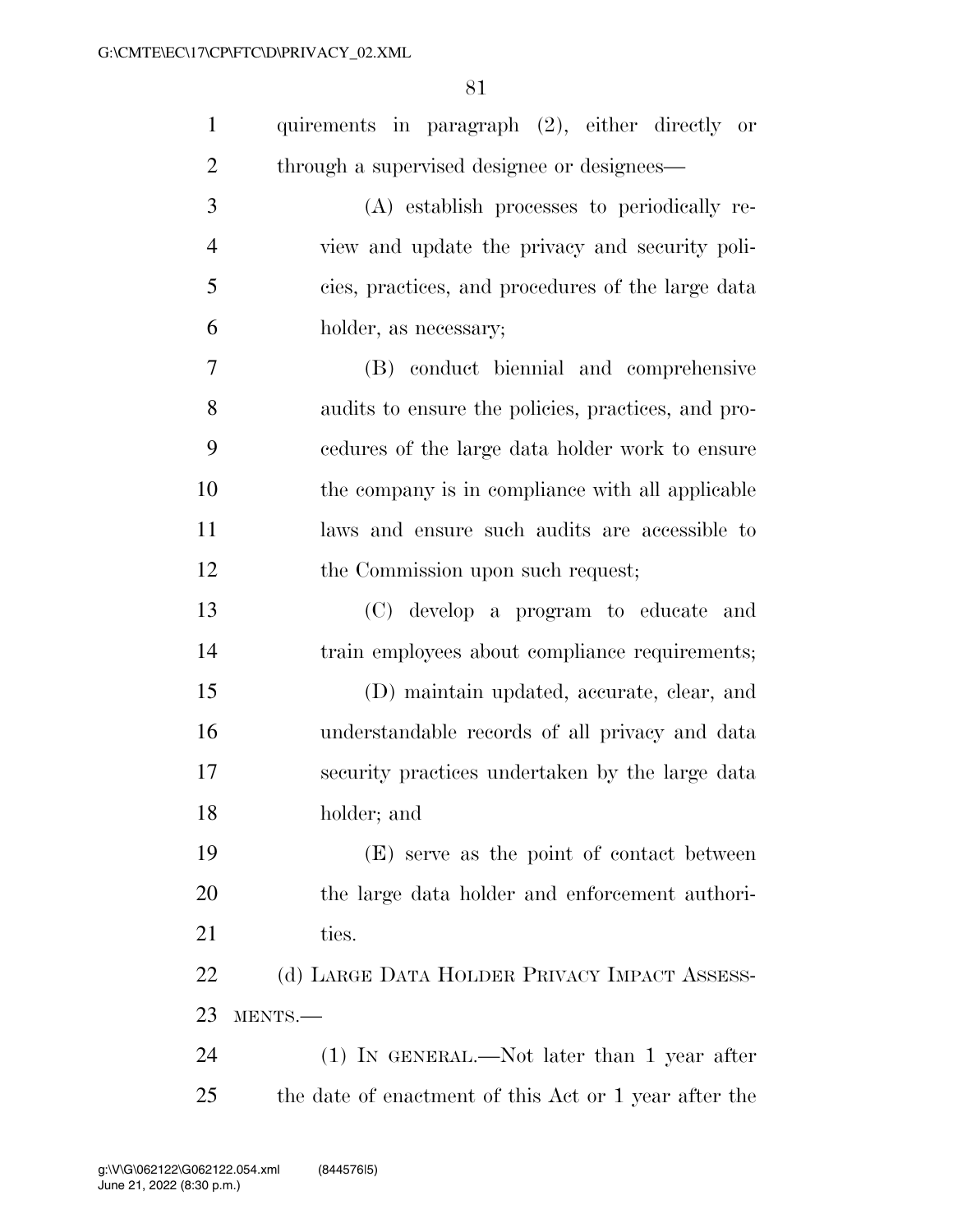| $\mathbf{1}$   | date that a covered entity or service provider first   |
|----------------|--------------------------------------------------------|
| $\overline{2}$ | meets the definition of large data holder, whichever   |
| 3              | is earlier, and biennially thereafter, each large data |
| $\overline{4}$ | holder shall conduct a privacy impact assessment       |
| 5              | that weighs the benefits of the large data holder's    |
| 6              | covered data collecting, processing, and transfer      |
| 7              | practices against the potential adverse consequences   |
| 8              | of such practices to individual privacy.               |
| 9              | (2) ASSESSMENT REQUIREMENTS. A privacy                 |
| 10             | impact assessment required under paragraph (1)         |
| 11             | shall be—                                              |
| 12             | (A) reasonable and appropriate in scope                |
| 13             | given—                                                 |
| 14             | (i) the nature of the covered data col-                |
| 15             | lected, processed, and transferred by the              |
| 16             | large data holder;                                     |
| 17             | (ii) the volume of the covered data                    |
| 18             | collected, processed, and transferred by the           |
| 19             | large data holder; and                                 |
| 20             | (iii) the potential risks posed to the                 |
| 21             | privacy of individuals by the collecting,              |
| 22             | processing, and transfer of covered data by            |
| 23             | the large data holder;                                 |
| 24             | (B) documented in written form and main-               |
| 25             | tained by the large data holder unless rendered        |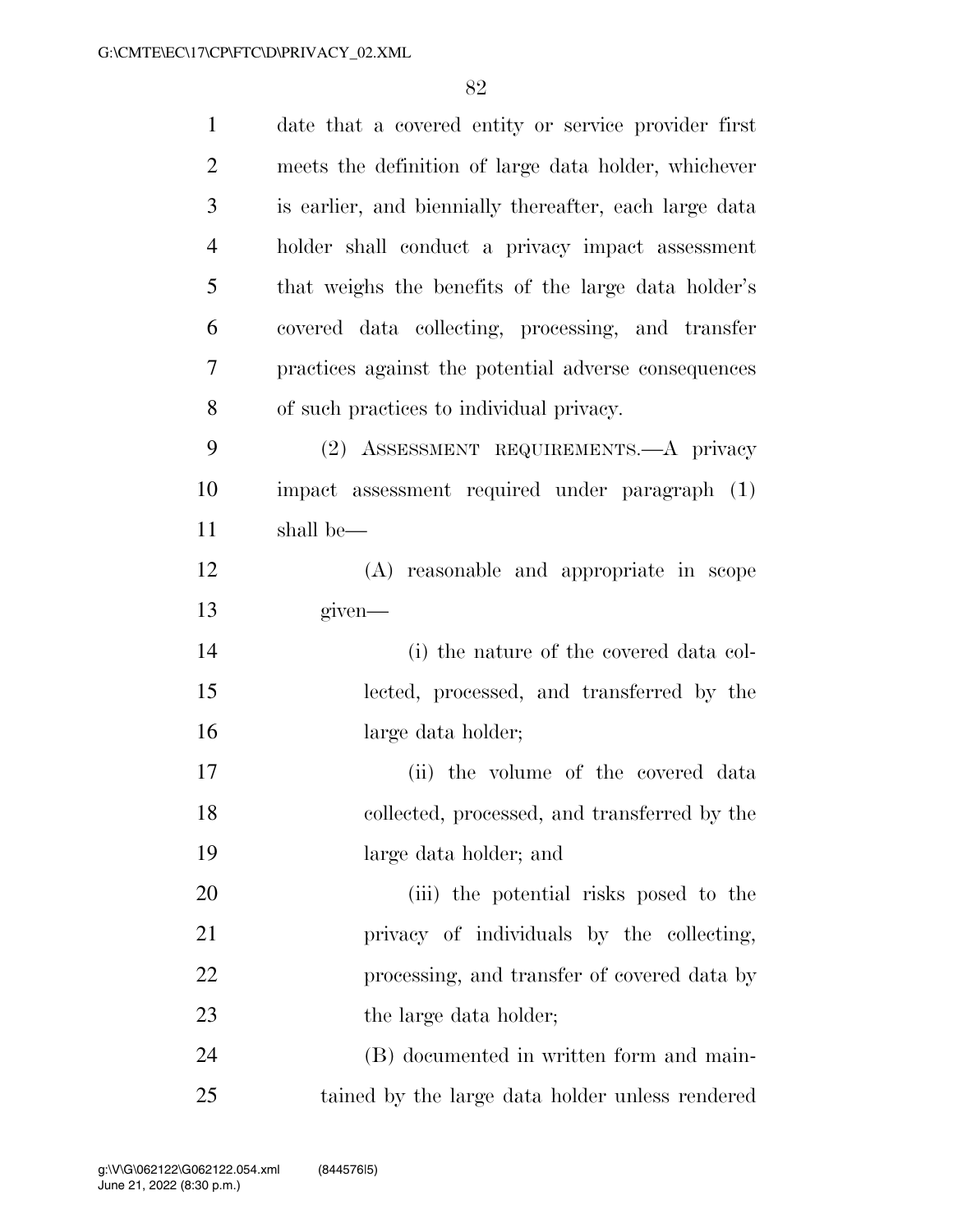| $\mathbf{1}$   | out of date by a subsequent assessment con-            |
|----------------|--------------------------------------------------------|
| $\overline{2}$ | ducted under paragraph (1); and                        |
| 3              | (C) approved by the privacy protection offi-           |
| $\overline{4}$ | cer designated in subsection $(c)(3)$ of the large     |
| 5              | data holder.                                           |
| 6              | (3) ADDITIONAL FACTORS TO INCLUDE IN AS-               |
| 7              | SESSMENT.—In assessing the privacy risks, includ-      |
| 8              | ing substantial privacy risks, the large data holder   |
| 9              | may include reviews of the means by which tech-        |
| 10             | nologies, including blockchain and distributed ledger  |
| 11             | technologies and other emerging technologies, are      |
| 12             | used to secure covered data.                           |
|                |                                                        |
| 13             | SEC. 302. SERVICE PROVIDERS AND THIRD PARTIES.         |
| 14             | (a) SERVICE PROVIDERS.—A service provider—             |
| 15             | (1) shall only collect, process, and transfer serv-    |
| 16             | ice provider data to the extent strictly necessary and |
| 17             | proportionate to provide a service requested by the    |
| 18             | covered entity. This paragraph shall not require a     |
| 19             | service provider to collect or process covered data if |
| 20             | the service provider would not otherwise do so;        |
| 21             | (2) shall not collect, process, or transfer service    |
| 22             | provider data if the service provider has actual       |
| 23             | knowledge that the covered entity violated this Act    |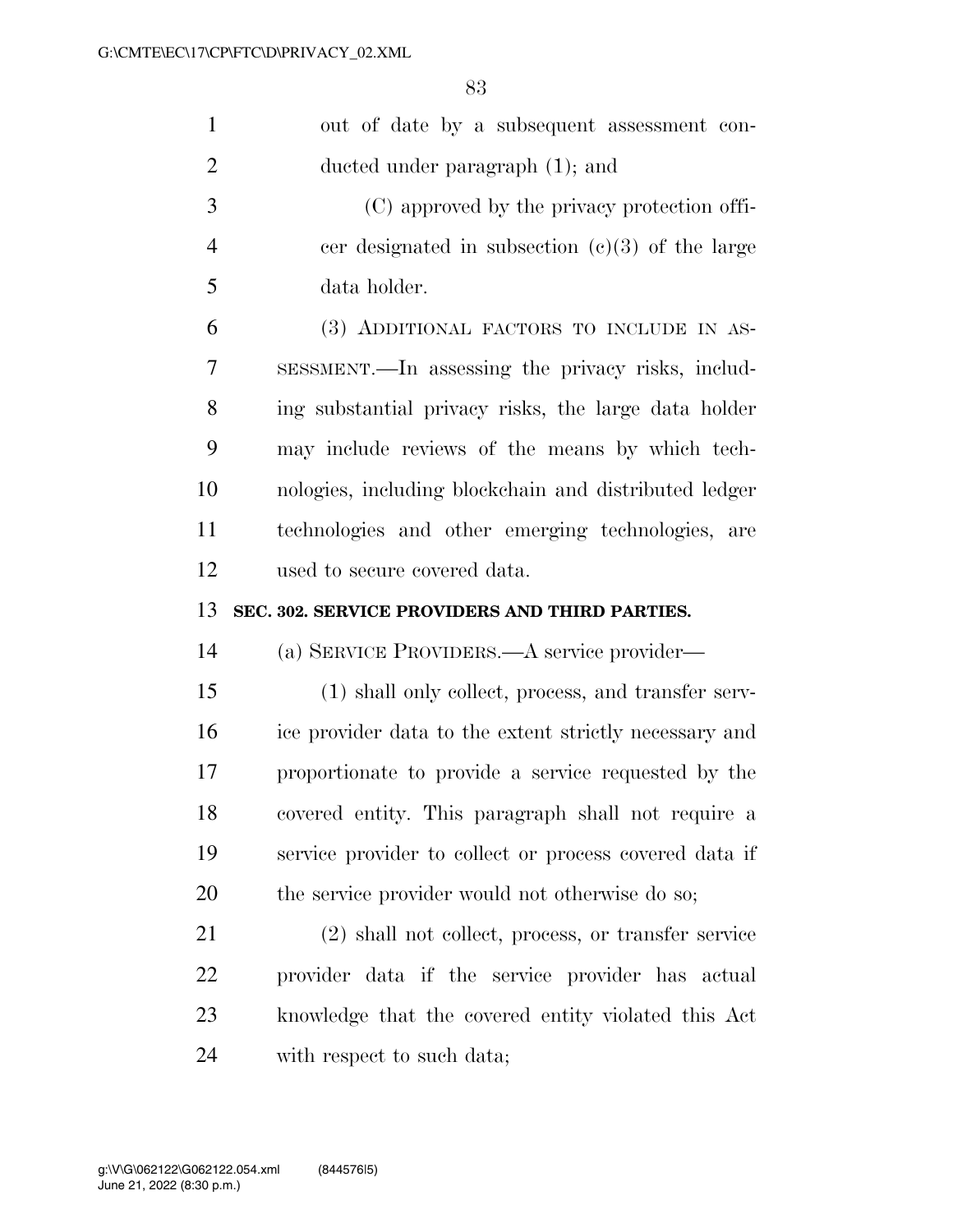(3) shall assist a covered entity in fulfilling the covered entity's obligation to respond to individual rights requests pursuant to section 203, by appro- priate technical and organizational measures, taking into account the nature of the processing and the in- formation reasonably available to the service pro-vider;

 (4) may engage another service provider for purposes of processing service provider data on be- half of a covered entity only after providing the cov- ered entity that is directing the services or functions of the service provider with respect to such service provider data with notice, and pursuant to a written contract that requires such other service provider to satisfy the obligations of the service provider with respect to such service provider data;

 (5) shall upon the reasonable request of the covered entity, make available to the covered entity information necessary to demonstrate the service provider's compliance with the obligations in this Act, which may include making available a report of an independent assessment arranged by the service provider on terms agreed to by the parties and mak-24 ing the report required under section  $207(c)(2)$  as applicable;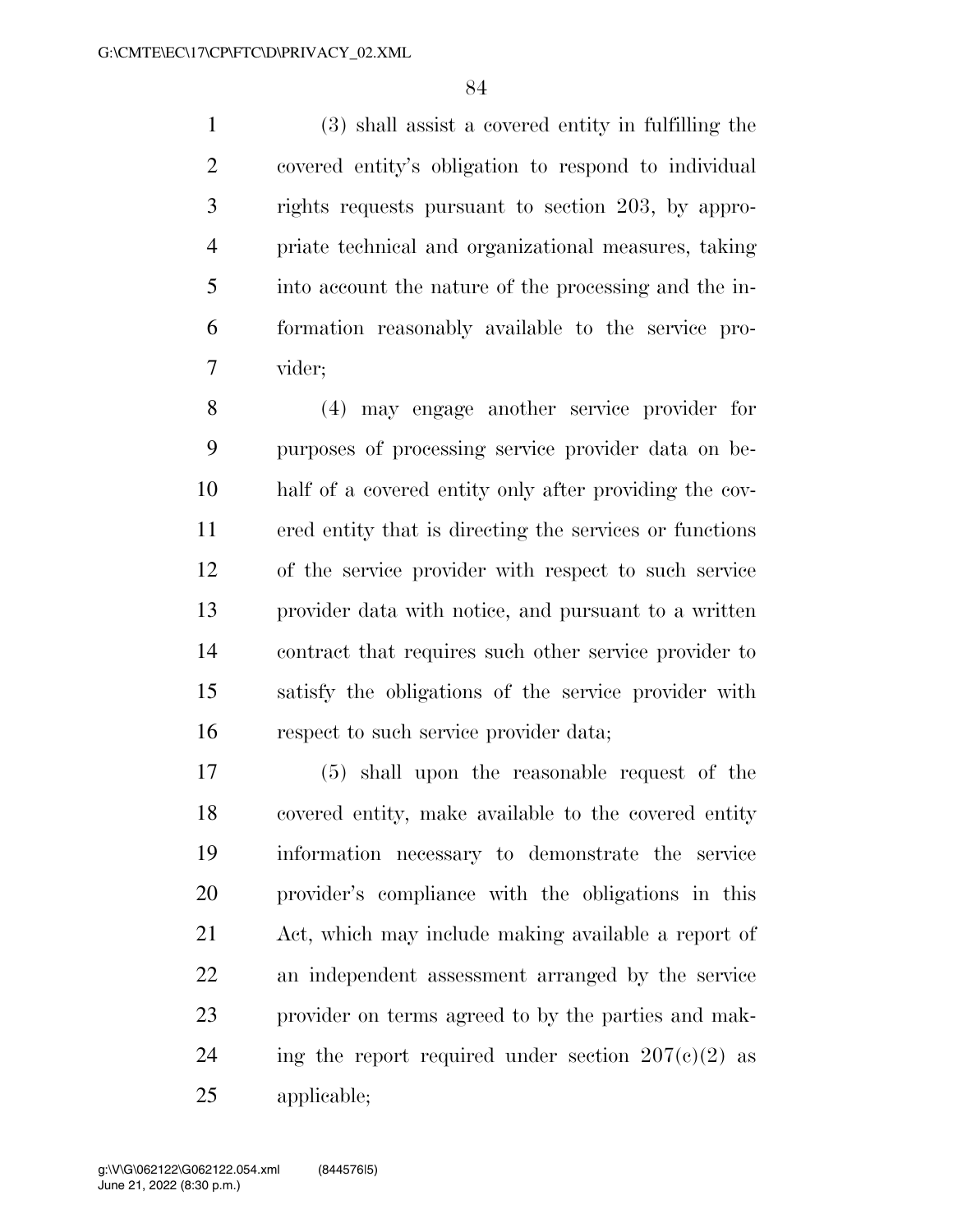(6) shall, at the covered entity's direction, de- lete or return all covered data to the covered entity as requested at the end of the provision of services, unless retention of the covered data is required by law;

 (7) shall not transfer service provider data to any person with the exception of another service pro- vider without the affirmative express consent, ob- tained by the covered entity with the direct relation- ship to the individual that is directing the services or functions of the service provider with respect to the service provider data, of the individual to whom the service provider data is linked or reasonably linkable;

 (8) shall develop, implement, and maintain rea- sonable administrative, technical, and physical safe- guards that are designed to protect the security and confidentiality of covered data it processes consistent with section 208; and

 (9) shall be exempt from the requirements of section 202(d) with respect to service provider data but shall provide direct notification regarding mate-23 rial changes to its privacy policy to each covered en- tity with which it provides services or functions as a service provider, in each language that the privacy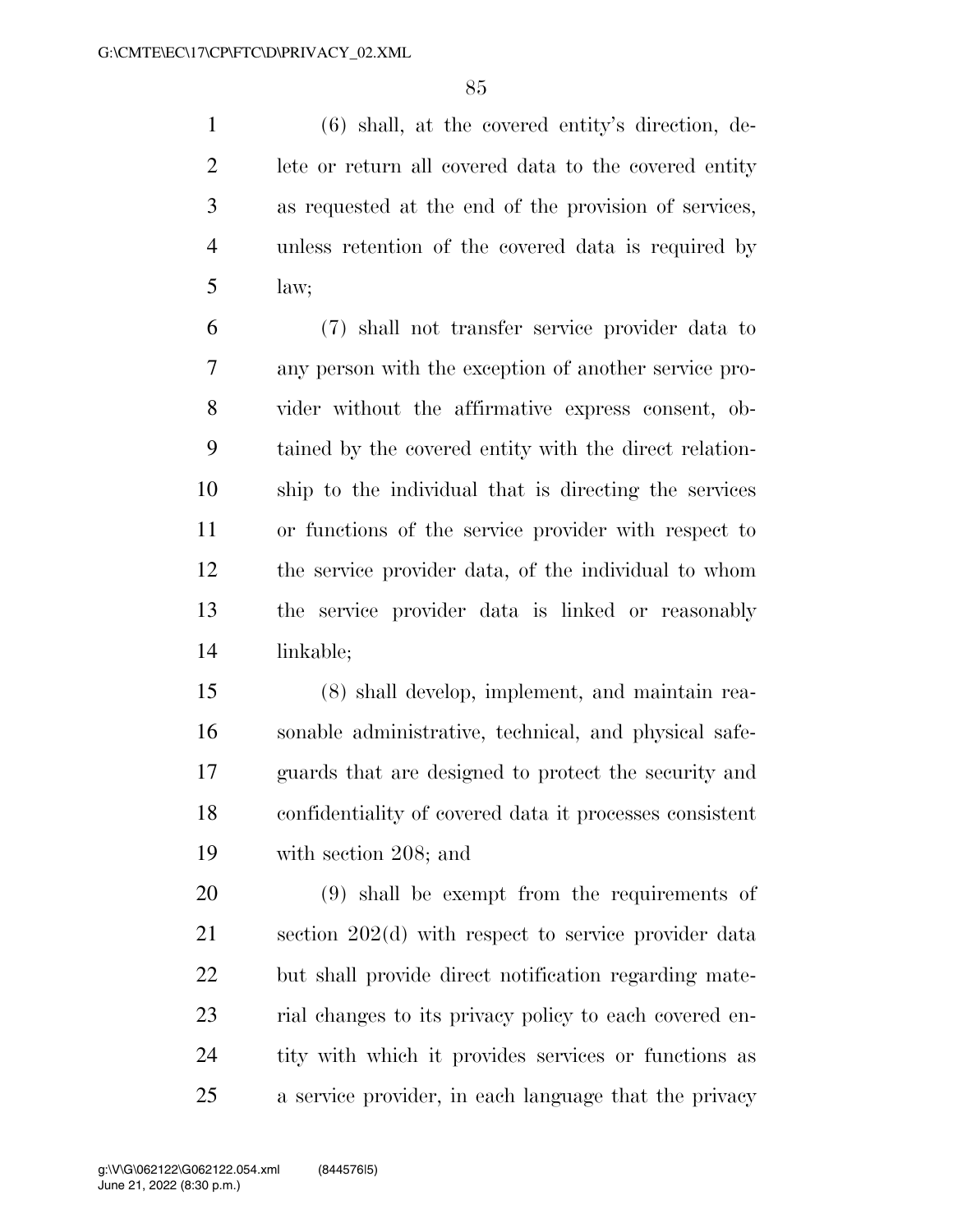policy is made available. Compliance with this provi- sion does not alleviate any obligations the service provider has to the covered entity to which it pro-vides services or functions as a service provider.

 (b) CONTRACTS BETWEEN COVERED ENTITIES AND SERVICE PROVIDERS.—A person or entity may act as a service provider pursuant to a written contract between the covered entity and the service provider, or a written contract between one service provider and a second service 10 provider as permitted in section  $302(a)(4)$ , provided that the contract—

- (1) governs the service provider's data proc- essing procedures with respect to processing or transfer performed on behalf of the covered entity or service provider;
- (2) clearly sets forth—
- (A) instructions for processing data;
- (B) the nature and purpose of processing;
- (C) the type of data subject to processing;
- (D) the duration of processing; and
- (E) the rights and obligations of both par-ties; and
- (3) does not relieve a covered entity or a service provider of an obligation under this Act; and
- (4) prohibits—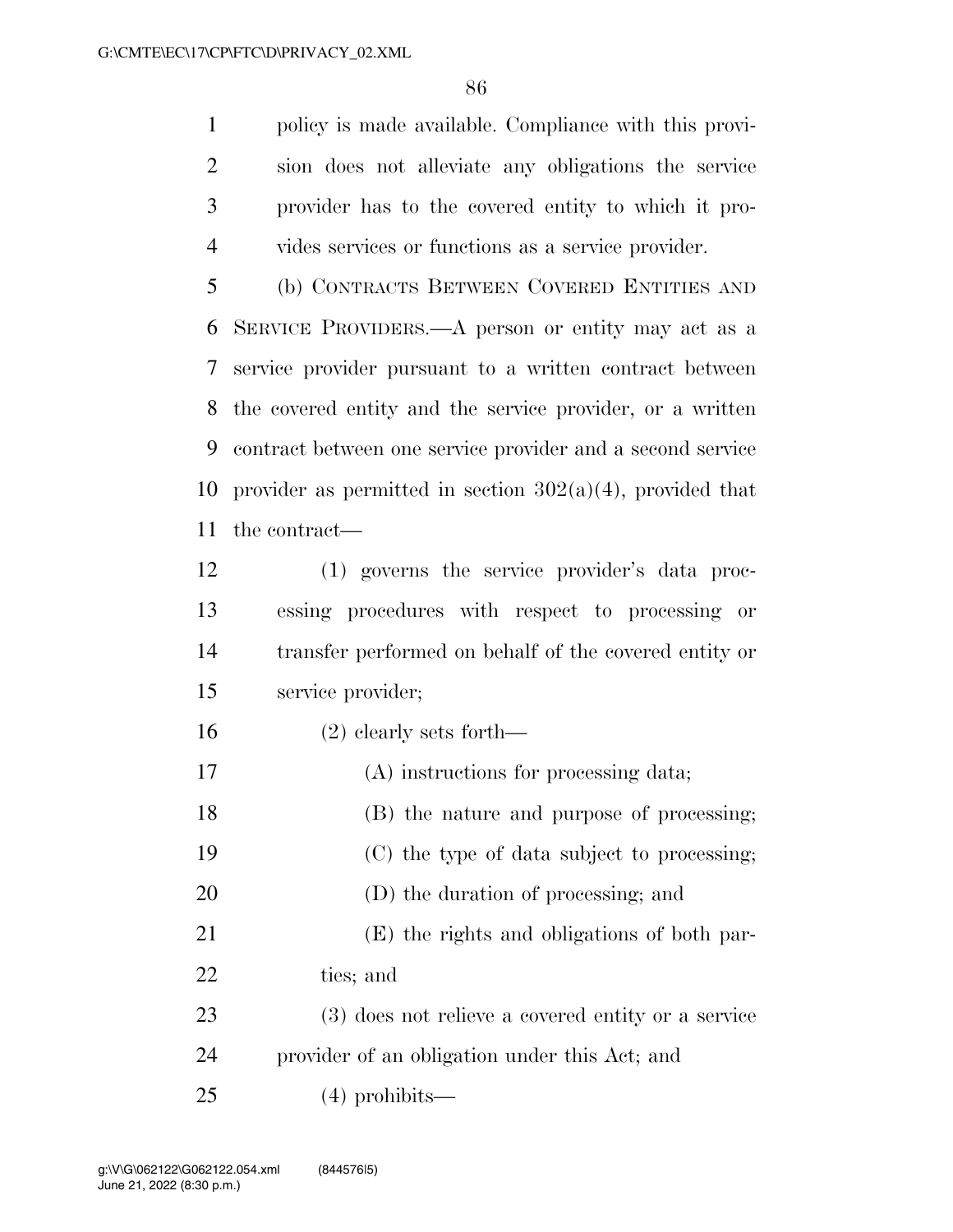(A) collecting, processing, or transferring covered data in contravention to subsection (a); and

 (B) combining service provider data with covered data which the service provider receives from or on behalf of another person or persons or collects from its own interaction with an in- dividual. The contract may, subject to agree- ment with the service provider, permit a covered entity to monitor the service provider's compli- ance with the contract through measures in- cluding, but not limited to, ongoing manual re- views and automated scans, and regular assess- ments, audits, or other technical and oper-ational testing at least once every 12 months.

 (c) RELATIONSHIP BETWEEN COVERED ENTITIES AND SERVICE PROVIDERS.—

 (1) Determining whether a person is acting as a covered entity or service provider with respect to a specific processing of data is a fact-based deter- mination that depends upon the context in which such data is processed.

 (2) A covered entity or service provider that transfers covered data to a service provider, in com-pliance with the requirements of this Act, is not lia-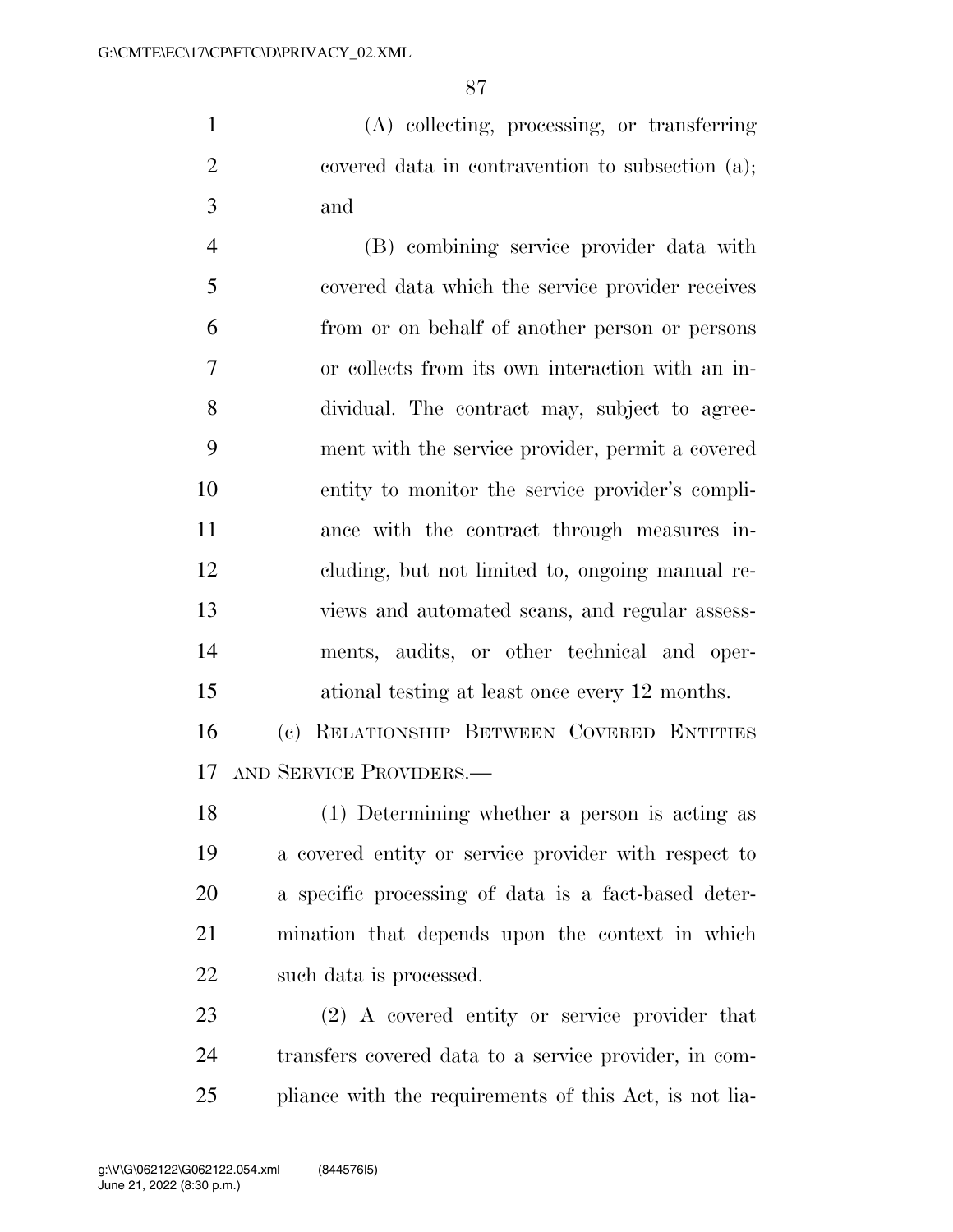| $\mathbf{1}$   | ble for a violation of this Act by the service provider |
|----------------|---------------------------------------------------------|
| $\overline{2}$ | to whom such covered data was transferred, this Act     |
| 3              | provided that, at the time of transferring such cov-    |
| $\overline{4}$ | ered data, the covered entity or service provider did   |
| 5              | not know or have reason to know that the service        |
| 6              | provider would likely commit a violation of this Act.   |
| 7              | (3) A covered entity or service provider that re-       |
| 8              | ceives covered data in compliance with the require-     |
| 9              | ments of this Act is not in violation of this Act as    |
| 10             | a result of a violation by a covered entity or service  |
| 11             | provider from which it receives such covered data.      |
| 12             | (d) THIRD PARTIES.—A third party—                       |
| 13             | (1) shall not process third party data for a            |
| 14             | processing purpose other than, in the case of sen-      |
| 15             | sitive covered data, the processing purpose for which   |
| 16             | the individual gave affirmative express consent and,    |
| 17             | in the case of non-sensitive data, the processing pur-  |
| 18             | pose for which the covered entity made a disclosure     |
| 19             | pursuant to section $204(b)(4)$ ;                       |
| 20             | $(2)$ for purposes of paragraph $(1)$ , may reason-     |
| 21             | ably rely on representations made by the covered en-    |
| 22             | tity that transferred the third party data, provided    |
| 23             | that the third party conducts reasonable due dili-      |
| 24             | gence on the representations of the covered entity      |
| 25             | and finds those representations to be credible; and     |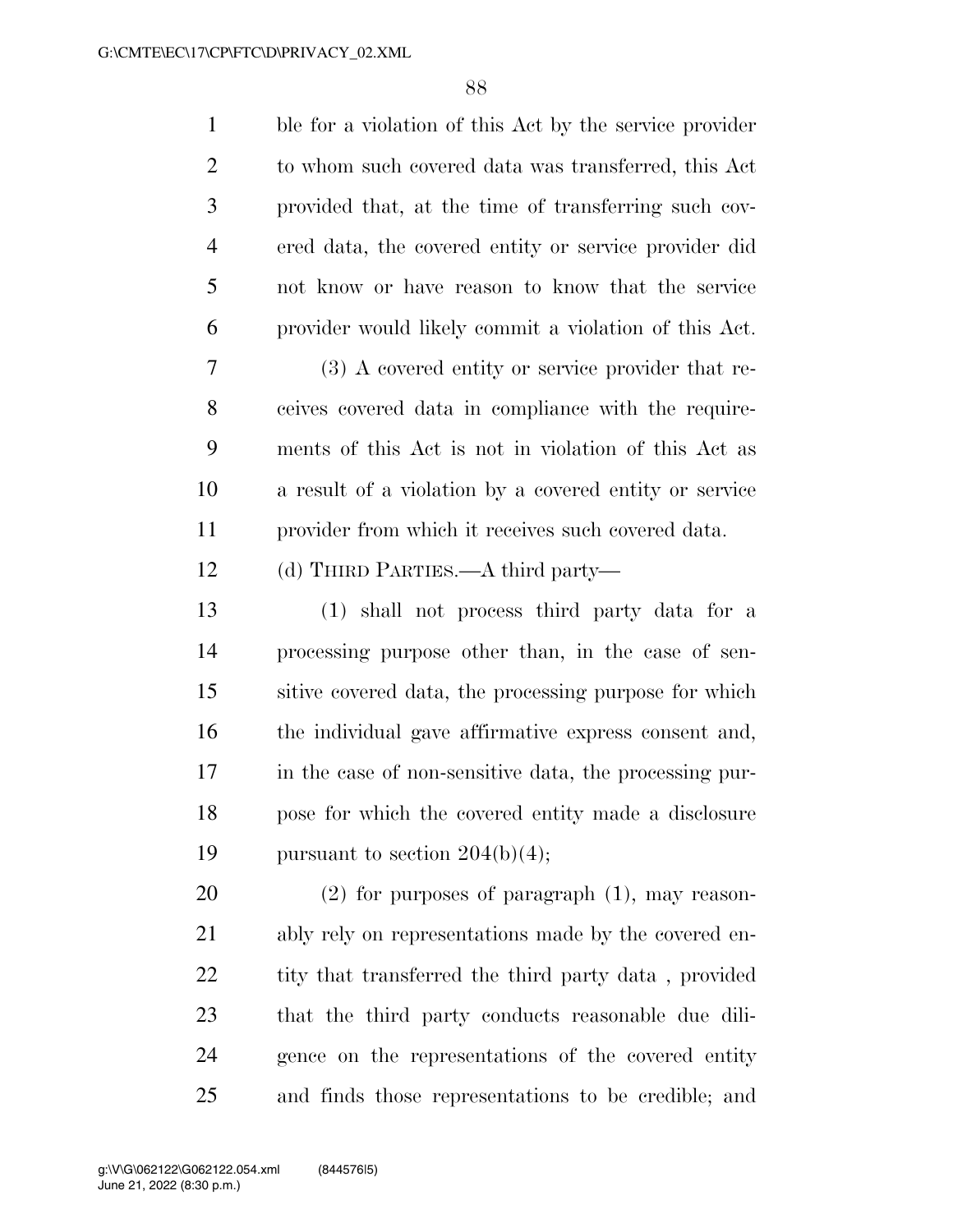| $\mathbf{1}$   | (3) shall be exempt from the requirements of                |
|----------------|-------------------------------------------------------------|
| $\overline{2}$ | section 204 with respect to third party data, but           |
| 3              | shall otherwise have the same responsibilities and          |
| $\overline{4}$ | obligations as a covered entity with respect to such        |
| 5              | data under all other provisions of this Act.                |
| 6              | (e) ADDITIONAL OBLIGATIONS ON COVERED ENTI-                 |
| $\overline{7}$ | TIES.                                                       |
| 8              | $(1)$ IN GENERAL.—A covered entity or service               |
| 9              | provider shall exercise reasonable due diligence in-        |
| 10             | (A) selecting a service provider; and                       |
| 11             | (B) deciding to transfer covered data to a                  |
| 12             | third party.                                                |
| 13             | (2) GUIDANCE.—Not later than 2 years after                  |
| 14             | the date of enactment of this Act, the Commission           |
| 15             | shall publish guidance regarding compliance with            |
| 16             | this subsection, taking into consideration the bur-         |
| 17             | dens on small- and medium-sized covered entities.           |
|                | 18 SEC. 303. TECHNICAL COMPLIANCE PROGRAMS.                 |
| 19             | (a) IN GENERAL.—Not later than 1 year after the             |
| 20             | date of the enactment of this Act, the Commission shall     |
| 21             | promulgate regulations under section 553 of title 5,        |
| 22             | United States Code, to establish a process for the proposal |
| 23             | and approval of technical compliance programs under this    |
| 24             | section specific to any technology, product, service, or    |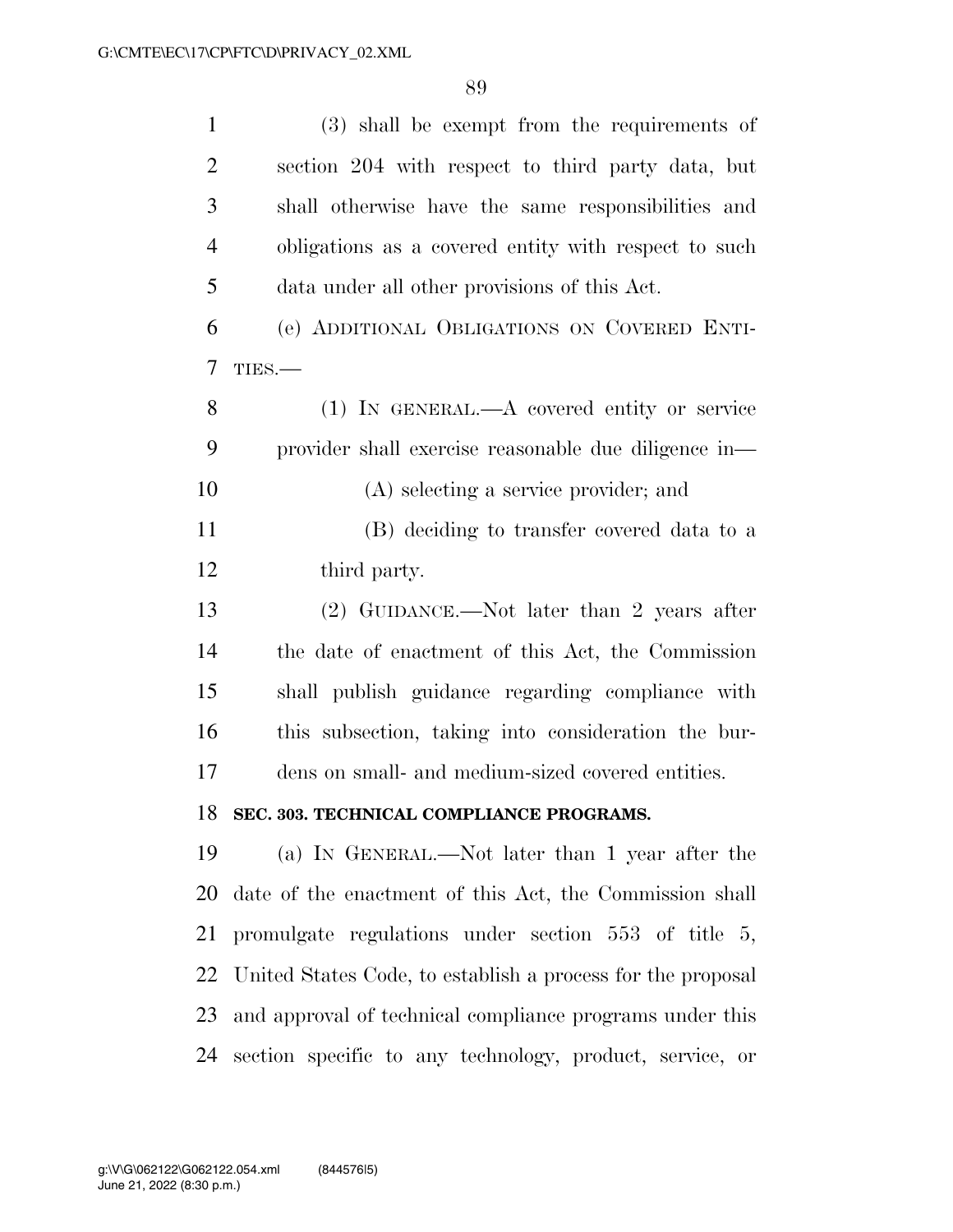method used by a covered entity to collect, process, or transfer covered data.

 (b) SCOPE OF PROGRAMS.—The technical compliance programs established under this section shall, with respect to a technology, product, service, or method used by a cov- ered entity to collect, process, or transfer covered data— (1) establish guidelines for compliance with this Act; (2) meet or exceed the requirements of this Act; and (3) be made publicly available to any individual whose covered data is collected, processed, or trans- ferred using such technology, product, service, or method. (c) APPROVAL PROCESS.— (1) IN GENERAL.—Any request for approval, amendment, or repeal of a technical compliance pro- gram may be submitted to the Commission by any person, including a covered entity, a representative of a covered entity, an association of covered enti- ties, or a public interest group or organization. Within 90 days, the Commission shall publish the request and provide an opportunity for public com-ment on the proposal.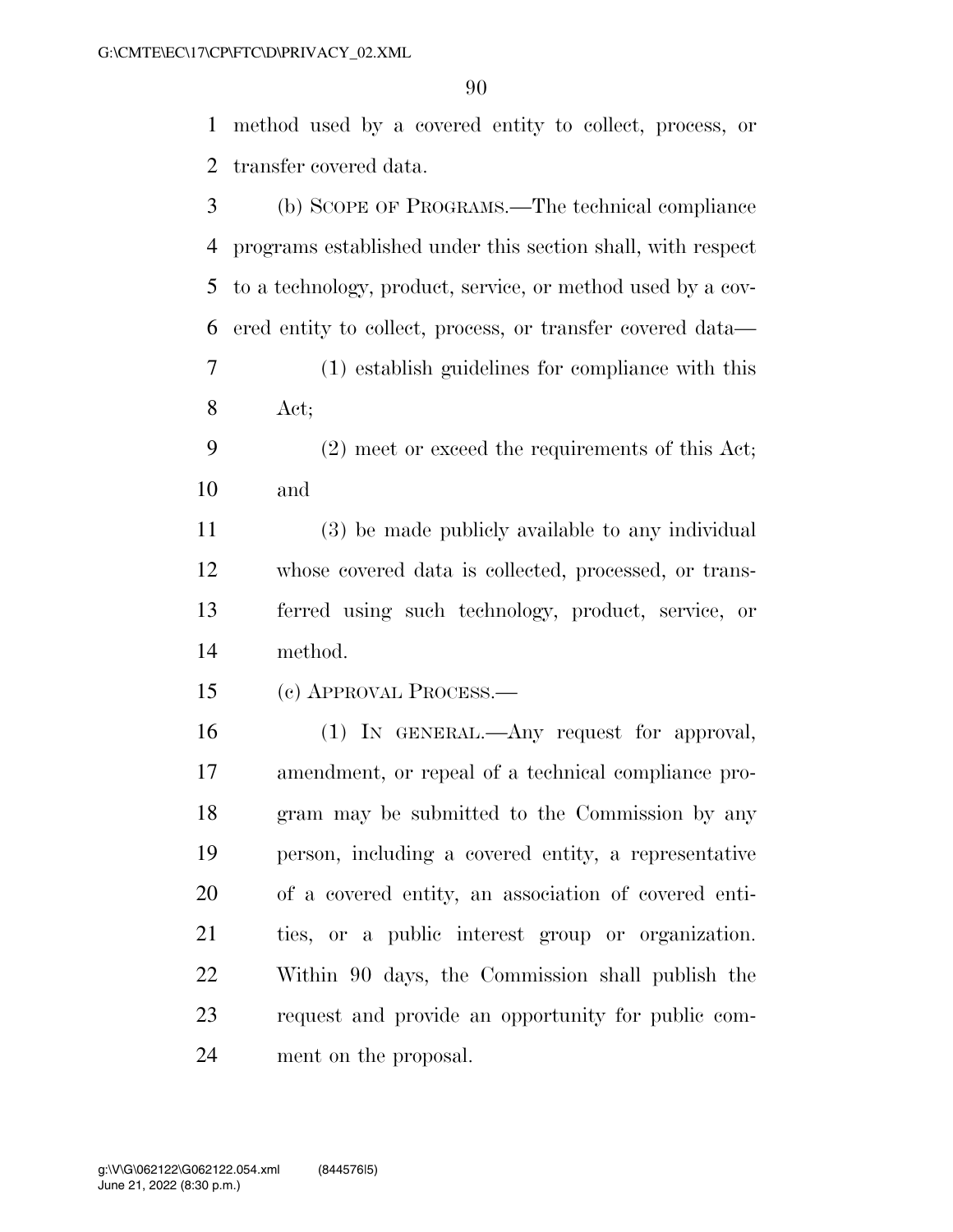(2) EXPEDITED RESPONSE TO REQUESTS.—Be- ginning 1 year after the date of enactment of this Act, the Commission shall act upon a request for the proposal and approval of a technical compliance pro- gram not later than 180 days after the filing of the request, and shall set forth publicly in writing its conclusions with regard to such request.

 (d) RIGHT TO APPEAL.—Final action by the Com- mission on a request for approval, amendment, or repeal of a technical compliance program, or the failure to act within the 180 day period after a request for approval, amendment, or repeal of a technical compliance program is made under subsection (c), may be appealed to a Fed- eral district court of the United States of appropriate ju- risdiction as provided for in section 702 of title 5, United States Code.

(e) EFFECT ON ENFORCEMENT.—

 (1) IN GENERAL.—Prior to commencing an in- vestigation or enforcement action against any cov- ered entity under this Act, the Commission and state Attorney General shall consider the covered en- tity's history of compliance with any technical com- pliance program approved under this section and any action taken by the covered entity to remedy noncompliance with such program. If such enforce-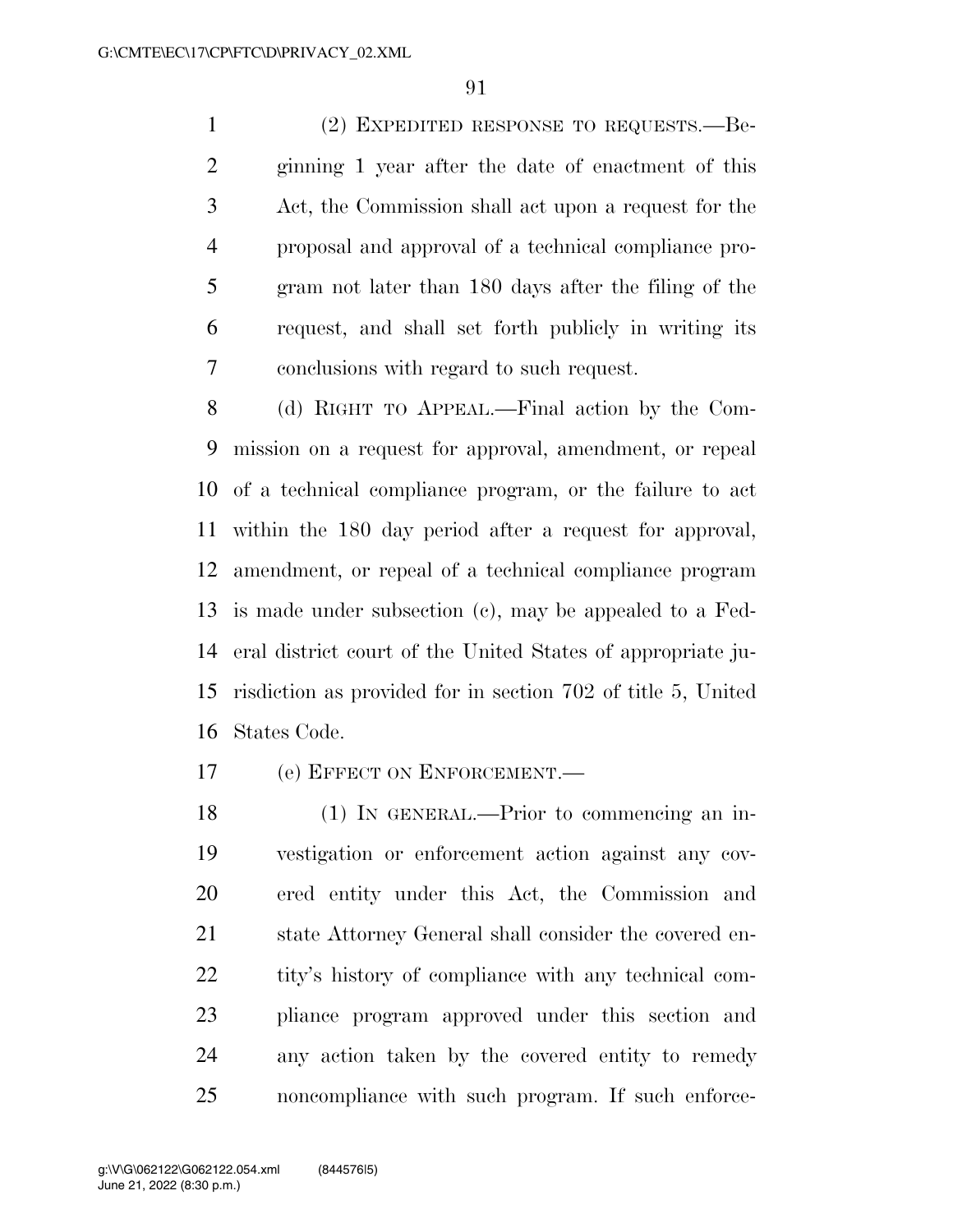ment action described in Sec. 403 is commenced, the covered entity's history of compliance with any tech- nical compliance program approved under this sec- tion and any action taken by the covered entity to remedy noncompliance with such program shall be taken into consideration when determining liability or a penalty. The covered entity's history of compli- ance with any technical compliance program shall not affect any burden of proof or the weight given to evidence in an enforcement or judicial proceeding.

 (2) COMMISSION AUTHORITY.—Approval of a technical compliance program shall not limit the au- thority of the Commission, including the Commis- sion's authority to commence an investigation or en- forcement action against any covered entity under 16 this Act or any other Act.

 (3) RULE OF CONSTRUCTION.—Nothing in this subsection shall provide any individual, class of indi- viduals, or person with any right to seek discovery of any non-public Commission deliberations or activi- ties or impose any pleading requirement on the Commission should it bring an enforcement action of any kind.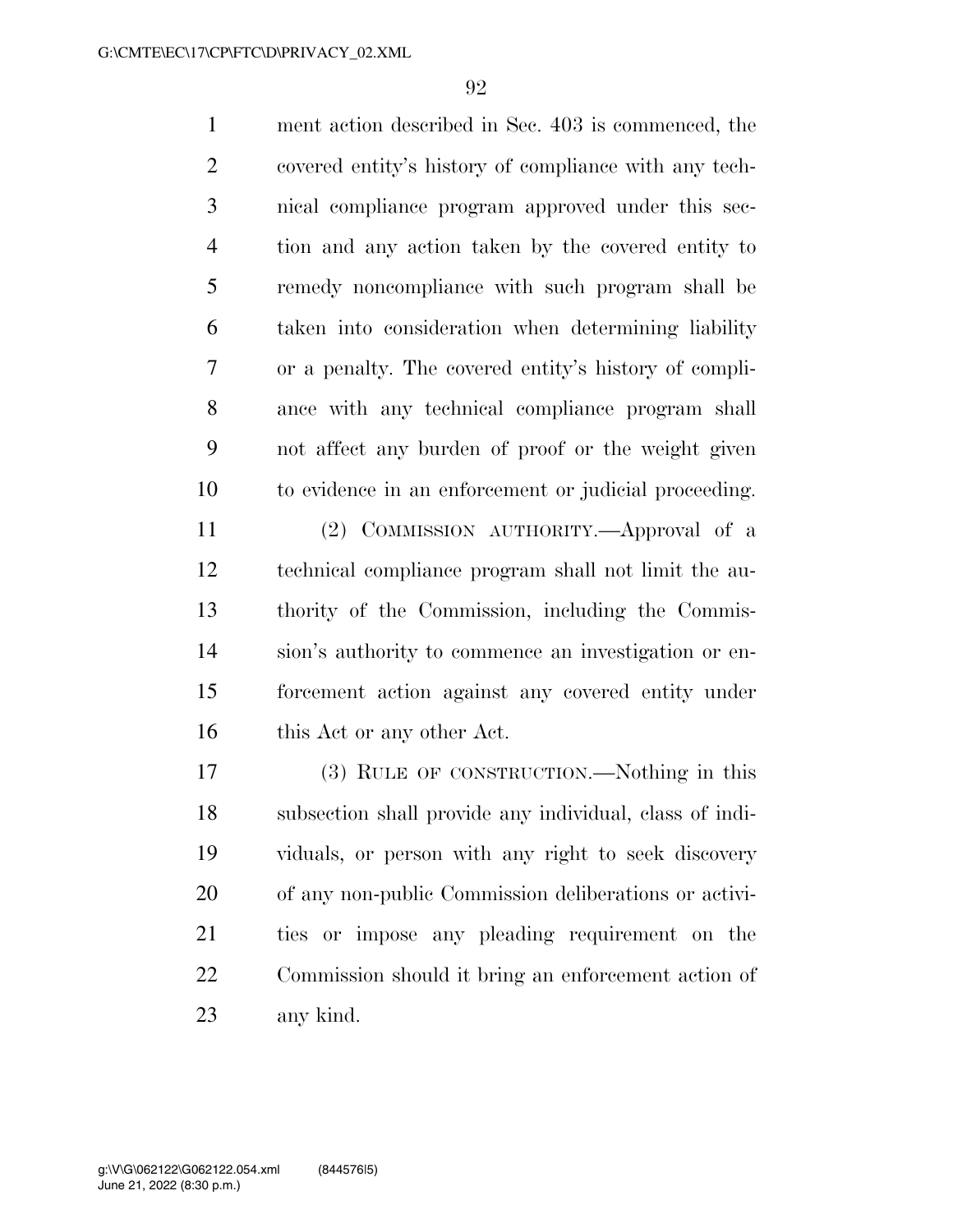|                | 93                                                     |
|----------------|--------------------------------------------------------|
| 1              | SEC. 304. COMMISSION APPROVED COMPLIANCE GUIDE-        |
| $\overline{2}$ | LINES.                                                 |
| 3              | (a) APPLICATION FOR COMPLIANCE GUIDELINE AP-           |
| 4              | PROVAL.-                                               |
| 5              | $(1)$ In GENERAL.—A covered entity that is not         |
| 6              | a third-party collecting entity and meets the require- |
| 7              | ments of section 209, or a group of such covered en-   |
| 8              | tities, may apply to the Commission for approval of    |
| 9              | 1 or more sets of compliance guidelines governing      |
| 10             | the collection, processing, and transfer of covered    |
| 11             | data by the covered entity or group of covered enti-   |
| 12             | ties.                                                  |
| 13             | (2) APPLICATION REQUIREMENTS.—Such appli-              |
| 14             | cation shall include—                                  |
| 15             | (A) a description of how the proposed                  |
| 16             | guidelines will meet or exceed the requirements        |
| 17             | of this Act;                                           |
| 18             | (B) a description of the entities or activi-           |
| 19             | ties the proposed set of compliance guidelines is      |
| 20             | designed to cover;                                     |
| 21             | (C) a list of the covered entities that meet           |
| 22             | the requirements of section 209 and are not            |
| 23             | third-party collecting entities, if any are known      |
| 24             | at the time of application, that intend to adhere      |

to the compliance guidelines; and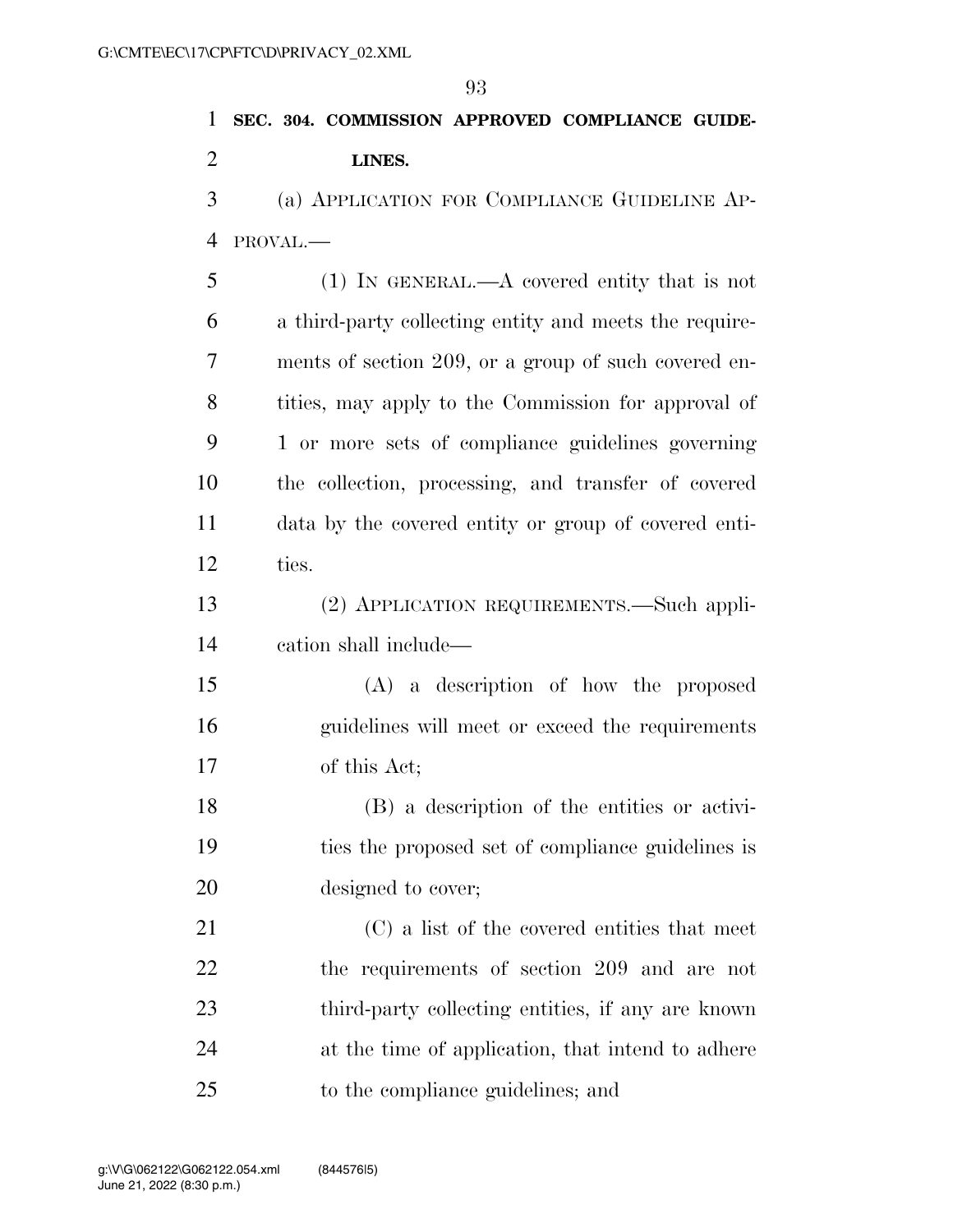| $\mathbf{1}$   | (D) a description of how such covered enti-      |
|----------------|--------------------------------------------------|
| $\overline{2}$ | ties will be independently assessed for adher-   |
| 3              | ence to such compliance guidelines, including    |
| $\overline{4}$ | the independent organization not associated      |
| 5              | with any of the covered entities that may par-   |
| 6              | ticipate in guidelines that will administer such |
| 7              | guidelines.                                      |
| 8              | (3) COMMISSION REVIEW.—                          |
| 9              | (A) INITIAL APPROVAL.—                           |
| 10             | (i) PUBLIC COMMENT PERIOD.—With-                 |
| 11             | in 90 days after the receipt of proposed         |
| 12             | guidelines submitted pursuant to para-           |
| 13             | $graph$ $(2)$ , the Commission shall publish     |
| 14             | the proposal and provide an opportunity          |
| 15             | for public comment on such compliance            |
| 16             | guidelines.                                      |
| 17             | APPROVAL.—The Commission<br>(ii)                 |
| 18             | shall approve an application regarding pro-      |
| 19             | posed guidelines under paragraph (2) if          |
| 20             | the applicant demonstrates that the com-         |
| 21             | pliance guidelines—                              |
| 22             | (I) meet or exceed requirements                  |
| 23             | of this Act;                                     |
| 24             | (II) provide for the regular re-                 |
| 25             | view and validation by an independent            |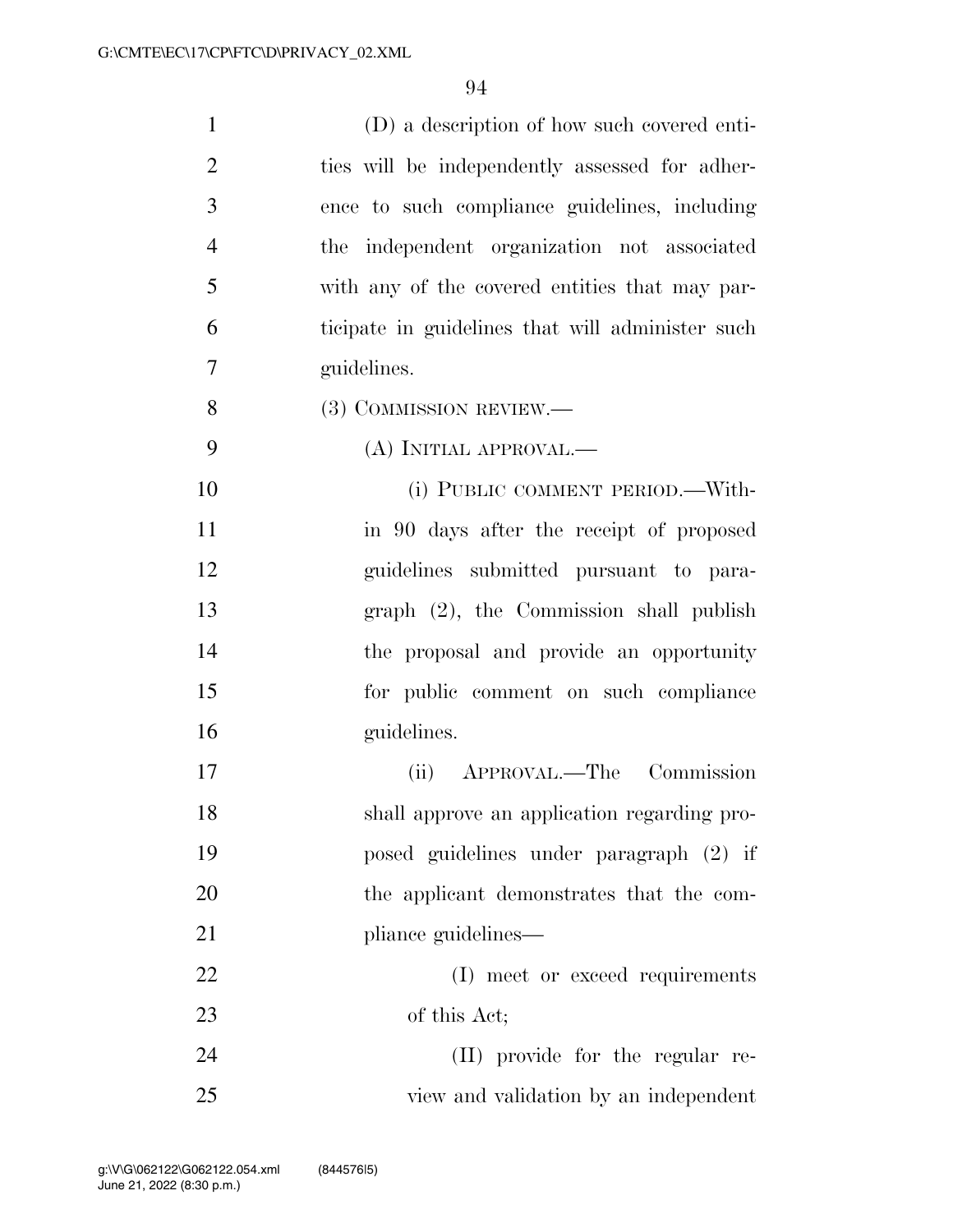| $\mathbf{1}$   | organization not associated with any        |
|----------------|---------------------------------------------|
| $\overline{2}$ | of the covered entities that may par-       |
| 3              | ticipate in the guidelines and that is      |
| $\overline{4}$ | approved by the Commission to con-          |
| 5              | duct such reviews of the compliance         |
| 6              | guidelines of the covered entity or en-     |
| 7              | tities to ensure that the covered entity    |
| 8              | or entities continue to meet or exceed      |
| 9              | the requirements of this Act; and           |
| 10             | (III) include a means of enforce-           |
| 11             | ment if a covered entity does not meet      |
| 12             | or exceed the requirements in the           |
| 13             | guidelines, which may include referral      |
| 14             | to the Commission for enforcement           |
| 15             | consistent with section 401 or referral     |
| 16             | to the appropriate State attorney gen-      |
| 17             | eral for enforcement consistent with        |
| 18             | section 402.                                |
| 19             | (iii) TIMELINE.—Within 1 year of re-        |
| 20             | ceiving an application regarding proposed   |
| 21             | guidelines under paragraph $(2)$ , the Com- |
| 22             | mission shall issue a determination approv- |
| 23             | ing or denying the application and pro-     |
| 24             | viding its reasons for approving or denying |
| 25             | such application.                           |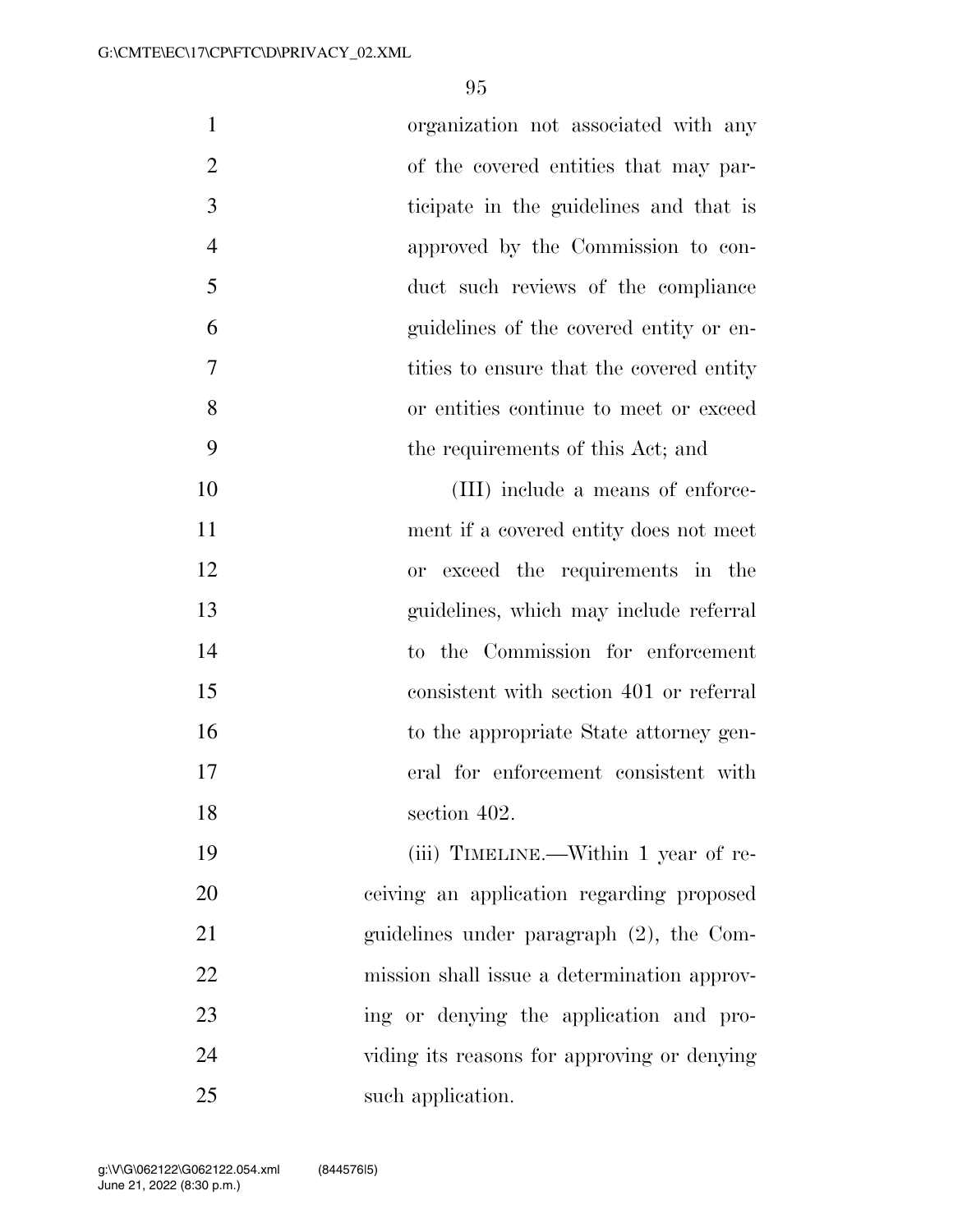| $\mathbf{1}$   | (B) APPROVAL OF MODIFICATIONS.—                            |
|----------------|------------------------------------------------------------|
| $\overline{2}$ | (i) IN GENERAL.—If the independent                         |
| 3              | organization administering a set of guide-                 |
| $\overline{4}$ | lines makes material changes to guidelines                 |
| 5              | previously approved by the Commission,                     |
| 6              | the independent organization must submit                   |
| 7              | the updated guidelines to the Commission                   |
| 8              | for approval. As soon as feasible, the Com-                |
| 9              | mission shall publish the updated guide-                   |
| 10             | lines and provide an opportunity for public                |
| 11             | comment.                                                   |
| 12             | TIMELINE.—The Commission<br>(ii)                           |
| 13             | shall approve or deny any material change                  |
| 14             | to the guidelines within 180 days after re-                |
| 15             | ceipt of the submission for approval.                      |
| 16             | (b) WITHDRAWAL OF APPROVAL.—If at any time the             |
| 17             | Commission determines that the guidelines previously ap-   |
| 18             | proved no longer meet the requirements of this Act or a    |
| 19             | regulation promulgated under this Act or that compliance   |
| 20             | with the approved guidelines is insufficiently enforced by |
| 21             | the independent organization administering the guidelines, |
| 22             | the Commission shall notify the covered entities or group  |
| 23             | of such entities and the independent organization of its   |
| 24             | determination to withdraw approval of such guidelines and  |
| 25             | the basis for doing so. Upon receipt of such notice, the   |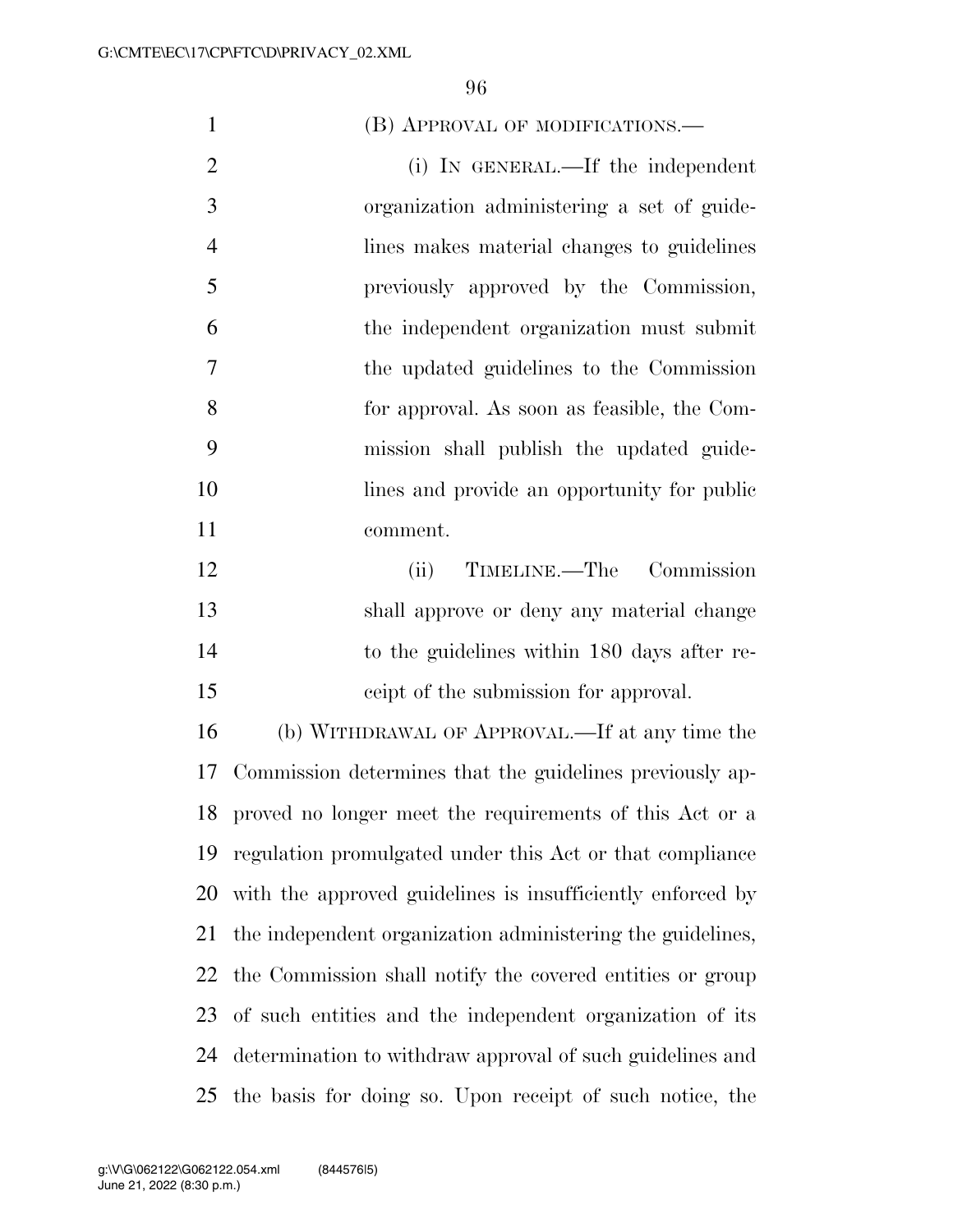covered entity or group of such entities and the inde- pendent organization may cure any alleged deficiency with the guidelines or the enforcement of such guidelines within 180 days and submit the proposed cure or cures to the Commission. If the Commission determines that such cures eliminate the alleged deficiency in the guidelines, then the Commission may not withdraw approval of such guidelines on the basis of such determination.

 (c) DEEMED COMPLIANCE.—A covered entity that is eligible to participate under subsection (a)(1), and partici- pates, in guidelines approved under this section shall be deemed in compliance with the relevant provisions of this Act if it is in compliance with such guidelines.

### **SEC. 305. DIGITAL CONTENT FORGERIES.**

 (a) REPORTS.—Not later than 1 year after the date of enactment of this Act, and annually thereafter, the Sec- retary of Commerce or the Secretary's designee shall pub-lish a report regarding digital content forgeries.

 (b) REQUIREMENTS.—Each report under subsection (a) shall include the following:

 (1) A definition of digital content forgeries along with accompanying explanatory materials, ex- cept that the definition developed pursuant to this section shall not supersede any other provision of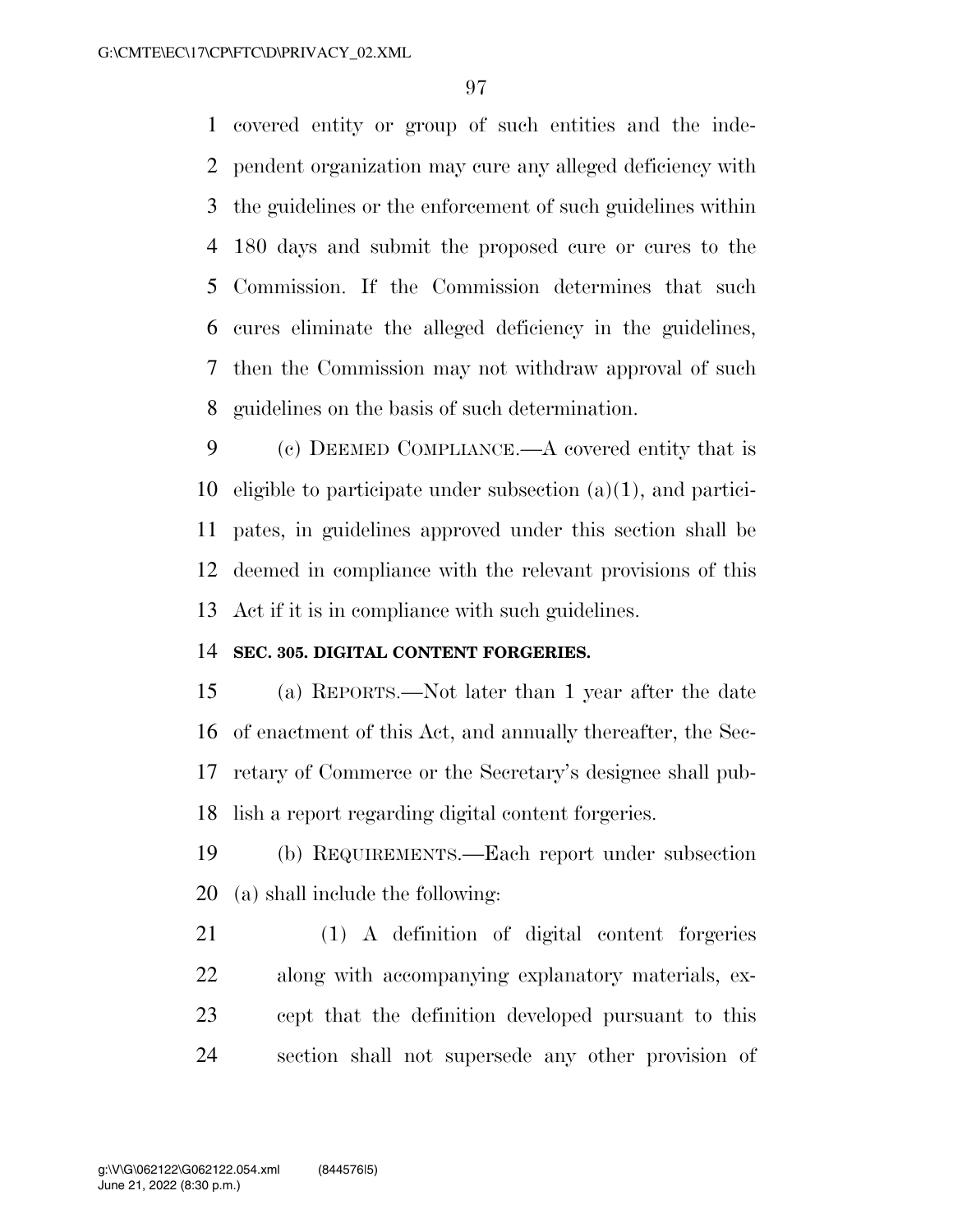law or be construed to limit the authority of any ex- ecutive agency related to digital content forgeries. (2) A description of the common sources of dig- ital content forgeries in the United States and com- mercial sources of digital content forgery tech- nologies. (3) An assessment of the uses, applications, and harms of digital content forgeries. (4) An analysis of the methods and standards available to identify digital content forgeries as well as a description of the commercial technological counter-measures that are, or could be, used to ad- dress concerns with digital content forgeries, which may include the provision of warnings to viewers of suspect content. (5) A description of the types of digital content forgeries, including those used to commit fraud, cause harm, or violate any provision of law. (6) Any other information determined appro- priate by the Secretary of Commerce or the Sec-retary's designee.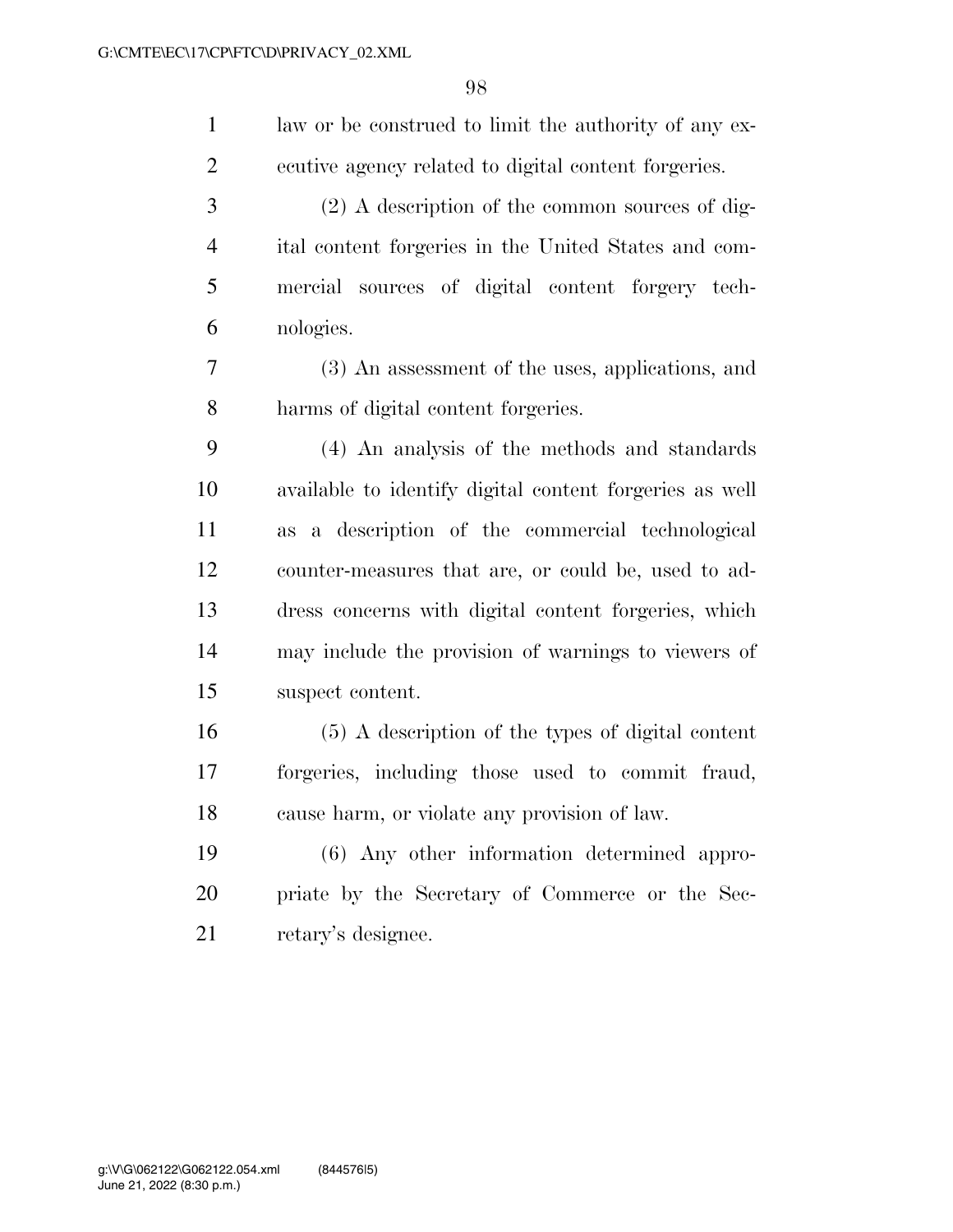# **TITLE IV—ENFORCEMENT, AP- PLICABILITY, AND MISCELLA-NEOUS**

**SEC. 401. ENFORCEMENT BY THE FEDERAL TRADE COM-**

### **MISSION.**

(a) NEW BUREAU.—

 (1) IN GENERAL.—The Commission shall estab- lish within the Commission a new bureau, the Bu- reau of Privacy, which shall be comparable in struc- ture, size, organization, and authority to the existing Bureaus within the Commission related to consumer protection and competition.

 (2) MISSION.—The mission of the bureau es- tablished under this subsection shall be to assist the Commission in exercising the Commission's author-16 ity under this Act and related authorities.

 (3) TIMELINE.—The bureau shall be estab- lished, staffed, and fully operational not later than 19 1 year after the date of enactment of this Act.

 (b) OFFICE OF BUSINESS MENTORSHIP.—The Direc- tor of the Bureau established under subsection (a) shall establish within the Bureau an Office of Business Mentorship to provide guidance and education to covered entities regarding compliance with this Act. Covered enti-ties may request advice from the Commission or this office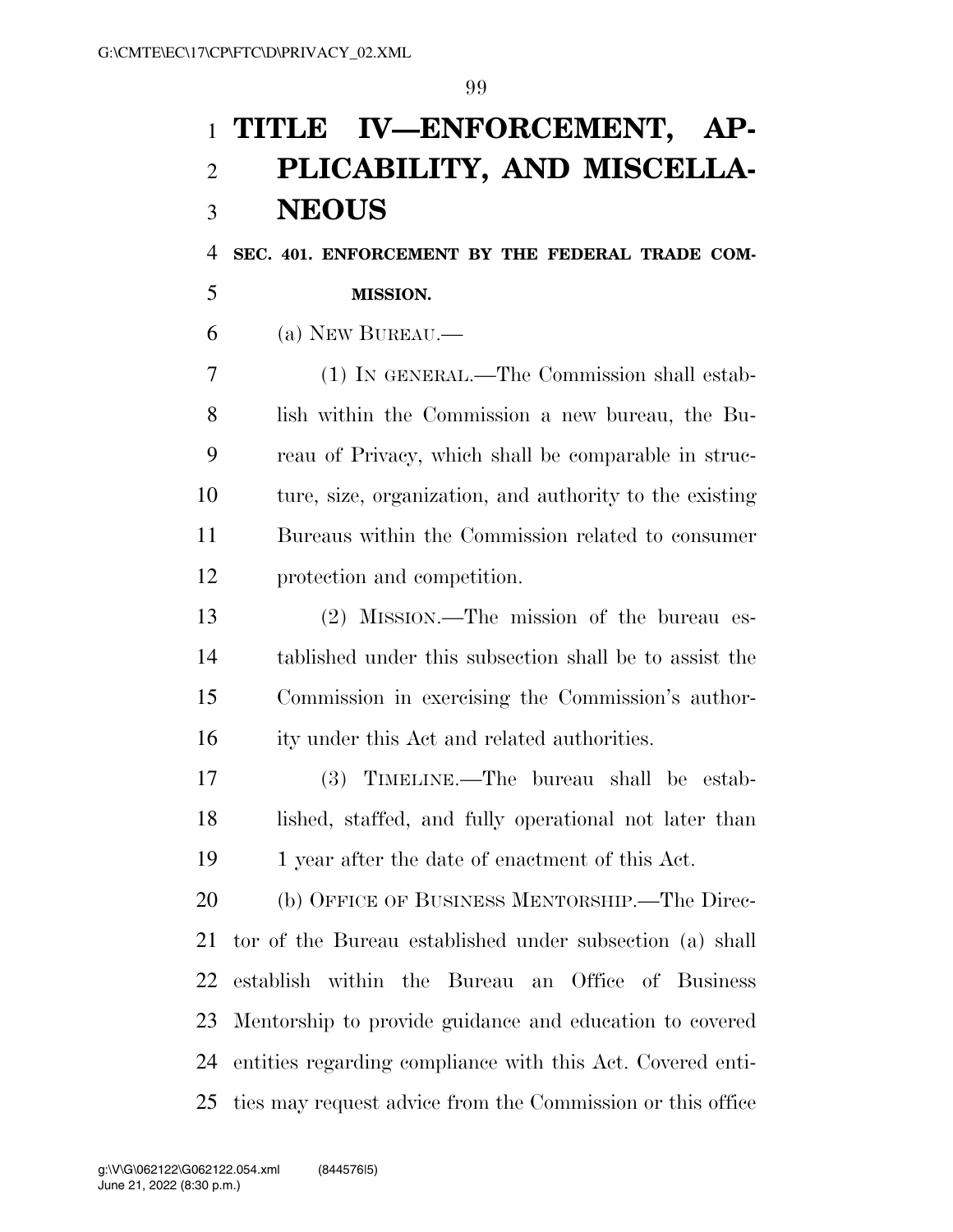with respect to a course of action which the covered entity proposes to pursue and which may relate to the require-ments of this Act.

 (c) ENFORCEMENT BY THE FEDERAL TRADE COM-MISSION.—

 (1) UNFAIR OR DECEPTIVE ACTS OR PRAC- TICES.—A violation of this Act or a regulation pro- mulgated under this Act shall be treated as a viola- tion of a rule defining an unfair or deceptive act or 10 practice prescribed under section  $18(a)(1)(B)$  of the Federal Trade Commission Act (15 U.S.C.  $57a(a)(1)(B)$ .

13 (2) POWERS OF THE COMMISSION.—

 (A) IN GENERAL.—Except as provided in paragraphs (3), (4), and (5), the Commission shall enforce this Act and the regulations pro- mulgated under this Act in the same manner, by the same means, and with the same jurisdic- tion, powers, and duties as though all applicable terms and provisions of the Federal Trade Commission Act (15 U.S.C. 41 et seq.) were in-corporated into and made a part of this Act.

 (B) PRIVILEGES AND IMMUNITIES.—Any person who violates this Act or a regulation promulgated under this Act shall be subject to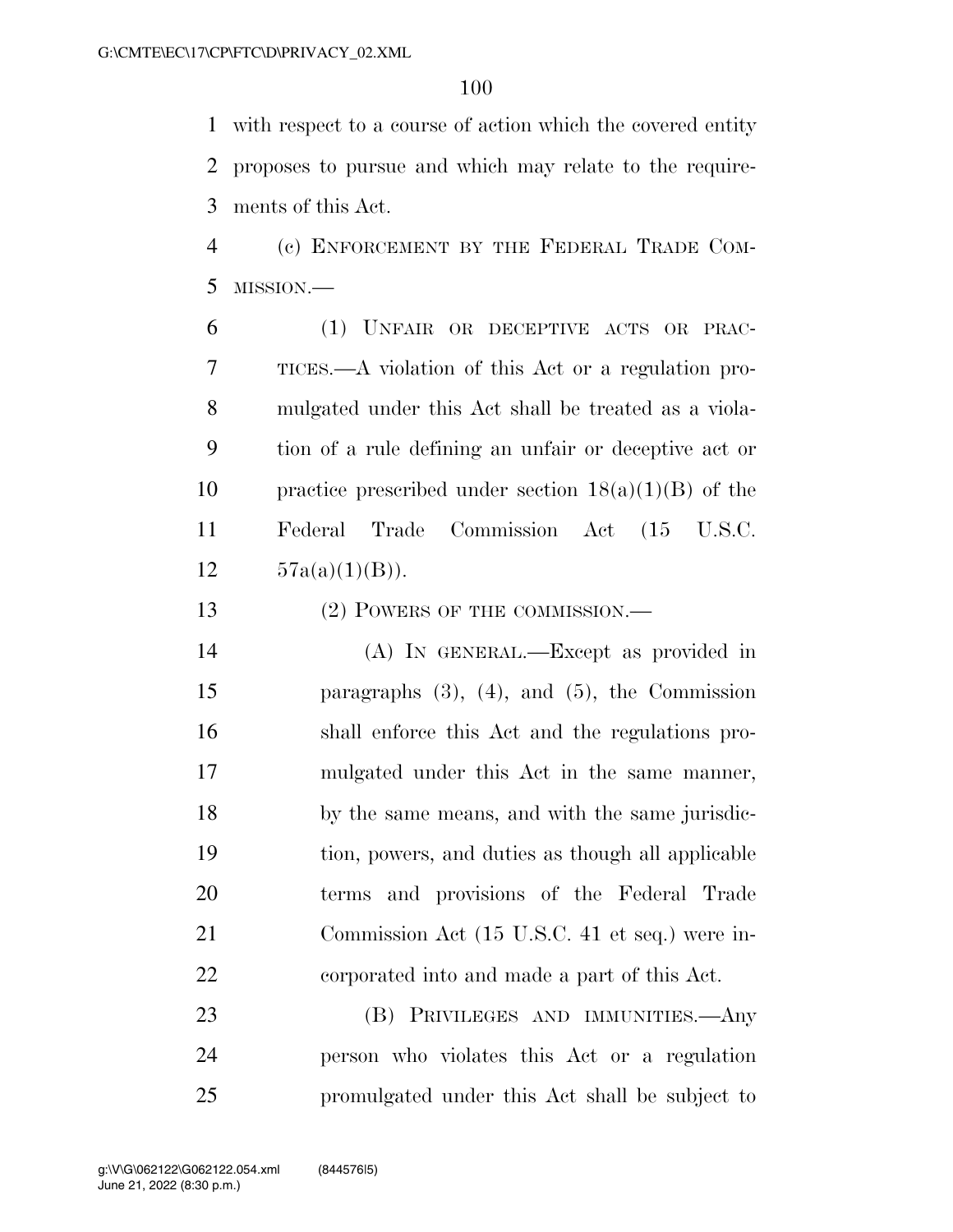| -1 | the penalties and entitled to the privileges and       |
|----|--------------------------------------------------------|
|    | immunities provided in the Federal Trade Com-          |
| 3  | mission Act $(15 \text{ U.S.C. } 41 \text{ et seq.}).$ |

 (3) LIMITING CERTAIN ACTIONS UNRELATED TO THIS ACT.—If the Commission brings a civil ac- tion under this Act alleging that an act or practice violates this Act or a regulation promulgated under this Act, the Commission may not seek a cease and desist order against the same defendant under sec- tion 5(b) of the Federal Trade Commission Act (15 U.S.C. 45(b)) to stop that same act or practice on the grounds that such act or practice constitutes an unfair or deceptive act or practice.

 (4) COMMON CARRIERS AND NONPROFITS.— Notwithstanding any jurisdictional limitation of the Commission with respect to consumer protection or privacy, the Commission shall enforce this Act and the regulations promulgated under this Act, in the same manner provided in subsections (1), (2), (3), and (5) of this subsection, with respect to common carriers subject to the Communications Act of 1934 (47 U.S.C. 151 et seq) and All Acts amendatory thereof and supplementary thereto; and organiza- tions not organized to carry on business for their own profit or that of their members.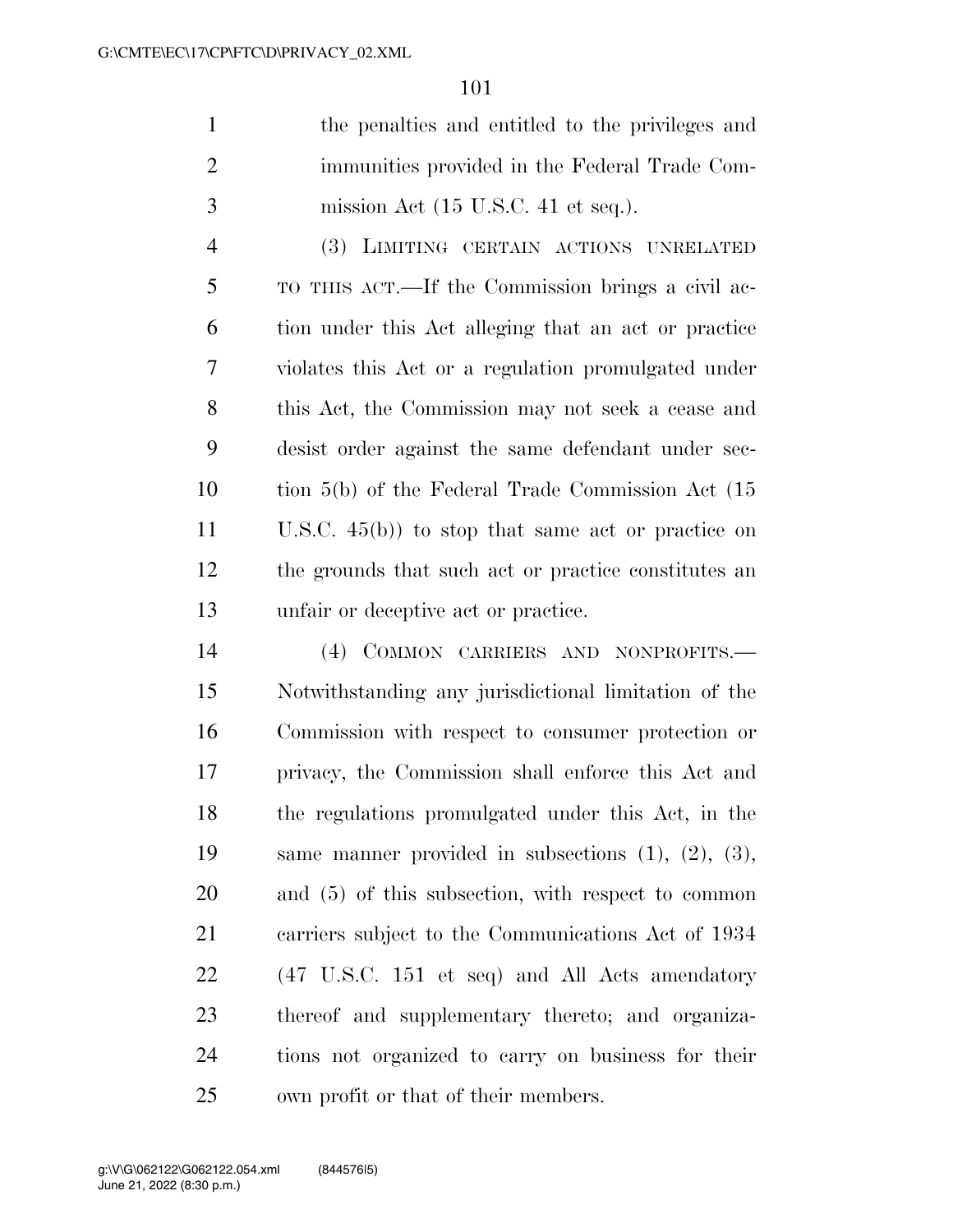| $\mathbf{1}$   | (5) DATA PRIVACY AND SECURITY VICTIMS RE-     |
|----------------|-----------------------------------------------|
| $\overline{2}$ | LIEF FUND.                                    |
| 3              | (A) ESTABLISHMENT OF VICTIMS RELIEF           |
| $\overline{4}$ | FUND.—There is established in the Treasury of |
| 5              | the United States a separate fund to be known |
| 6              | as the "Privacy and Security Victims Relief"  |
| 7              | Fund" (referred to in this paragraph as the   |
| 8              | "Victims Relief Fund").                       |
| 9              | (B) DEPOSITS.—                                |
| 10             | (i) DEPOSITS.—The amount of any               |
| 11             | civil penalty obtained against any covered    |
| 12             | entity or service provider or any other re-   |
| 13             | lief ordered to provide redress, payments     |
| 14             | or compensation, or other monetary relief     |
| 15             | to individuals that cannot be located or the  |
| 16             | payment of which would otherwise not be       |
| 17             | practicable in any judicial or administra-    |
| 18             | tive action to enforce this Act or a regula-  |
| 19             | tion promulgated under this Act shall be      |
| 20             | deposited into the Victims Relief Fund.       |
| 21             | (C) USE OF FUND AMOUNTS.—                     |
| 22             | (i) AVAILABILITY TO THE<br>COMMIS-            |
| 23             | sion.—Notwithstanding section 3302 of         |
| 24             | title 31, United States Code, amounts in      |
| 25             | the Victims Relief Fund shall be available    |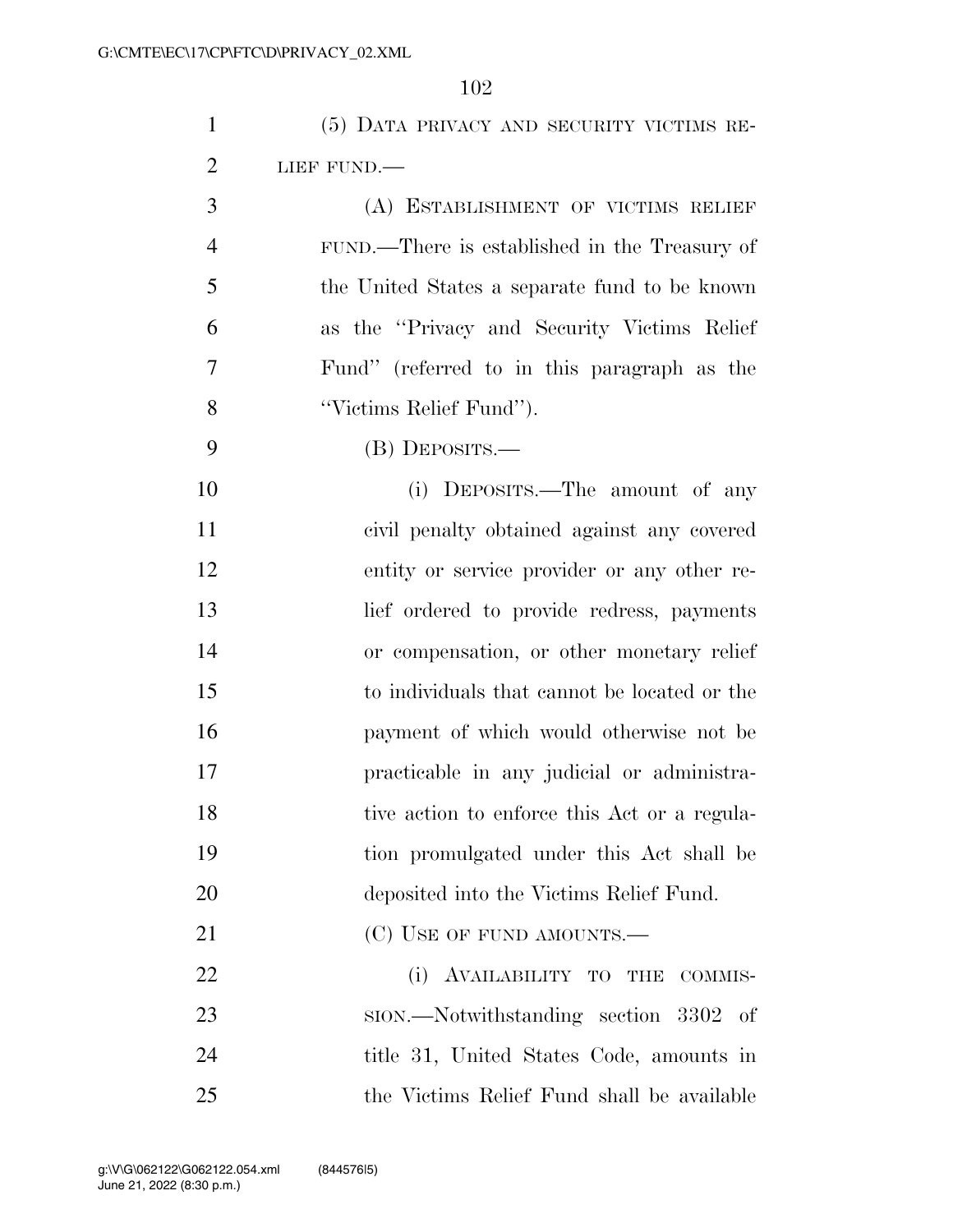| $\mathbf{1}$   | to the Commission, without fiscal year lim-                    |
|----------------|----------------------------------------------------------------|
| $\overline{2}$ | itation, to provide redress, payments or                       |
| 3              | compensation, or other monetary relief to                      |
| $\overline{4}$ | individuals affected by an act or practice                     |
| 5              | for which relief has been obtained under                       |
| 6              | this Act.                                                      |
| 7              | (ii) OTHER PERMISSIBLE USES.—To                                |
| 8              | the extent that individuals cannot be lo-                      |
| 9              | cated or such redress, payments or com-                        |
| 10             | pensation, or other monetary relief are oth-                   |
| 11             | erwise not practicable, the Commission                         |
| 12             | may use such funds for the purpose of—                         |
| 13             | (I) funding the activities of the                              |
| 14             | Office of Business Mentorship estab-                           |
| 15             | lished under subsection (b); or                                |
| 16             | (II) engaging in technological re-                             |
| 17             | search that the Commission considers                           |
| 18             | necessary to enforce or administer                             |
| 19             | this Act.                                                      |
| 20             | SEC. 402. ENFORCEMENT BY STATE ATTORNEYS GENERAL.              |
| 21             | (a) CIVIL ACTION.—In any case in which the attor-              |
| 22             | ney general of a State or State Privacy Authority has rea-     |
| 23             | son to believe that an interest of the residents of that state |
| 24             | has been, may be, or is adversely affected by the engage-      |
| 25             | ment of any a covered entity or service provider in an act     |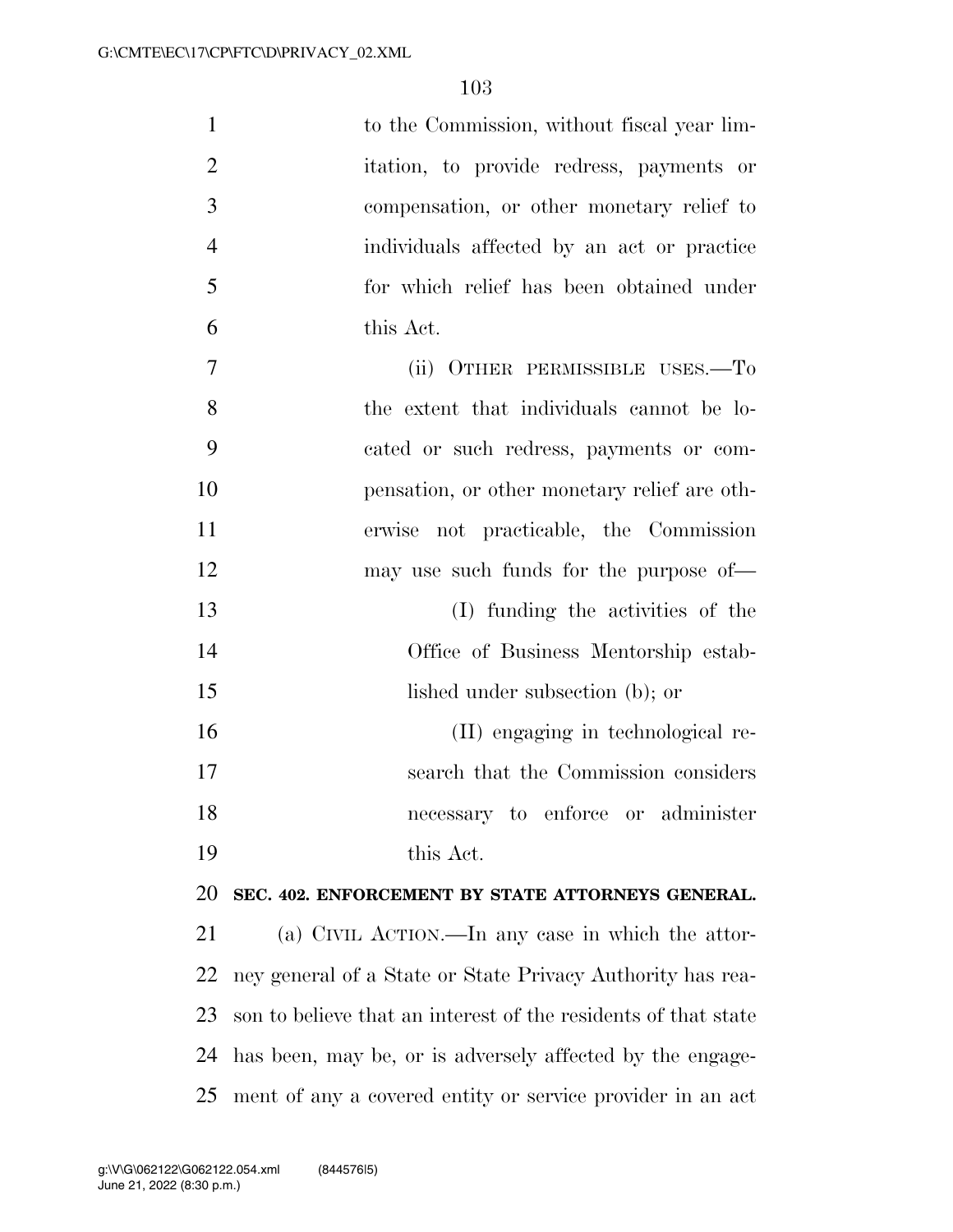or practice that has violated this Act or a regulation pro- mulgated under this Act, the attorney general of the State, or State Privacy Authority, may bring a civil action in the name of the State, or as parens patriae on behalf of the residents of the State. Any such action shall be brought exclusively in an appropriate Federal district court of the United States to— (1) enjoin that act or practice;

 (2) enforce compliance with this Act or the reg-ulation;

 (3) obtain damages, civil penalties, restitution, or other compensation on behalf of the residents of the State; or

 (4) reasonable attorneys' fees and other litiga-tion costs reasonably incurred.

16 (b) RIGHTS OF THE COMMISSION.—

 (1) IN GENERAL.—Except where not feasible, the attorney general of a State or State Privacy Au- thority shall notify the Commission in writing prior to initiating a civil action under subsection (a). Such notice shall include a copy of the complaint to be filed to initiate such action. Upon receiving such no-23 tice, the Commission may intervene in such action as of right pursuant to the Federal Rules of Civil Pro-cedure.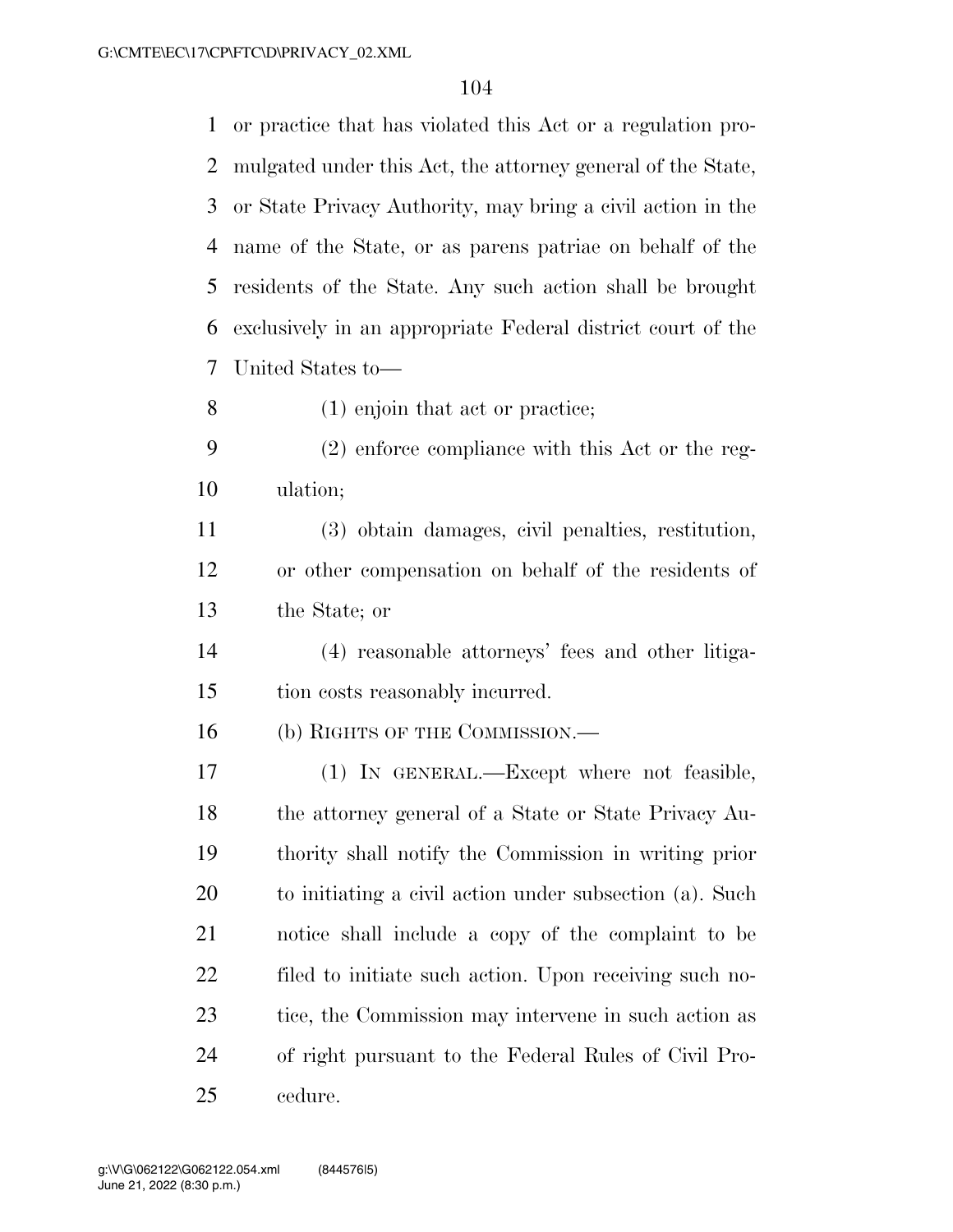(2) NOTIFICATION TIMELINE.—Where it is not feasible for the attorney general of a State or State Privacy Authority to provide the notification re- quired by paragraph (1) before initiating a civil ac- tion under subsection (a), the attorney general of a State or State Privacy Authority shall notify the Commission immediately after initiating the civil ac-tion.

 (c) ACTIONS BY THE COMMISSION.—In any case in which a civil action is instituted by or on behalf of the Commission for violation of this Act or a regulation pro- mulgated under this Act, no attorney general or State Pri- vacy Authority may, during the pendency of such action, institute a civil action against any defendant named in the complaint in the action instituted by or on behalf of the Commission for violation of this Act or a regulation pro- mulgated under this Act that is alleged in such complaint, if the Commission's complaint alleges such violations af- fected the residents of the relevant state or individuals na- tionwide. In a case brought by the Commission that af- fects the interests of a State, an attorney general of such state or State Privacy Authority may intervene as of right pursuant to the Federal Rules of Civil Procedure.

 (d) RULE OF CONSTRUCTION.—Nothing in this sec-tion shall be construed to prevent the attorney general of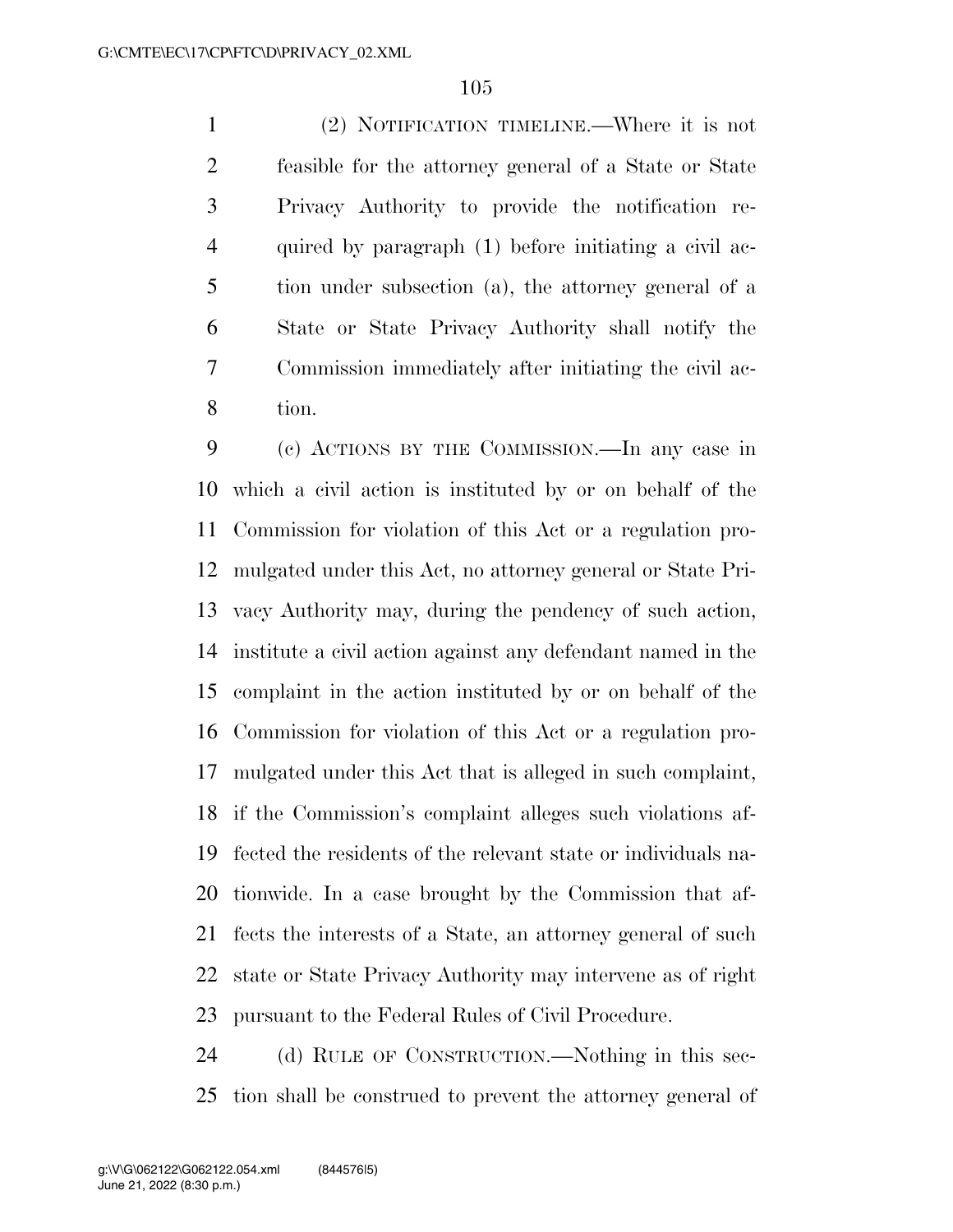a State or State Privacy Authority from exercising the powers conferred on the attorney general or State Privacy Authority to conduct investigations, to administer oaths or affirmations, or to compel the attendance of witnesses or the production of documentary or other evidence.

 (e) PRESERVATION OF STATE POWERS.—Except as provided in subsection (c), no provision of this section shall be construed as altering, limiting, or affecting the authority of a State attorney general or State Privacy Au-thority to—

 (1) bring an action or other regulatory pro- ceeding arising solely under the laws in effect in that State; or

 (2) exercise the powers conferred on the attor- ney general or State Privacy Authority by the laws of the State, including the ability to conduct inves- tigations, administer oaths or affirmations, or com- pel the attendance of witnesses or the production of documentary or other evidence.

## **SEC. 403. ENFORCEMENT BY INDIVIDUALS.**

21 (a) ENFORCEMENT BY INDIVIDUALS.—

 (1) IN GENERAL.—Beginning 4 years after the date on which this Act takes effect, any individual who suffers an injury that could be addressed by the relief permitted in paragraph (2) for a violation of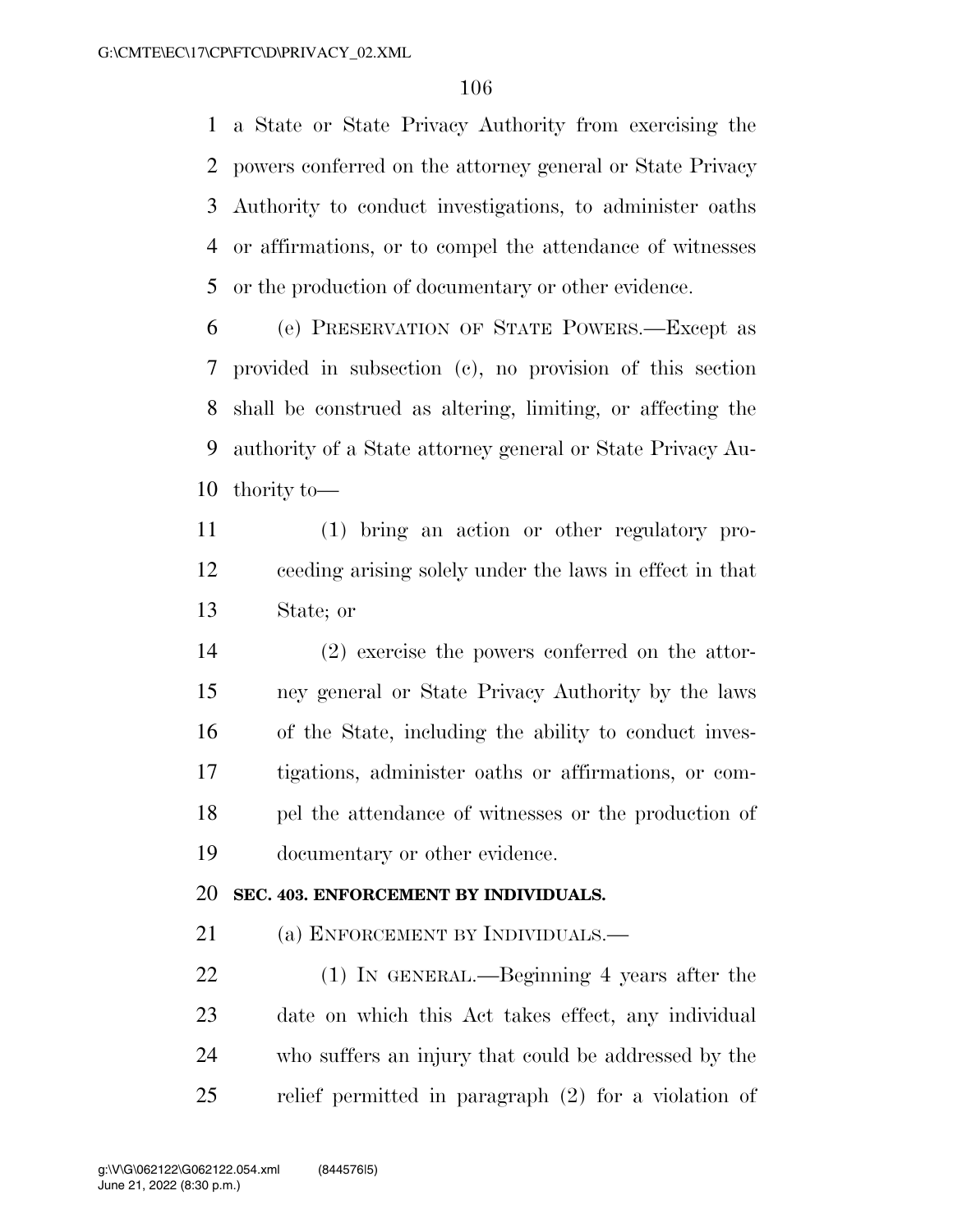| $\mathbf{1}$   | this Act or a regulation promulgated under this Act  |
|----------------|------------------------------------------------------|
| $\overline{2}$ | by a covered entity may bring a civil action against |
| 3              | such entity in any Federal court of competent juris- |
| $\overline{4}$ | diction.                                             |
| 5              | (2) RELIEF.—In a civil action brought under          |
| 6              | paragraph (1) in which the plaintiff prevails, the   |
| 7              | court may award the plaintiff—                       |
| 8              | $(A)$ an amount equal to the sum of any ac-          |
| 9              | tual damages sustained;                              |
| 10             | (B) injunctive relief; and                           |
| 11             | (C) reasonable attorney's fees and litiga-           |
| 12             | tion costs.                                          |
| 13             | (3) RIGHTS OF THE COMMISSION AND STATE               |
| 14             | ATTORNEYS GENERAL.-                                  |
| 15             | (A) IN GENERAL.—Prior to an individual               |
| 16             | bringing a civil action under paragraph (1),         |
| 17             | such individual must first notify the Commis-        |
| 18             | sion and the attorney general of the State of        |
| 19             | the individuals residence in writing outlining       |
| 20             | their desire to commence a civil action. Upon        |
| 21             | receiving such notice, the Commission<br>and         |
| 22             | State attorney general shall make a determina-       |
| 23             | tion, not later than 60 days after receiving such    |
| 24             | notice, as to whether they will independently        |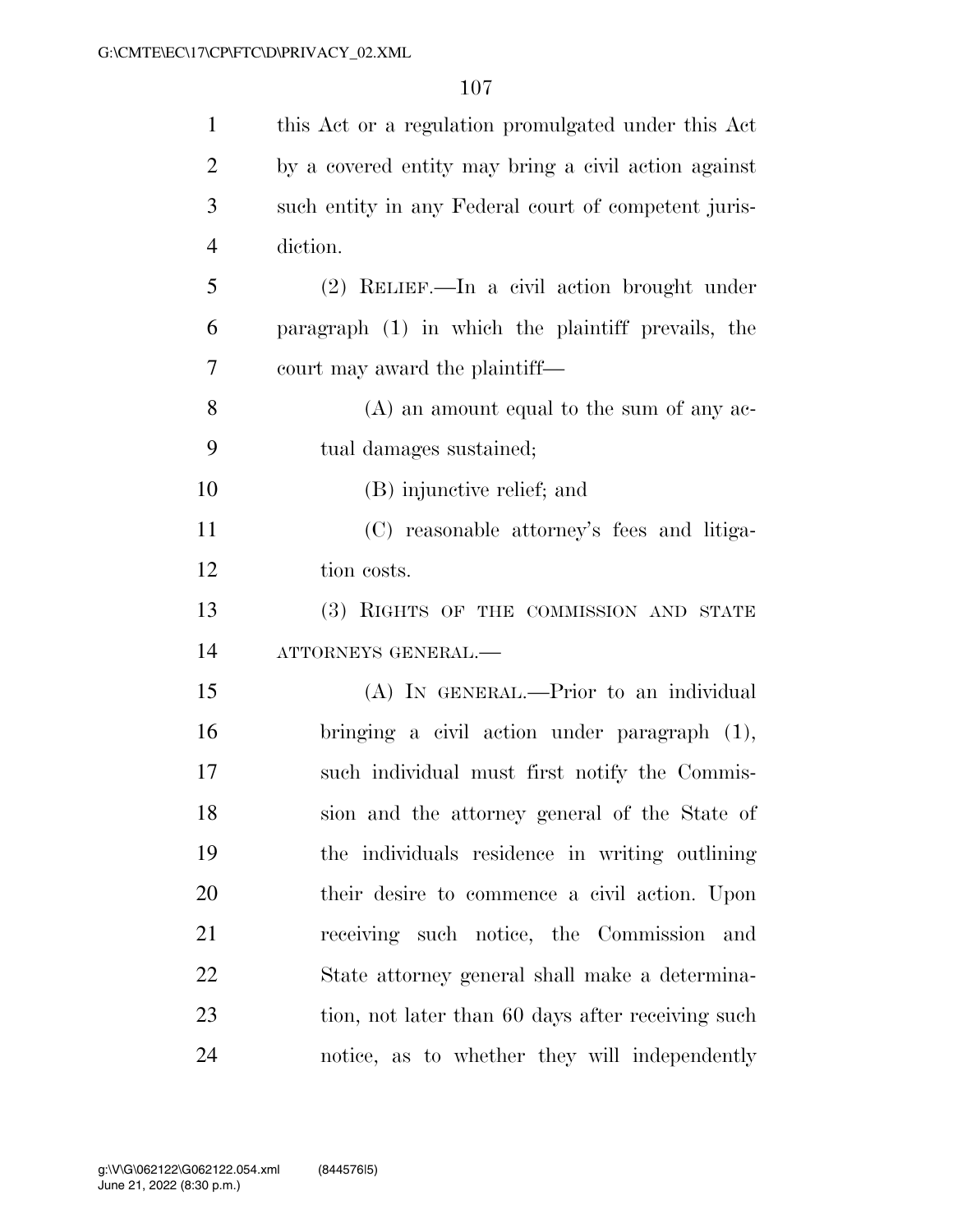| $\mathbf{1}$   | seek to intervene in such action, and upon in-      |
|----------------|-----------------------------------------------------|
| $\overline{2}$ | tervening—                                          |
| 3              | (i) be heard on all matters arising in              |
| $\overline{4}$ | such action; and                                    |
| 5              | (ii) file petitions for appeal of a deci-           |
| 6              | sion in such action.                                |
| $\tau$         | (B) BAD FAITH.—Any written communica-               |
| 8              | tion requesting a monetary payment that is          |
| 9              | sent to a covered entity shall be considered to     |
| 10             | have been sent in bad faith and shall be unlaw-     |
| 11             | ful as defined in this Act, if the written commu-   |
| 12             | nication was sent:                                  |
| 13             | (i) Prior to the date that is 60 days               |
| 14             | after either a State attorney general or the        |
| 15             | Commission has received the notice re-              |
| 16             | quired under subparagraph (A).                      |
| 17             | (ii) After the Commission or attorney               |
| 18             | general of a State made the determination           |
| 19             | to independently seek civil actions against         |
| 20             | such entity as outlined in subparagraph             |
| 21             | (A).                                                |
| 22             | (4) FTC sTUDY.—Beginning on the date that           |
| 23             | is 5 years after the date of enactment of this Act, |
| 24             | the Commission's Bureau of Economics shall con-     |
| 25             | duct an annual study to determine the economic im-  |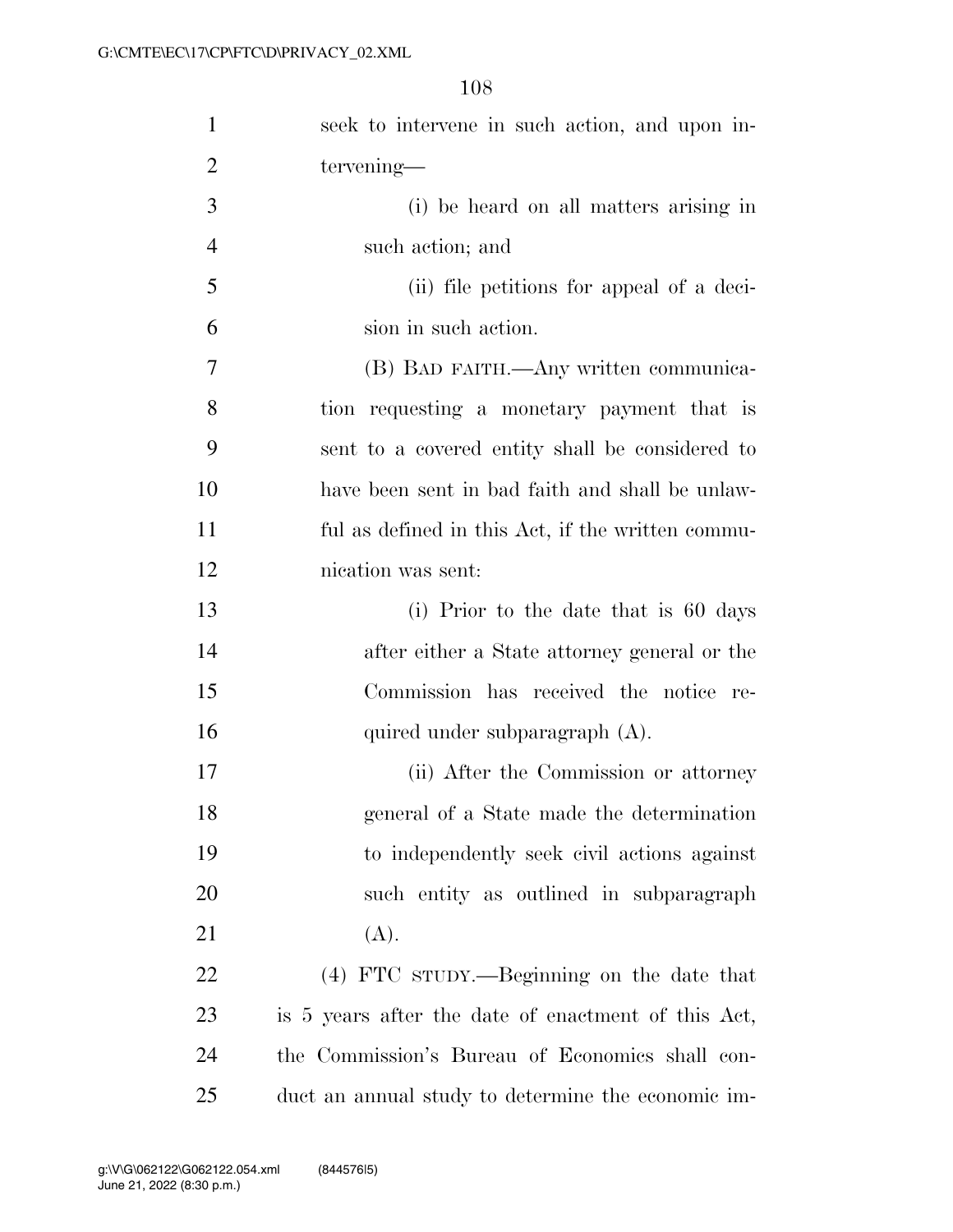| $\mathbf{1}$   | pacts in the United States of demand letters and the   |
|----------------|--------------------------------------------------------|
| $\overline{2}$ | scope of the rights of an individual to bring forth    |
| 3              | civil actions against covered entities. Such study     |
| $\overline{4}$ | shall include, but not be limited to include the fol-  |
| 5              | lowing:                                                |
| 6              | (A) The impact on increasing insurance                 |
| 7              | rates in the United States.                            |
| 8              | (B) The impact on the ability of covered               |
| 9              | entities to offer new products or services.            |
| 10             | (C) The impact on the creation and growth              |
| 11             | of startup companies, including tech startup           |
| 12             | companies.                                             |
| 13             | (D) Any emerging risks and long-term                   |
| 14             | trends in relevant marketplaces, supply chains,        |
| 15             | and labor availability.                                |
| 16             | (5) REPORT TO CONGRESS.—Not later than 1               |
| 17             | year after the first day on which individuals are able |
| 18             | to bring civil actions under this subsection, and an-  |
| 19             | nually thereafter, the Commission shall submit to      |
| 20             | the Committee on Energy and Commerce of the            |
| 21             | House of Representatives and the Committee on          |
| 22             | Commerce, Science, and Transportation of the Sen-      |
| 23             | ate a report that contains the results of the study    |
| 24             | conducted under paragraph (4).                         |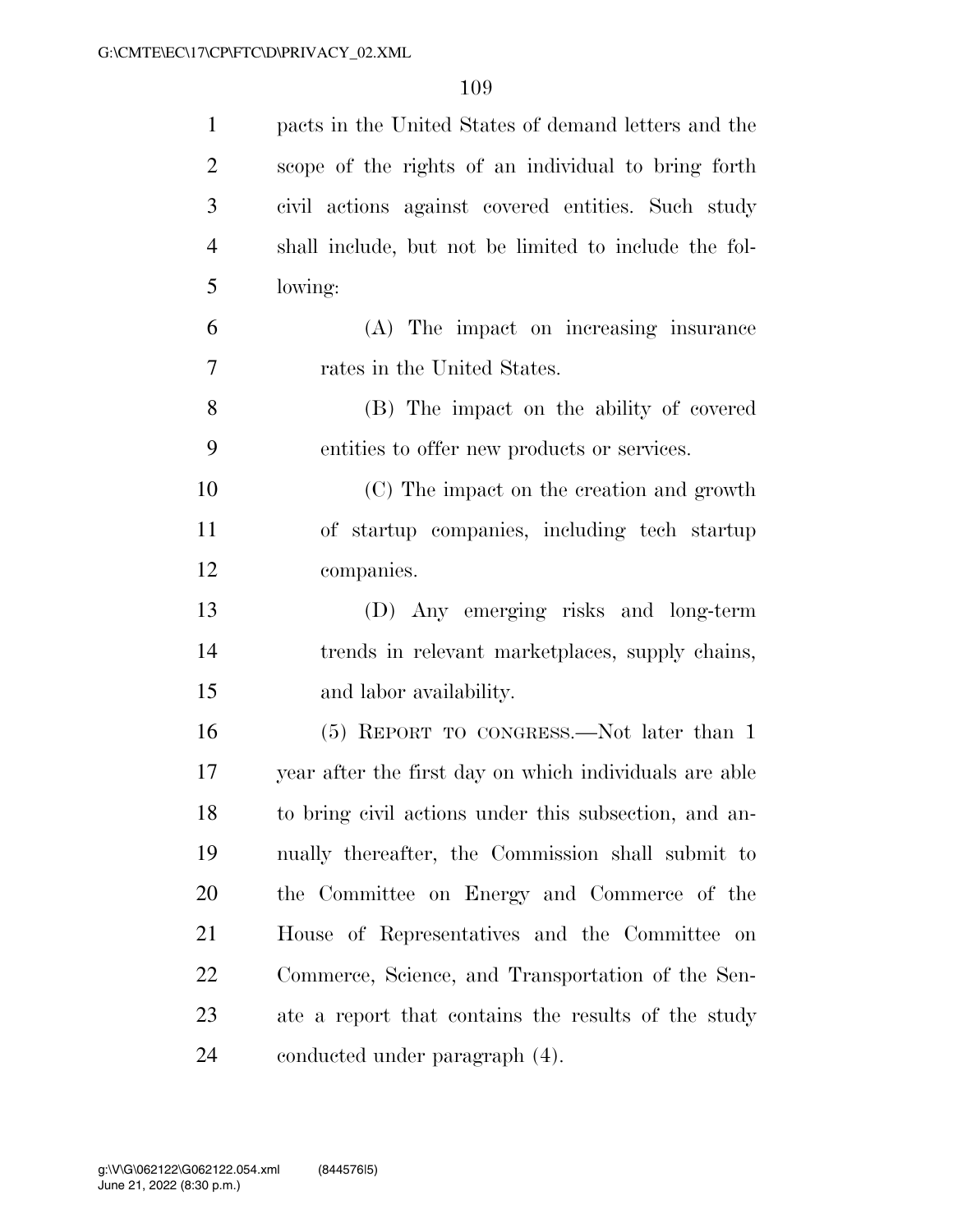(b) PRE-DISPUTE ARBITRATION AGREEMENTS AND PRE-DISPUTE JOINT ACTION WAIVERS RELATED TO IN-DIVIDUALS UNDER THE AGE OF 18.—

 (1) ARBITRATION.—Except as provided in sec- tion 303(d), and notwithstanding any other provi- sion of law, no agreement for pre-dispute arbitration with respect to an individual under the age of 18 may limit any of the rights provided in this Act.

 (2) JOINT ACTION WAIVERS.—Notwithstanding any other provision of law, no agreement for pre-dis- pute joint action waiver with respect to an individual under the age of 18 may limit any of the rights pro-vided in this Act.

 (3) DEFINITIONS.—For purposes of this sub-section:

 (A) PRE-DISPUTE ARBITRATION AGREE- MENT.—The term ''pre-dispute arbitration agreement'' means any agreement to arbitrate a dispute that has not arisen at the time of the making of the agreement.

**(B)** PRE-DISPUTE JOINT-ACTION WAIV- ER.—The term ''pre-dispute joint-action waiv- er'' means an agreement, whether or not part of a pre-dispute arbitration agreement, that would prohibit or waive the right of 1 of the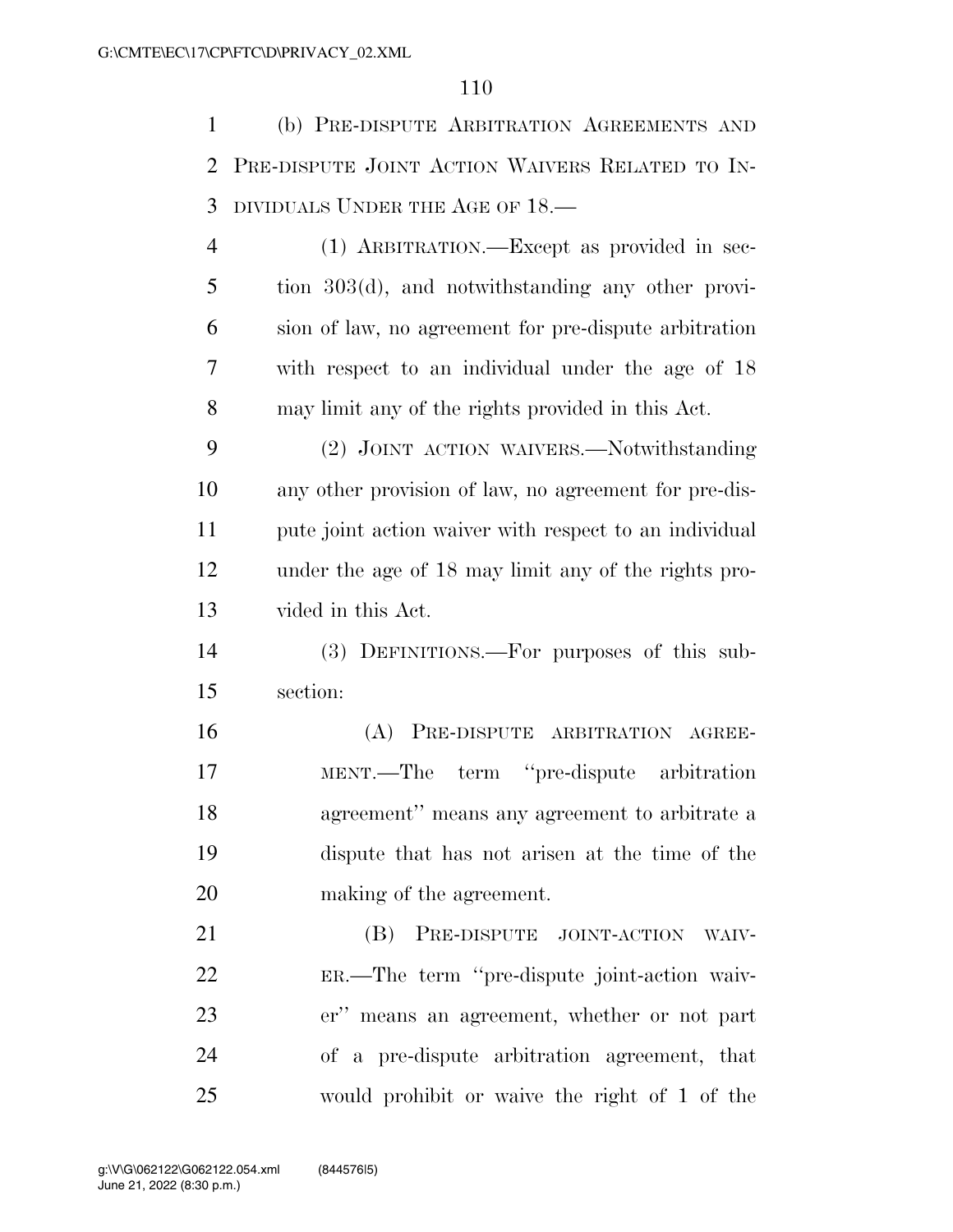parties to the agreement to participate in a 2 ioint, class, or collective action in a judicial, ar- bitral, administrative, or other forum, con- cerning a dispute that has not yet arisen at the time of the making of the agreement.

(c) RIGHT TO CURE.—

 (1) NOTICE.—Subject to paragraph (3), any ac- tion under this section may be brought by an indi- vidual if, prior to initiating such action against a covered entity for injunctive relief or against a cov- ered entity that meets the requirements of section 210(c) for any form of relief the individual provides to the covered entity 45 days' written notice identi- fying the specific provisions of this Act the indi-vidual alleges have been or are being violated.

 (2) EFFECT OF CURE.—In the event a cure is possible, if within the 45 days the covered entity cures the noticed violation and provides the indi- vidual an express written statement that the viola- tion has been cured and that no further violations shall occur, an action for injunctive relief may be reasonably dismissed.

 (d) DEMAND LETTER.—If an individual or a class of individuals sends correspondence to a covered entity al-leging a violation of the provisions of this Act and request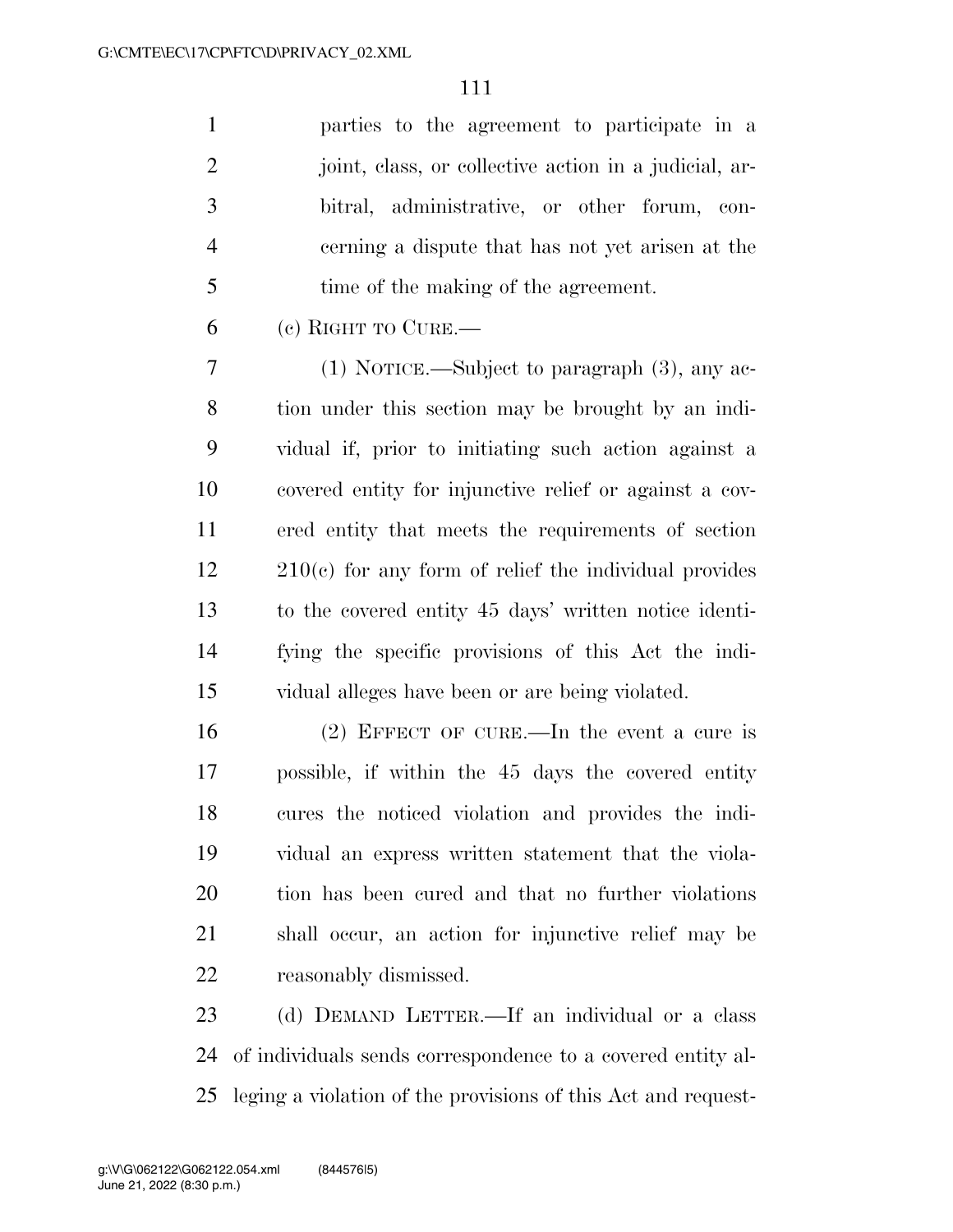ing a monetary payment, such correspondence shall in- clude the following language: ''Please visit the website of the Federal Trade Commission to understand your rights pursuant to this letter'' followed by a hyperlink to the webpage of the Commission required under section 201. If such correspondence does not include such language and hyperlink, the individual or joint class of individuals shall forfeit their rights under this section.

 (e) APPLICABILITY.—This section shall only apply to any claim alleging a violation of section 102, 104, 202, 203, 204, 205(a), 205(b), 206(c)(3)(D), 207(a), 208(a), or 302 for which relief described in subsection (a)(2) may be granted.

### **SEC. 404. RELATIONSHIP TO FEDERAL AND STATE LAWS.**

(a) FEDERAL LAW PRESERVATION.—

- (1) IN GENERAL.—Nothing in this Act or a reg- ulation promulgated under this Act shall be con-strued to limit—
- (A) the authority of the Commission, or any other Executive agency, under any other 21 provision of law;
- (B) any requirement for a common carrier 23 subject to section 64.2011 of title 47, Code of Federal Regulations, regarding information se-curity breaches; or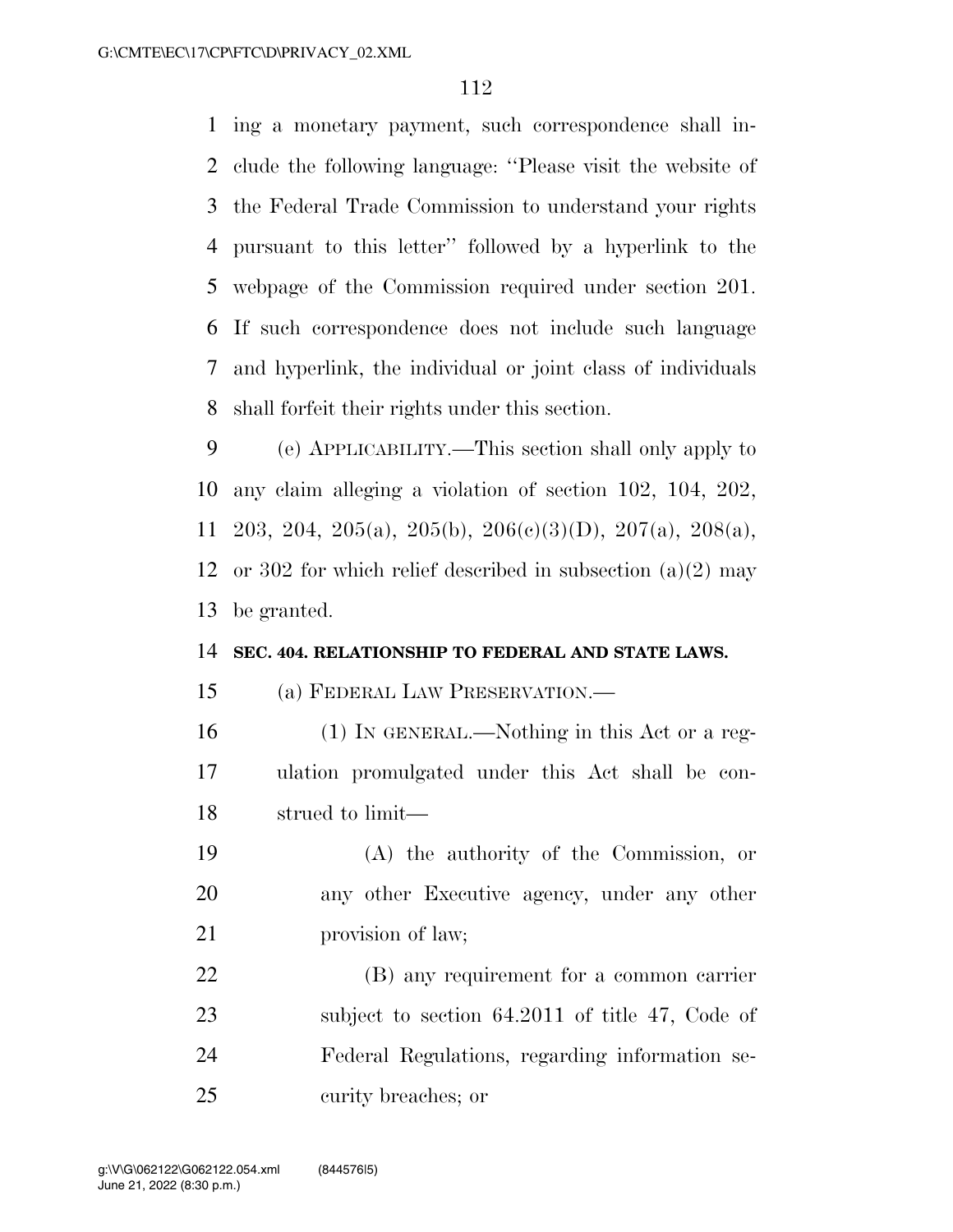(C) any other provision of Federal law un-less specifically authorized by this Act.

 (2) APPLICABILITY OF OTHER PRIVACY RE- QUIREMENTS.—A covered entity that is required to comply with title V of the Gramm-Leach-Bliley Act (15 U.S.C. 6801 et seq.), the Health Information Technology for Economic and Clinical Health Act (42 U.S.C. 17931 et seq.), part C of title XI of the Social Security Act (42 U.S.C. 1320d et seq.), the Fair Credit Reporting Act (15 U.S.C. 1681 et seq.), the Family Educational Rights and Privacy Act (20 U.S.C. 1232g; part 99 of title 34, Code of Federal Regulations), or the regulations promulgated pursu- ant to section 264(c) of the Health Insurance Port- ability and Accountability Act of 1996 (42 U.S.C. 1320d–2 note), and is in compliance with the data privacy requirements of such regulations, part, title, or Act (as applicable), shall be deemed to be in com- pliance with the related requirements of this title, except for section 208, with respect to data subject to the requirements of such regulations, part, title, or Act. Not later than 1 year after the date of enact- ment of this Act, the Commission shall issue guid- ance describing the implementation of this para-graph.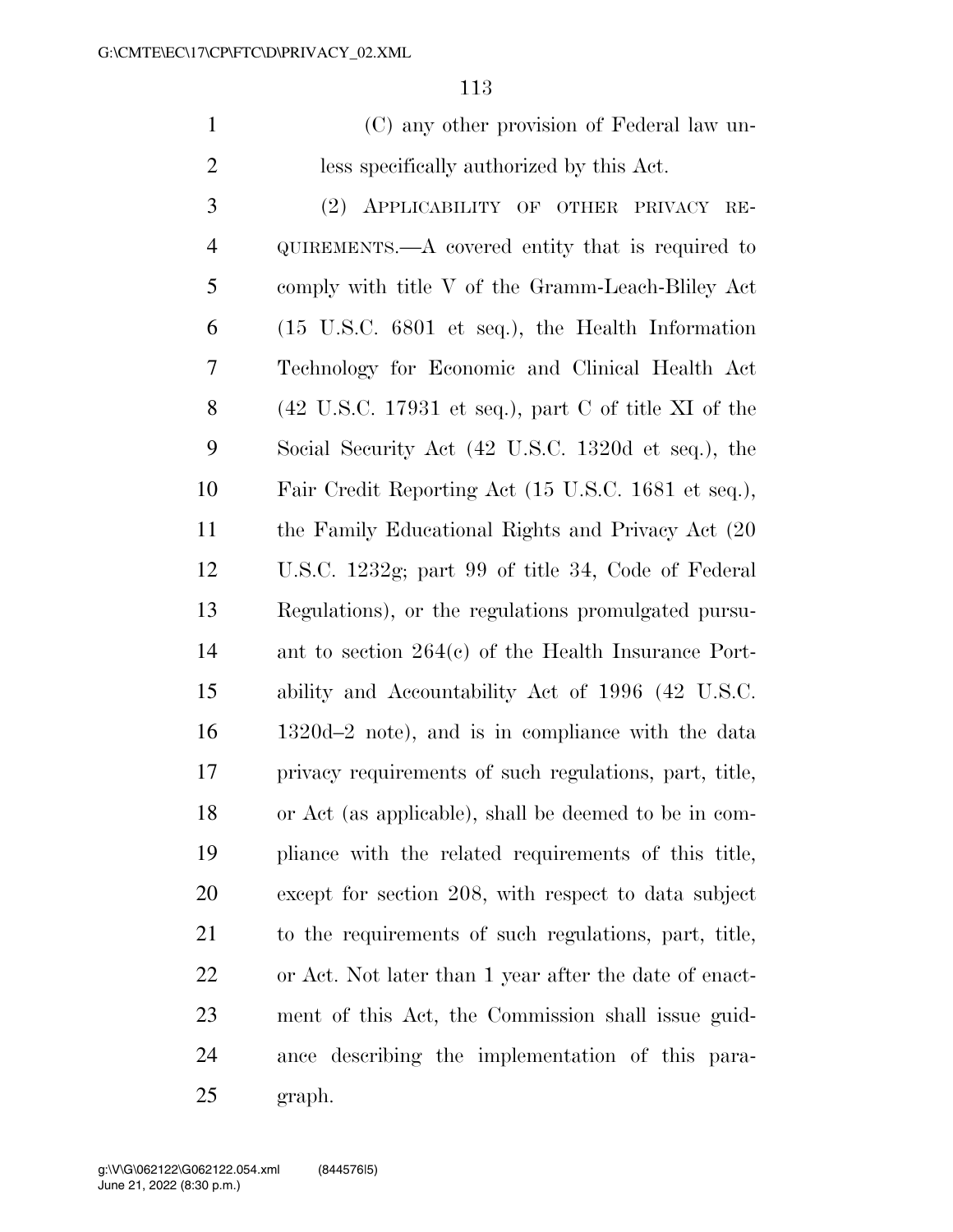(3) APPLICABILITY OF OTHER DATA SECURITY REQUIREMENTS.—A covered entity that is required to comply with title V of the Gramm-Leach-Bliley Act (15 U.S.C. 6801 et seq.), the Health Informa- tion Technology for Economic and Clinical Health 6 Act (42 U.S.C. 17931 et seq.), part C of title XI of the Social Security Act (42 U.S.C. 1320d et seq.), or the regulations promulgated pursuant to section 264(c) of the Health Insurance Portability and Ac- countability Act of 1996 (42 U.S.C. 1320d–2 note), and is in compliance with the information security requirements of such regulations, part, title, or Act (as applicable), shall be deemed to be in compliance with the requirements of section 208 with respect to data subject to the requirements of such regulations, part, title, or Act. Not later than 1 year after the date of enactment of this Act, the Commission shall issue guidance describing the implementation of this paragraph.

20 (b) PREEMPTION OF STATE LAWS.—

21 (1) IN GENERAL.—No State or political subdivi- sion of a State may adopt, maintain, enforce, or con- tinue in effect any law, regulation, rule, standard, requirement, or other provision having the force and effect of law of any State, or political subdivision of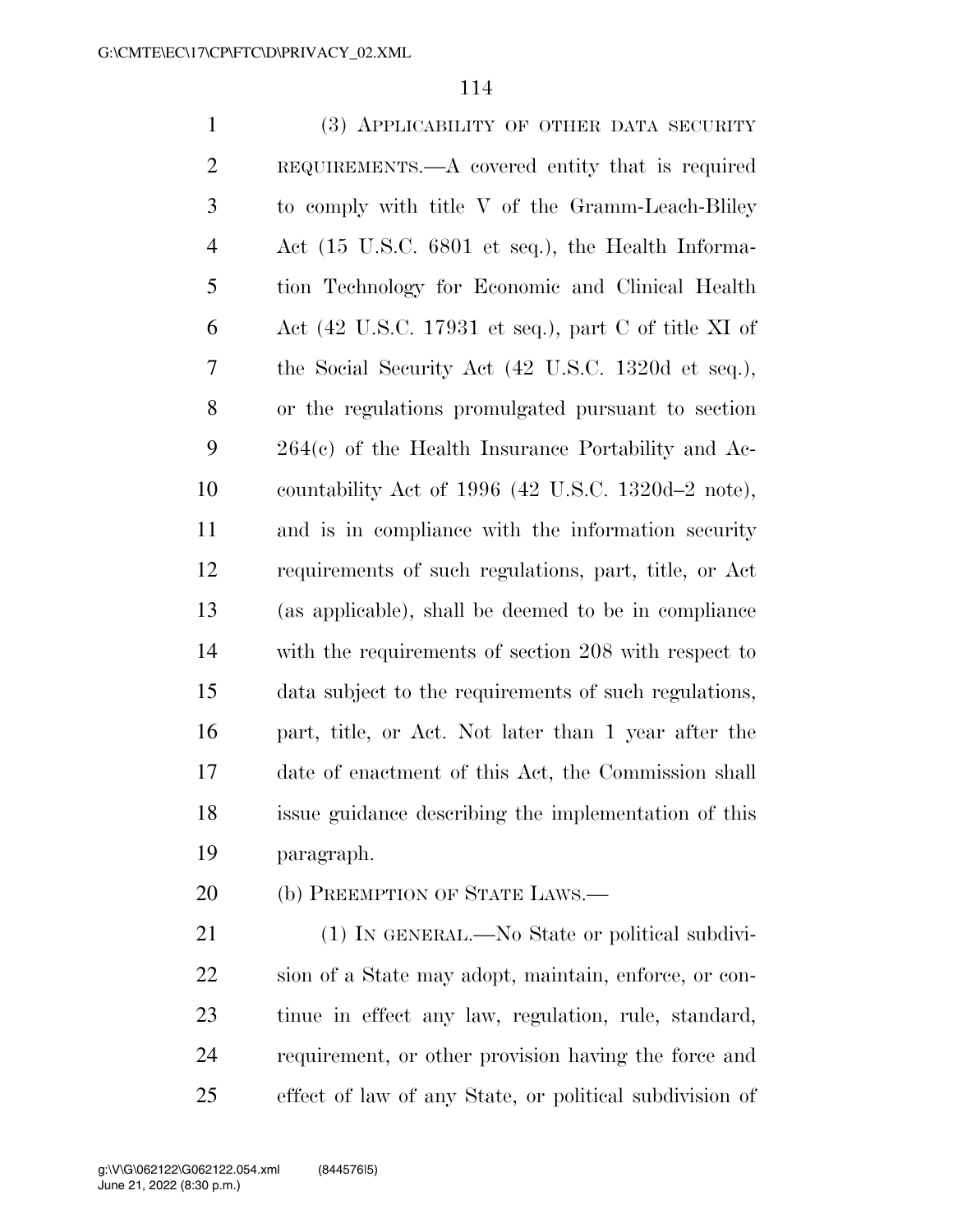| $\mathbf{1}$   | a State, covered by the provisions of this Act, or a   |
|----------------|--------------------------------------------------------|
| $\overline{2}$ | rule, regulation, or requirement promulgated under     |
| 3              | this Act.                                              |
| $\overline{4}$ | STATE LAW PRESERVATION.—Paragraph<br>(2)               |
| 5              | (1) shall not be construed to preempt, displace, or    |
| 6              | supplant the following State laws, rules, regulations, |
| 7              | or requirements:                                       |
| 8              | (A) Consumer protection laws of general                |
| 9              | applicability such as laws regulating deceptive,       |
| 10             | unfair, or unconscionable practices.                   |
| 11             | (B) Civil rights laws.                                 |
| 12             | (C) Laws that govern the privacy rights or             |
| 13             | other protections of employees, employee infor-        |
| 14             | mation, students, or student information.              |
| 15             | (D) Laws that address notification require-            |
| 16             | ments in the event of a data breach.                   |
| 17             | (E) Contract or tort law.                              |
| 18             | (F) Criminal laws governing fraud, theft,              |
| 19             | including identity theft, unauthorized access to       |
| 20             | information or electronic devices, or unauthor-        |
| 21             | ized use of information, malicious behavior, or        |
| 22             | similar provisions, or laws of criminal proce-         |
| 23             | dure.                                                  |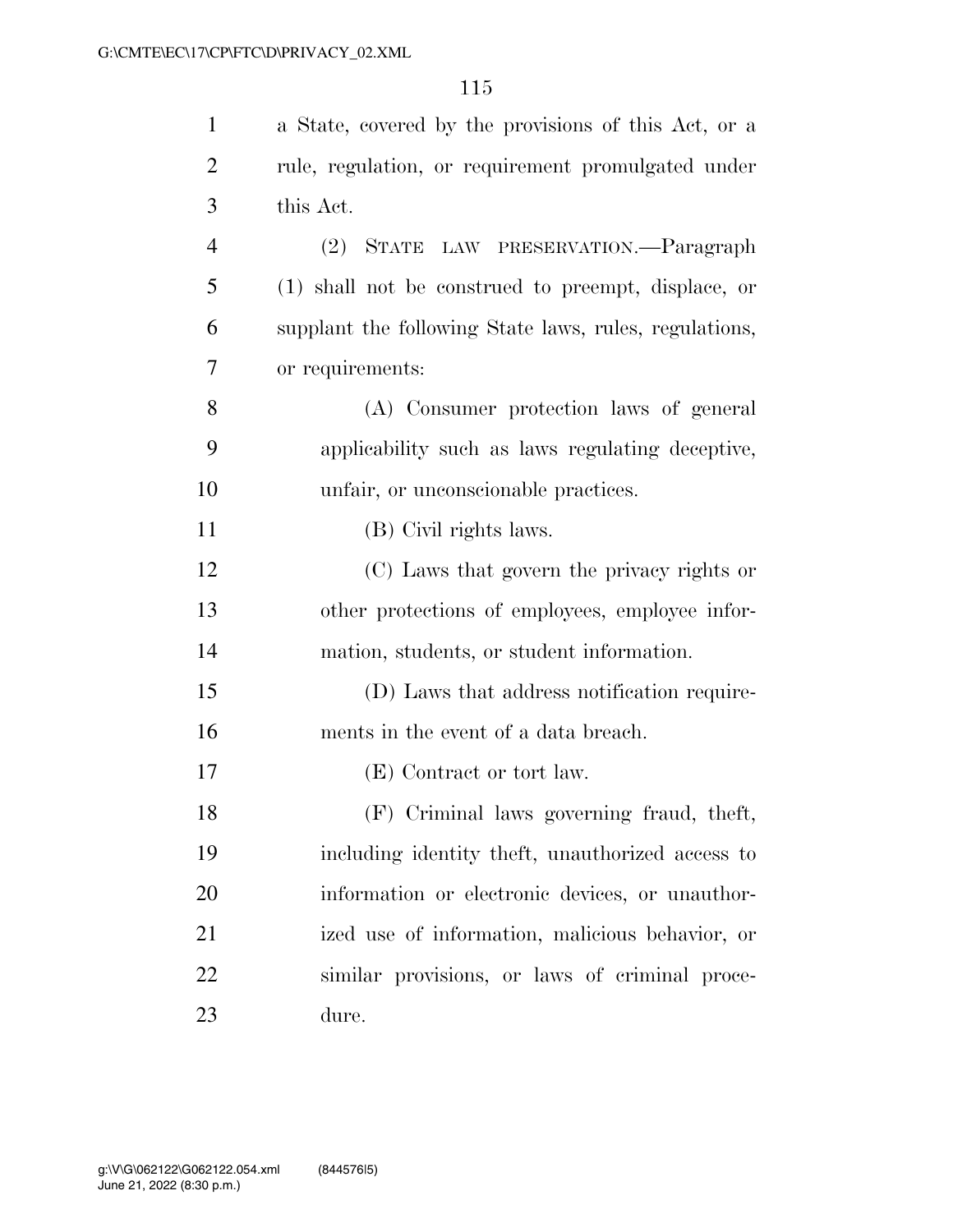| $\mathbf{1}$   | (G) Criminal or civil laws regarding               |
|----------------|----------------------------------------------------|
| $\overline{2}$ | cyberstalking, cyberbullying, nonconsensual por-   |
| 3              | nography, or sexual harassment.                    |
| $\overline{4}$ | (H) Public safety or sector specific laws          |
| 5              | unrelated to privacy or security.                  |
| 6              | (I) Laws that address public records,              |
| 7              | criminal justice information systems, arrest       |
| 8              | records, mug shots, conviction records, or non-    |
| 9              | conviction records.                                |
| 10             | (J) Laws that address banking records, fi-         |
| 11             | nancial records, tax records, Social Security      |
| 12             | numbers, credit cards, credit reporting and in-    |
| 13             | vestigations, credit repair, credit clinics, or    |
| 14             | check-cashing services.                            |
| 15             | (K) Laws that solely address facial rec-           |
| 16             | ognition or facial recognition technologies, elec- |
| 17             | tronic surveillance, wiretapping, or telephone     |
| 18             | monitoring.                                        |
| 19             | The Biometric Information Privacy<br>(L)           |
| 20             | Act (740 ICLS 14 et seq.) and the Genetic In-      |
| 21             | formation Privacy Act (410 ILCS et seq.).          |
| 22             | Laws to address unsolicited email<br>(M)           |
| 23             | messages, telephone solicitation, or caller ID.    |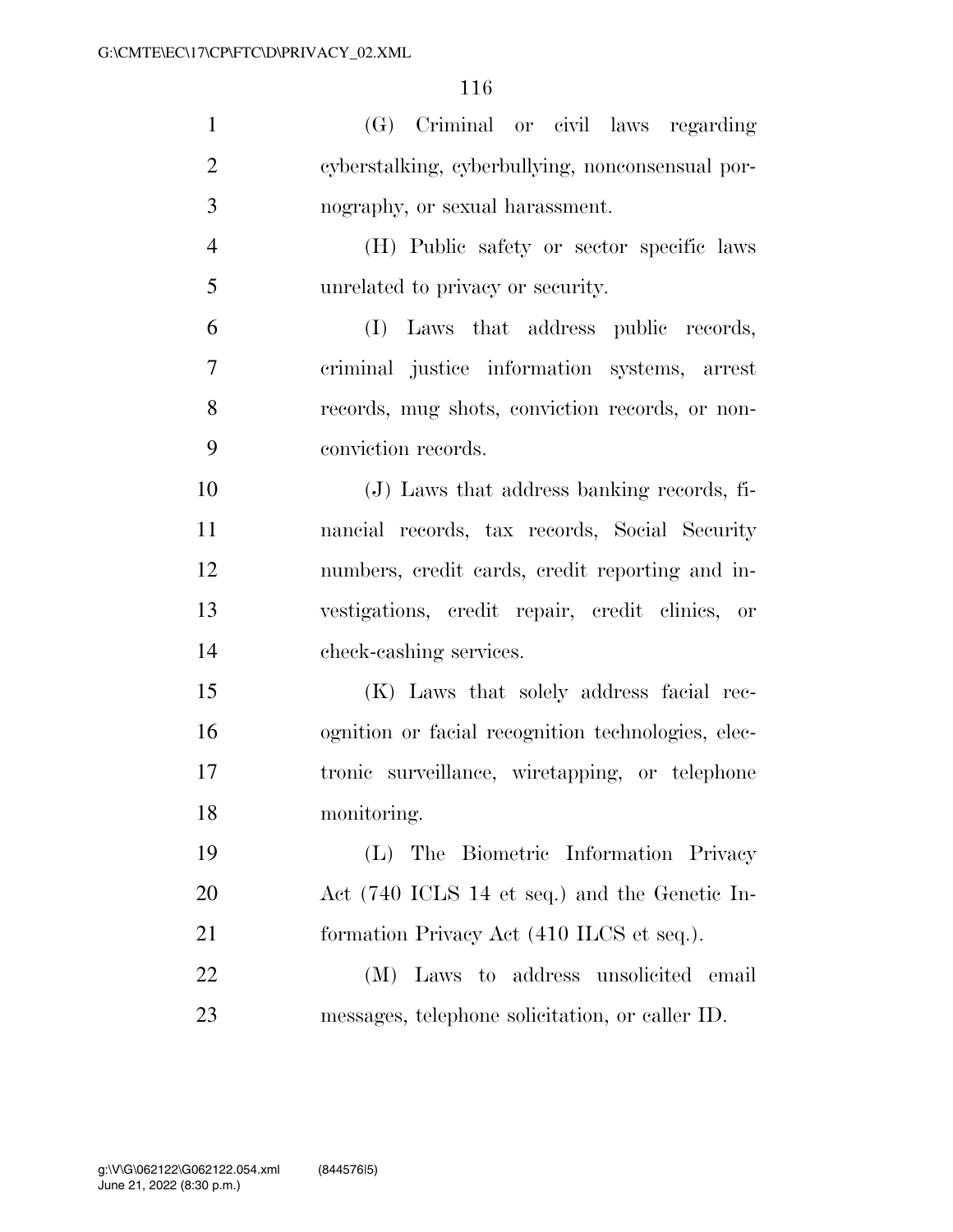| $\mathbf{1}$   | (N) Laws that address health information,                 |
|----------------|-----------------------------------------------------------|
| $\overline{2}$ | medical information, medical records, HIV sta-            |
| 3              | tus, or HIV testing.                                      |
| $\overline{4}$ | (O) Laws that address the confidentiality                 |
| 5              | of library records.                                       |
| 6              | (P) Section 1798.150 of the California                    |
| 7              | Civil Code (as amended on November 3, 2020)               |
| 8              | by initiative Proposition 24, Section 16).                |
| 9              | (3) NONAPPLICATION OF FCC PRIVACY LAWS                    |
| 10             | REGULATIONS TO COVERED ENTITIES.—Not-<br><b>AND</b>       |
| 11             | withstanding any other provision of law, Sections         |
| 12             | 222, 338(i), and 631 of the Communications Act of         |
| 13             | 1934, as amended, (47 U.S.C. §§ 222, 338(i), and          |
| 14             | 551) and any regulation promulgated by the Federal        |
| 15             | Communications Commission under such sections,            |
| 16             | shall not apply to any covered entity with respect to     |
| 17             | the collecting, processing, or transferring of covered    |
| 18             | data under this Act.                                      |
| 19             | (c) PRESERVATION OF COMMON LAW OR STATUTORY               |
| 20             | CAUSES OF ACTION FOR CIVIL RELIEF.—Nothing in this        |
| 21             | Act, nor any amendment, standard, rule, requirement, as-  |
| 22             | sessment, law or regulation promulgated under this Act,   |
| 23             | shall be construed to preempt, displace, or supplant any  |
| 24             | Federal or State common law rights or remedies, or any    |
| 25             | statute creating a remedy for civil relief, including any |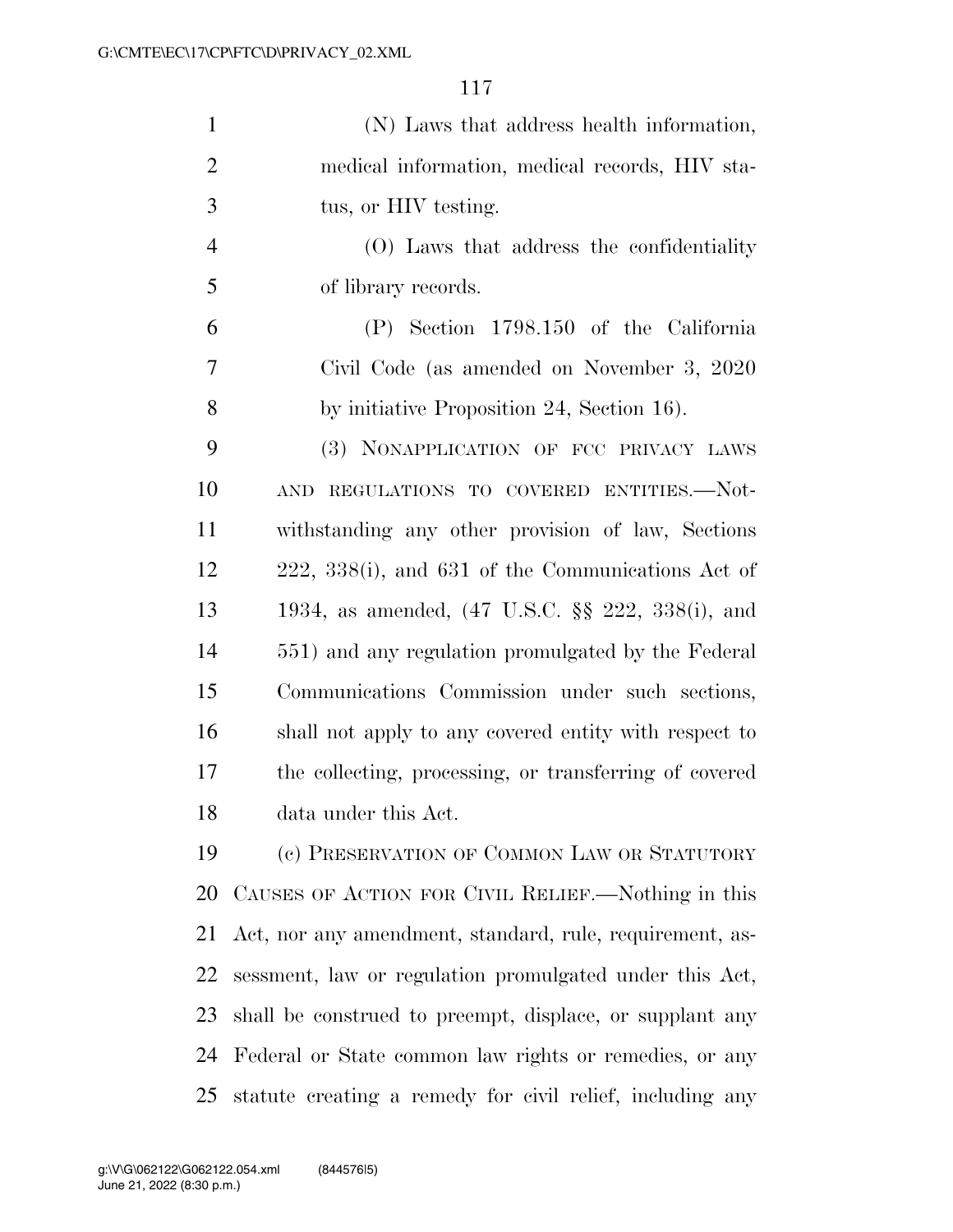cause of action for personal injury, wrongful death, prop- erty damage, or other financial, physical, reputational, or psychological injury based in negligence, strict liability, products liability, failure to warn, an objectively offensive intrusion into the private affairs or concerns of the indi- vidual, or any other legal theory of liability under any Fed- eral or State common law, or any State statutory law, ex- cept that the fact of a violation of this Act shall not be pleaded as an element of any such cause of action.

### **SEC. 405. SEVERABILITY.**

 If any provision of this Act, or the application thereof to any person or circumstance, is held invalid, the remain- der of this Act and the application of such provision to other persons not similarly situated or to other cir-cumstances shall not be affected by the invalidation.

#### **SEC. 406. COPPA.**

 (a) IN GENERAL.—Nothing in this Act shall be con- strued to relieve or change any obligations that a covered entity or another person may have under the Children's Online Privacy Protection Act of 1998 (15 U.S.C. 6501 et seq.).

 (b) UPDATED REGULATIONS.—Not later than 180 days after the enactment of this Act, the Commission shall amend its rules issued pursuant to the Children's Online Privacy Protection Act of 1998 (15 U.S.C. 6501 et seq.)